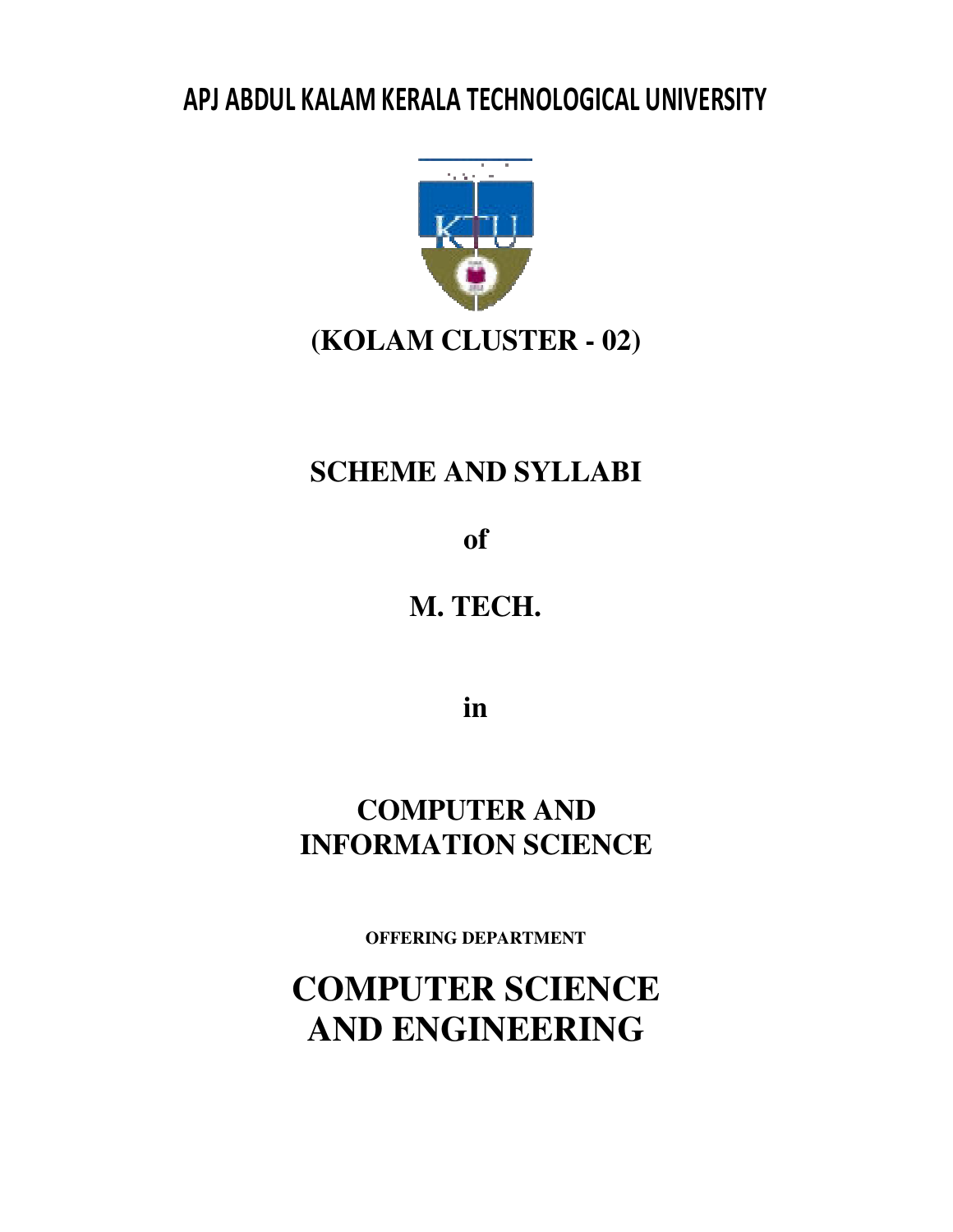### **CLUSTER LEVEL GRADUATE PROGRAM COMMITTEE**

| N <sub>O</sub> | <b>MEMBER</b>                                                               |
|----------------|-----------------------------------------------------------------------------|
| $\mathbf{1}$   | Dr. S. Mohan, Professor, IIT Madras, Chennai                                |
| 2              | Principal, TKM College of Engineering, Kollam                               |
| 3              | Principal, Baselios Mathews II College of Engineering, Sasthamcotta, Kollam |
| $\overline{4}$ | Principal, College of Engineering, Karunagapally, Kollam                    |
| 5              | Principal, College of Engineering, Perumon, Kollam                          |
| 6              | Principal, Pinnacle School of Engineering and Technology, Anchal, Kollam    |
| 7              | Principal, Shahul Hameed Memorial Engineering College, Kadakkal, Kollam     |
| 8              | Principal, TKM Institute of Technology, Ezhukone, Kollam                    |
| 9              | Principal, Travancore Engineering College, Parippally, Kollam               |
| 10             | Principal, Younus College of Engineering and Technology, Pallimukku, Kollam |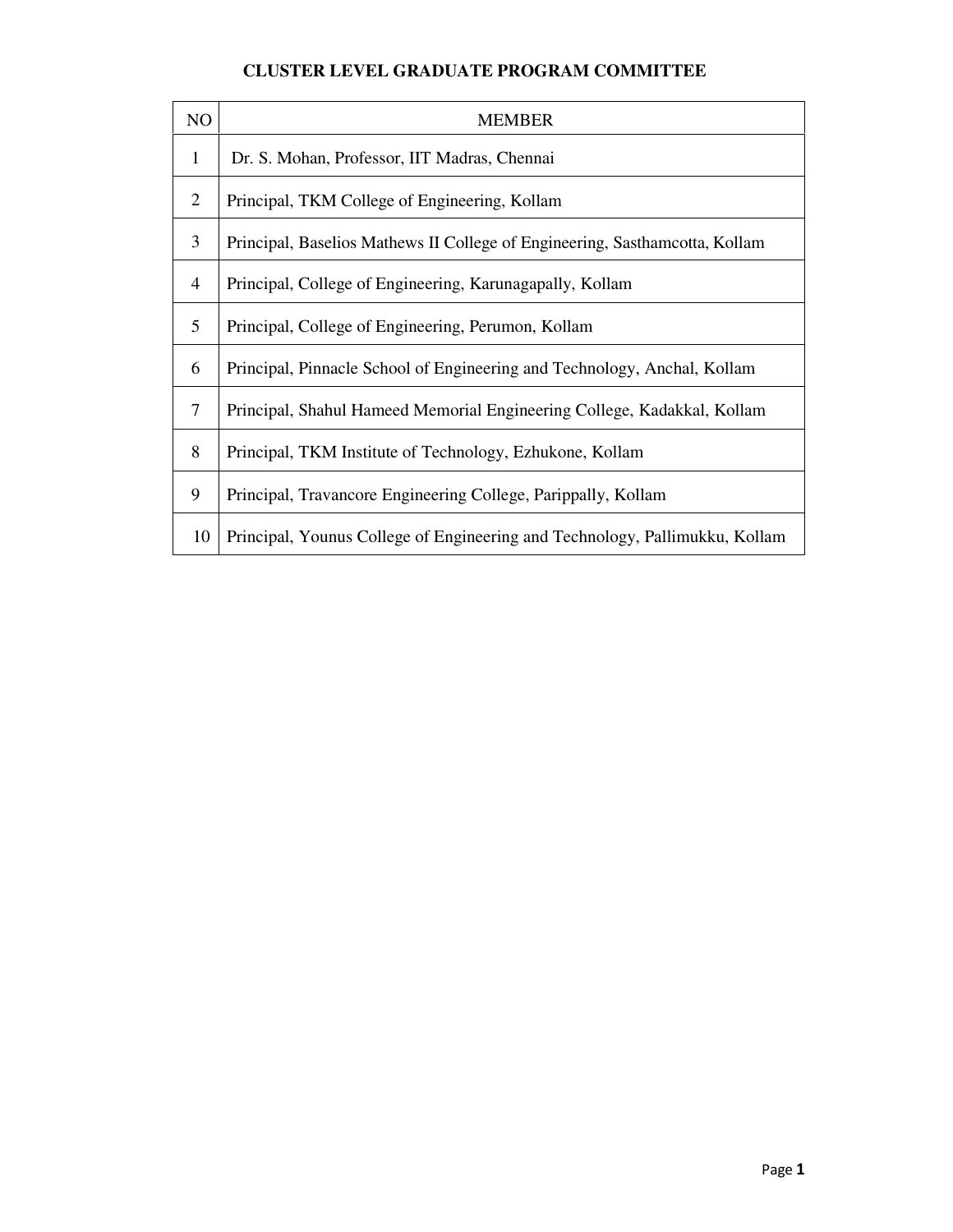### **Principals of the colleges in which the programme is offered**

| No. | Name of the college                                   | Principal's Name    | Signature |
|-----|-------------------------------------------------------|---------------------|-----------|
|     | College of Engineering<br>Perumon, Kollam             | Dr.Z A Zoya         |           |
|     | T K M Institute of<br>Technology,<br>Ezhukone, Kollam | Dr. David K. Daniel |           |

Date: Dr S. Mohan, Place: Professor, IIT, Madras Chairman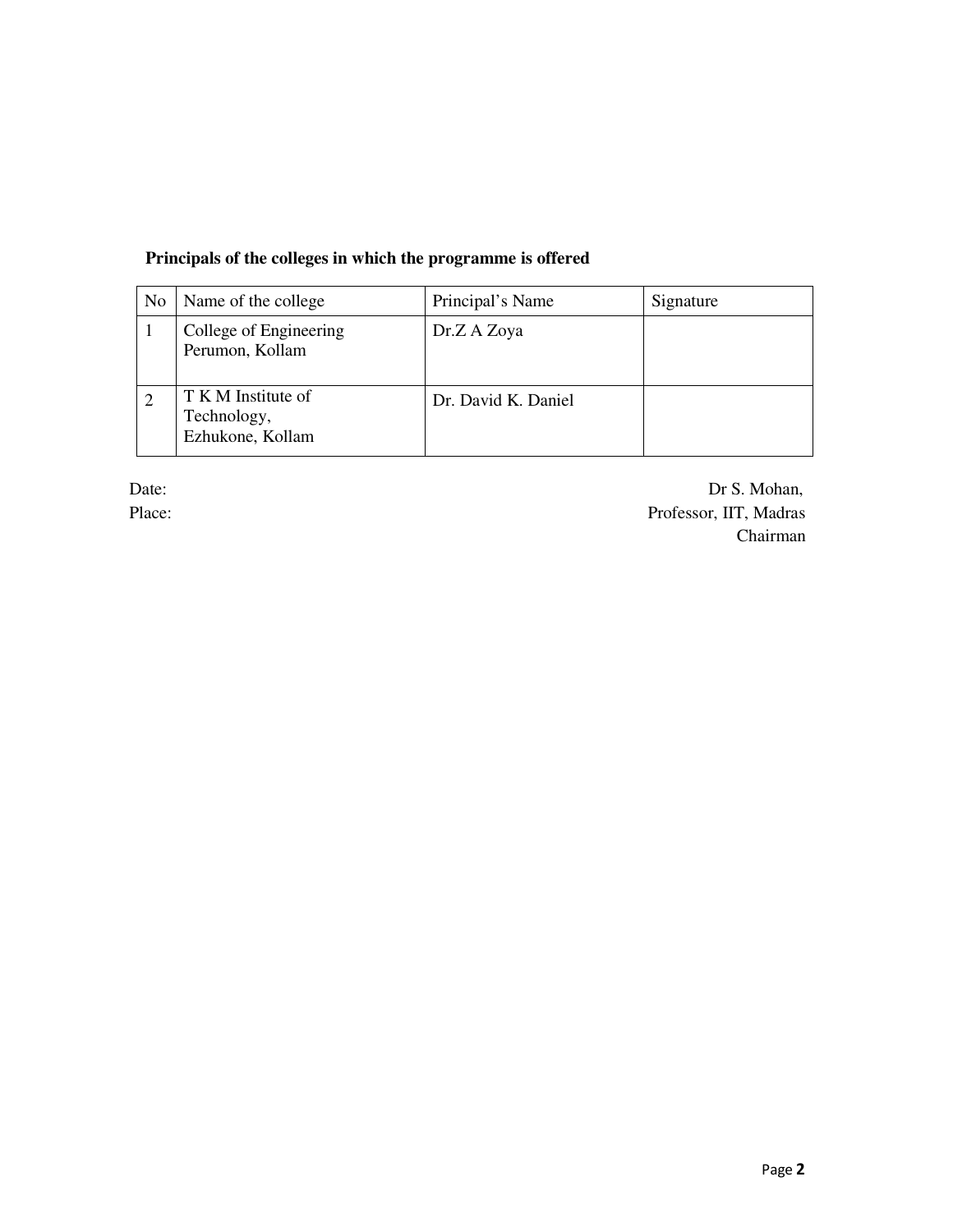## **Programme Educational Objectives**

- I. Ability to craft pioneering proficiency in research using technical and analytical skills to overcome the resilient challenges in the arena of computing and technology.
- II. To mould learners as an entrepreneur by instilling innovative concepts in the discipline of computer science.
- III. Attain leadership abilities and apply them with integrity, discipline and ethics in the technical scenario.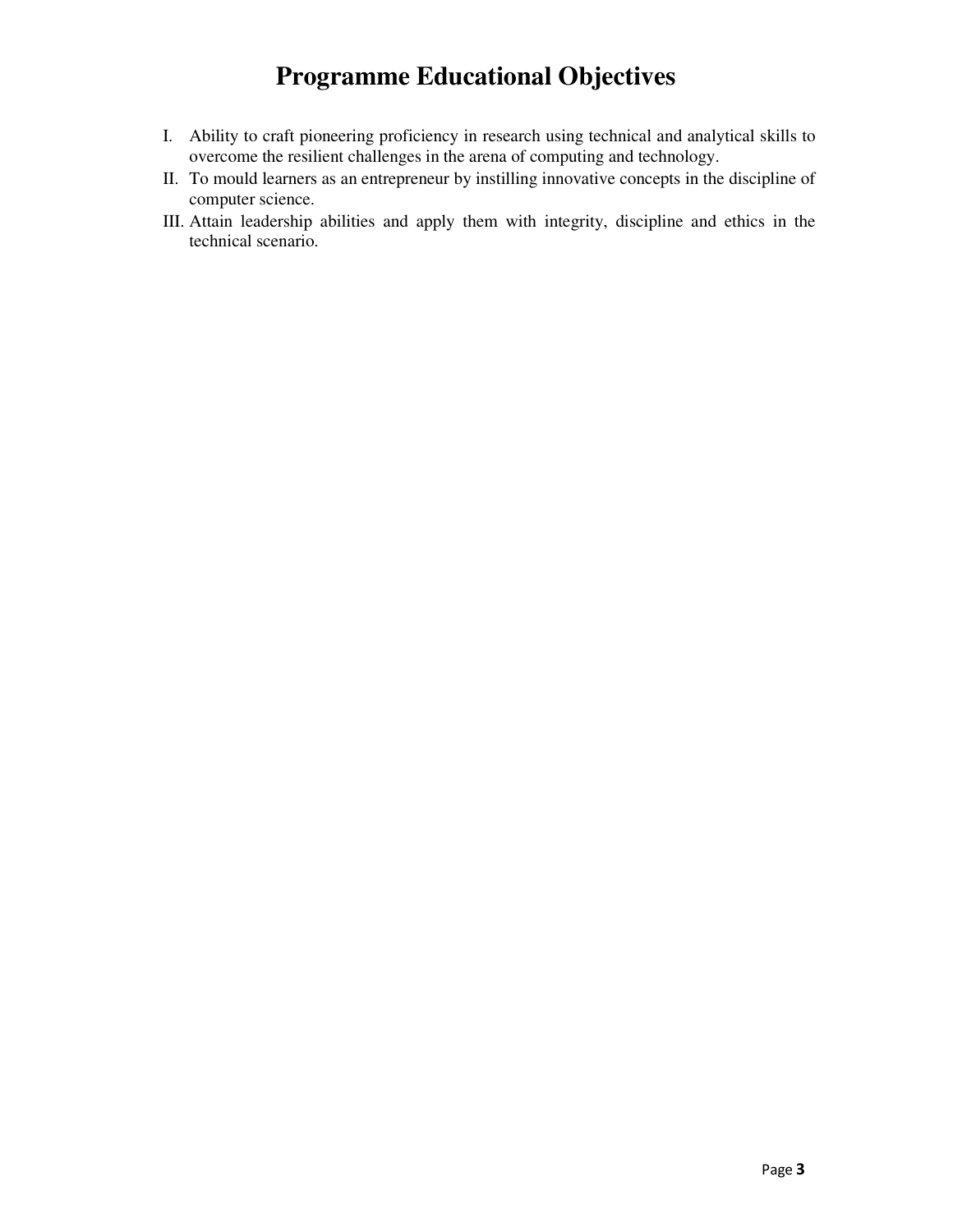## **Programme outcome**

- a) An ability to apply mathematical, scientific, analytical and engineering knowledge to develop solutions for specialized complex engineering problems.
- b) An ability to identify, formulate and solve computing problems by analyzing and interpreting data to design and implement component or process to meet desired needs in the area of research and development.
- c) An ability to interact and communicate effectively in diverse teams which uplifts the leadership qualities.
- d) An ability to indulge in life-long learning process of various research aspects to withstand / adapt latest trends in the field of computer science.
- e) An ability to create, select and use suitable techniques, skills and modern software engineering tools to explore the research gaps necessary for engineering practices.
- f) An ability to become a good professional with high ethical responsibilities aiming towards sustainable development in environmental and societal contexts.
- g) An ability to understand, manage and execute complex computing projects with emphasis on performance constraints aiming towards entrepreneurs.
- h) An ability to conduct investigative research to tackle identified issues and contributes with effective communication in multidisciplinary scenarios.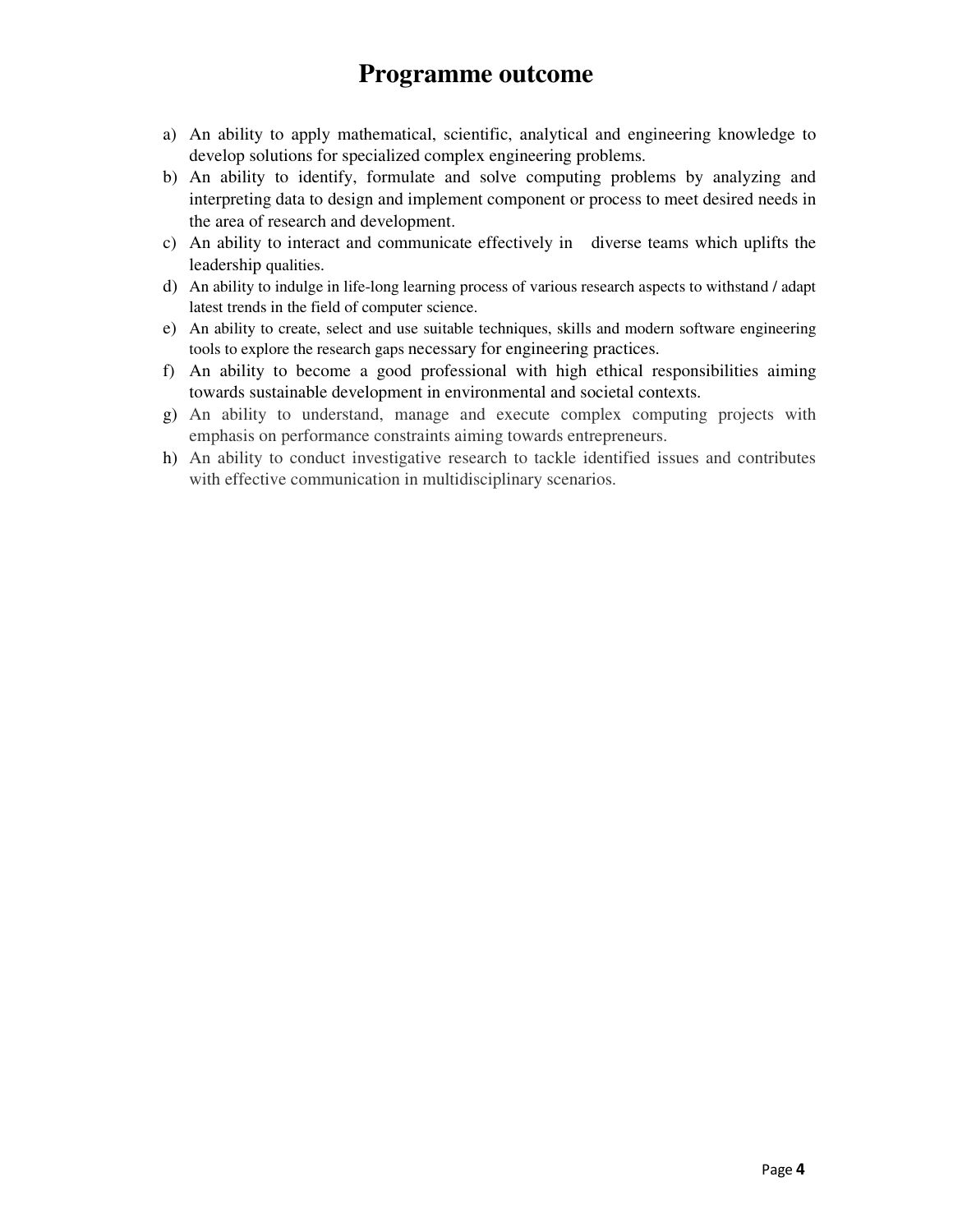## **Scheme of M. Tech Programme In Computer and Information Science**

## **SEMESTER 1 (Credits 23)**

| Exam         |            |                                                  |             | Internal     |              | <b>End Semester Exam</b> |                |
|--------------|------------|--------------------------------------------------|-------------|--------------|--------------|--------------------------|----------------|
| Slot         | Course No: | Name                                             | $L-T - P$   | <b>Marks</b> | <b>Marks</b> | Duration<br>(hrs)        | Credits        |
| A            | 02CS6211   | Mathematical Foundations of<br>Computer Science  | $4 - 0 - 0$ | 40           | 60           | 3                        | 4              |
| <sub>B</sub> | 02CS6221   | Advanced Data Structure and<br><b>Algorithms</b> | $4 - 0 - 0$ | 40           | 60           | 3                        | 4              |
| C            | 02CS6231   | Advanced Software<br>Engineering                 | $4 - 0 - 0$ | 40           | 60           | 3                        | 4              |
| D            | 02CS6241   | Topics in Database<br>Technology                 | $3 - 0 - 0$ | 40           | 60           | 3                        | 3              |
| E            | 02CS6251   | Elective I                                       | $3 - 0 - 0$ | 40           | 60           | 3                        | 3              |
|              | 02CA6001   | <b>Research Methodology</b>                      | $1 - 1 - 0$ | 100          | 0            | $\Omega$                 | $\overline{2}$ |
|              | 02CS6261   | Seminar                                          | $0 - 0 - 2$ | 100          | $\Omega$     | $\Omega$                 | $\overline{2}$ |
|              | 02CS6271   | Algorithm Design Laboratory                      | $0 - 0 - 2$ | 100          | $\Omega$     | $\Omega$                 | $\mathbf{1}$   |

L-Lecture T -Tutorial P-Practical

### **ELECTIVE I**

- 02CS6251.1 Information Security
- 02CS6251.2 Modern Computing Paradigms
- 02CS6251.3 Image Processing
- 02CS6251.4 Advances in Computer Networks
- 02CS6251.5 Advanced Computer Graphics

Note: 8 hours/week is meant for departmental assistance by students.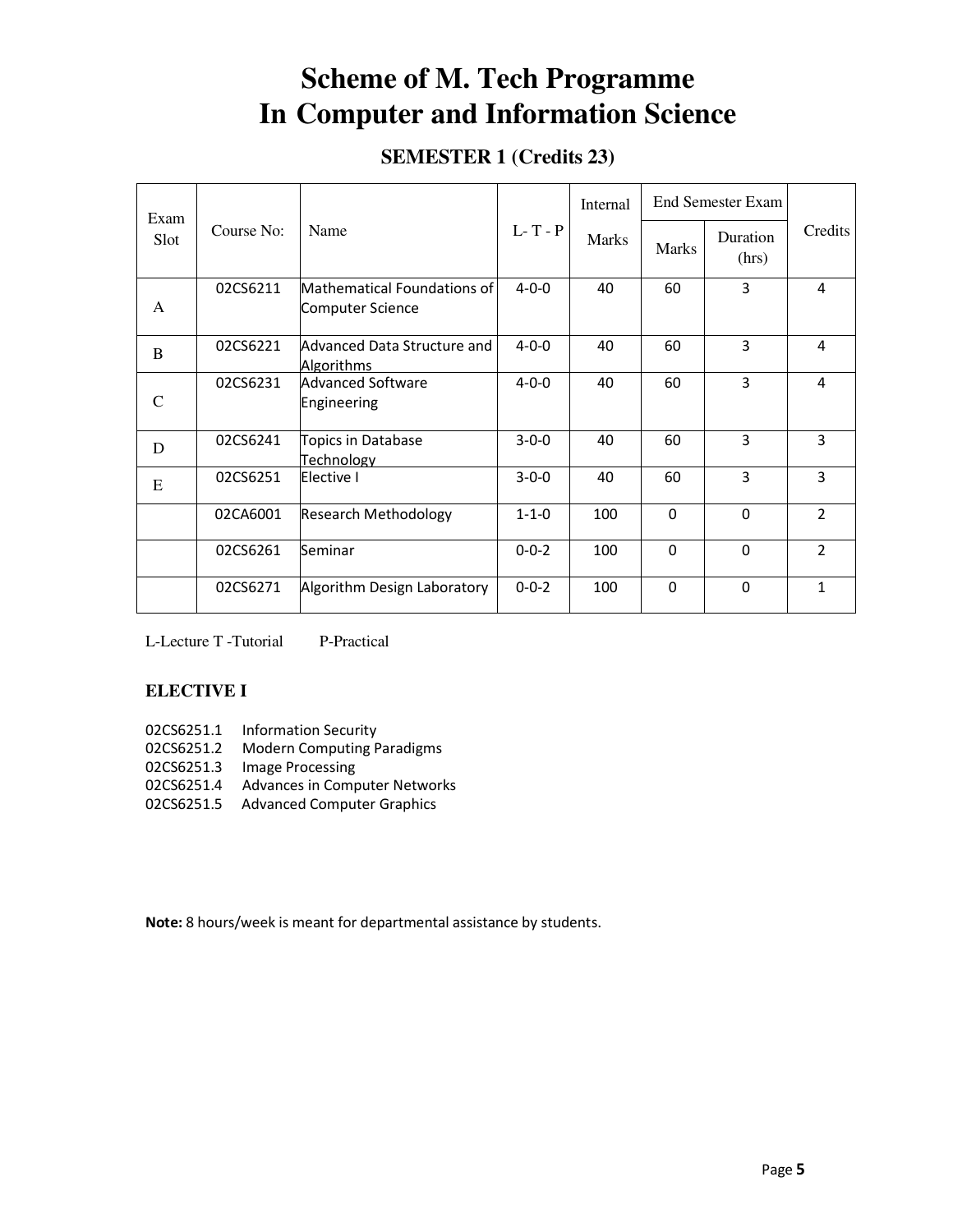## **Scheme of M. Tech Programme In Computer and Information Science**

### **SEMESTER 2 (Credits 19)**

| Exam |            |                                            |             | Internal     | <b>End Semester Exam</b> |                   |                |
|------|------------|--------------------------------------------|-------------|--------------|--------------------------|-------------------|----------------|
| Slot | Course No: | Name                                       | $L-T - P$   | <b>Marks</b> | <b>Marks</b>             | Duration<br>(hrs) | Credits        |
| A    | 02CS6212   | <b>Advanced Data Mining</b>                | $4 - 0 - 0$ | 40           | 60                       | 3                 | 4              |
| B    | 02CS6222   | Information Retrieval                      | $3 - 0 - 0$ | 40           | 60                       | 3                 | 3              |
| C    | 02CS6232   | <b>Advanced Operating System</b><br>Design | $3 - 0 - 0$ | 40           | 60                       | 3                 | 3              |
| D    | 02CS6242   | Elective II                                | $3 - 0 - 0$ | 40           | 60                       | 3                 | 3              |
| E    | 02CS6252   | Elective-III                               | $3 - 0 - 0$ | 40           | 60                       | 3                 | 3              |
|      | 02CS6262   | Mini Project                               | $0 - 0 - 4$ | 100          | $\Omega$                 | $\Omega$          | $\overline{2}$ |
|      | 02CS6272   | <b>Advanced DBMS Laboratory</b>            | $0 - 0 - 2$ | 100          | 0                        | $\Omega$          | 1              |

L-Lecture T-Tutorial P-Practical

#### **ELECTIV II**

- 02CS6242.1 Computer Vision
- 02CS6242.2 Wireless Communication and Networking
- 02CS6242.3 Advanced Topics in Distributed Systems
- 02CS6242.4 Parallel Algorithms
- 02CS6242.5 Soft Computing

#### **ELECTIV III**

- 02CS6252.1 Advanced Graph Theory
- 02CS6252.2 Computational Linguistics
- 02CS6252.3 Network security
- 02CS6252.4 Advanced Compiler Design
- 02CS6252.5 Decision Support Systems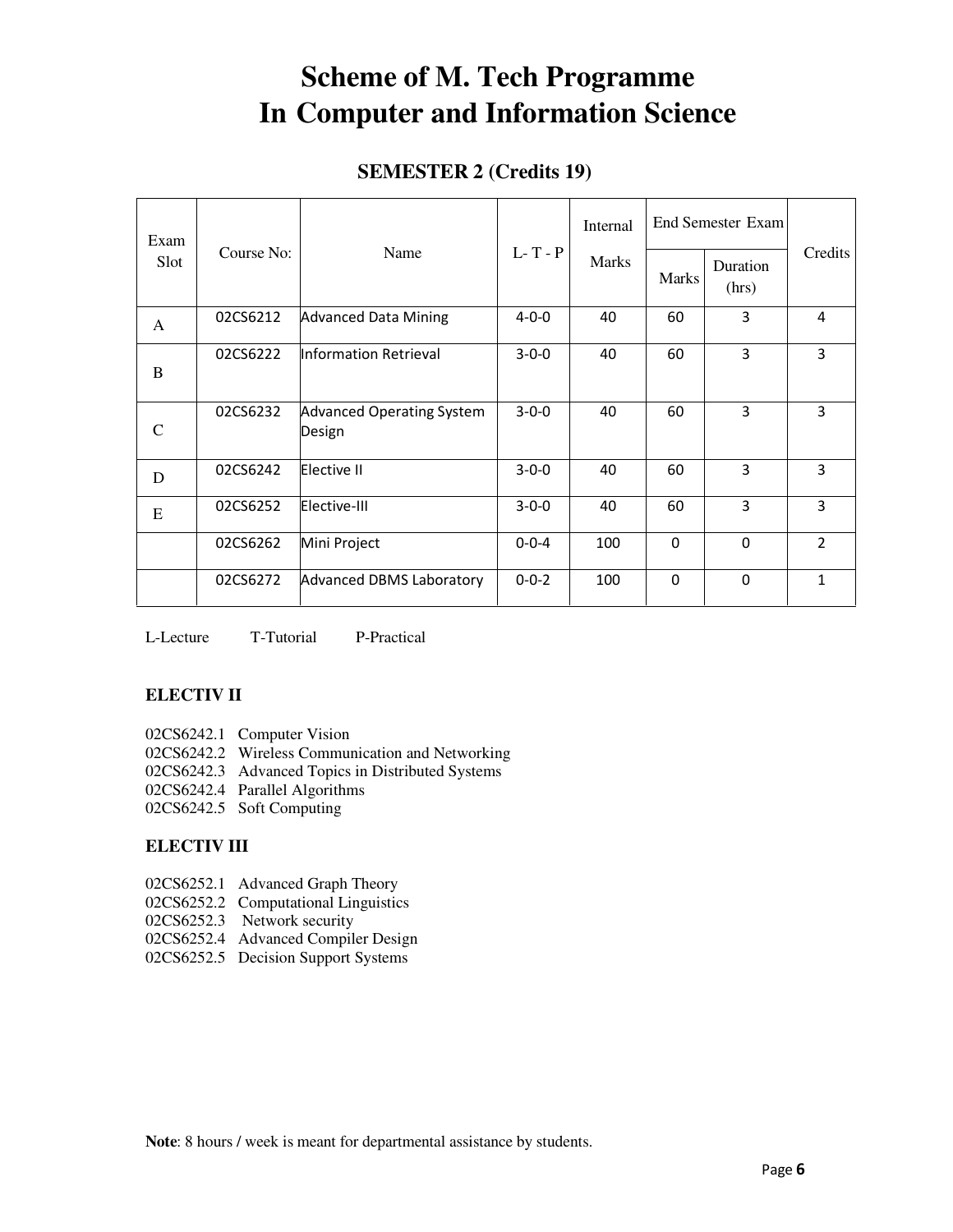## **Scheme of M. Tech Programme in Computer and Information Science**

### **SEMESTER 3 (Credits 14)**

| Exam | Course No:<br>Name |                  |             | Internal     | End Semester Exam |                   |                |
|------|--------------------|------------------|-------------|--------------|-------------------|-------------------|----------------|
| Slot |                    |                  | $L-T - P$   | <b>Marks</b> | <b>Marks</b>      | Duration<br>(hrs) | Credits        |
| A    | 02CS7213           | Elective-IV      | $3 - 0 - 0$ | 40           | 60                | 3                 | 3              |
| B    | 02CS7223           | Elective-V       | $3 - 0 - 0$ | 40           | 60                | 3                 | 3              |
|      | 02CS7233           | Seminar          | $0 - 0 - 2$ | 100          | 0                 | 0                 | $\overline{2}$ |
|      | 02CS7243           | Project(Phase-1) | $0 - 0 - 8$ | 50           | 0                 | $\mathbf 0$       | 6              |

L-Lecture T-Tutorial P-Practical

#### **ELECTIVE IV**

- 02CS7213.1 Cloud Computing
- 02CS7213.2 Machine Learning
- 02CS7213.3 Advanced Numerical Techniques
- 02CS7213.4 Ad hoc and sensor networks
- 02CS7213.5 Bio informatics

### **ELECTIV V**

- 02CS7223.1 Software Quality Assurance and Testing
- 02CS7223.2 Data Compression
- 02CS7223.3 Computational Geometry
- 02CS7223.4 Medical Imaging
- 02CS7223.5 Big Data Analytics

Note: 8 hours/week is meant for departmental assistance by students.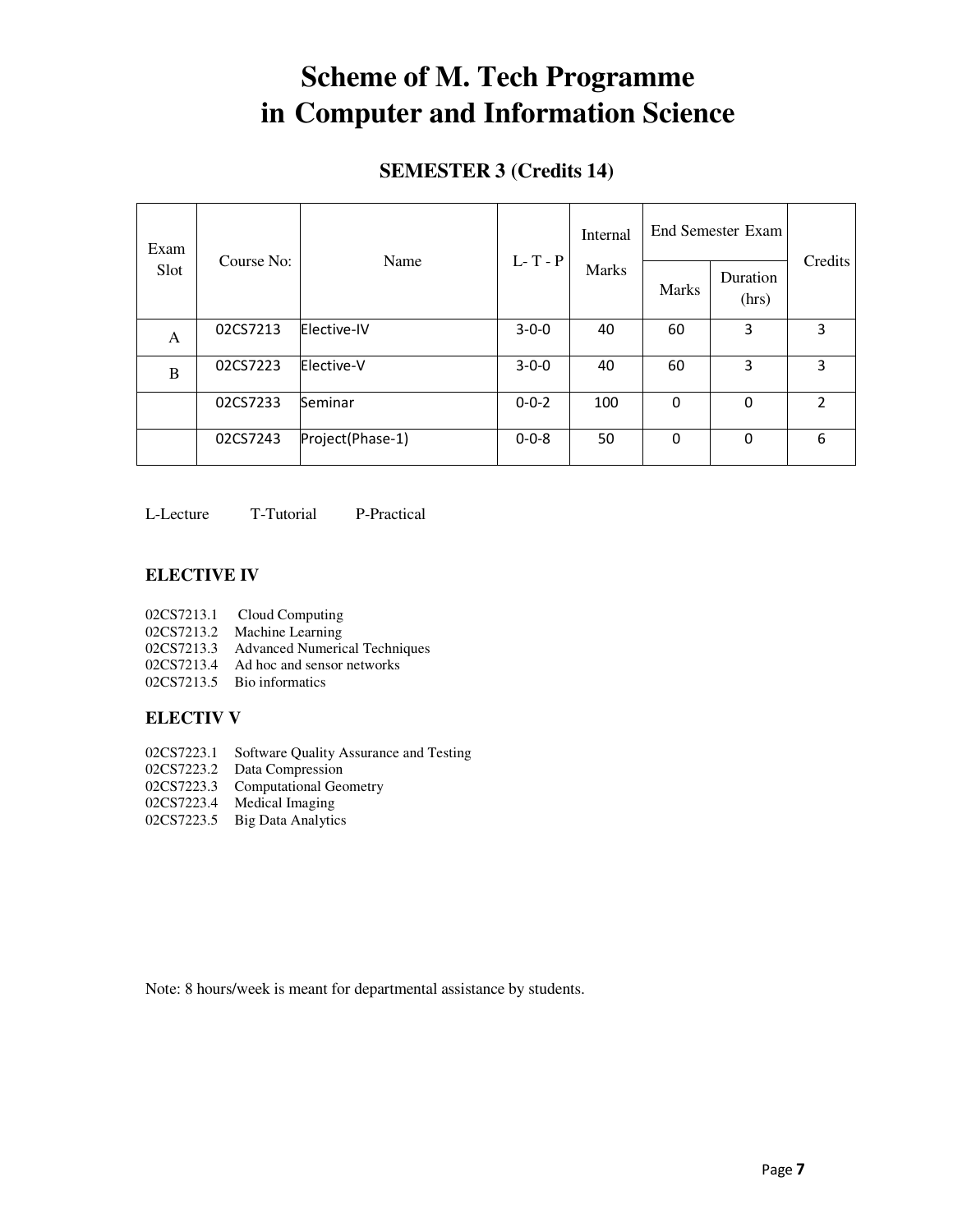## **Scheme of M. Tech Programme In Computer and Information Science**

## **SEMESTER 4 (Credits 12)**

| Exam |          | Name             | Course code  | Internal                  |              | <b>End Semester</b><br>Exam |         |
|------|----------|------------------|--------------|---------------------------|--------------|-----------------------------|---------|
| Slot |          |                  |              | $L-T - P$<br><b>Marks</b> | <b>Marks</b> | Duration<br>(hrs)           | Credits |
|      | 02CS7214 | Project(Phase-2) | $0 - 0 - 21$ | 70                        | 30           | 0                           | 12      |

L-Lecture T-Tutorial P-Practical

**Note:** 8 hours/week is meant for departmental assistance by students.

**Total credits for all semesters: 68**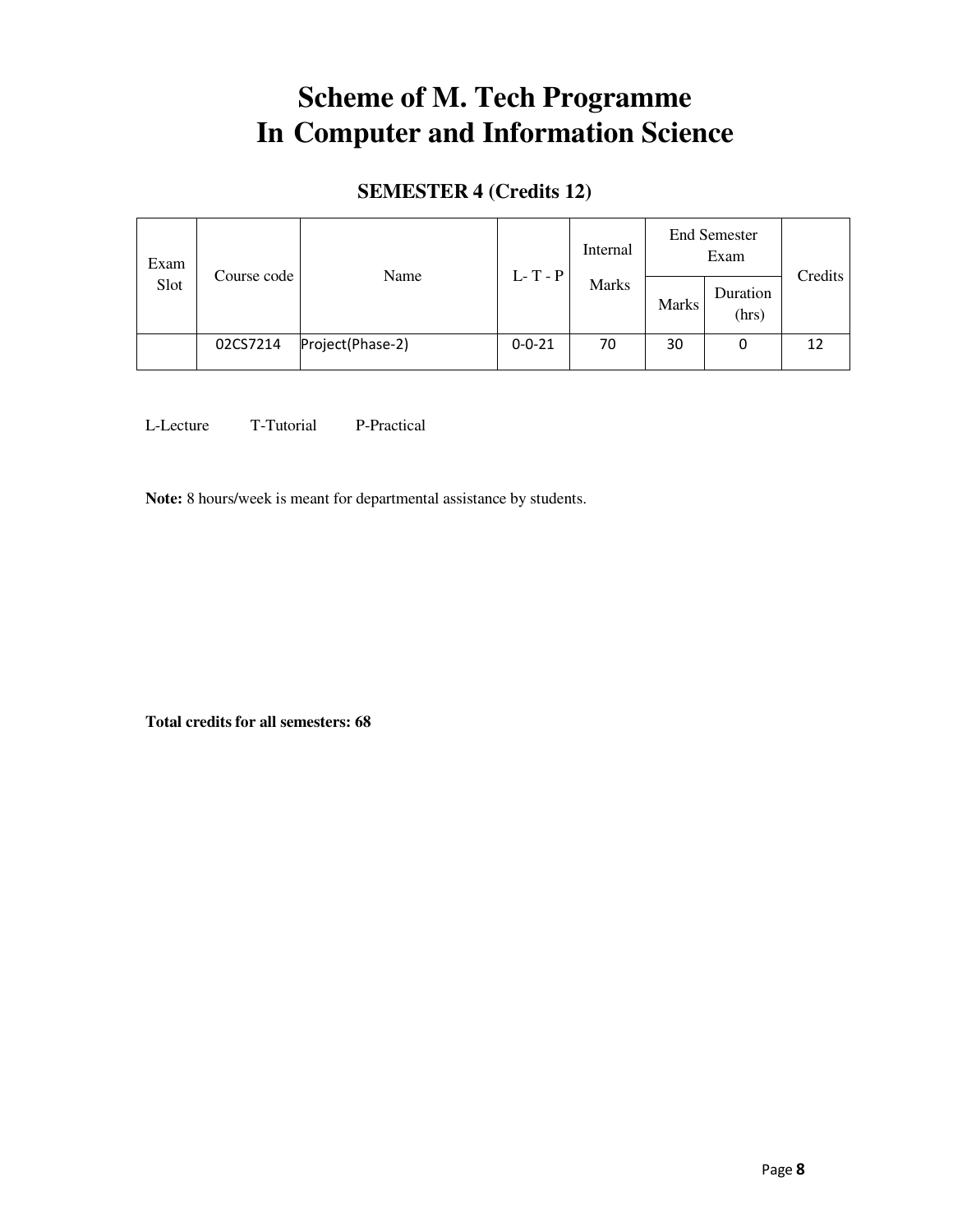## **SEMESTER 1**

| <b>Course No.</b> | <b>Course Name</b>                                     | L-T-P-Credits | <b>Year of Introduction</b> |
|-------------------|--------------------------------------------------------|---------------|-----------------------------|
| 02CS6211          | <b>MATHEMATICAL FOUNDATIONS</b><br>OF COMPUTER SCIENCE | $4 - 0 - 0$   | 2015                        |

#### **Course Objectives**

 *To give the students understanding of* the fundamental concepts in theorem proving, recurrence relations *and to give the student knowledge regarding the* counting and probability ,probability distributions, special graphs and circuits, important algebraic structures .

#### **Syllabus**

Techniques for theorem proving; Linear time temporal logic and branching time logic; Adequate sets of connectives; Principles of mathematical induction and complete induction; Recursive definitions; Generating functions; Solution methods for recurrence relations; Fundamental principles of counting; Probability theory; Mathematical expectation; Discrete distributions; Continuous distributions; Graphs; Euler's formula; Groups and sub groups; Rings; Quadratic residues; Reciprocity; Elliptic curve arithmetic

#### **Course Outcome**

Students after the completion of the course understand the Conceptual understanding of the above topics and ability to apply them in practical situations.

- *1.* J. P. Tremblay, R. Manohar, "*Discrete Mathematical Structures with Application to Computer Science*", Tata McGrawHill, 2000.
- *2.* Kenneth H. Rosen, "*Discrete Mathematics and its Applications*", 7/e, McGraw Hill Inc, 2011.
- *3.* Richard Johnson, "*Probablity and Statistics for Engineers*", 7/e, Prentice-Hall India Private Limited, 2005.
- *4.* Robert V. Hogg, Elliot A. Tanis, Meda J. M. Rao, "*Probability and Statistical Inference*", 7/e,, Pearson Education India, 2006.
- *5.* Michael Huth, Mark Ryan "*Logic in Computer Science*", 2/e, Cambridge University Press, 2004.
- *6.* J. Truss, "*Discrete Mathematics for Computer Scientists*", 2/e, Addison Wesley, 1999.
- *7.* Bernard Kolman, Robert C Busby,SharonKutler Ross, "Discrete Mathematical Structures", 2/e, Prentice-Hall India Private Limited, 1996.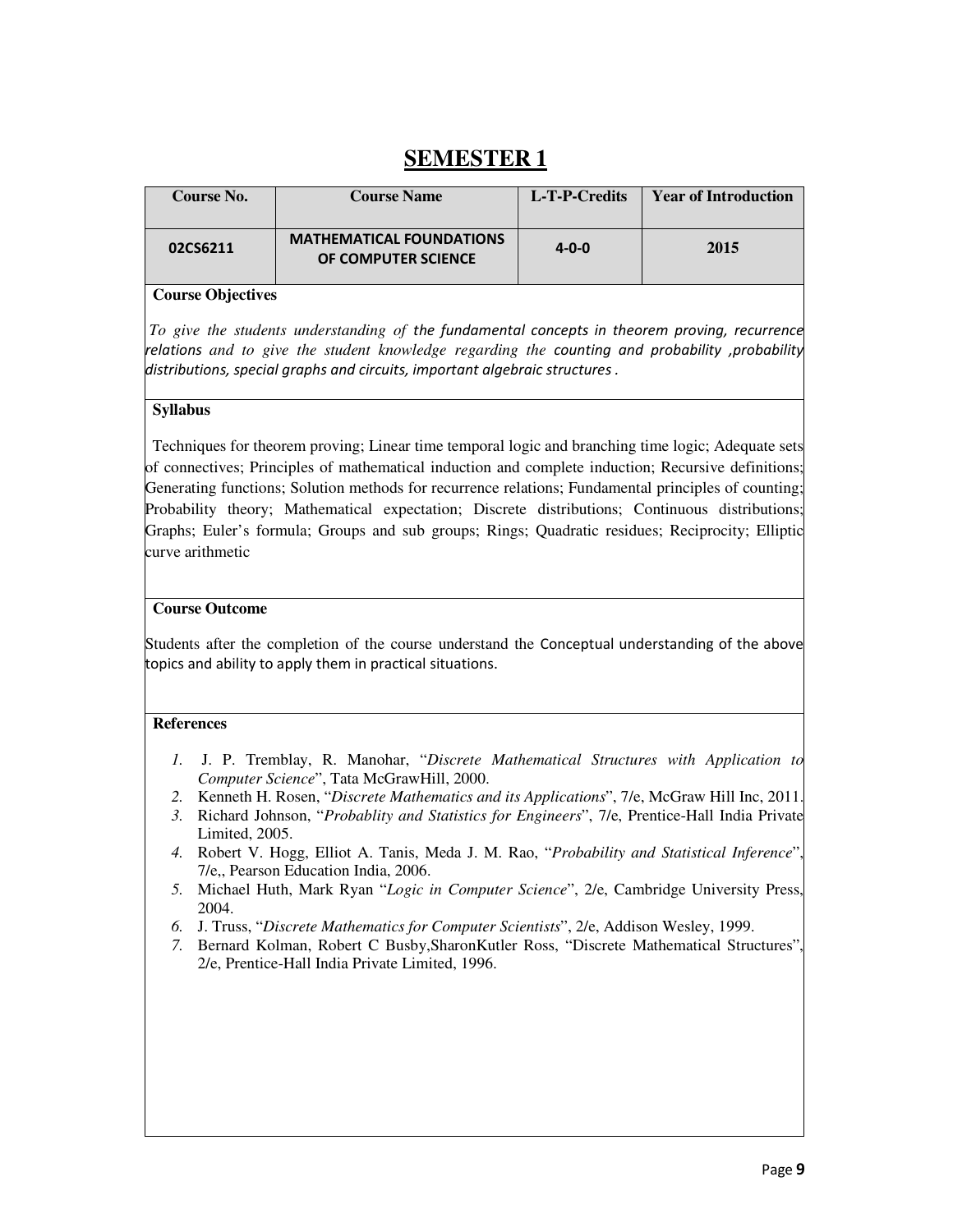| <b>COURSE PLAN</b>       |                                                                                                                                                                                                                                                                                                                                                                                              |                                |                     |  |  |  |
|--------------------------|----------------------------------------------------------------------------------------------------------------------------------------------------------------------------------------------------------------------------------------------------------------------------------------------------------------------------------------------------------------------------------------------|--------------------------------|---------------------|--|--|--|
| <b>Module</b>            | <b>Contents</b>                                                                                                                                                                                                                                                                                                                                                                              | <b>Contact</b><br><b>Hours</b> | Sem.Exam<br>Marks;% |  |  |  |
| $\mathbf I$              | Techniques for theorem proving: Direct Proof, Proof by<br>Contra position, Proof by exhausting cases and proof by<br>contradiction, Linear-time temporal logic and Branching-<br>time logic-Syntax,<br>Semantics, Practical patterns of<br>specifications, Important equivalences, Adequate sets of<br>connectives, Principle of mathematical induction, principle<br>of complete induction. | 8                              | 15                  |  |  |  |
| $\mathbf{I}$             | Recursive definitions, Generating functions, function of<br>sequences calculating coefficient of generating function,<br>solving recurrence relation by substitution and generating<br>functions<br>Solution<br>methods<br>for<br>linear,<br>first-order<br>relations<br>with<br>coefficient,<br>recurrence<br>constant<br>characteristic roots.                                             | 8                              | 15                  |  |  |  |
|                          | <b>FIRST INTERNAL EXAM</b>                                                                                                                                                                                                                                                                                                                                                                   |                                |                     |  |  |  |
| $\rm III$                | Fundamental principles of counting, pigeonhole principle,<br>countable and uncountable sets, principle of inclusion and<br>exclusion - applications, derangements, permutation and<br>combination, Pascal's triangles, binomial theorem.                                                                                                                                                     | $\overline{7}$                 | 15                  |  |  |  |
| ${\rm IV}$               | Probability theory - Properties of Probability, Methods of<br>Enumeration, Conditional Probability, Independent<br>Events, Bayes Theorem, Mathematical Expectation,<br>Random variables Discrete Distribution, Binomial<br>Distribution, Mean and variance The Poisson<br>Distribution, Continuous Distribution, Uniform and<br>Exponential Distributions, Normal Distribution.              | 8                              | 15                  |  |  |  |
|                          | <b>SECOND INTERNAL EXAM</b>                                                                                                                                                                                                                                                                                                                                                                  |                                |                     |  |  |  |
| V                        | Terminology, Euler tours, planar<br>graphs,<br>Graphs,<br>Hamiltonian graphs, Euler's formula (proof), four colour<br>problem (without proof) and the chromatic number of a<br>graph, five colour theorem, chromatic polynomials,<br>Warshall's algorithm, Decision Trees, weighted trees.                                                                                                   | 8                              | 20                  |  |  |  |
| VI                       | Groups and subgroups, homomorphism theorems, cosets<br>and normal subgroups, Lagrange's theorem, rings, finite<br>polynomial<br>arithmetic, quadratic residues,<br>fields,<br>reciprocity, discrete logarithms, elliptic curve arithmetic.                                                                                                                                                   | 11                             | 20                  |  |  |  |
| <b>END SEMESTER EXAM</b> |                                                                                                                                                                                                                                                                                                                                                                                              |                                |                     |  |  |  |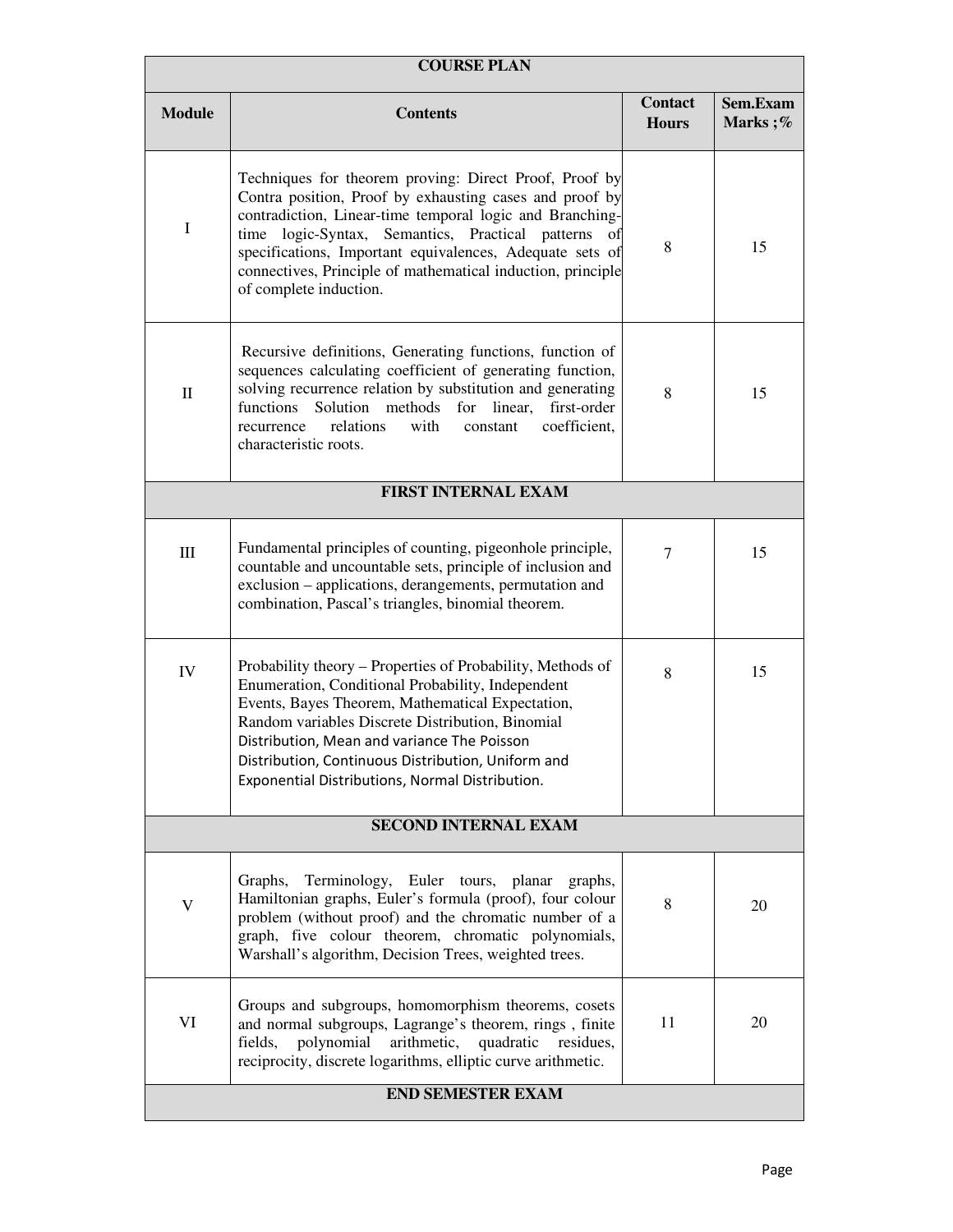| <b>Course No.</b>           | <b>Course Name</b>                                       | L-T-P-Credits  | <b>Year of Introduction</b> |
|-----------------------------|----------------------------------------------------------|----------------|-----------------------------|
| 02 CS 6221                  | <b>ADVANCED DATA STRUCTURES</b><br><b>AND ALGORITHMS</b> | $4 - 0 - 0: 4$ | 2015                        |
| $\mathcal{O}$ $\mathcal{O}$ |                                                          |                |                             |

 *To give the students understanding* about advanced data structures. *and* how to analyze and establish correctness of algorithms and also to understand theory behind various classes of algorithms.

#### **Syllabus**

.

Amortized analysis; Advanced data structures; Network flow algorithms and their analysis; Probabilistic algorithms; Monte-Carlo algorithms; Geometric algorithms; Convex hull algorithms; Finding closest pair of points; Number theoretic algorithms; Integer factorization; String matching; Overview of complexity classes; Complexity classes in randomized algorithms.

#### **Course Outcome**

The students are able to

- Explain the concepts of advanced data structures and their applications
- Compare various classes of algorithms.
- Design and analyze new algorithms

- *1.* T. H. Cormen, C. E. Leiserson, R. L. Rivest and C. Stein, "*Introduction to algorithms*", Prentice-hall of India Private Limited, New Delhi, 2010.
- *2.* SartajSahni, "*Data Structures, Algorithms, and Applications in C++*", Mc-GrawHill, 1999.
- *3.* Gilles Brassard and Paul Bratley, "Fundamentals of algorithms", Prentice-hall of India Private Limited, New Delhi, 2001.
- *4.* R.C.T. Lee, S.S. Tesng, R.C. Cbang and Y.T. Tsai "*Design and Analysis of Algorithms, A strategic Approach*", TMH, 2010
- *5.* Rajeev Motwani, PrabhakarRaghavan, "*Randomized Algorithms*", Cambridge University Press, 2000.
- *6.* Dexter C. Kozen, "*The Design and Analysis of Algorithms*", Springer.
- *7.* Jon Kleinberg and Eva Tardos, "*Algorithm Design*", Pearson Education, 2006.
- *8.* M. H. Alsuwaiyal, "*Algorithms Design Techniques and Analysis*", World Scientific Publishing Co. Beijing, 1999.
- 9. S. K. Basu, "*Design Methods and Analysis of Algorithms*", Prentice Hall India, 2005.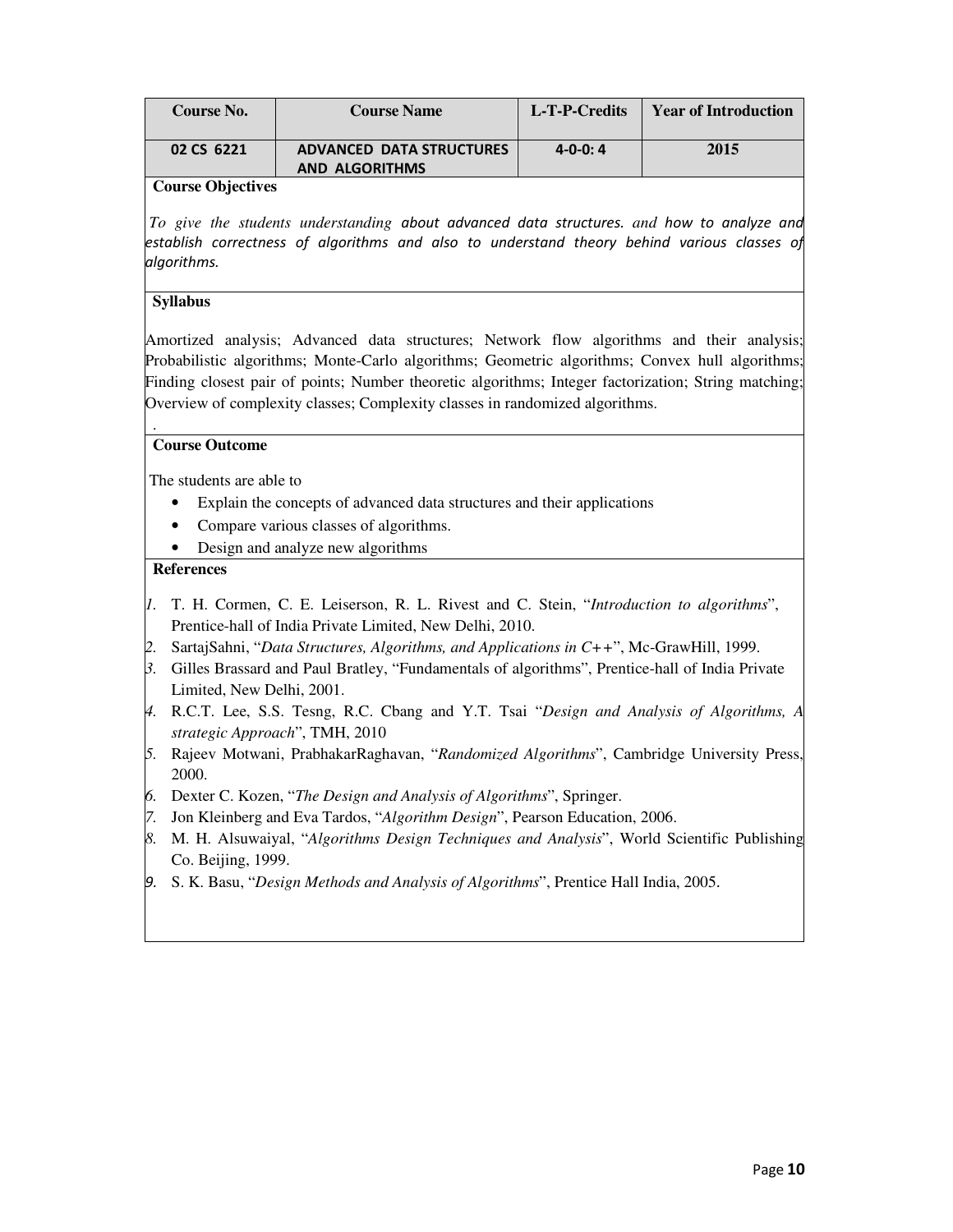|               | <b>COURSE PLAN</b>                                                                                                                                                                                                                                                    |                                |                     |  |  |  |  |
|---------------|-----------------------------------------------------------------------------------------------------------------------------------------------------------------------------------------------------------------------------------------------------------------------|--------------------------------|---------------------|--|--|--|--|
| <b>Module</b> | <b>Contents</b>                                                                                                                                                                                                                                                       | <b>Contact</b><br><b>Hours</b> | Sem.Exam<br>Marks;% |  |  |  |  |
| I             | Amortized Analysis – aggregate, accounting, potential<br>methods- Case studies. Advanced data structures: binomial<br>heap, Fibonacci heap, disjoint sets - applications.                                                                                             | $\tau$                         | 15                  |  |  |  |  |
| $\mathbf{I}$  | Network flow algorithms: properties, Ford-Fulkerson<br>maxflow-mincut<br>theorem,<br>method,<br>Edmonds-Karp<br>heuristics,<br>relabel-to-front<br>algorithms,<br>push-relabel,<br>maximum bipartite matching - analysis of associated<br>algorithms - applications.  | 8                              | 15                  |  |  |  |  |
|               | <b>FIRST INTERNAL EXAM</b>                                                                                                                                                                                                                                            |                                |                     |  |  |  |  |
| III           | Probabilistic algorithms: Numerical algorithms, integration,<br>counting, Monte-Carlo algorithms - verifying matrix<br>multiplication, min-cut in a network. Las Vegas algorithms,<br>selection, quicksort, Dixon's factorization                                     | 8                              | 15                  |  |  |  |  |
| IV            | Geometric Algorithms: Plane sweep technique, role of<br>sweep- line - status and event-point-schedule, line segment<br>intersection problem. Convex Hull: Graham's scan<br>algorithm, Jarvismarch algorithm. Finding closest pair of<br>points, proof of correctness. | 9                              | 15                  |  |  |  |  |
|               | <b>SECOND INTERNAL EXAM</b>                                                                                                                                                                                                                                           |                                |                     |  |  |  |  |
| V             | Number-Theoretic algorithms: GCD algorithm, primality<br>testing, Miller-Rabin test, integer factorization - Pollard Rho<br>heuristic, string matching: Rabin-Karp, Knuth-Morris-Pratt<br>algorithms.                                                                 | 10                             | 20                  |  |  |  |  |
| VI            | Overview of Complexity classes – P, NP, Co-NP, NP-hard,<br>NP complete, Space complexity. Complexity classes in<br>randomized algorithms - RP, PP, ZPP, BPP.                                                                                                          | 8                              | 20                  |  |  |  |  |
|               | <b>END SEMESTER EXAM</b>                                                                                                                                                                                                                                              |                                |                     |  |  |  |  |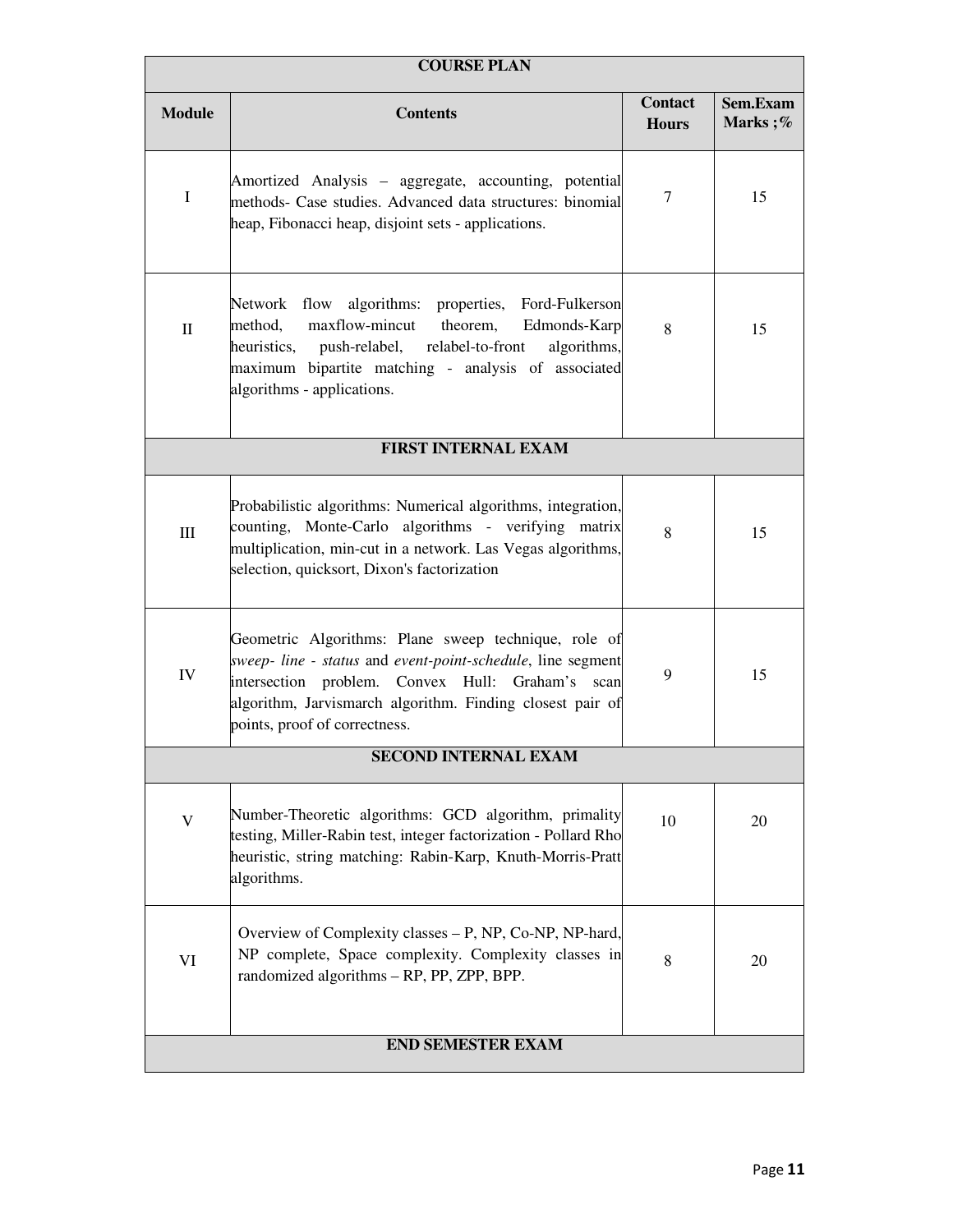| Course No. | <b>Course Name</b>                             | L-T-P-Credits | <b>Year of Introduction</b> |
|------------|------------------------------------------------|---------------|-----------------------------|
| 02 CS 6231 | <b>ADVANCED SOFTWARE</b><br><b>ENGINEERING</b> | $4-0-0:4$     | 2015                        |

*To gain knowledge about the issues and approaches in modeling, analyzing and testing software systems.* 

#### . **Syllabus**

Introduction to software engineering; Role of software engineer; Modelling the process and life cycle; Software process models; Agile methods; Tools and techniques for process modelling; Process models and project management; Project personnel and organization; Effort and schedule estimation; Risk management; Capturing, eliciting, modelling, and reviewing requirements; Software architectures and their evaluation; Software architecture documentation; Object oriented design; Types of testing; Reliability, availability, and maintainability; predictive accuracy; Test documentation; Maintaining the system.

#### . **Course Outcome**

- Explain different software architectures.
- Use the principles of software engineering in modeling and testing.

- 1. Shari Lawrence Pfleeger, Joanne M Atlee, "*Software Engineering Theory and Practice*", 4/e, Pearson Education, 2011.
- 2. Software Engineering: A Practitioner's Approach, Roger S Pressman, 7/e,. McGraw Hill Int.Ed., 2010.
- 3. Ian Somerville, "*Software Engineering*", 8/e, Addison-Wesley 2007
- 4. Carlo Ghezzi, Mehdi Jazayeri, Dino Mandrioli, "*Fundamentals of Software Engineering*", 2/e, PHI Learning Private Ltd., 2010
- 5. PankajJalote, "*An Integrated Approach to Software Engineering*", 3/e, Springer 2005.
- 6. K.K Aggarwal&Yogesh Singh, "*Software Engineering*", New Age International 2007.
- 7. Norman E Fenton, Shari Lawrence Pfleeger, "*Software Metrics: A Rigorous and Practical Approach*."1998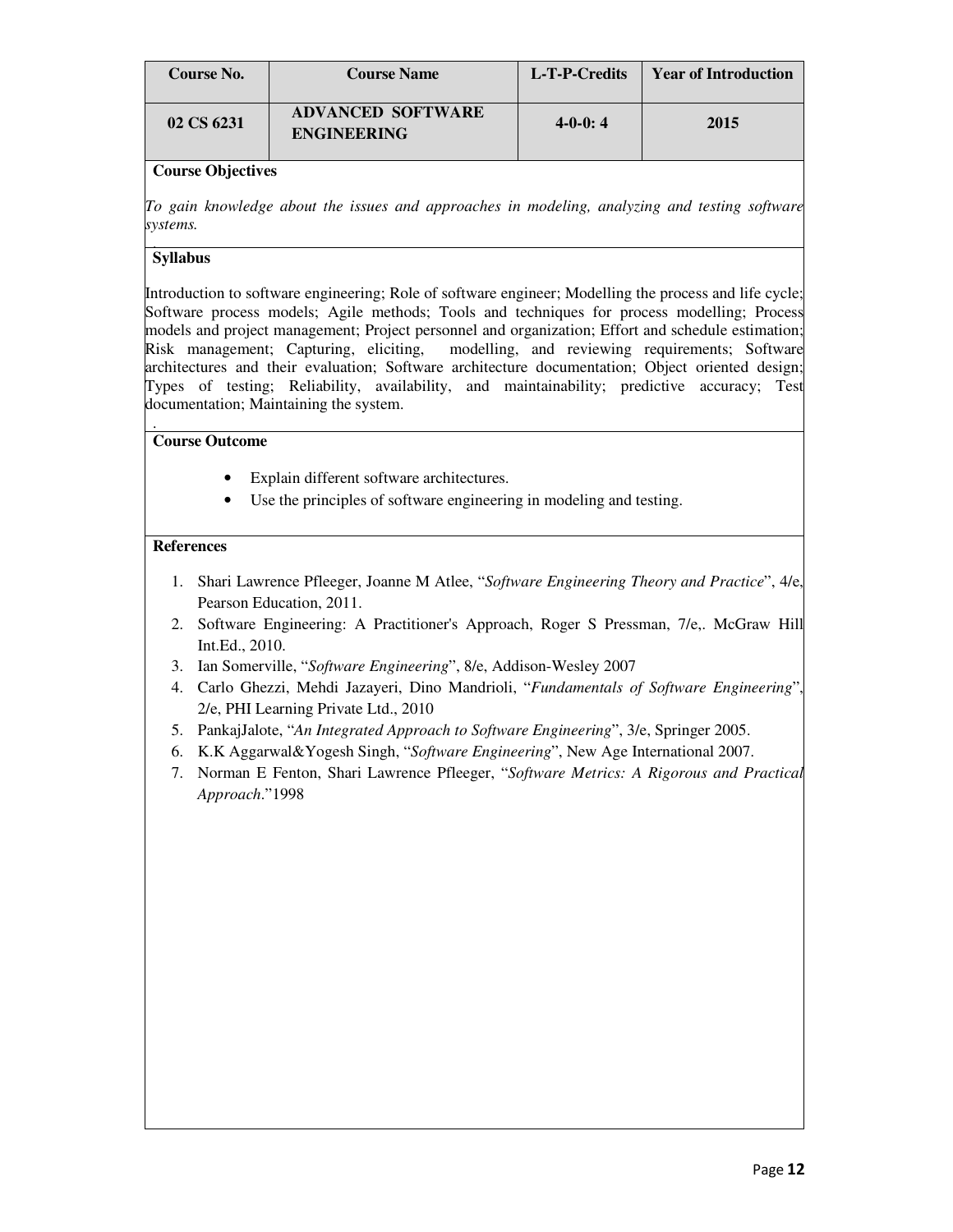| <b>COURSE PLAN</b> |                                                                                                                                                                                                                                                                                                                                                                                      |                                |                     |  |  |  |
|--------------------|--------------------------------------------------------------------------------------------------------------------------------------------------------------------------------------------------------------------------------------------------------------------------------------------------------------------------------------------------------------------------------------|--------------------------------|---------------------|--|--|--|
| <b>Module</b>      | <b>Contents</b>                                                                                                                                                                                                                                                                                                                                                                      | <b>Contact</b><br><b>Hours</b> | Sem.Exam<br>Marks;% |  |  |  |
| I                  | Introduction: Role of Software Engineer- Quality of<br>software process and product - Systems Approach to<br>Software Engineering - An Engineering Approach to<br>Software Engineering - How has Software Engineering<br>Changed? Modeling the Process and Life Cycle -<br>Software Process Models - Waterfall Model - V Model -<br>Prototyping Model – Spiral Model – Agile methods | 8                              | 15                  |  |  |  |
| $\mathbf{I}$       | Tools and Techniques for Process Modeling - Planning<br>and Managing the Project - Tracking project progress -<br>Project personnel and organization - Effort and schedule<br>estimation - Risk Management - Process Models and<br>Project Management.                                                                                                                               | 8                              | 15                  |  |  |  |
|                    | <b>FIRST INTERNAL EXAM</b>                                                                                                                                                                                                                                                                                                                                                           |                                |                     |  |  |  |
| $\mathop{\rm III}$ | Capturing the Requirement - Eliciting Requirements<br>Modelling requirements - Reviewing requirements to<br>ensure quality – Documenting requirements – Designing the<br>architecture - Views of Software Architecture - Common<br>Architectural Patterns - Architecture Evaluation and                                                                                              | 9                              | 15                  |  |  |  |
|                    | Refinement Criteria for evaluating and comparing design<br>alternatives - Software architecture documentation.                                                                                                                                                                                                                                                                       |                                |                     |  |  |  |
| IV                 | Designing Modules - Design Methodology - Design<br>Principles – Object Oriented (OO) design – Representing<br>designs using UML - OO Design Patterns - OO<br>Measurement - Design Documentation Programming<br>Standards and Procedures - Programming Guidelines -<br>Documentation.                                                                                                 | 9                              | 15                  |  |  |  |
|                    | <b>SECOND INTERNAL EXAM</b>                                                                                                                                                                                                                                                                                                                                                          |                                |                     |  |  |  |
| V                  | Testing the Programs - Principles of System Testing -<br>Function Testing - Performance Testing - Reliability -<br>Availability and Maintainability - Basics of reliability<br>theory - The Software Reliability Problem - Parametric<br>reliability growth models                                                                                                                   | 8                              | 20                  |  |  |  |
| VI                 | Predictive accuracy - The recalibration of software-<br>reliability growth predictions - Acceptance Testing<br>Installation Testing - Automated System Testing - Test<br>Documentation - Testing Safety Critical Systems<br>Maintaining the System - Evaluating Products, Processes,<br>and Resources.                                                                               | 8                              | 20                  |  |  |  |
|                    | <b>END SEMESTER EXAM</b>                                                                                                                                                                                                                                                                                                                                                             |                                |                     |  |  |  |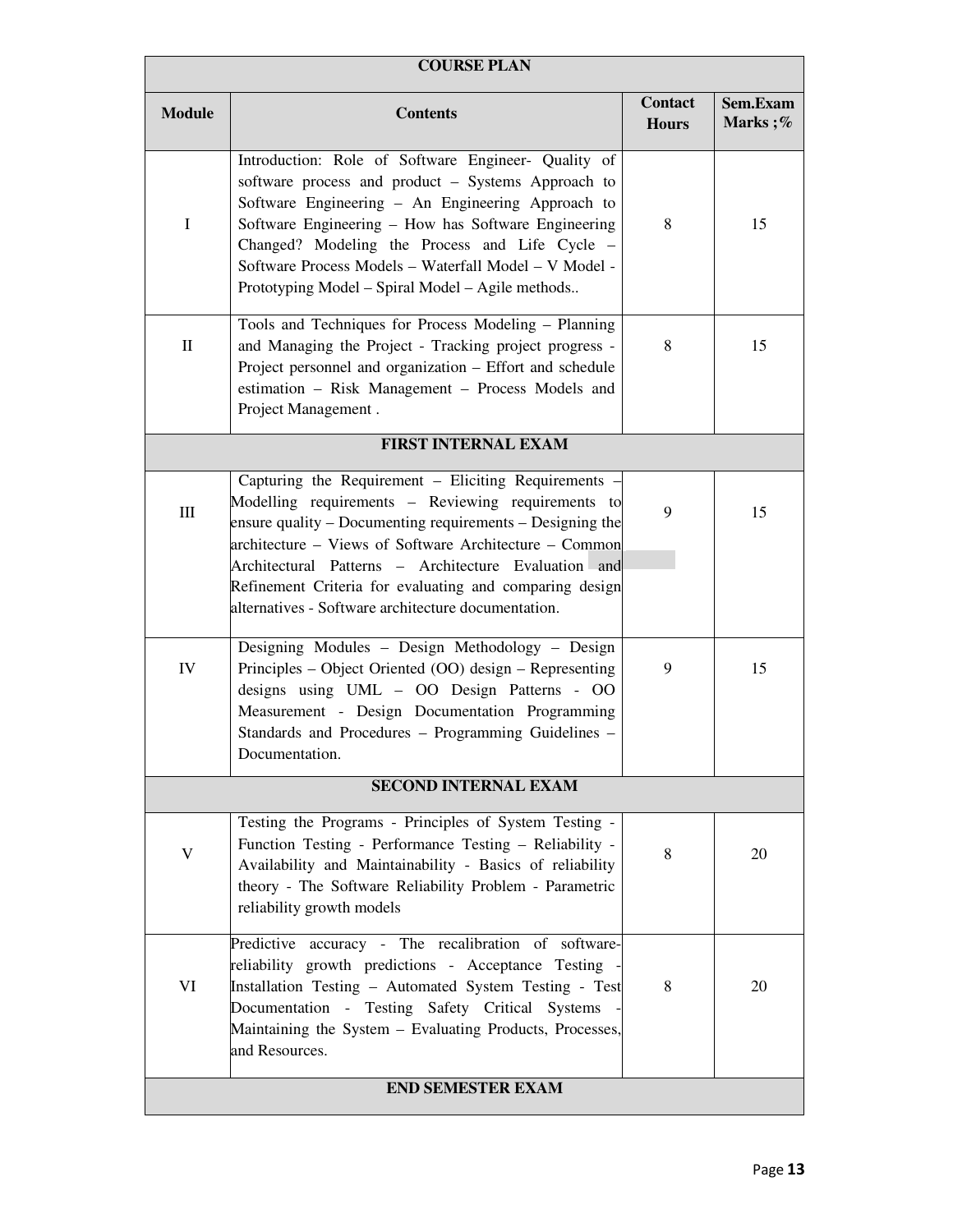| <b>Course No.</b>    |                                                                                                                                                                                                                                                                                                                                                                                                                                                                                                                                                                                                                                                                                                                                                                                                                                                                                                                                                                                                                | <b>Course Name</b><br>L-T-P-Credits<br><b>Year of Introduction</b>                                                                                                                                                                                                                                                                                                                                 |           |      |  |  |
|----------------------|----------------------------------------------------------------------------------------------------------------------------------------------------------------------------------------------------------------------------------------------------------------------------------------------------------------------------------------------------------------------------------------------------------------------------------------------------------------------------------------------------------------------------------------------------------------------------------------------------------------------------------------------------------------------------------------------------------------------------------------------------------------------------------------------------------------------------------------------------------------------------------------------------------------------------------------------------------------------------------------------------------------|----------------------------------------------------------------------------------------------------------------------------------------------------------------------------------------------------------------------------------------------------------------------------------------------------------------------------------------------------------------------------------------------------|-----------|------|--|--|
|                      | 02 CS 6241                                                                                                                                                                                                                                                                                                                                                                                                                                                                                                                                                                                                                                                                                                                                                                                                                                                                                                                                                                                                     | <b>TOPICS IN DATABASE</b><br><b>TECHNOLOGY</b>                                                                                                                                                                                                                                                                                                                                                     | $3-0-0:3$ | 2015 |  |  |
|                      | <b>Course Objectives</b>                                                                                                                                                                                                                                                                                                                                                                                                                                                                                                                                                                                                                                                                                                                                                                                                                                                                                                                                                                                       |                                                                                                                                                                                                                                                                                                                                                                                                    |           |      |  |  |
|                      | To understand the implementation and management aspects of databases.<br>٠<br>To understand the principles of distributed databases.<br>$\bullet$<br>To understand object based data models and their implementation.<br>$\bullet$<br>To understand the recent advances in database technology.<br>$\bullet$                                                                                                                                                                                                                                                                                                                                                                                                                                                                                                                                                                                                                                                                                                   |                                                                                                                                                                                                                                                                                                                                                                                                    |           |      |  |  |
|                      | <b>Syllabus</b>                                                                                                                                                                                                                                                                                                                                                                                                                                                                                                                                                                                                                                                                                                                                                                                                                                                                                                                                                                                                |                                                                                                                                                                                                                                                                                                                                                                                                    |           |      |  |  |
|                      | Mobile data management.                                                                                                                                                                                                                                                                                                                                                                                                                                                                                                                                                                                                                                                                                                                                                                                                                                                                                                                                                                                        | Query processing algorithms; Transaction management; Concurrency control; Deadlocks; Database<br>security and access control; Database system architectures; Parallel systems; IO parallelism;<br>Distributed database; Distributed transactions; Distributed query processing; Concepts of object<br>databases; Semi-structured data and XML databases; Temporal databases; Multimedia databases; |           |      |  |  |
|                      | <b>Course Outcome</b>                                                                                                                                                                                                                                                                                                                                                                                                                                                                                                                                                                                                                                                                                                                                                                                                                                                                                                                                                                                          |                                                                                                                                                                                                                                                                                                                                                                                                    |           |      |  |  |
|                      | ٠<br>٠<br>٠<br><b>References</b>                                                                                                                                                                                                                                                                                                                                                                                                                                                                                                                                                                                                                                                                                                                                                                                                                                                                                                                                                                               | Discuss about various implementation issues in databases.<br>Explain about distributed databases.<br>Apply object based database concept in designing database systems.<br>Discuss about recent technological trends in databases.                                                                                                                                                                 |           |      |  |  |
|                      |                                                                                                                                                                                                                                                                                                                                                                                                                                                                                                                                                                                                                                                                                                                                                                                                                                                                                                                                                                                                                |                                                                                                                                                                                                                                                                                                                                                                                                    |           |      |  |  |
| 6.<br>7.<br>8.<br>9. | 1. R. Elmasri, S.B. Navathe, "Fundamentals of Database Systems", 5/e, Pearson Education/Addison<br><b>Wesley</b> , 2011<br>[2. Patrick O'Neil, Elizabeth O'Neil, "Database: Principles, Programming and Performance", 2/e,<br>Morgan Kaufmann, 2011<br>Thomas Cannolly and Carolyn Begg, "Database Systems, A Practical Approach to Design,<br>3.<br>Implementation and Management", 3/e, Pearson Education, 2010.<br>4. Henry F Korth, Abraham Silberschatz, S. Sudharshan, "Database System Concepts", 5/e, Tata<br>McGraw Hill, 2006.<br>5. C.J. Date, A.Kannan and S. Swamynathan,"An Introduction to Database Systems", 8/e, Pearson<br>Education India, 2006.<br>Joe Fawcett, Danny Ayers, Liam R. E. Quin, Beginning XML, 5/e, John Wiley & Sons, 2012<br>Grigoris Antoniou. Frank van Harmelen, "A Semantic Web Primer", The MIT Press, Cambridge,<br>Massachusetts, 2003<br>Jules J. Berman, "Principles of Big Data: Preparing, Sharing and Analyzing Complex<br>Information", Morgan Kufmann, 2013. |                                                                                                                                                                                                                                                                                                                                                                                                    |           |      |  |  |
|                      |                                                                                                                                                                                                                                                                                                                                                                                                                                                                                                                                                                                                                                                                                                                                                                                                                                                                                                                                                                                                                | Pete Warden, "Big Data Glossary", O'Reilly Media Inc, 2011                                                                                                                                                                                                                                                                                                                                         |           |      |  |  |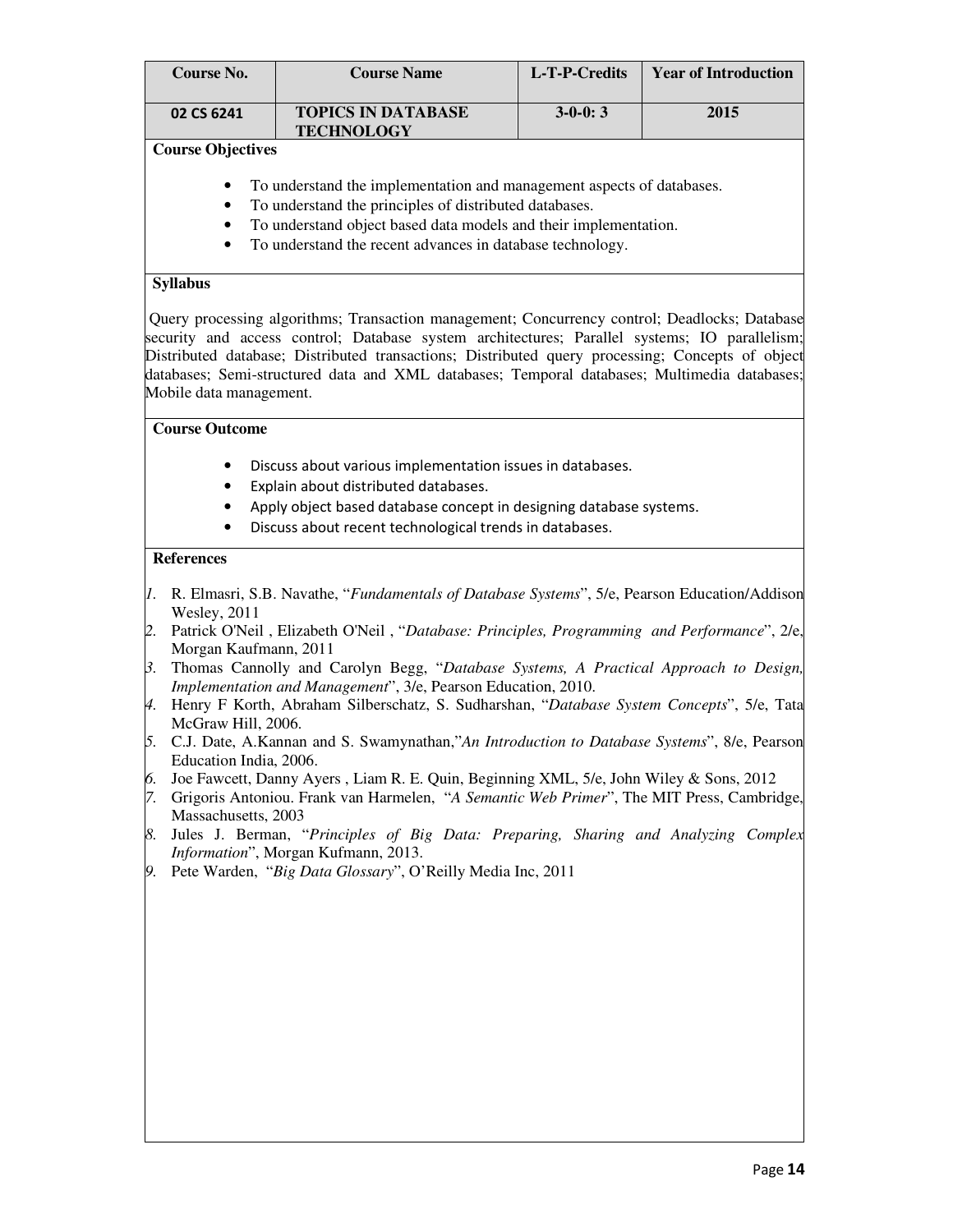| <b>COURSE PLAN</b> |                                                                                                                                                                                                                                                                                                                                                                                                                       |                                |                     |  |
|--------------------|-----------------------------------------------------------------------------------------------------------------------------------------------------------------------------------------------------------------------------------------------------------------------------------------------------------------------------------------------------------------------------------------------------------------------|--------------------------------|---------------------|--|
| <b>Module</b>      | <b>Contents</b>                                                                                                                                                                                                                                                                                                                                                                                                       | <b>Contact</b><br><b>Hours</b> | Sem.Exam<br>Marks;% |  |
| $\mathbf{I}$       | Query Processing Algorithms – Query Optimization<br>Techniques - Transaction Management: Transaction<br>Processing Concepts - Concurrency Control - Deadlocks -<br>Recovery Techniques.                                                                                                                                                                                                                               | 6                              | 15                  |  |
| $\rm _{II}$        | Database Security: threats to databases, control measures,<br>database security and DBA, Discretionary access control,<br>Mandatory access control (role-based only), SQL injection.<br>Database System Architectures: Centralized and Client-<br>Server Architectures - Server System Architectures.                                                                                                                 | 7                              | 15                  |  |
|                    | <b>FIRST INTERNAL EXAM</b>                                                                                                                                                                                                                                                                                                                                                                                            |                                |                     |  |
| III                | Parallel Systems- Distributed Systems - Parallel<br>Databases: I/O Parallelism - Inter and Intra Query<br>Parallelism - Inter and Intra operation Parallelism -<br>Distributed Database - Functions - Distributed RDB<br>design-Transparency-Distributed Transactions - Commit<br>Protocols - Concurrency Control -Deadlocks - Recovery<br>- Distributed Query Processing.                                            | $\tau$                         | 15                  |  |
| IV                 | Concepts for Object Databases: Object Identity - Object<br>structure - Type Constructors - Encapsulation of<br>Operations - Methods - Persistence - Type and Class<br>Hierarchies - Inheritance - Complex Objects, ODMG,<br>ODL, OQL, basic OQL queries. Object Relational<br>Systems - Case studies: Oracle and Informix.                                                                                            | $\tau$                         | 15                  |  |
|                    | <b>SECOND INTERNAL EXAM</b>                                                                                                                                                                                                                                                                                                                                                                                           |                                |                     |  |
| V                  | Semi-structured Data and XML Databases: XML Data<br>Model – DTD – XPath and XQuery – Example Queries.<br>Storing, RDF (Fundamental Concepts only). Temporal<br>Databases - Time in Databases, Spatial and geographical<br>data management: geographical data, representation,<br>spatial queries, indexing spatial data, k-d trees, quad trees<br>and R-trees<br>Multimedia Databases: data formats, continuous media | $\overline{7}$                 | 20                  |  |
| VI                 | data, similarity-based retrieval, Mobile data management:<br>Mobile computing architecture – data management issues<br>- location-based services - peer-to-peer systems and<br>applications – application platforms.                                                                                                                                                                                                  | 6                              | 20                  |  |
|                    | <b>END SEMESTER EXAM</b>                                                                                                                                                                                                                                                                                                                                                                                              |                                |                     |  |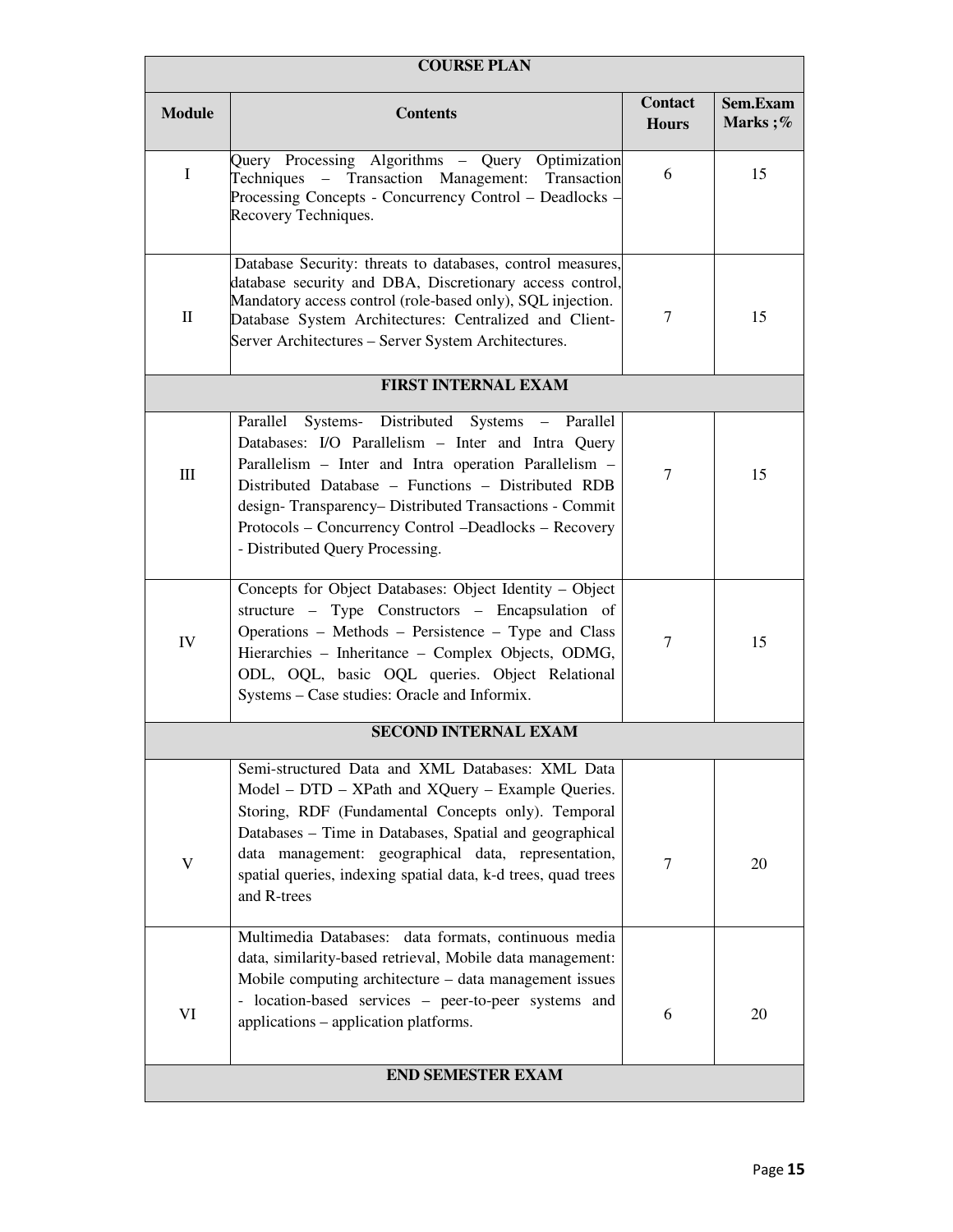| <b>Course No.</b> | <b>Course Name</b>                    | L-T-P-Credits   | <b>Year of Introduction</b> |
|-------------------|---------------------------------------|-----------------|-----------------------------|
| 02CS 6151.1       | <b>INFORMATION</b><br><b>SECURITY</b> | $3 - 0 - 0 - 3$ | 2015                        |

 *To understand the requirement and fundamental principles of Information security.*

#### **Syllabus**

OS security; DB security; Software vulnerabilities; Malware viruses, worms, and Trojans; Topological worms; Symmetric encryption principles; Public Key cryptography principles; SHA1; Discrete log Diffie Hellman; Digital signature; Digital certificates; Steganography and watermarking; Symmetric key distribution; One way and two way authentication; Needham Schroeder protocol; Kerberos; Network layer security; Transport layer security; Web security consideration; Law and ethics.

#### **Course Outcome**

To discuss about information security, its significance and the domain specific security issues.

- *1.* Bernard Menezes, "*Network security and Cryptography*", Cengage Learning India, 2010.
- *2.* Behrouz A. Forouzan, "*Cryptography and Network Security*", Special Indian Edition, Tata McGraw Hill, 2007
- *3.* William Stallings, "*Cryptography and Network Security: Principles and Practice*", 6/e Pearson Education, 2013.
- *4.* Dieter Gollmann. "*Computer Security*", John Wiley and Sons Ltd., 2006.
- *5.* Whitman and Mattord, "*Principles of Information Security*", Cengage Learning, 2006.
- *6.* D. Bainbridge, "*Introduction to Computer Law*", 5/e, Pearson Education, 2004.
- *7.* C. Kaufman, R. Perlman and M. Speciner, "*Network Security: Private Communication in a public World*", 2/e, Prentice Hall, 2002.
- *8.* W. Mao, "*Modern Cryptography: Theory & Practice*", Pearson Education, 2004.
- *9.* H. Delfs and H. Knebl, "*Introduction to Cryptography: Principles and Applications*", Springer Verlag, 2002.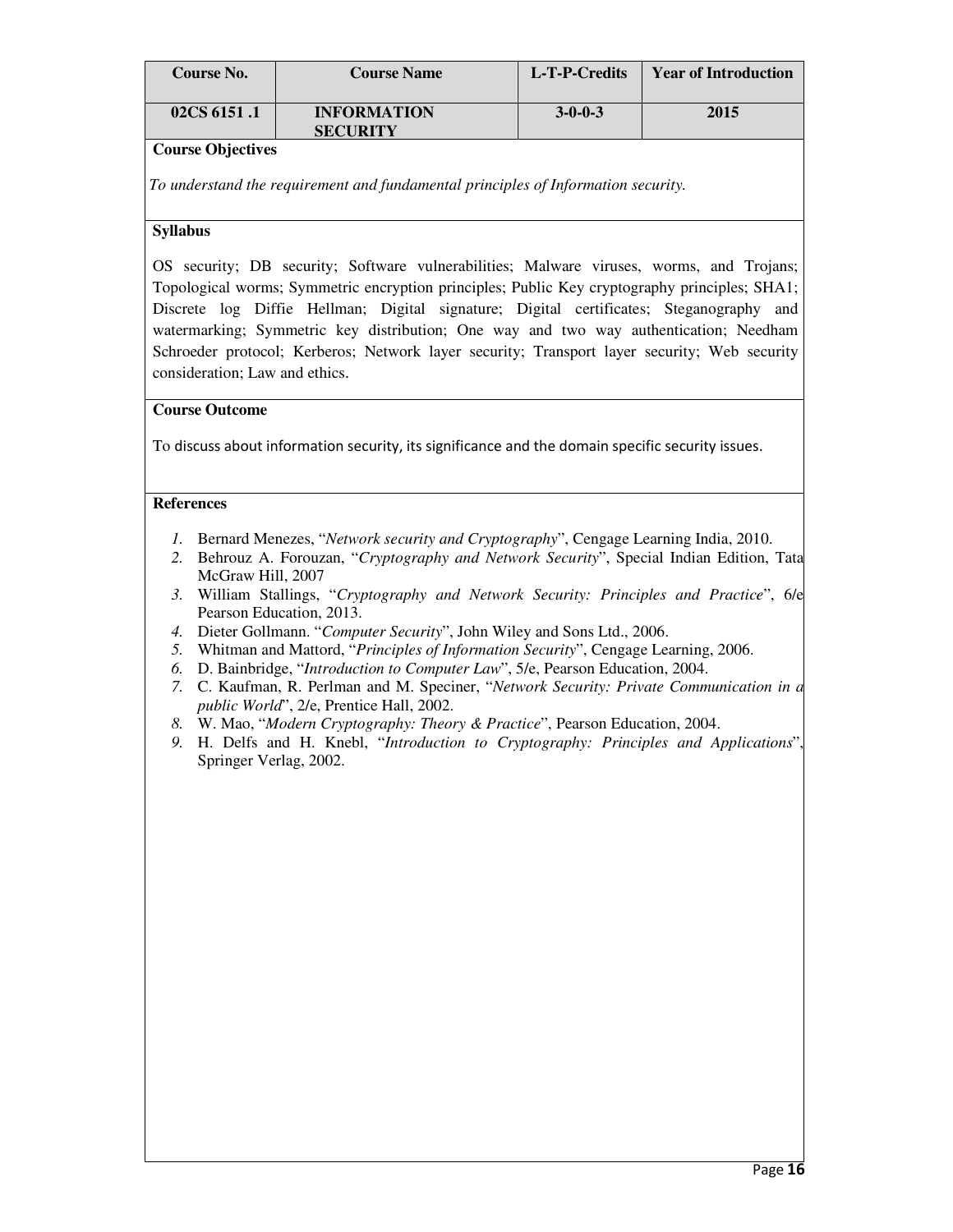| <b>COURSE PLAN</b>       |                                                                                                                                                                                                                                                                                                                                  |                                |                     |  |
|--------------------------|----------------------------------------------------------------------------------------------------------------------------------------------------------------------------------------------------------------------------------------------------------------------------------------------------------------------------------|--------------------------------|---------------------|--|
| <b>Module</b>            | <b>Contents</b>                                                                                                                                                                                                                                                                                                                  | <b>Contact</b><br><b>Hours</b> | Sem.Exam<br>Marks;% |  |
| $\mathbf{1}$             | Security Models as basis for OS security, Introduction to<br>DB Security, Software vulnerabilities, Buffer and stack<br>overflow, Phishing. Malware Viruses, Worms<br>and<br>Trojans. Topological worms. Internet propagation models<br>for worms. Symmetric Encryption Principles, Public-Key<br><b>Cryptography Principles</b> | 7                              | 15                  |  |
| $\mathbf{I}$             | Cryptography Topics: Introduction to Secure Hash<br>Function and Digital Signature, Cryptographic hash<br>SHA1, Discrete Log Diffie Hellman, Digital certificates.<br>Steganography,<br>watermarking.<br>Symmetric<br>Key<br>Distribution Using Symmetric Encryption                                                             | 7                              | 15                  |  |
|                          | <b>FIRST INTERNAL EXAM</b>                                                                                                                                                                                                                                                                                                       |                                |                     |  |
| Ш                        | Protocol topics: One way and two way authentication,<br>Needham<br>Schroeder<br>protocol,<br>Kerberos<br>basics.<br>Biometrics for authentication.                                                                                                                                                                               | 6                              | 15                  |  |
| IV                       | Network security topics: Network layer security - IPSec -<br>overview, IP and IPv6, AH, ESP. Transport layer security<br>SSL. Attacks DoS, DDoS, ARP spoofing - firewalls.                                                                                                                                                       | 7                              | 15                  |  |
|                          | <b>SECOND INTERNAL EXAM</b>                                                                                                                                                                                                                                                                                                      |                                |                     |  |
| V                        | Web Security Consideration, Secure Sockets Layer (SSL)<br>and Transport Layer Security (TLS), HTTPS, Secure<br>Shell (SSH), Pretty Good Privacy (PGP), S/MIME                                                                                                                                                                    | 7                              | 20                  |  |
| VI                       | Law and ethics: Intellectual property rights, computer<br>software copyrights, security policy, ethical hacking,<br>security tools.                                                                                                                                                                                              | 6                              | 20                  |  |
| <b>END SEMESTER EXAM</b> |                                                                                                                                                                                                                                                                                                                                  |                                |                     |  |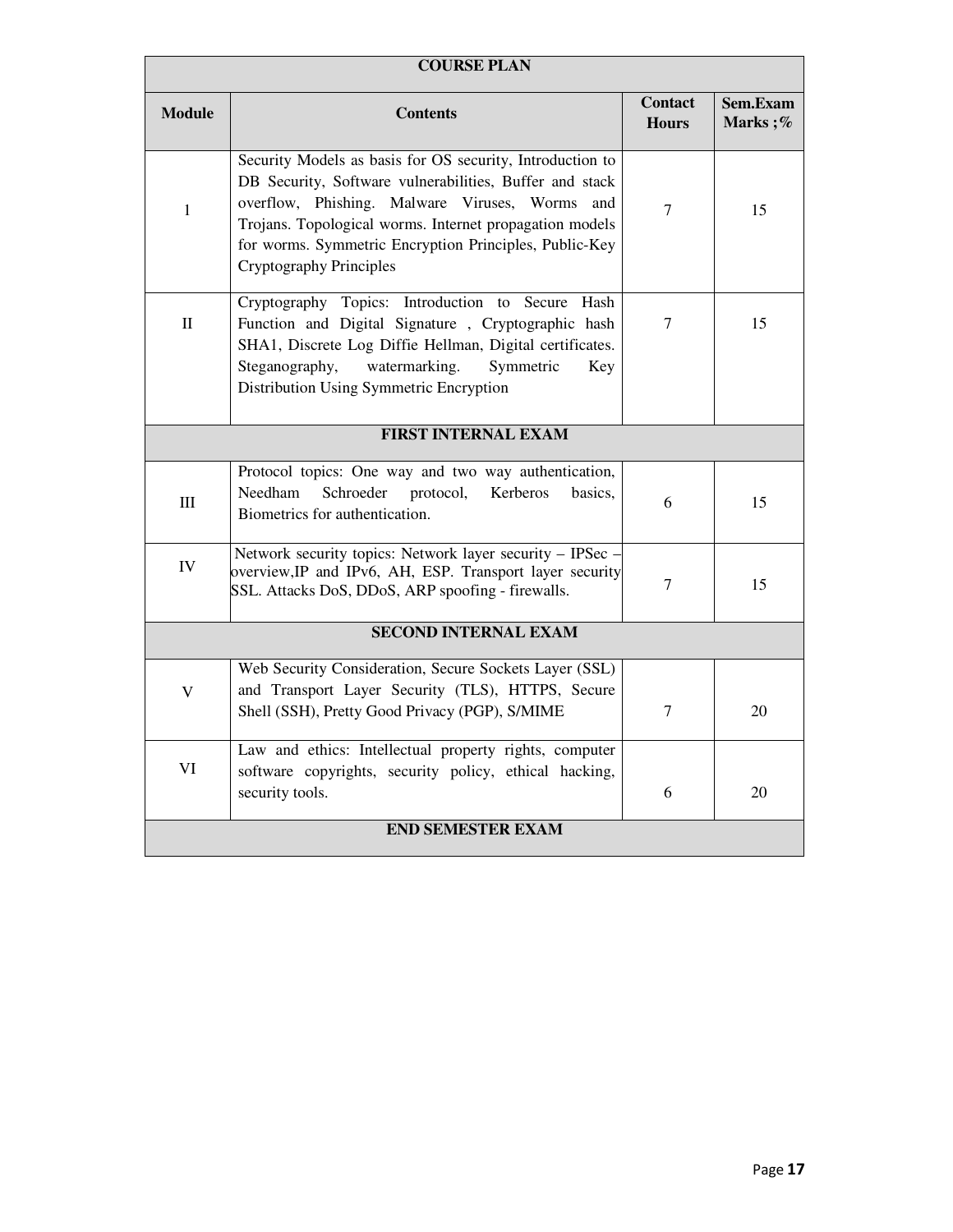| Course No.   | <b>Course Name</b>                          | L-T-P-Credits   | <b>Year of Introduction</b> |
|--------------|---------------------------------------------|-----------------|-----------------------------|
| 02 CS 6251.2 | <b>MODERN COMPUTING</b><br><b>PARADIGMS</b> | $3 - 0 - 0 - 3$ | 2015                        |

*• The ability to work with various computing revolutions like HPC, Cluster, Grid and Cloud computing.* 

*• Ability to use virtualization techniques to implement computing approaches like cloud computing.* 

#### **Syllabus**

High performance computing; Programming models; Introduction to PVM and MPI; Cluster computing; Grid Computing – Fundamentals, Grid security, Grid architecture, Grid topologies; Cloud computing – Cloud architecture, Cloud storage, Cloud services, EUCALYPTUS, CloudSim; Virtualization types; Virtual machines.

#### **Course Outcome**

- Use appropriate computing paradigms in real time business
- Discuss about various tools and methods to implement Grid and Cloud computing

- *1.* Rajkumar Buyya, "*High Performance Cluster Computing* Architecture and Systems", Pearson Education.
- *2.* Bart Jacob, Michael Brown, et al," *Introduction to Grid Computing*", IBM Red Books
- *3.* Kris Jamsa, "*Cloud Computing*", Jones and Bartlett Learning, LLC
- *4.* Michael Miller, "*Cloud Computing: Web-Based Applications that Change the Way You Work and Collaborate Online*", Que Publishing.
- *5.* William von Hagen, Professional Xen Virtualization, Wrox Publications, January, 2008.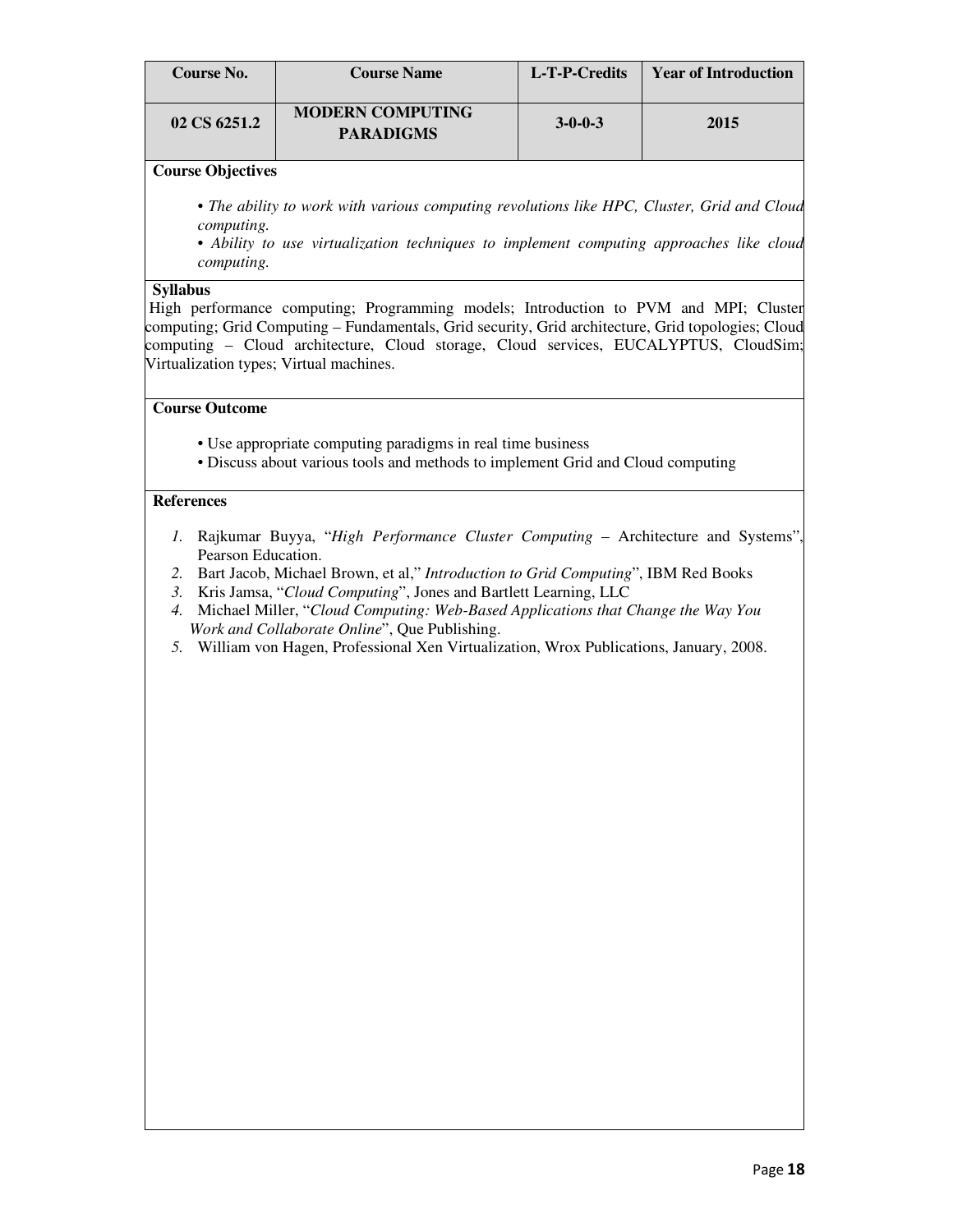| <b>COURSE PLAN</b> |                                                                                                                                                                                                                                                                                                                                                             |                                |                     |  |
|--------------------|-------------------------------------------------------------------------------------------------------------------------------------------------------------------------------------------------------------------------------------------------------------------------------------------------------------------------------------------------------------|--------------------------------|---------------------|--|
| <b>Module</b>      | <b>Contents</b>                                                                                                                                                                                                                                                                                                                                             | <b>Contact</b><br><b>Hours</b> | Sem.Exam<br>Marks;% |  |
| $\mathbf I$        | High performance computing - cluster, grid,<br>meta-<br>computing, middleware. Programming models:<br>shared<br>memory, message passing, peer-to-peer, broker-based.<br>Introduction to PVM and MPI.                                                                                                                                                        | $\tau$                         | 15                  |  |
| $\mathbf{I}$       | Cluster Computing - Cluster Computing at a Glance -<br>Cluster Setup and its Administration - Cluster Architectures<br>- Detecting and Masking Faults - Recovering from Faults.                                                                                                                                                                             | 6                              | 15                  |  |
|                    | <b>FIRST INTERNAL EXAM</b>                                                                                                                                                                                                                                                                                                                                  |                                |                     |  |
| Ш                  | Grid Computing - Fundamentals - Benefits of Grid<br>Computing - Grid Terms and Concepts - Grid Security -<br>Grid Architecture Models - Grid Topologies.                                                                                                                                                                                                    | 6                              | 15                  |  |
| IV                 | Cloud Computing – Cloud Architecture – Cloud Storage -<br>Cloud Services. Types of Cloud Service Development.<br>Software as a Service - Platform as a Service<br>Infrastructure as a Service, Identity as a Service - Data<br>Storage in the Cloud - Collaboration in the Cloud<br>Securing the Cloud – Service Oriented Architecture                      | $\overline{7}$                 | 15                  |  |
|                    | <b>SECOND INTERNAL EXAM</b>                                                                                                                                                                                                                                                                                                                                 |                                |                     |  |
| V                  | Familiarization of EUCALYPTUS - an open source<br>software framework for cloud computing. Familiarization of<br>CloudSim: A Toolkit for Modeling and Simulation Cloud<br>Computing Environments. Virtualization - Virtualization<br>Types – Desktop Virtualization – Network Virtualization -<br>Server and Machine Virtualization - Storage Virtualization | 7                              | 20                  |  |
| VI                 | Machine Basics - Hypervisor<br>Virtual<br>$\sim 10^{-11}$<br>Server<br>Consolidation. Virtual machines products-Xen Virtual<br>machine monitors- Xen API - VMware - VMware<br>product-Vmware Features - Microsoft Virtual Server -<br>Features of Microsoft Virtual Server Software framework<br>for distributed computing - MapReduce - Hadoop.            | 7                              | 20                  |  |
|                    | <b>END SEMESTER EXAM</b>                                                                                                                                                                                                                                                                                                                                    |                                |                     |  |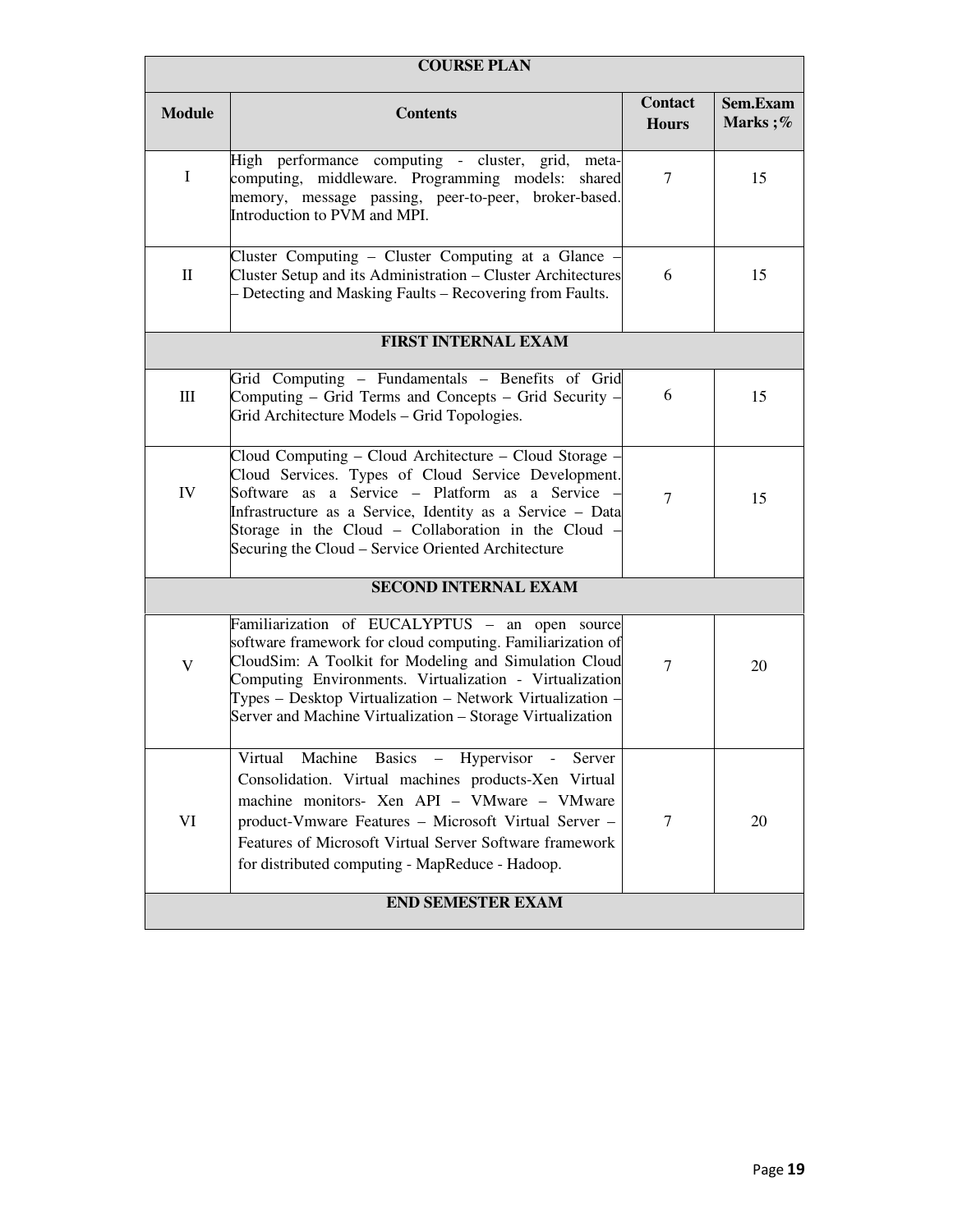| Course No.   | <b>Course Name</b>      | L-T-P-Credits   | <b>Year of Introduction</b> |
|--------------|-------------------------|-----------------|-----------------------------|
| 02 CS 6251.3 | <b>IMAGE PROCESSING</b> | $3 - 0 - 0 - 3$ | 2015                        |

- *To impart understanding of the methodologies in digital image processing.*
- *To get knowledge about the principles, techniques and algorithms for digital image processing*

#### **Syllabus**

Digital image representation; Fundamental steps in image processing; Elements of digital image processing systems; Sampling and quantization; Relationship between pixels; Image enhancement – Basic grey level transformations, Histogram equalization, Spatial filtering; Image transforms; Image enhancement in frequency domain; Image restoration; Point detection, line detection, and edge detection in images; Image segmentation; Image compression; Image reconstruction from projections.

#### **Course Outcome**

- Explain digital image processing systems.
- Discuss about Image transforms, restoration, segmentation and compression techniques

- 1. Rafael C., Gonzalez & Woods R.E., "*Digital Image Processing*", Pearson Education.
- 2. Rosenfeld A. &Kak A.C., "*Digital Picture Processing*", Academic Press
- 3. Jain A.K, "*Fundamentals of Digital Image Processing*", Prentice Hall,Eaglewood Cliffs, NJ.
- 4. Schalkoff R. J., "*Digital Image Processing and Computer Vision*", John Wiley
- 5. Pratt W.K., "*Digital Image Processing*", John Wiley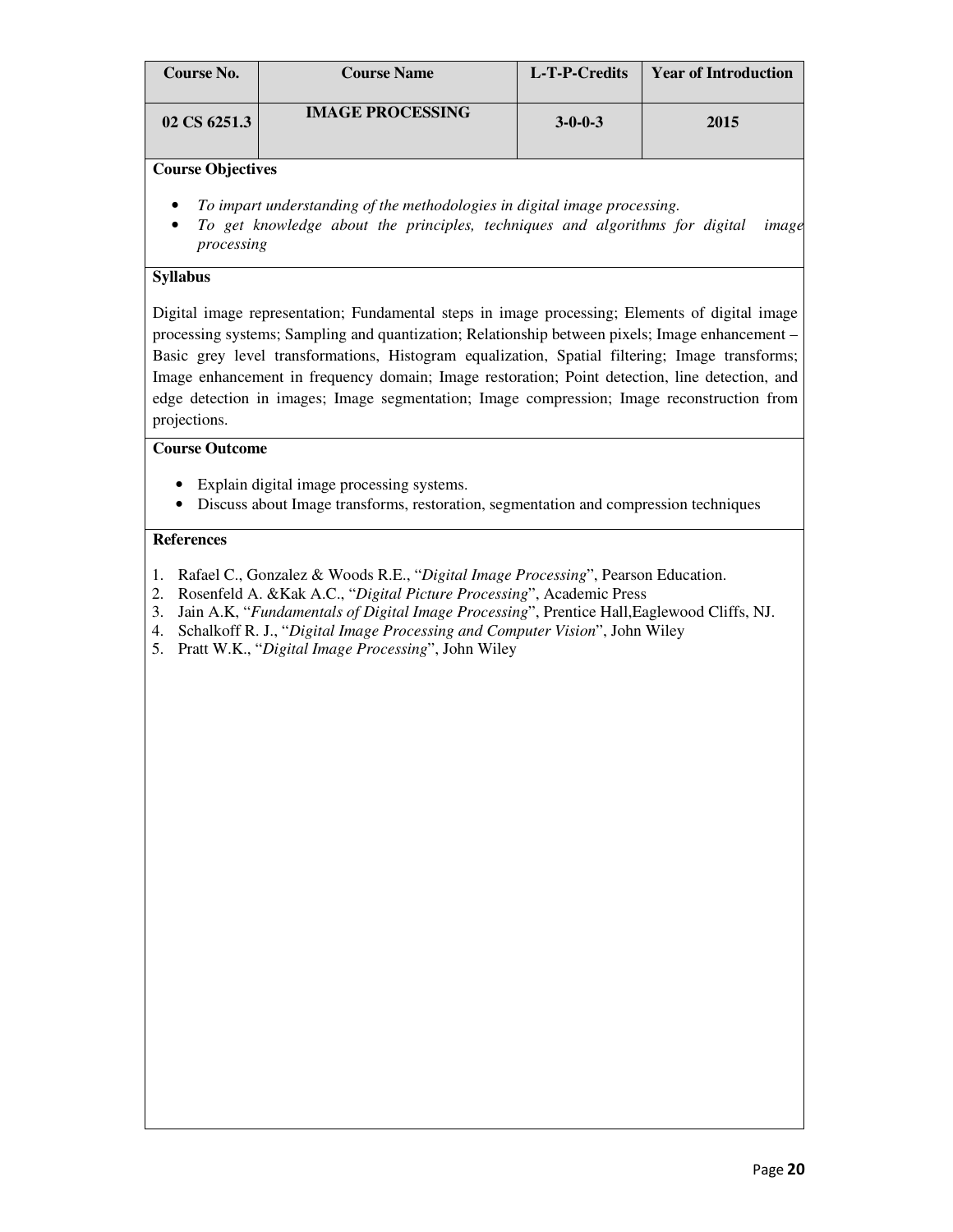| <b>COURSE PLAN</b> |                                                                                                                                                                                                                                                         |                                |                     |  |  |
|--------------------|---------------------------------------------------------------------------------------------------------------------------------------------------------------------------------------------------------------------------------------------------------|--------------------------------|---------------------|--|--|
| <b>Module</b>      | <b>Contents</b>                                                                                                                                                                                                                                         | <b>Contact</b><br><b>Hours</b> | Sem.Exam<br>Marks;% |  |  |
| $\mathbf I$        | Introduction digital image representation: fundamental steps<br>in image processing, elements of digital image processing<br>systems, digital image fundamentals, simple image model,<br>sampling and quantization.                                     | 6                              | 15                  |  |  |
| $\mathbf{I}$       | Relationship between pixels, image geometry, Image<br>enhancement - Basic grey level transformation - Histogram<br>equalization - Image subtraction - Image averaging<br>Spatial filtering – Smoothing and sharpening filters<br>Laplacian filters      | $\overline{7}$                 | 15                  |  |  |
|                    | <b>FIRST INTERNAL EXAM</b>                                                                                                                                                                                                                              |                                |                     |  |  |
| Ш                  | Image transforms : Introduction to Fourier transform -<br>discrete Fourier transform, properties of 2d-fourier<br>transform (DFT), other separable image transforms,<br>Hotelling transform                                                             | 7                              | 15                  |  |  |
| IV                 | Image enhancement in the frequency domain. Image<br>restoration: degradation/restoration model, Noise models,<br>inverse filtering, least mean square filtering.                                                                                        | $\overline{7}$                 | 15                  |  |  |
|                    | <b>SECOND INTERNAL EXAM</b>                                                                                                                                                                                                                             |                                |                     |  |  |
| $\mathbf V$        | Point detection, line detection and edge detection in images.<br>Image<br>segmentation.<br>Image<br>compression:<br>image<br>compression, elements of information theory, error-free<br>Compression, lossy compression, image compression<br>standards. | $\tau$                         | 20                  |  |  |
| VI                 | Image reconstruction from projections: basics of projection,<br>parallel beam and fan beam projection, method of<br>generating projections, Fourier slice theorem, filtered back<br>projection algorithms                                               | 6                              | 20                  |  |  |
|                    | <b>END SEMESTER EXAM</b>                                                                                                                                                                                                                                |                                |                     |  |  |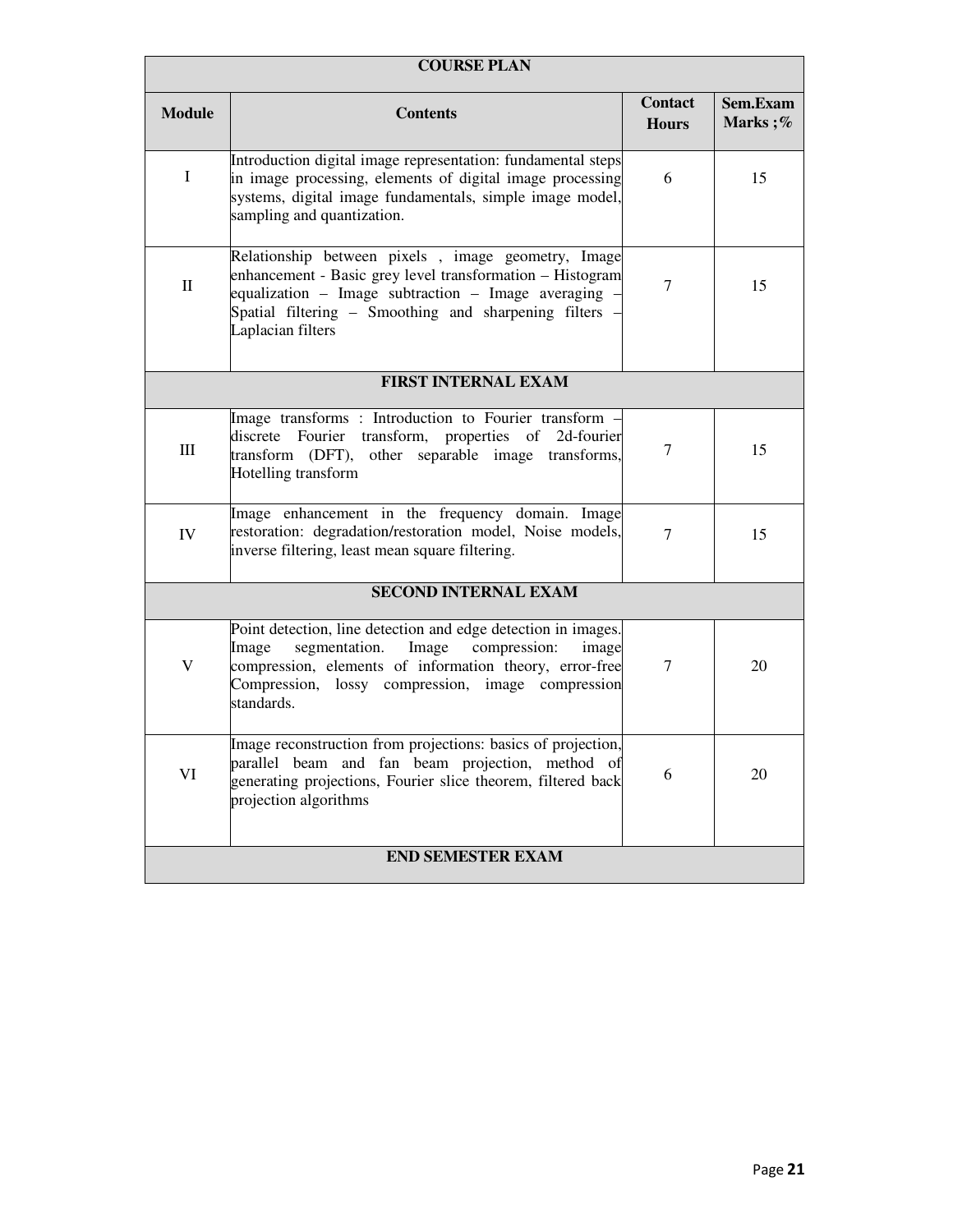| Course No.   | <b>Course Name</b>                             |           | L-T-P-Credits   Year of Introduction |
|--------------|------------------------------------------------|-----------|--------------------------------------|
| 02 CS 6251.4 | <b>ADVANCES IN</b><br><b>COMPUTER NETWORKS</b> | $3-0-0:3$ | 2015                                 |

- To become familiar with the basics of Computer Networks
- To understand various Network architectures Concepts of fundamental protocols
- To understand the network traffic, congestion, controlling and resource allocation

#### **Syllabus**

Building a Network; Cost-Effective Resource sharing; Protocol layering; Bandwidth and Latency; Concurrent Logical Channels; Switching and Bridging; Virtual Circuit Switching; Virtual Networks and Tunnels; sub netting and classless addressing; Distance Vector(RIP), Link State(OSPF); Mobility and Mobile IP; End-to-End Protocols; Congestion Control and Resource Allocation

#### **Course Outcome**

The students should be able to:

- List and classify network services, protocols and architectures, explain why they are layered.
- Choose key Internet applications and their protocols, and apply to develop their own applications (e.g. Client Server applications, Web Services) using the sockets API.
- Explain develop effective communication mechanisms using techniques like connection establishment, queuing theory, recovery Etc.
- Explain various congestion control techniques.

#### **References**

1.Larry Peterson and Bruce S Davis "*Computer Networks :A System Approach*" 5th Edition , Elsevier -2014

2.Douglas E Comer, "Internetworking with TCP/IP, Principles, Protocols and Architecture" 6th Edition, PHI - 2014

3.Uyless Black "Computer Networks, Protocols , Standards and Interfaces" 2nd Edition – PHI

4.Behrouz A Forouzan "TCP/IP Protocol Suite" 4th Edition – Tata McGraw-Hill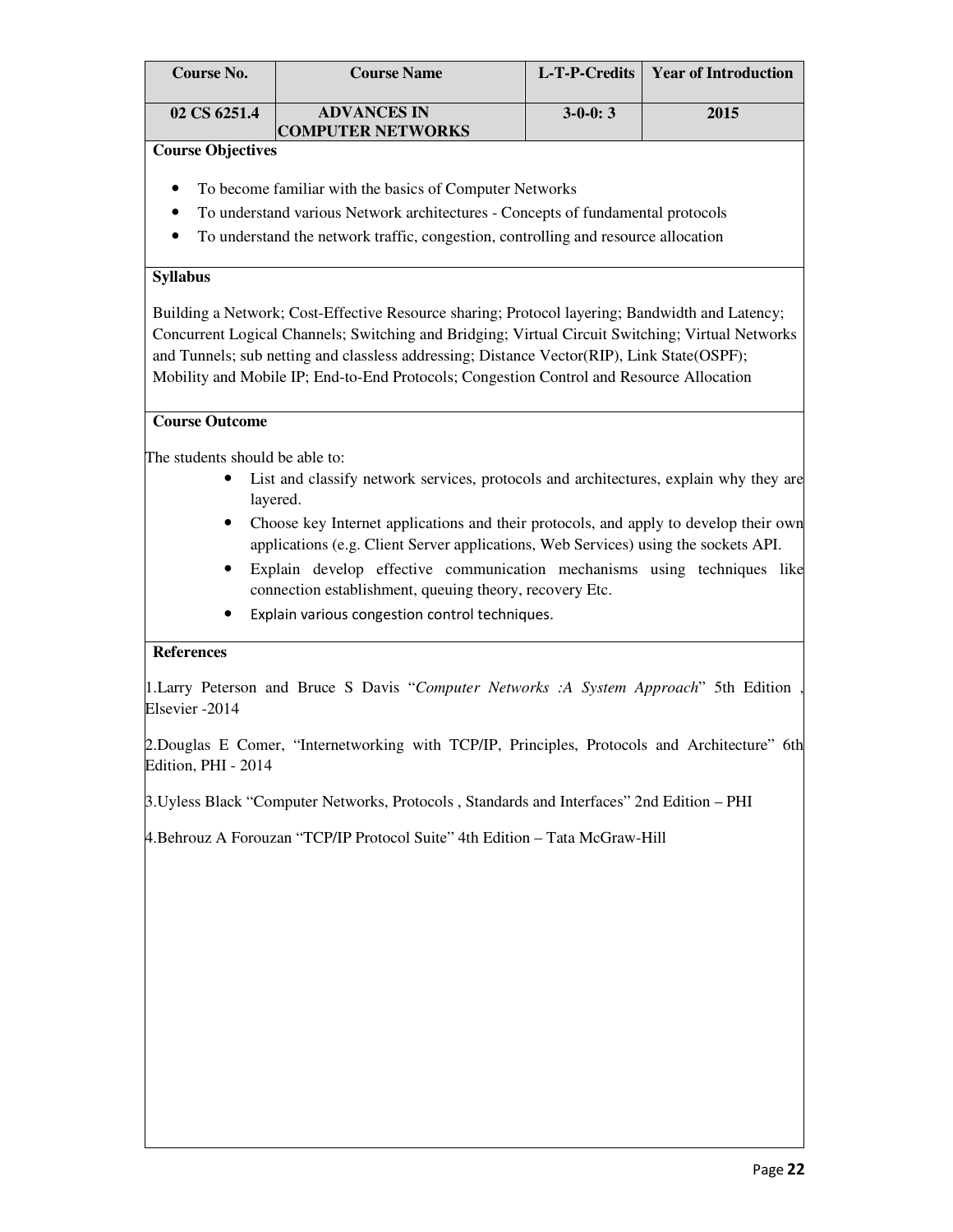| <b>COURSE PLAN</b> |                                                                                                                                                                                                                                                                                                                        |                         |                     |  |  |
|--------------------|------------------------------------------------------------------------------------------------------------------------------------------------------------------------------------------------------------------------------------------------------------------------------------------------------------------------|-------------------------|---------------------|--|--|
| <b>Module</b>      | <b>Contents</b>                                                                                                                                                                                                                                                                                                        | Contact<br><b>Hours</b> | Sem.Exam<br>Marks;% |  |  |
| I                  | Foundation:<br>Building a Network,<br>Requirements,<br>Perspectives, Scalable Connectivity, Cost-Effective<br>Resource sharing, Support for Common Services,<br>Manageability,<br>Protocol<br>layering,<br>Performance,<br>Bandwidth and Latency, Delay X Bandwidth Product,                                           | $\tau$                  | 15                  |  |  |
| $\mathbf{I}$       | <b>Internetworking</b> : Switching and Bridging, Datagram's,<br>Virtual Circuit Switching, Source Routing, Bridges and<br>LAN Switches, Basic Internetworking (IP), What is an<br>Internetwork ?, Service Model, Global Addresses,<br>Datagram Forwarding in IP, sub netting and classless.                            | 7                       | 15                  |  |  |
|                    | <b>FIRST INTERNAL EXAM</b>                                                                                                                                                                                                                                                                                             |                         |                     |  |  |
| Ш                  | <b>Advanced networking: addressing, Address</b><br>Translation(ARP), Host Configuration(DHCP), Error<br>Reporting(ICMP), Virtual Networks and Tunnels Network<br>as a Graph, Distance Vector(RIP), Link State(OSPF),<br>Metrics.                                                                                       | 6                       | 15                  |  |  |
| IV                 | End-to-End Protocols: The Global Internet, Routing<br>Areas, Routing among Autonomous systems(BGP), IP<br>Version 6(IPv6), Mobility and Mobile IP Simple<br>Demultiplexer (UDP), Reliable Byte Stream(TCP), End-to-<br>End Issues, Segment Format, Connecting Establishment<br>and Termination.                        | 6                       | 15                  |  |  |
|                    | <b>SECOND INTERNAL EXAM</b>                                                                                                                                                                                                                                                                                            |                         |                     |  |  |
| $\mathbf V$        | Sliding Window Revisited, Triggering Transmission,<br>Adaptive Retransmission, Record Boundaries,<br><b>TCP</b><br>Extensions, Queuing Disciplines, FIFO, Fair Queuing,<br><b>TCP</b><br>Congestion<br>Control,<br>Additive<br>Increase/<br>Multiplicative Decrease, Slow Start, Fast Retransmit and<br>Fast Recovery. | $\tau$                  | 20                  |  |  |
| VI                 | <b>Congestion Control and Resource Allocation:</b><br>Congestion-Avoidance Mechanisms, DEC bit, Random<br>Early Detection (RED), Source-Based Congestion<br>Avoidance. The Domain Name System(DNS), Electronic<br>Mail(SMTP,POP,IMAP,MIME), World Wide<br>Web(HTTP), Network Management (SNMP).                        | $\overline{7}$          | 20                  |  |  |
|                    | <b>END SEMESTER EXAM</b>                                                                                                                                                                                                                                                                                               |                         |                     |  |  |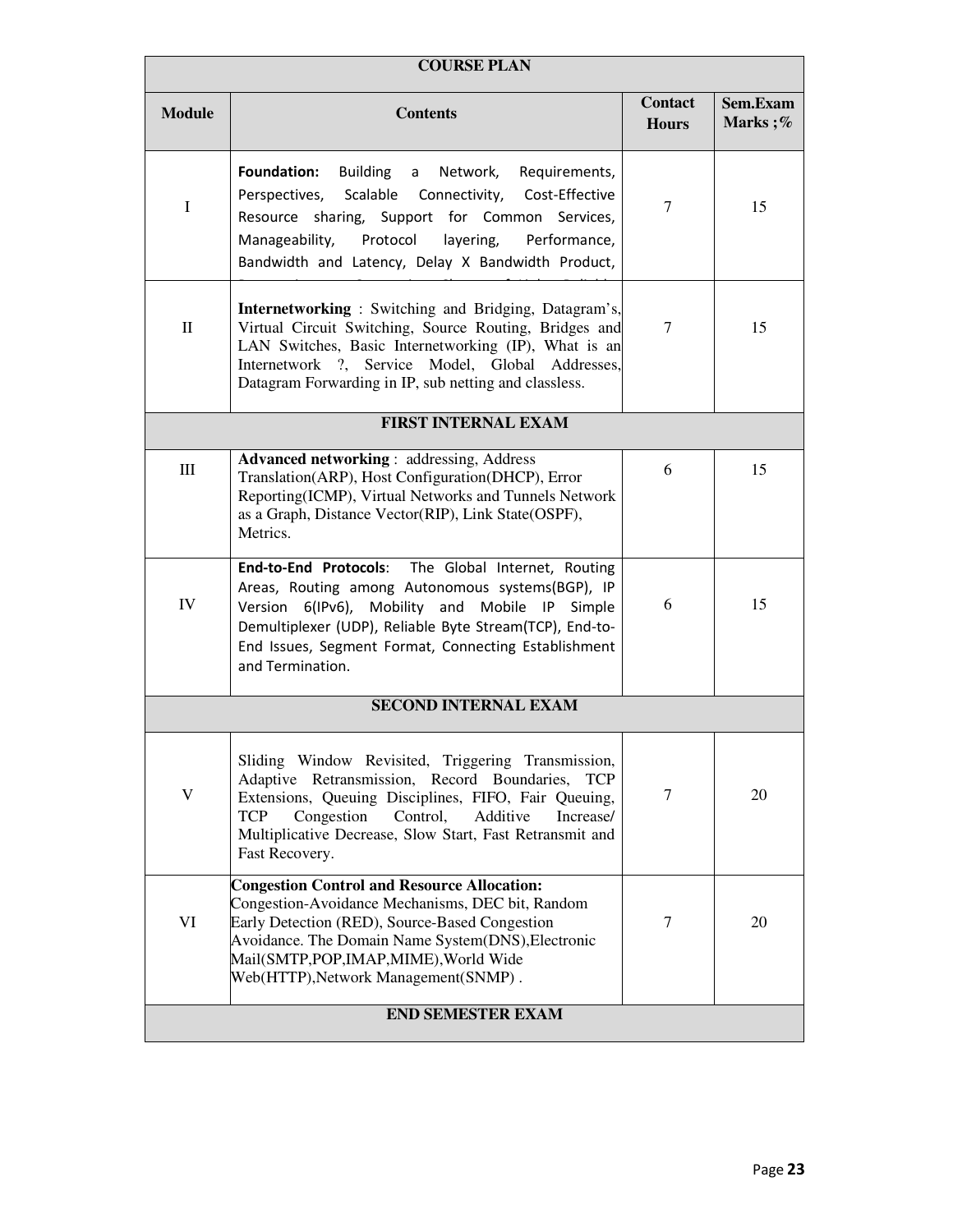| <b>Course No.</b>        | <b>Course Name</b>                                                                                                                                                                                                                                                                                                                                                                                                                                                                                                                                                         | L-T-P-Credits | <b>Year of Introduction</b> |
|--------------------------|----------------------------------------------------------------------------------------------------------------------------------------------------------------------------------------------------------------------------------------------------------------------------------------------------------------------------------------------------------------------------------------------------------------------------------------------------------------------------------------------------------------------------------------------------------------------------|---------------|-----------------------------|
| 02 CS 6251.5             | <b>ADVANCED COMPUTER</b><br><b>GRAPHICS</b>                                                                                                                                                                                                                                                                                                                                                                                                                                                                                                                                | $3-0-0:3$     | 2015                        |
| <b>Course Objectives</b> |                                                                                                                                                                                                                                                                                                                                                                                                                                                                                                                                                                            |               |                             |
| and Radiosity methods    | • To introduce geometric modelling and modelling transformations<br>• To learn different techniques for representing Solids<br>• To learn visible surface determination algorithms<br>• To learn concepts of global illumination modeling using advanced Ray tracing algorithms                                                                                                                                                                                                                                                                                            |               |                             |
| <b>Syllabus</b>          |                                                                                                                                                                                                                                                                                                                                                                                                                                                                                                                                                                            |               |                             |
| <b>Course Outcome</b>    | Optimizing display of hierarchical models, SPHIGS; User interface software; Solid modelling<br>Regularized Boolean set of operations, Sweep representations, Boundary representations, Edge<br>representations; Visible surface determination algorithms; Illumination and shading; Radiosity<br>methods; Image manipulation and storage; Clipping polygons; Animation; Advanced raster graphics<br>architecture; Multiprocessor rasterization architecture; Image parallel rasterization.<br>• Apply appropriate mathematical models to solve computer graphics problems. |               |                             |
| <b>References</b>        |                                                                                                                                                                                                                                                                                                                                                                                                                                                                                                                                                                            |               |                             |
| 1.<br>3.                 | James D. Foley, Andries van Dam, Steven K. Feiner and F. Hughes John, "Computer<br>Graphics, principles and Practice in C'', 2/e, Pearson Education.<br>2. Donald Hearn and M. Pauline Baker, "Computer Graphics", Prentice Hall India<br>Alan Watt, "3D Computer Graphics", Addison Wesley.                                                                                                                                                                                                                                                                               |               |                             |
|                          |                                                                                                                                                                                                                                                                                                                                                                                                                                                                                                                                                                            |               |                             |
|                          |                                                                                                                                                                                                                                                                                                                                                                                                                                                                                                                                                                            |               |                             |
|                          |                                                                                                                                                                                                                                                                                                                                                                                                                                                                                                                                                                            |               |                             |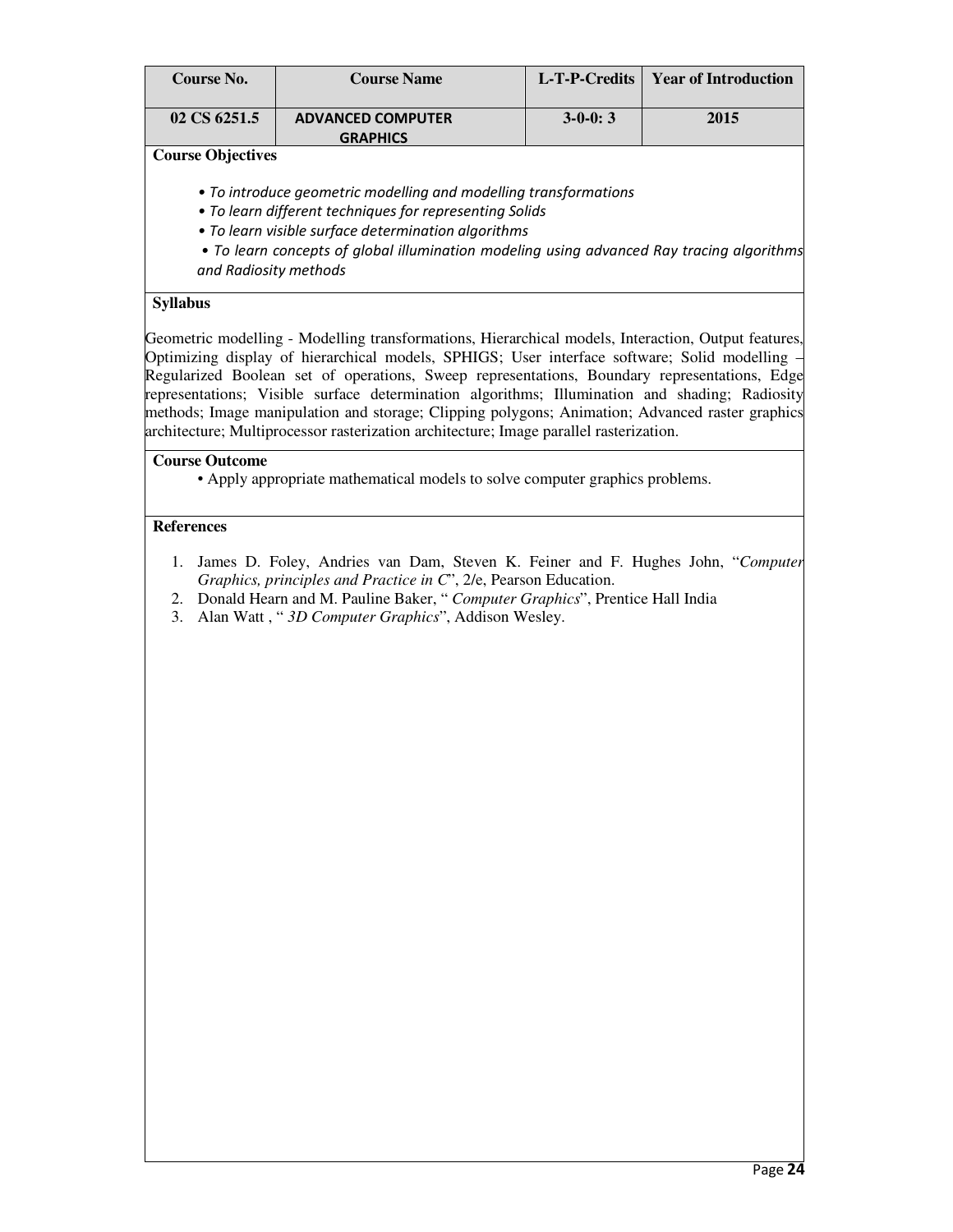| <b>COURSE PLAN</b> |                                                                                                                                                                                                                                                                                                                                                                                                                                                                                                                        |                                |                     |  |
|--------------------|------------------------------------------------------------------------------------------------------------------------------------------------------------------------------------------------------------------------------------------------------------------------------------------------------------------------------------------------------------------------------------------------------------------------------------------------------------------------------------------------------------------------|--------------------------------|---------------------|--|
| <b>Module</b>      | <b>Contents</b>                                                                                                                                                                                                                                                                                                                                                                                                                                                                                                        | <b>Contact</b><br><b>Hours</b> | Sem.Exam<br>Marks;% |  |
| $\mathbf I$        | Geometric modelling : Hierarchy in Geometric models,<br>relationship between model, application program and<br>Graphical System, Defining and Displaying structures,<br>Transformations,<br>Hierarchical<br>Modelling<br>structure<br>networks, Appearance attribute handling in hierarchy,<br>Screen updating and rendering modes, Interaction, Output<br>features, Implementation issues, Optimizing display of<br>hierarchical models, Limitations of SPHIGS.                                                       | $\tau$                         | 15                  |  |
| $\mathbf{I}$       | User Interface Software: Basic interaction handling models,<br>Window management systems, Output handling in window<br>systems, Input handling in window systems, User Interface<br>systems.Solid<br>Management<br>Modelling:<br>Regularized<br>Boolean set of operations, Sweep representations, Boundary<br>representations, Winged -Edged representations, Boolean<br>Set Operations, Spatial Partitioning representations, Octrees,<br>Constructive<br>Solid<br>Geometry,<br>Comparisons<br>оf<br>representations. | $\tau$                         | 15                  |  |
|                    | <b>FIRST INTERNAL EXAM</b>                                                                                                                                                                                                                                                                                                                                                                                                                                                                                             |                                |                     |  |
| Ш                  | Visible surface determination algorithms: Scan line<br>algorithm, Area subdivision algorithm, visible surface ray<br>tracing. Algorithm for Octree, algorithm for curved<br>surface.                                                                                                                                                                                                                                                                                                                                   | 6                              | 15                  |  |
| ${\rm IV}$         | Illumination and shading: Illumination models, diffuse<br>reflection and Specular reflection, illumination models,<br>Shading models for polygons. Global illumination<br>algorithms. Recursive ray tracing and distributed ray<br>tracing. Radiosity methods, Combining radiosity and ray<br>tracing.                                                                                                                                                                                                                 | $\tau$                         | 15                  |  |
|                    | <b>SECOND INTERNAL EXAM</b>                                                                                                                                                                                                                                                                                                                                                                                                                                                                                            |                                |                     |  |
| V                  | manipulation<br>and<br>Geometric<br>Image<br>storage<br>transformation of images, Filtering, Multipass transforms,<br>Generation of transformed image with filtering, Image<br>Compositing, Mechanism for image storage. Advanced<br>geometric and raster transforms: Clipping clipping<br>against rectangles<br>and<br>other<br>polygon<br>polygons.<br>Conventional<br>Animation:<br>and<br>assisted<br>computer<br>animation, Methods of controlling animation.                                                     | 7                              | 20                  |  |
| VI                 | Advanced Raster graphics architecture. Display processor<br>Standard<br>graphics pipeline,<br>Multiprocessor<br>system,<br>Graphics<br>Multi<br>processorRasterization<br>System.<br>Architectures. Image parallel rasterization.                                                                                                                                                                                                                                                                                      | 6                              | 20                  |  |
|                    | <b>END SEMESTER EXAM</b>                                                                                                                                                                                                                                                                                                                                                                                                                                                                                               |                                |                     |  |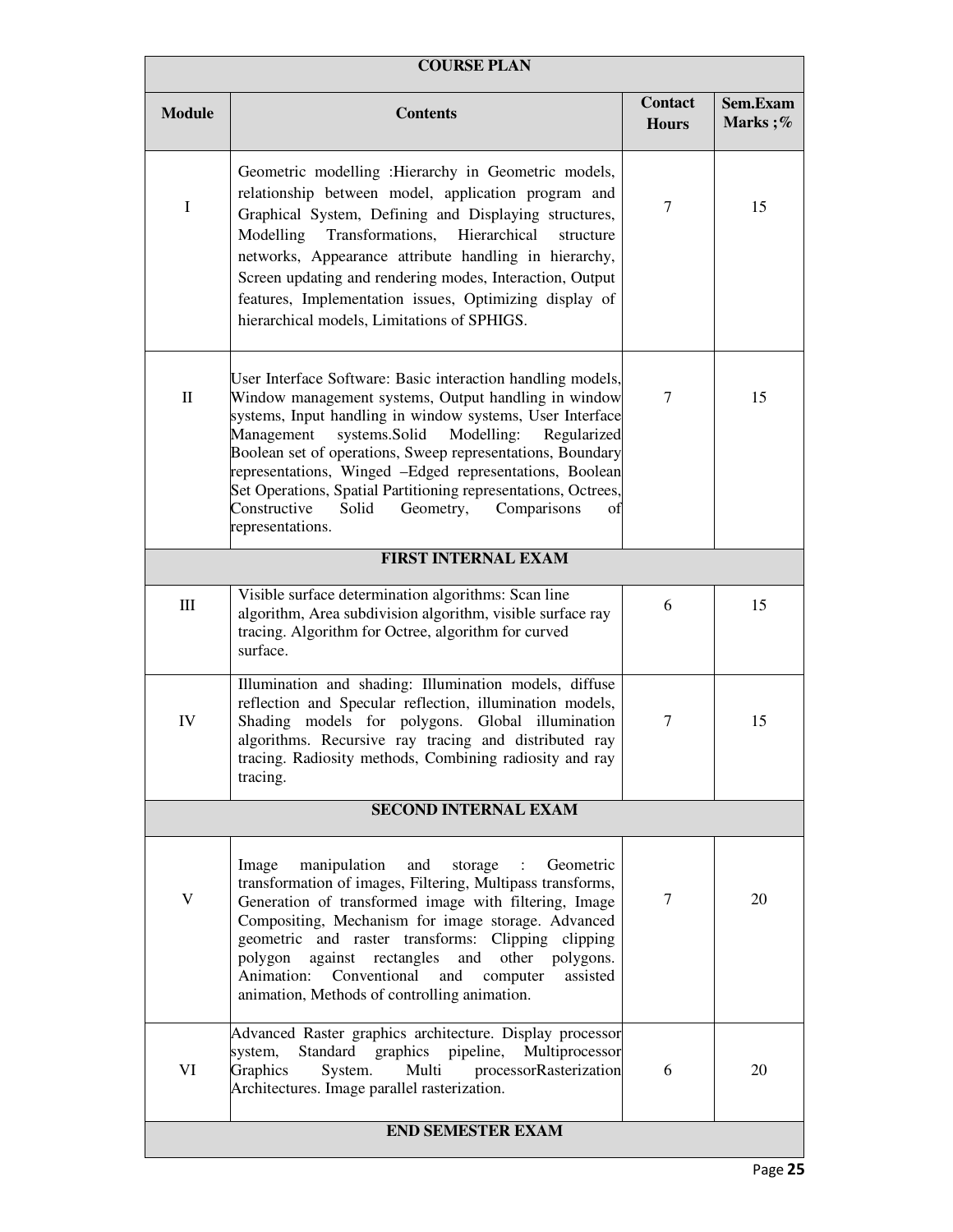| <b>Course No.</b>              | <b>Course Name</b>          |               | L-T-P-Credits   Year of Introduction |
|--------------------------------|-----------------------------|---------------|--------------------------------------|
| 02 CS 6261                     | <b>RESEARCH METHODOLOGY</b> | $1 - 1 - 0:2$ | 2015                                 |
| $\sim$<br>$\sim$ $\sim$ $\sim$ |                             |               |                                      |

- To formulate a viable research question
- To distinguish probabilistic from deterministic explanations
- To analyze the benefits and drawbacks of different methodologies
- To understand how to prepare and execute a feasible research project

#### **Syllabus**

Introduction to research methodology; Objectives and types of research; Research formulation; Selecting a problem; Literature review; Research design and methods; Development of models and research plan; Data collection and analysis; Data processing and analysis strategies; Report and thesis writing; Presentation; Application of results of research outcome; Commercialization of the work; Ethics; Trade related aspects of Intellectual property rights.

#### **Course Outcome**

• Students are exposed to the research concepts in terms of identifying the research problem, collecting relevant data pertaining to the problem, to carry out the research and writing

#### **References**

1. C.R Kothari, Research Methodology, Sultan Chand & Sons, New Delhi,1990.

2. Panneerselvam, "Research Methodology", Prentice Hall of India, New Delhi, 2012.

3. J.W Bames," Statistical Analysis for Engineers and Scientists", McGraw Hill, New York.

4. Donald Cooper, "Business Research Methods", Tata McGraw Hill, New Delhi.

5. Leedy P D, "Practical Research: Planning and Design", MacMillan Publishing Co.

6. Day R A, *"How to Write and Publish a Scientific Paper"*, Cambridge University Press, 1989.

7. Manna, Chakraborti, "Values and Ethics in Business Profession", Prentice Hall of India, New Delhi, 2012.

8. Sople,"Managing Intellectual Property: The Strategic Imperative", Prentice Hall of India, New Delhi, 2012.

| <b>COURSE PLAN</b> |  |
|--------------------|--|
|--------------------|--|

| <b>Module</b> | <b>Contents</b>                                                                                                                                                                                                                                                                         | <b>Contact</b><br><b>Hours</b> | Sem.Exam<br>Marks;% |
|---------------|-----------------------------------------------------------------------------------------------------------------------------------------------------------------------------------------------------------------------------------------------------------------------------------------|--------------------------------|---------------------|
|               | Introduction to Research Methodology - Objectives and<br>types of research: Motivation towards research - Research<br>methods vs. Methodology. Type of research: Descriptive<br>vs. Analytical, Applied vs. Fundamental, Quantitative vs.<br>Qualitative, and Conceptual vs. Empirical. | 6                              | 15                  |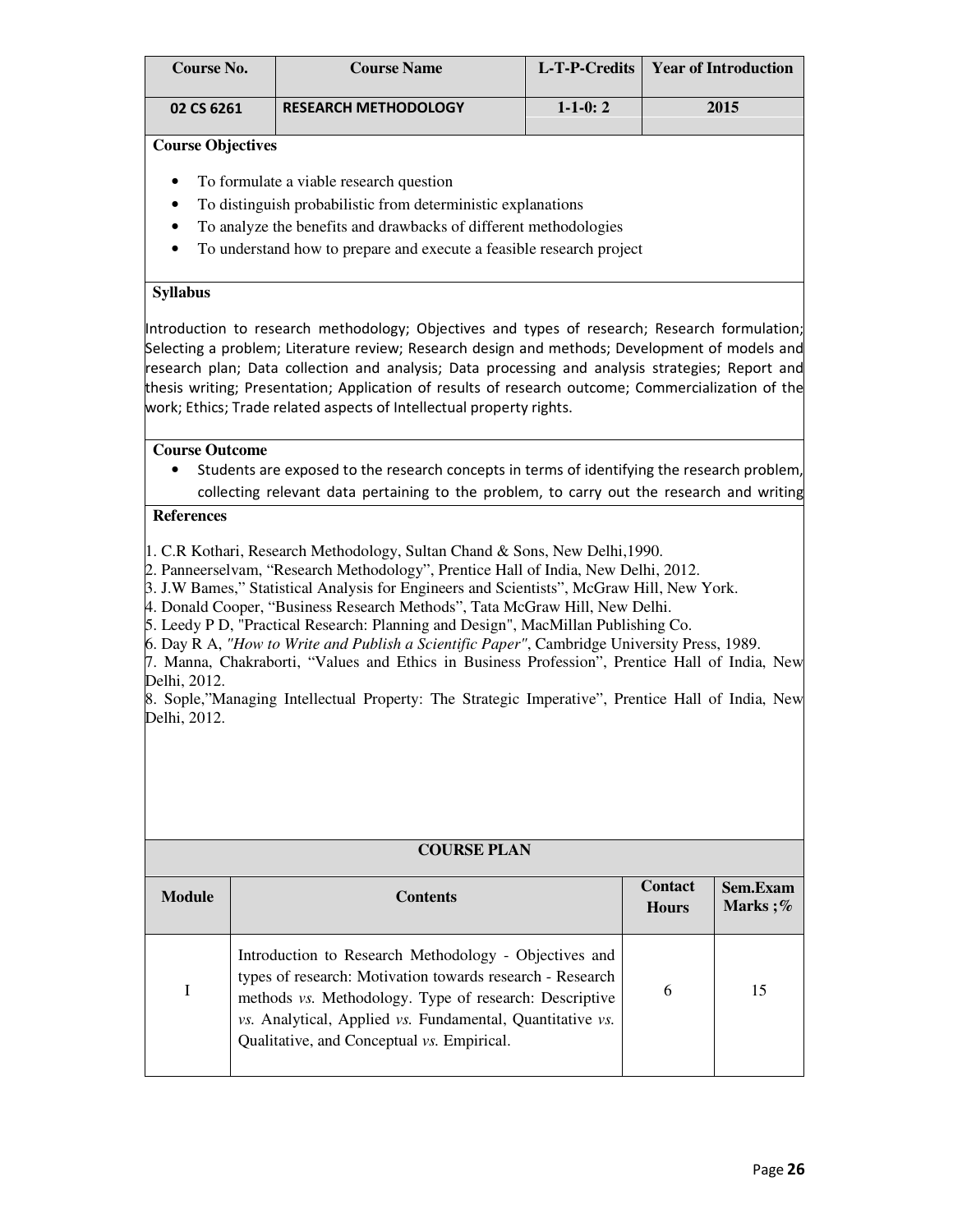| $\rm _{II}$ | Research Formulation - Defining and formulating the<br>research problem -Selecting the problem - Necessity of<br>defining the problem - Importance of literature review in<br>defining a problem. Literature review: Primary and<br>secondary sources - reviews, treatise, monographs,<br>patents. Web as a source: searching the web. Critical<br>literature review - Identifying gap areas from literature<br>review - Development of working hypothesis.                                             | 7 | 15 |
|-------------|---------------------------------------------------------------------------------------------------------------------------------------------------------------------------------------------------------------------------------------------------------------------------------------------------------------------------------------------------------------------------------------------------------------------------------------------------------------------------------------------------------|---|----|
|             | <b>FIRST INTERNAL EXAM</b>                                                                                                                                                                                                                                                                                                                                                                                                                                                                              |   |    |
| $\rm III$   | Research design and methods: Research design - Basic<br>Principles-Need for research design - Features of a good<br>design. Important concepts relating to research design:<br>Observation and Facts, Laws and Theories, Prediction and<br>explanation, Induction, Deduction. Development of<br>Models and research plans: Exploration, Description,<br>Diagnosis, Experimentation and sample designs.                                                                                                  | 7 | 15 |
| IV          | Data Collection and analysis: Execution of the research -<br>Observation and Collection of data - Methods of data<br>collection - Sampling Methods- Data Processing and<br>Analysis strategies - Data Analysis with Statistical<br>Packages - Hypothesis-Testing -Generalization and<br>Interpretation.                                                                                                                                                                                                 | 6 | 15 |
|             | <b>SECOND INTERNAL EXAM</b>                                                                                                                                                                                                                                                                                                                                                                                                                                                                             |   |    |
| V           | Reporting and thesis writing - Structure and components<br>of scientific reports -Types of report - Technical reports<br>and thesis - Significance - Different steps in the<br>preparation, Layout, structure and Language of typical<br>reports, Illustrations and tables, Bibliography, referencing<br>and footnotes. Presentation; Oral presentation - Planning -<br>Preparation -Practice - Making presentation - Use of<br>audio-visual<br>Importance<br>aids<br>of<br>effective<br>communication. | 6 | 20 |
| VI          | results<br>of<br>research<br>Application<br>of<br>outcome:<br>Environmental impacts -Professional ethics - Ethical<br>issues -ethical committees. Commercialization of the<br>work - Copy right - royalty - Intellectual property rights<br>and patent law - Trade Related aspects of Intellectual<br>Property Rights - Reproduction of published material -<br>Plagiarism<br>Citation<br>and<br>acknowledgement<br>$\equiv$<br>Reproducibility and accountability.                                     | 6 | 20 |
|             | <b>END SEMESTER EXAM</b>                                                                                                                                                                                                                                                                                                                                                                                                                                                                                |   |    |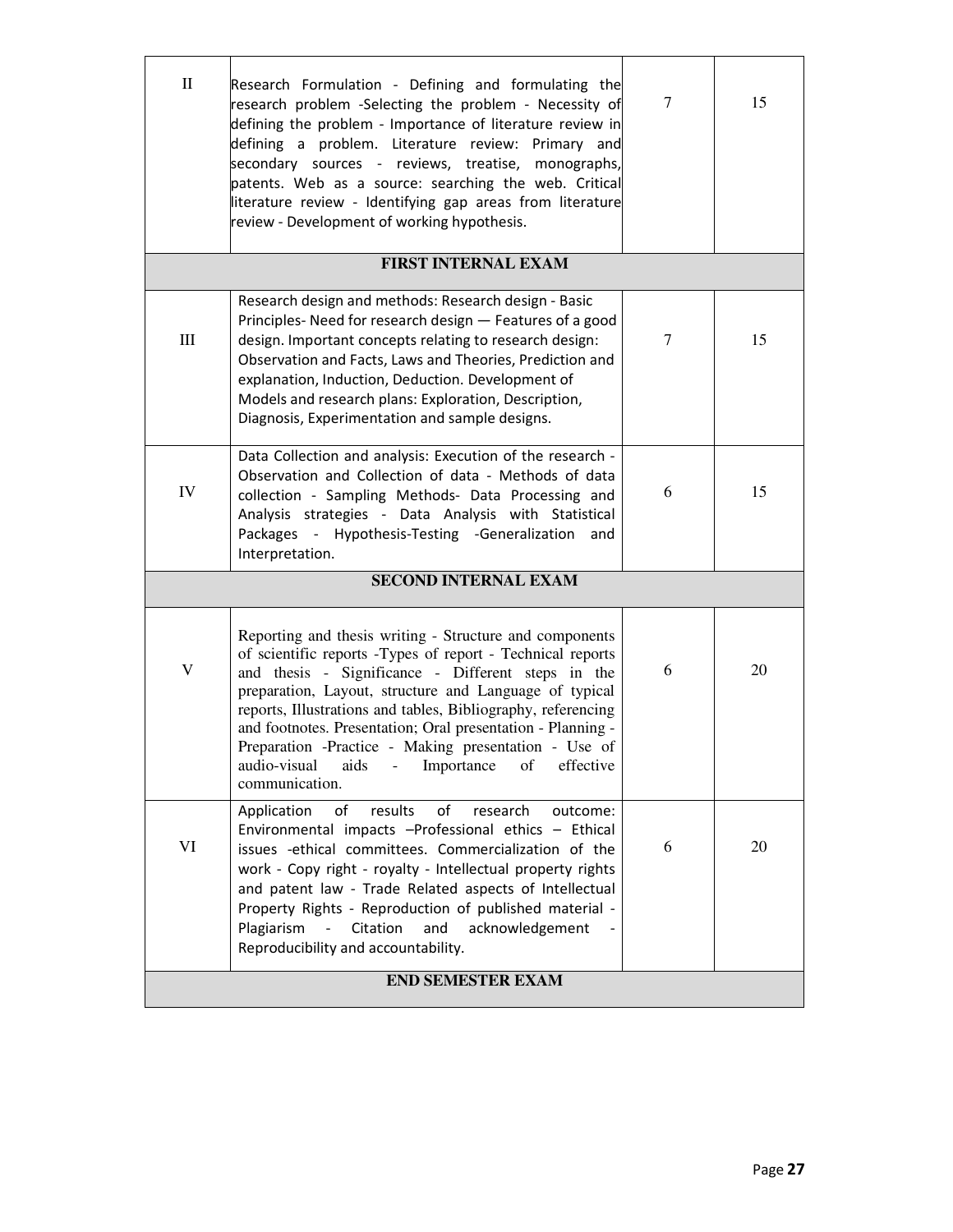| Course No. | <b>Course Name</b> | L-T-P-Credits   | <b>Year of Introduction</b> |
|------------|--------------------|-----------------|-----------------------------|
| 02 CS 6261 | <b>SEMINAR</b>     | $0 - 0 - 1 - 0$ | 2015                        |

- Review and increase their understanding of the specific topics tested
- Inculcating presentation and leadership skills among students
- Offering the presenter student an opportunity of interaction with peer students and staff

#### **Syllabus**

Each student is required to select a topic on advanced technologies in Computer Science and allied subject domains and get it approved by the faculty-in-charge of seminar. He/she should give a presentation with good quality slides. An abstract of the seminar should be submitted to the faculty members well in advance before the date of seminar. He/she should also prepare a well documented report on the seminar in approved format and submit to the department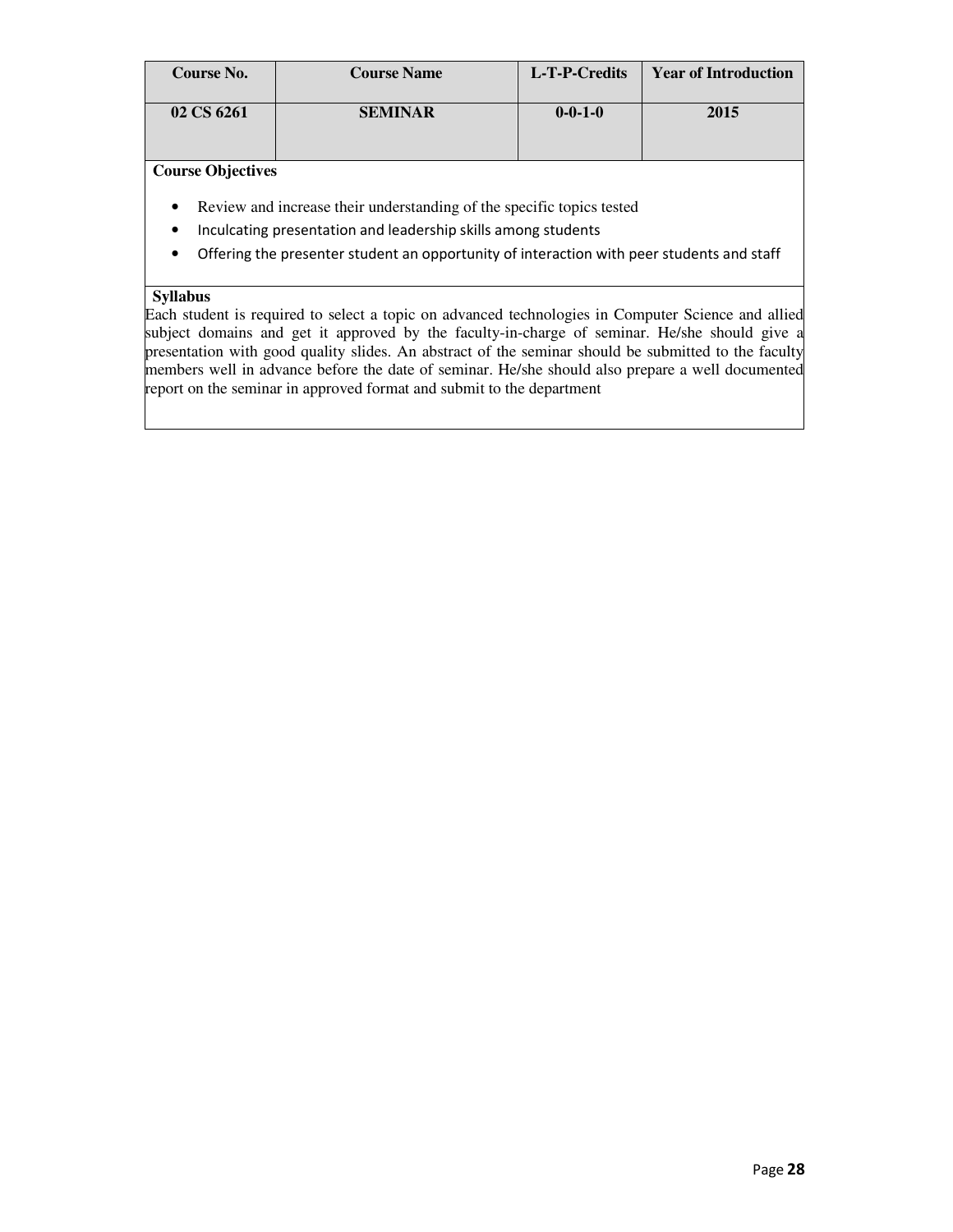| <b>Course No.</b>                 | <b>Course Name</b>                                                                                     | L-T-P-Credits   | <b>Year of Introduction</b> |  |  |
|-----------------------------------|--------------------------------------------------------------------------------------------------------|-----------------|-----------------------------|--|--|
| 02 CS 6271                        | <b>ALGORITHM DESIGN</b><br><b>LABORATORY</b>                                                           | $0 - 0 - 2 - 2$ | 2015                        |  |  |
|                                   |                                                                                                        |                 |                             |  |  |
| <b>Course Objectives</b>          |                                                                                                        |                 |                             |  |  |
|                                   | To learn to implement iterative and recursive algorithms.                                              |                 |                             |  |  |
|                                   | To learn to design and implement algorithms using hill climbing and dynamic programming                |                 |                             |  |  |
| techniques.                       |                                                                                                        |                 |                             |  |  |
|                                   | To learn to implement shared and concurrent objects.                                                   |                 |                             |  |  |
|                                   | To learn to implement concurrent data structures.                                                      |                 |                             |  |  |
| <b>Syllabus</b>                   |                                                                                                        |                 |                             |  |  |
|                                   |                                                                                                        |                 |                             |  |  |
|                                   | Each student has to work individually on assigned lab exercises. Lab sessions could be scheduled as    |                 |                             |  |  |
|                                   | one contiguous four-hour session per week or two two-hour sessions per week. It is recommended         |                 |                             |  |  |
|                                   | that all implementations are carried out in Java. If C or C++ has to be used, then the threads library |                 |                             |  |  |
| will be required for concurrency. |                                                                                                        |                 |                             |  |  |
|                                   |                                                                                                        |                 |                             |  |  |
| <b>Lab Exercises</b>              |                                                                                                        |                 |                             |  |  |
|                                   | Implementation of graph search algorithms.                                                             |                 |                             |  |  |
|                                   | Implementation and application of network flow and linear programming problems.                        |                 |                             |  |  |
|                                   | Implementation of maximum bipartite matching.                                                          |                 |                             |  |  |
|                                   | Implementation of Fibonacci heap algorithms.                                                           |                 |                             |  |  |
|                                   | Implementation of verifying matrix multiplication algorithms.                                          |                 |                             |  |  |
|                                   | Implementation of sweep- line - status and event-point-schedule.                                       |                 |                             |  |  |
|                                   | Implementation of GCD algorithm.                                                                       |                 |                             |  |  |
|                                   | Implementation of NP-hard, NP complete.                                                                |                 |                             |  |  |
|                                   |                                                                                                        |                 |                             |  |  |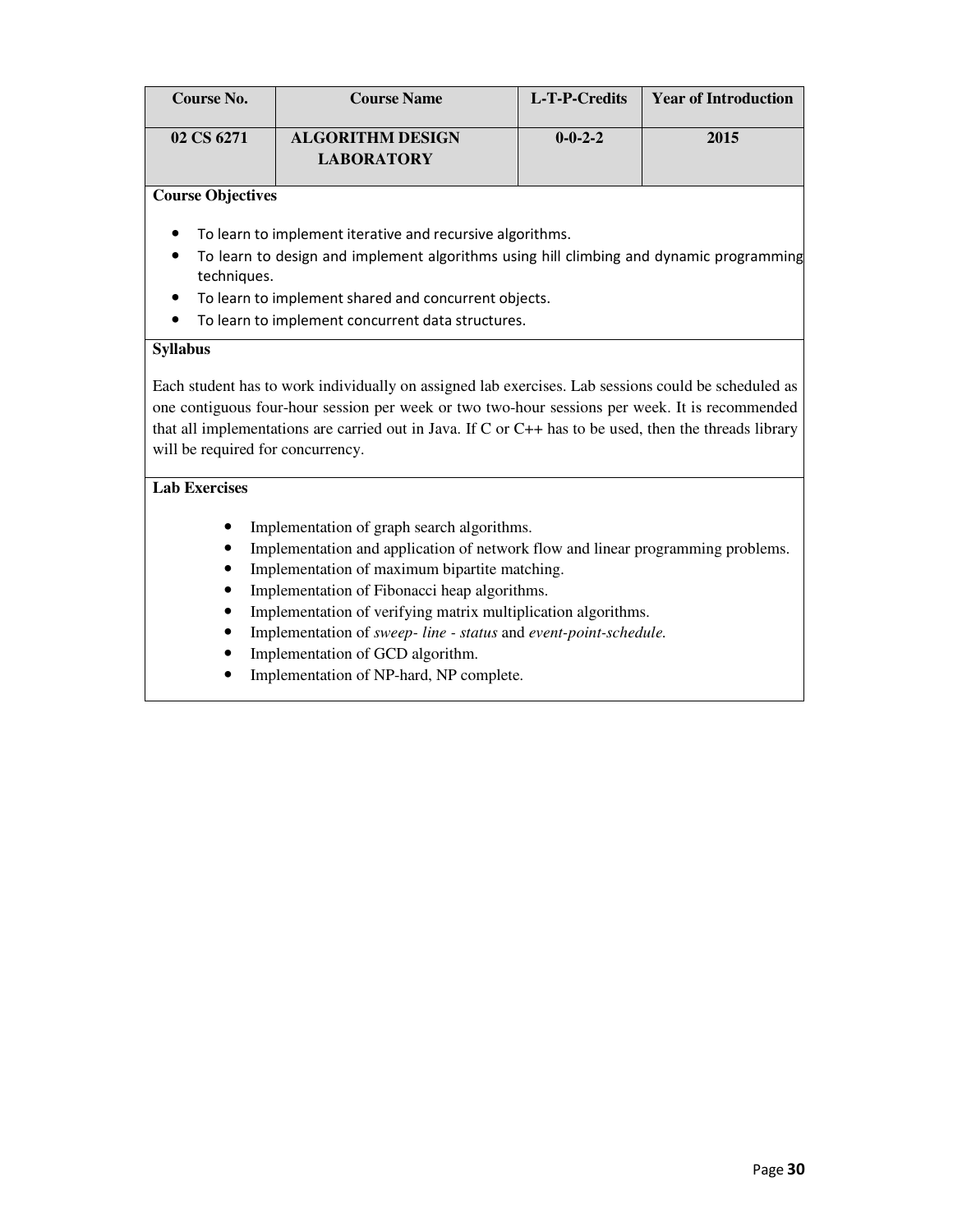## SEMESTER 2

| <b>Course No.</b>        | <b>Course Name</b>                                                                                                                                                                                                                                                                                                                                                                                         | L-T-P-Credits |                                | <b>Year of Introduction</b> |
|--------------------------|------------------------------------------------------------------------------------------------------------------------------------------------------------------------------------------------------------------------------------------------------------------------------------------------------------------------------------------------------------------------------------------------------------|---------------|--------------------------------|-----------------------------|
| 02 CS 6212               | <b>ADVANCED DATA MINING</b>                                                                                                                                                                                                                                                                                                                                                                                | $4-0-0:4$     |                                | 2015                        |
| <b>Course Objectives</b> |                                                                                                                                                                                                                                                                                                                                                                                                            |               |                                |                             |
|                          | To understand the fundamental and advanced concepts Data Warehousing and Data Mining.                                                                                                                                                                                                                                                                                                                      |               |                                |                             |
| <b>Syllabus</b>          |                                                                                                                                                                                                                                                                                                                                                                                                            |               |                                |                             |
|                          | Data warehousing; OLAP operations; Data warehousing architecture; Data warehousing to data<br>mining; Data mining tasks; Data mining issues; Data pre-processing; Concept hierarchy generation;<br>Introduction to DMQL; Similarity measures; Classification algorithms; Clustering algorithms;<br>Association rules; Web mining; Spatial mining; Temporal mining.                                         |               |                                |                             |
| <b>Course Outcome</b>    |                                                                                                                                                                                                                                                                                                                                                                                                            |               |                                |                             |
| $\bullet$<br>٠           | Conceptual understanding of:<br>Data cleaning, analysis and visualization<br>Data mining techniques<br>Web mining and Spatial mining                                                                                                                                                                                                                                                                       |               |                                |                             |
| <b>References</b>        |                                                                                                                                                                                                                                                                                                                                                                                                            |               |                                |                             |
|                          | 1. Margaret H Dunham, "Data Mining - Introductory and Advanced Topics", Pearson India, 2005.<br>2. Ian H. Witten, Eibe Frank, Mark A. Hall," Data Mining: Practical Machine Learning Tools and<br>Techniques", 3/e, Morgan Kaufmann, 2011.<br>3. J. Han, M. Kamber, "Data Mining: Concepts and Techniques", 2/e, Morgan Kaufman, 2006.                                                                     |               |                                |                             |
|                          | <b>COURSE PLAN</b>                                                                                                                                                                                                                                                                                                                                                                                         |               |                                |                             |
| <b>Module</b>            | <b>Contents</b>                                                                                                                                                                                                                                                                                                                                                                                            |               | <b>Contact</b><br><b>Hours</b> | Sem.Exam<br>Marks;%         |
| $\rm I$                  | Data warehousing - Multidimensional data model, OLAP<br>operation, Warehouse schema, Data Warehousing<br>architecture, warehouse server, Metadata, OLAP engine,<br>Data warehouse Backend Process, Data Warehousing to<br>Data Mining. Basic Data Mining Tasks, Data Mining Issues,<br>Data Mining Metrics, Data Mining from a Database<br>Perspective, Knowledge Discovery in Database Vs Data<br>mining. |               | 9                              | 15                          |
| $\mathbf{I}$             | Data Preprocessing: Preprocessing, Cleaning, Integration,<br>Transformation, Reduction, Discretization, Concept<br>Hierarchy Generation, Introduction to DMQL.                                                                                                                                                                                                                                             |               | 8                              | 15                          |
|                          | <b>FIRST INTERNAL EXAM</b>                                                                                                                                                                                                                                                                                                                                                                                 |               |                                |                             |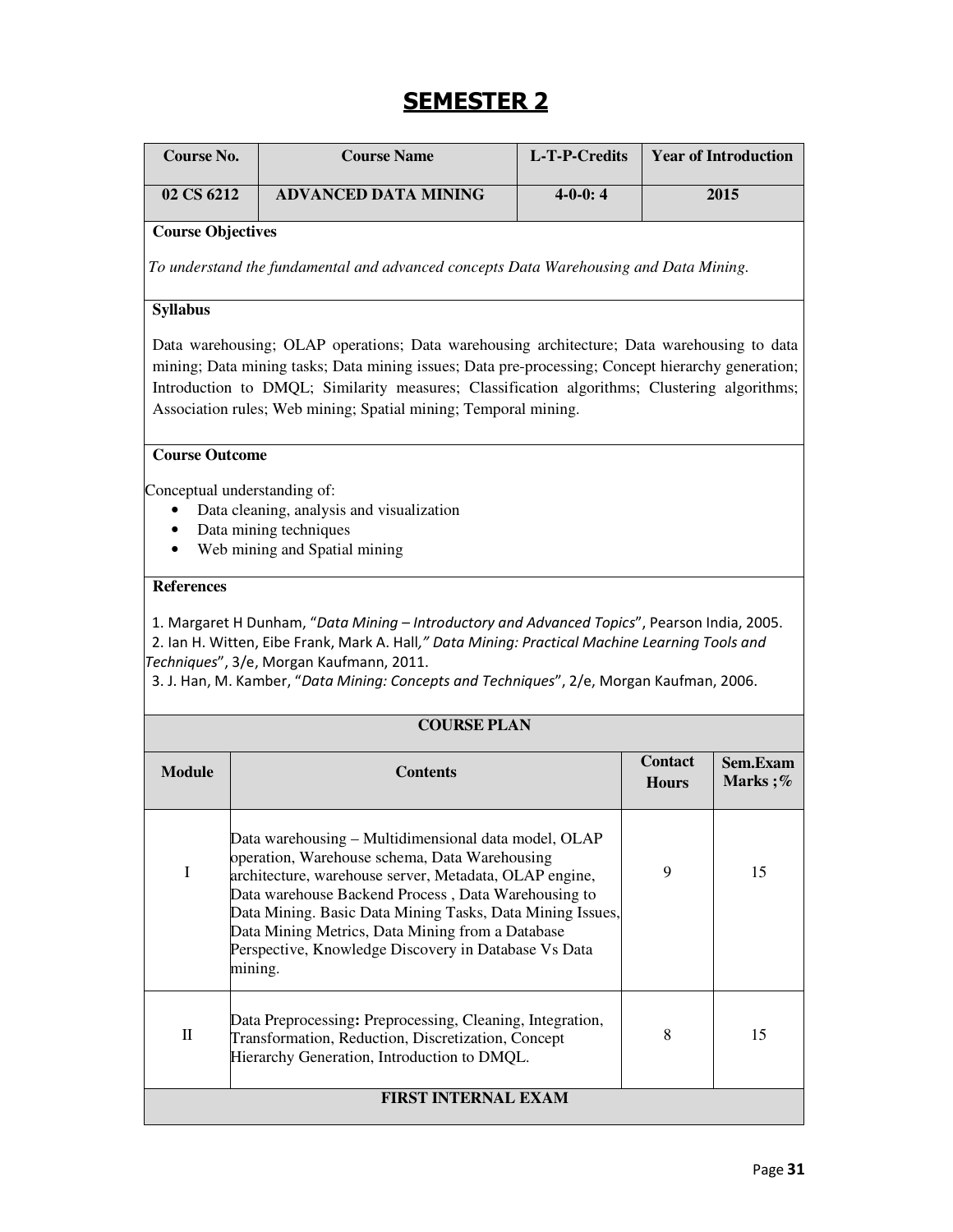| III                      | Similarity measures, Bayes Theorem, Classification -<br>regression, Bayesian classification, Decision tree based<br>algorithm-ID3, Neural network based algorithm-supervised<br>learning, back propagation, gradient-descent algorithm,<br>Rule based algorithm-IR, PRISM | 9 | 15 |
|--------------------------|---------------------------------------------------------------------------------------------------------------------------------------------------------------------------------------------------------------------------------------------------------------------------|---|----|
| IV                       | Clustering algorithm – Hierarchical algorithm –<br>Dendrograms- Single link algorithm, Partitional algorithm-<br>Minimum spanning tree, squared error, K-means, PAM<br>algorithm.                                                                                         | 8 | 15 |
|                          | <b>SECOND INTERNAL EXAM</b>                                                                                                                                                                                                                                               |   |    |
| V                        | Association Rules: Apriori algorithm, Sampling algorithm,<br>Partitioning algorithm, Parallel and distributed algorithms                                                                                                                                                  | 8 | 20 |
| VI                       | Web mining-web content mining, web structure mining,<br>web usage mining, Spatial mining-spatial queries, spatial<br>data structures, Generalization and specialization, spatial<br>classification, spatial clustering, Introduction to temporal<br>mining.               | 8 | 20 |
| <b>END SEMESTER EXAM</b> |                                                                                                                                                                                                                                                                           |   |    |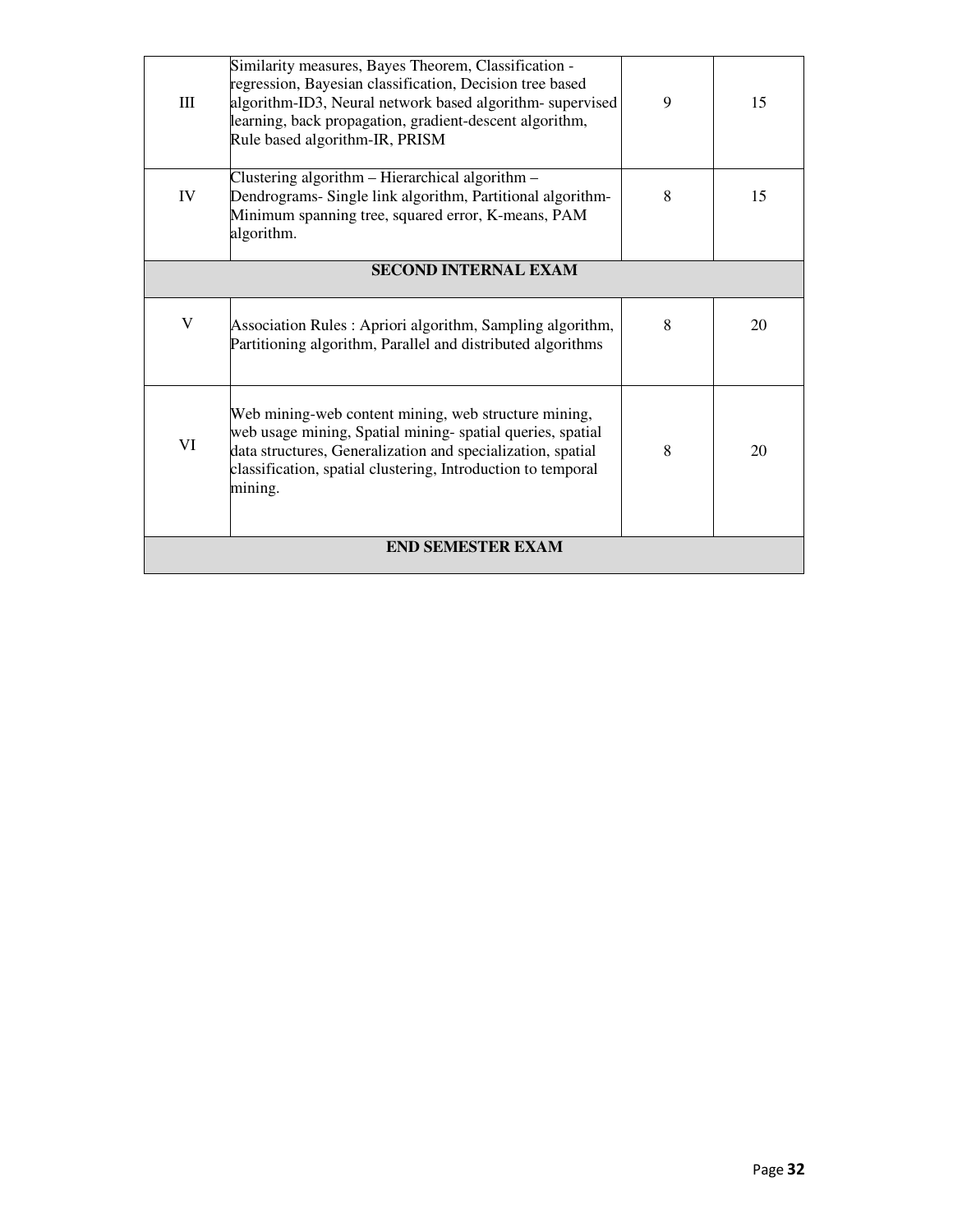| Course No. | <b>Course Name</b>                     | L-T-P-Credits   | <b>Year of Introduction</b> |
|------------|----------------------------------------|-----------------|-----------------------------|
| 02 CS 6222 | <b>INFORMATION</b><br><b>RETRIEVAL</b> | $3 - 0 - 0 - 3$ | 2015                        |

• To understand the principles and techniques of information retrieval

#### **Syllabus**

Goals and history of IR; Impact of web on IR; Role of Artificial Intelligence in IR; Basic IR models; Basic tokenizing indexing; Implementation of vector space retrieval; Experimental evaluation of IR; Query operations and languages; Metadata and markup languages; Web search engines; Text categorization and clustering; Clustering algorithms; Applications to information filtering, organization, and relevance feedback; Recommender systems; Information extraction and integration.

#### **Course Outcome**

• Students gain in-depth theoretical and practical knowledge of information retrieval techniques and ability to apply them in practical scenarios.

#### **References**

1. Manning, Raghavan, and Schutze, "*Introduction to Information Retrieval* ", Cambridge University Press, 2008.

2. R. Baeza-Yates, B. Ribeiro-Neto, "*Modern Information Retrieval: The Concepts and Technology behind Search*", Pearson Education India, 1/e, 2009.

|               | <b>COURSE PLAN</b>                                                                                                                                                                                                                                                                                                         |                                |                     |
|---------------|----------------------------------------------------------------------------------------------------------------------------------------------------------------------------------------------------------------------------------------------------------------------------------------------------------------------------|--------------------------------|---------------------|
| <b>Module</b> | <b>Contents</b>                                                                                                                                                                                                                                                                                                            | <b>Contact</b><br><b>Hours</b> | Sem.Exam<br>Marks;% |
| T             | Introduction: Goals and history of IR. The impact of the<br>web on IR. The role of artificial intelligence (AI) in IR.<br>Basic IR Models: Boolean and vector-space retrieval<br>models; ranked retrieval; text-similarity metrics; TF-IDF<br>(term frequency/inverse document frequency) weighting;<br>cosine similarity. | 7                              | 15                  |
| $\mathbf{I}$  | Basic Tokenizing Indexing, and Implementation of Vector-<br>Space Retrieval:<br>Simple tokenizing, stop-word removal, and stemming;<br>inverted indices; efficient processing with sparse vectors;<br>python implementation.                                                                                               | 7                              | 15                  |
|               | <b>FIRST INTERNAL EXAM</b>                                                                                                                                                                                                                                                                                                 |                                |                     |
| Ш             | Experimental Evaluation of IR: Performance metrics: recall,<br>precision, and F-measure; Evaluations on benchmark text<br>collections. Query Operations and Languages: Relevance<br>feedback; Query expansion; Query languages.                                                                                            | 6                              | 15                  |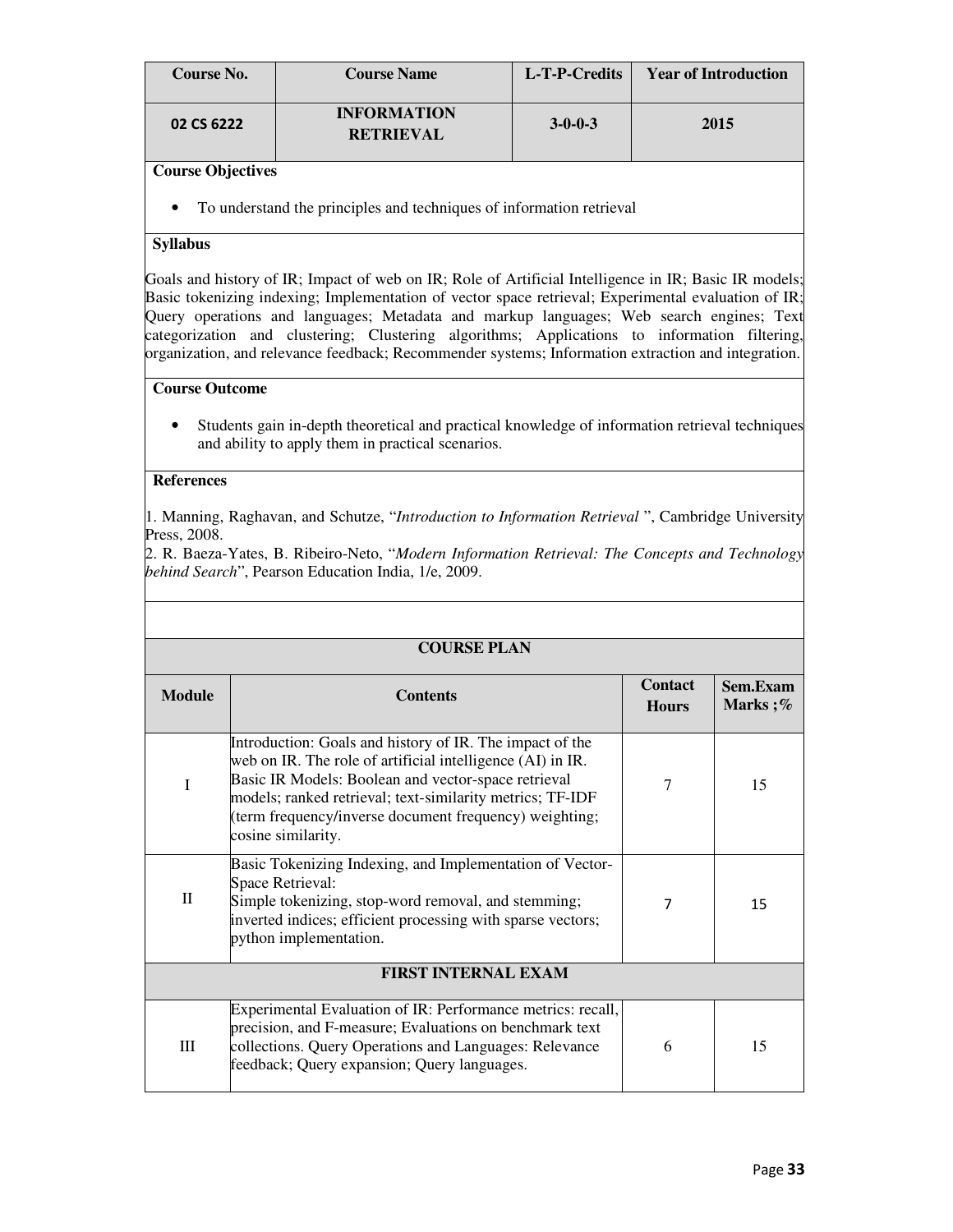| IV          | Text Representation: Word statistics; Zipf's law; Porter<br>stemmer; morphology; index term selection; using<br>thesauri. Metadata and markup languages (SGML, HTML,<br>XML). Web Search, Search engines; spidering;<br>metacrawlers; directed spidering; link analysis (e.g. hubs<br>and authorities, Google PageRank); shopping agents.                 | 7 | 15 |
|-------------|-----------------------------------------------------------------------------------------------------------------------------------------------------------------------------------------------------------------------------------------------------------------------------------------------------------------------------------------------------------|---|----|
|             | <b>SECOND INTERNAL EXAM</b>                                                                                                                                                                                                                                                                                                                               |   |    |
| $\mathbf V$ | Text Categorization and Clustering: Categorization<br>algorithms: naive Bayes; decision trees; and nearest<br>neighbor. Clustering algorithms: agglomerative clustering;<br>k-means; expectation maximization (EM).                                                                                                                                       | 6 | 20 |
| VI          | Applications to information filtering; organization; and<br>relevance feedback. Recommender Systems: Collaborative<br>filtering and content-based recommendation of documents<br>and products. Information Extraction and Integration:<br>Extracting data from text; XML; semantic web; collecting<br>and integrating specialized information on the web. | 7 | 20 |
|             | <b>END SEMESTER EXAM</b>                                                                                                                                                                                                                                                                                                                                  |   |    |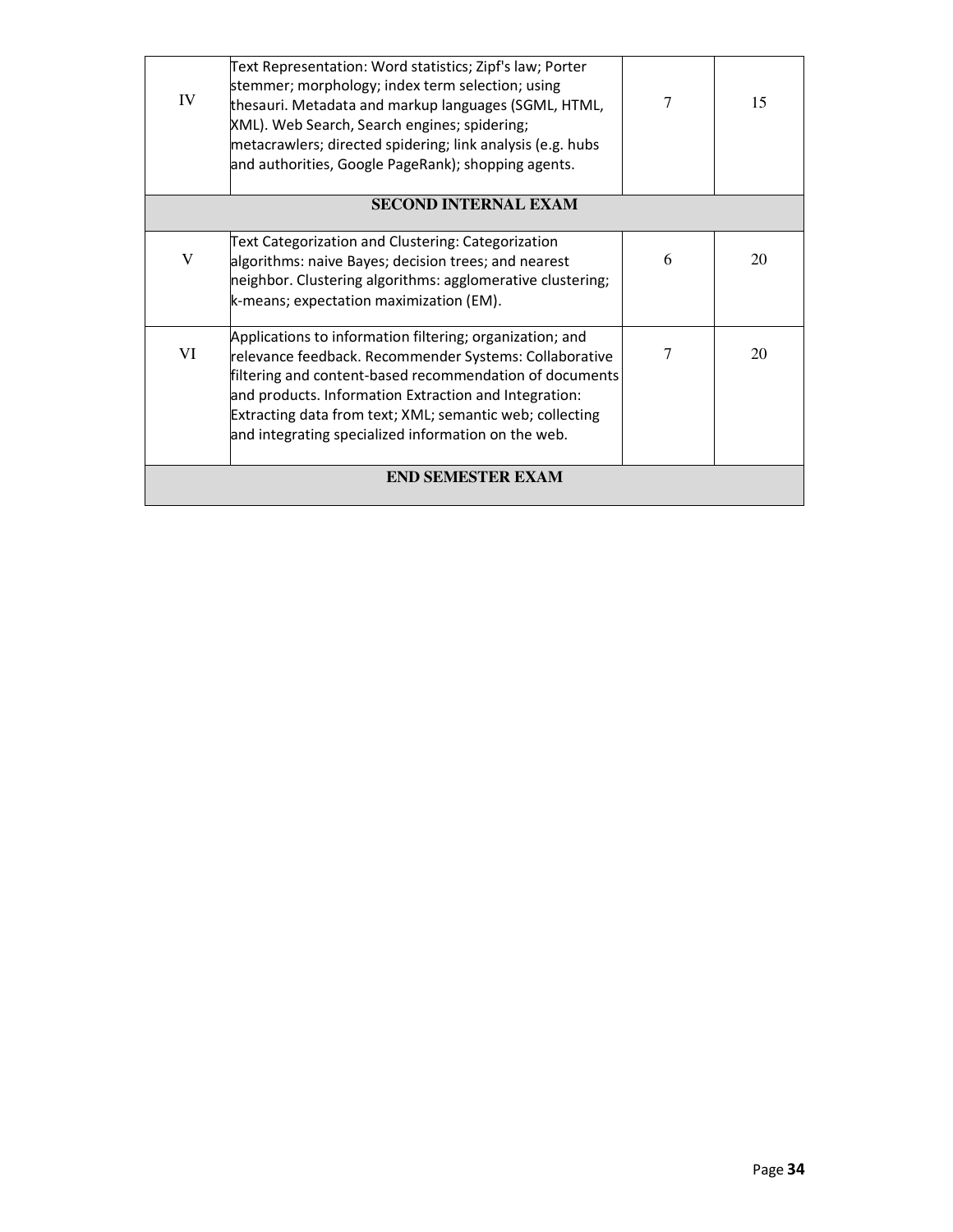| Course No. | <b>Course Name</b>                                | L-T-P-Credits   | <b>Year of Introduction</b> |
|------------|---------------------------------------------------|-----------------|-----------------------------|
| 02 CS 6232 | <b>ADVANCED OPERATING</b><br><b>SYSTEM DESIGN</b> | $3 - 0 - 0 - 3$ | 2015                        |

*To understand the configuration and functions of a typical OS Kernel* 

#### **Syllabus**

Introduction to Linux kernel; Linux versus Unix kernels; Process management; Process scheduling – Linux's process scheduler, Scheduling algorithms; System call handling and implementation; Interrupts and interrupt handlers; Kernel synchronization; Kernel synchronization methods; Timers and time management; Memory management; Virtual file system; Block IO layer; Process address space; Devices and modules.

#### **Course Outcome**

In-depth knowledge in Design and implementation of Kernel modules.

#### **References:**

1. Robert Love, "*Linux Kernel Development*", 3/e, Addison-Wesley, 2010.

2. Daniel Bovet, Marco Cesati, "*Understanding the Linux Kernel*", 3/e, OReilly Media Inc., 2005. 3. Reilly Christian Benvenuti, "*Understanding Linux Network Internals*", 1/e, OReilly Media Inc.,2005.

4. Jonathan Corbet, Alessandro Rubini, Greg Kroah-Hartman, "*Linux Device Drivers*", 3/e, OReilly Media Inc., 2005.

| <b>COURSE PLAN</b>         |                                                                                                                                                                                                                                                                                                                                                                                                                               |                                |                     |
|----------------------------|-------------------------------------------------------------------------------------------------------------------------------------------------------------------------------------------------------------------------------------------------------------------------------------------------------------------------------------------------------------------------------------------------------------------------------|--------------------------------|---------------------|
| <b>Module</b>              | <b>Contents</b>                                                                                                                                                                                                                                                                                                                                                                                                               | <b>Contact</b><br><b>Hours</b> | Sem.Exam<br>Marks;% |
| I                          | Overview of basic concepts. Introduction to the Linux<br>Kernel - History of Unix, Introduction to Linux, Overview<br>of Operating Systems and Kernels, Linux Versus Classic<br>Unix Kernels, Linux Kernel Versions.                                                                                                                                                                                                          | 6                              | 15                  |
| $\mathbf{I}$               | Process Management - Process Descriptor and the Task<br>Structure, Process Creation, The Linux Implementation of<br>Threads, Process Termination. Process Scheduling - Linux's<br>Process Scheduler, Policy, Linux Scheduling Algorithm,<br>Preemption and Context Switching, Real-Time Scheduling<br>Policies.System Calls - Communicating with the Kernel,<br>Syscalls, System Call Handler, System Call<br>Implementation. | 7                              | 15                  |
| <b>FIRST INTERNAL EXAM</b> |                                                                                                                                                                                                                                                                                                                                                                                                                               |                                |                     |
| Ш                          | Interrupts and Interrupt Handlers - Registering an Interrupt<br>Handler, Writing an Interrupt Handler, Interrupt Context,<br>Interrupt Control, Bottom Halves - Task Queues, Softirqs,<br>Tasklets, Work Queues.                                                                                                                                                                                                              | 7                              | 15                  |

### **COURSE PLAN**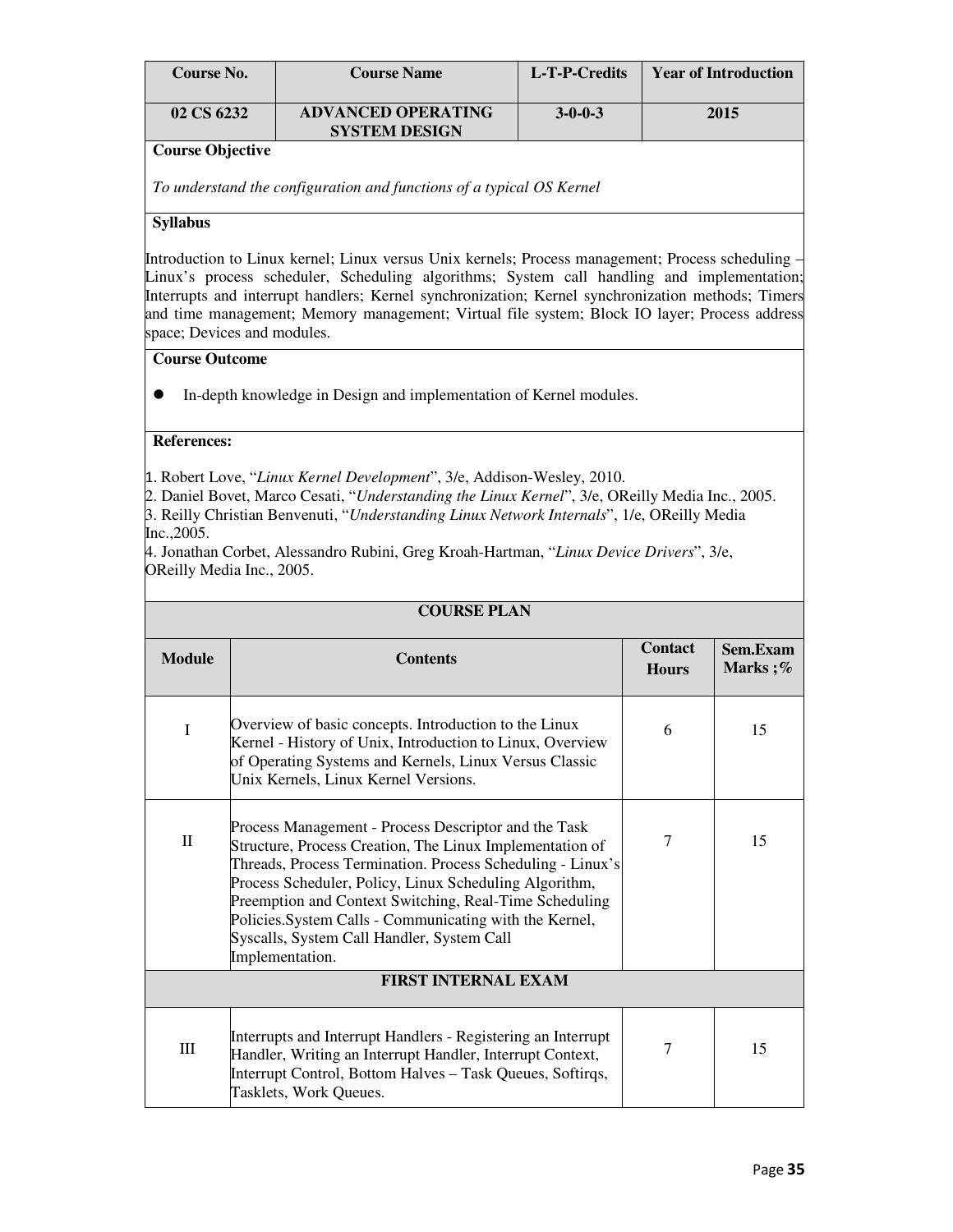| IV                       | Kernel Synchronization - Introduction, Critical Regions and<br>Race Conditions, Locking, Deadlocks, Contention and<br>Scalability. Kernel Synchronization Methods - Atomic<br>Operations, Spin Locks, Semaphores, Mutexes, Completion<br>Variables, BKL: The Big Kernel Lock, Sequential Locks,<br>Preemption Disabling. Timers and Time Management -<br>Kernel Notion of Time, Jiffies, Hardware Clocks and<br>Timers, Using Timers, Delaying Execution. | 7              | 15 |
|--------------------------|-----------------------------------------------------------------------------------------------------------------------------------------------------------------------------------------------------------------------------------------------------------------------------------------------------------------------------------------------------------------------------------------------------------------------------------------------------------|----------------|----|
|                          | <b>SECOND INTERNAL EXAM</b>                                                                                                                                                                                                                                                                                                                                                                                                                               |                |    |
| V                        | Memory Management - Pages and Zones, Slab Layer,<br>Static Allocation on the Stack, High Memory Mappings,<br>Per-CPU Allocations. The Virtual Filesystem -<br>Filesystem Abstraction Layer, Unix Filesystems, VFS<br>Objects and Data Structures, Superblock Object, Inode<br>Object, Dentry Object, File Object.                                                                                                                                         | 6              | 20 |
| VI                       | The Block I/O Layer - Buffers and Buffer Heads, Request<br>Queues, I/O Schedulers. Process Address Space - Address<br>Spaces, Memory Descriptor, Virtual Memory Areas, Page<br>Tables. Devices and Modules - Device Types, Modules,<br>Device Model.                                                                                                                                                                                                      | $\overline{7}$ | 20 |
| <b>END SEMESTER EXAM</b> |                                                                                                                                                                                                                                                                                                                                                                                                                                                           |                |    |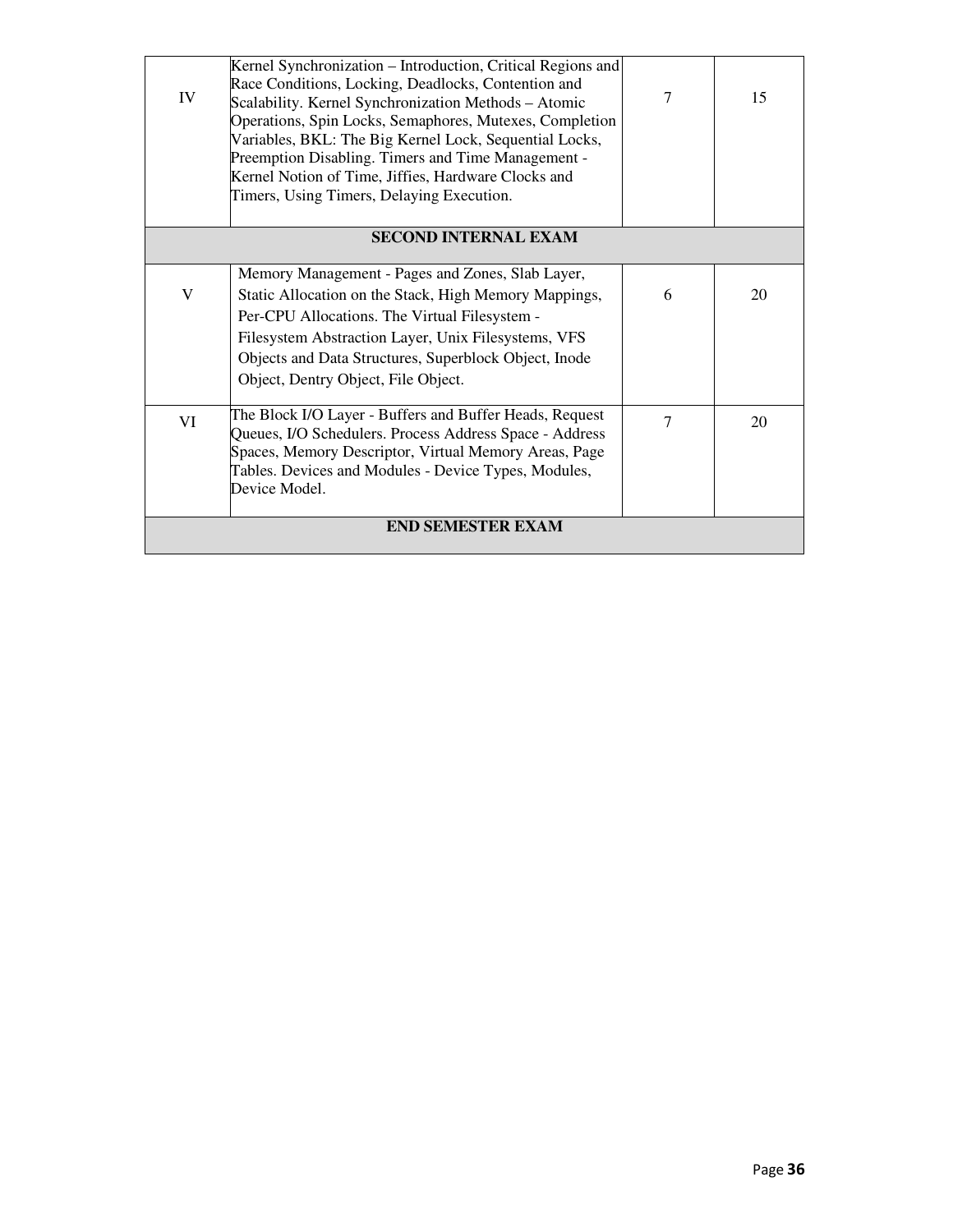| <b>Course No.</b> | <b>Course Name</b>     | L-T-P-Credits   | <b>Year of Introduction</b> |
|-------------------|------------------------|-----------------|-----------------------------|
| 02 CS 6242.1      | <b>COMPUTER VISION</b> | $3 - 0 - 0 - 3$ | 2015                        |

- *To understand processing of digital images.*
- *To familiarize different mathematical structures*
- *To study detailed models of i mage formation*
- *To study image feature detection, matching, segmentation and recognition*
- *To understand classification and recognition of objects.*
- *To familiarize state-of-the-art problems in computer vision*

#### **Syllabus**

 Image formation –feature detection and matching- singular value decomposition –Harr,Walsh and Hadamard transforms – Discrete Fourier Transform - Photometric image formation –Statistical description of images. Feature detection and matching - Segmentation – Mean shift and mode finding – K-means and mixture of Gaussians – Graph cuts and energy-based methods – feature based alignment. Image restoration – Inverse filtering – Classification – Minimum distance classifiers – Cross validation – SVM – Ensembles – Bagging and boosting. Recognition – Object classification and detection – Face recognition – Instance recognition – Category recognition– Human motion recognition. State-of-the-art and the future - Content based Search – Digital morphology. Computation Photography - Image & video annotation-image stitching

#### **Course Outcome**

Students who successfully complete this course will have demonstrated an ability to understand the fundamental concepts of imaging techniques; Apply the basic concepts of image processing methods such as filtering, edge detection segmentation and classification; Use the ability to understand various vision tasks; use ability to formulate and solve computer vision problems

#### **References**

1. "*Computer vision: Algorithms and Applications"* (1st Ed): Richard Szeliski , Springer (2010)

2. "*Algorithms for Image Processing and Computer Vision* " (2nd Ed): J. R. Parker, Wiley (2010) 3. "*Learning OpenCV: Computer Vision with the OpenCV Library* "(1st Ed): Gary Bradski, O'Reilly (2008)

4. " *Image Processing: The Fundamentals* "(2 edition): Maria Petrou and Costas Petrou, Wiley (2010) 5. "*Mathematical Elements of Computer Graphics"* (1st Ed): David F. Rogers and J. Alan Adams, McGraw Hill (1989)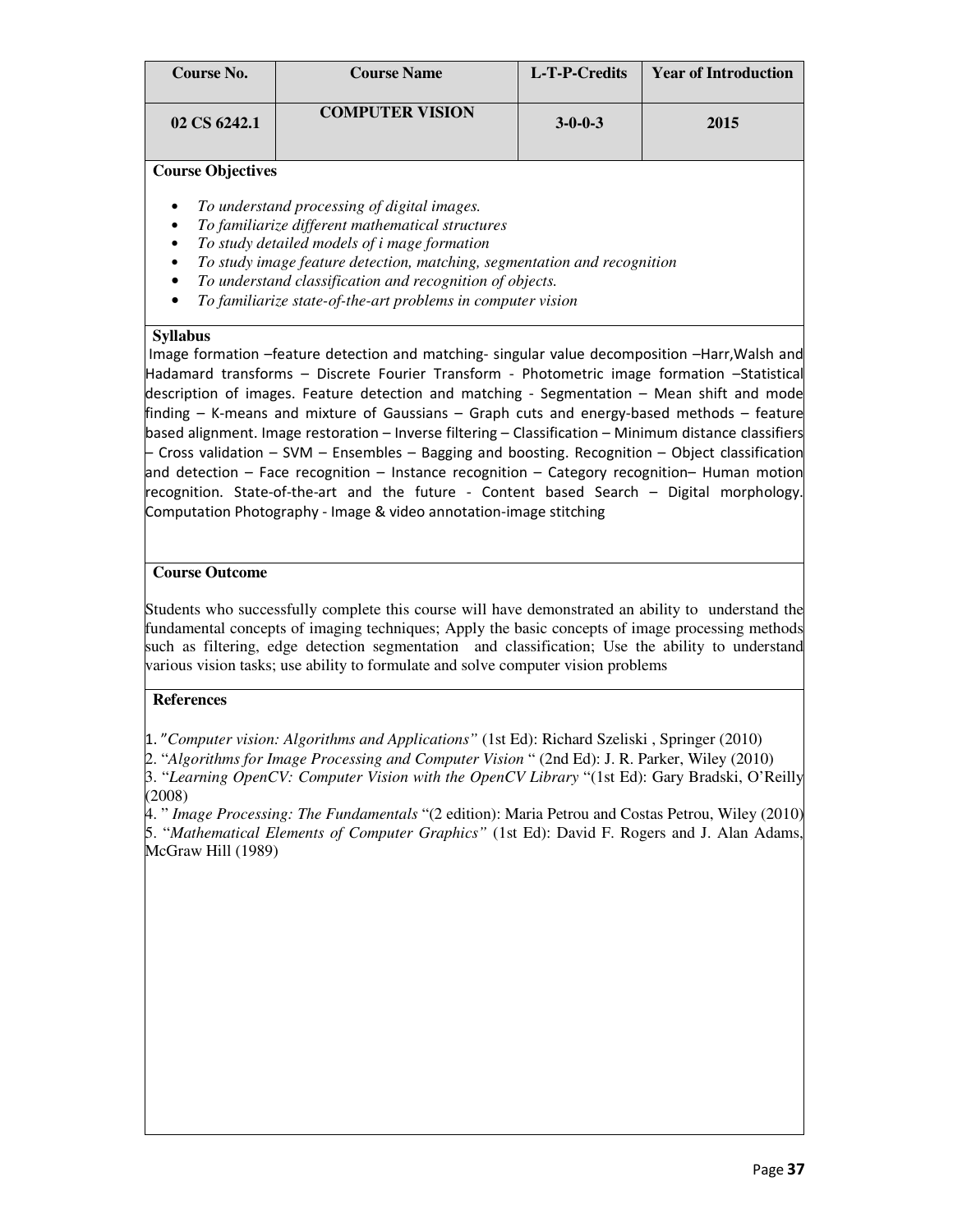| <b>COURSE PLAN</b>       |                                                                                                                                                                                                                                                                                                                                                                        |                                |                     |
|--------------------------|------------------------------------------------------------------------------------------------------------------------------------------------------------------------------------------------------------------------------------------------------------------------------------------------------------------------------------------------------------------------|--------------------------------|---------------------|
| <b>Module</b>            | <b>Contents</b>                                                                                                                                                                                                                                                                                                                                                        | <b>Contact</b><br><b>Hours</b> | Sem.Exam<br>Marks;% |
| $\mathbf I$              | formation<br>-Geometric<br>primitives<br>Image<br>and<br>transformations -Photometric image formation --feature<br>detection and matching-Points and patches - Edges - Lines<br>value<br>decomposition<br>-singular<br>-Harr, Walsh<br>and<br>Hadamard transforms - Discrete Fourier Transform -<br>Photometric image formation -Statistical description of<br>images. | 8                              | 15                  |
| $\rm _{II}$              | Feature detection and matching - Segmentation -Active<br>contours - Split and merge - Mean shift and mode finding<br>-Normalized cuts - Graph cuts and energy-based methods                                                                                                                                                                                            | $\tau$                         | 15                  |
|                          | Mean shift and mode finding - K-means and mixture of<br>Gaussians - Graph cuts and energy-based methods -<br>feature based alignment-2D and 3D feature-based<br>alignment -Pose estimation Geometric intrinsic calibration                                                                                                                                             |                                |                     |
|                          | FIRST INTERNAL EXAM                                                                                                                                                                                                                                                                                                                                                    |                                |                     |
| $\rm III$                | restoration – Inverse<br>filtering<br>methods-<br>Image<br>Classification - Minimum distance classifiers - Cross<br>validation $-$ SVM $-$ Ensembles $-$ Bagging and boosting<br>concepts                                                                                                                                                                              | $\tau$                         | 15                  |
| IV                       | Recognition – Object classification and detection – Face<br>Instance<br>recognition<br>$recognition -$<br>Category<br>$\frac{1}{2}$<br>recognition- Human motion recognition-Context and<br>scene understanding - Recognition databases and test sets                                                                                                                  | 8                              | 15                  |
|                          | <b>SECOND INTERNAL EXAM</b>                                                                                                                                                                                                                                                                                                                                            |                                |                     |
| V                        | State-of-the-art and the future - Content based Search -<br>Digital morphology-Concepts-Methods.                                                                                                                                                                                                                                                                       | 6                              | 20                  |
| VI                       | Computation Photography -Photometric calibration -High<br>dynamic range imaging - Super-resolution and blur<br>removal - Image matting and compositing - Texture<br>analysis and synthesis- Image & video annotation-image<br>stitching-Motion<br>Global<br>models<br>alignment<br>Compositing                                                                         | 6                              | 20                  |
| <b>END SEMESTER EXAM</b> |                                                                                                                                                                                                                                                                                                                                                                        |                                |                     |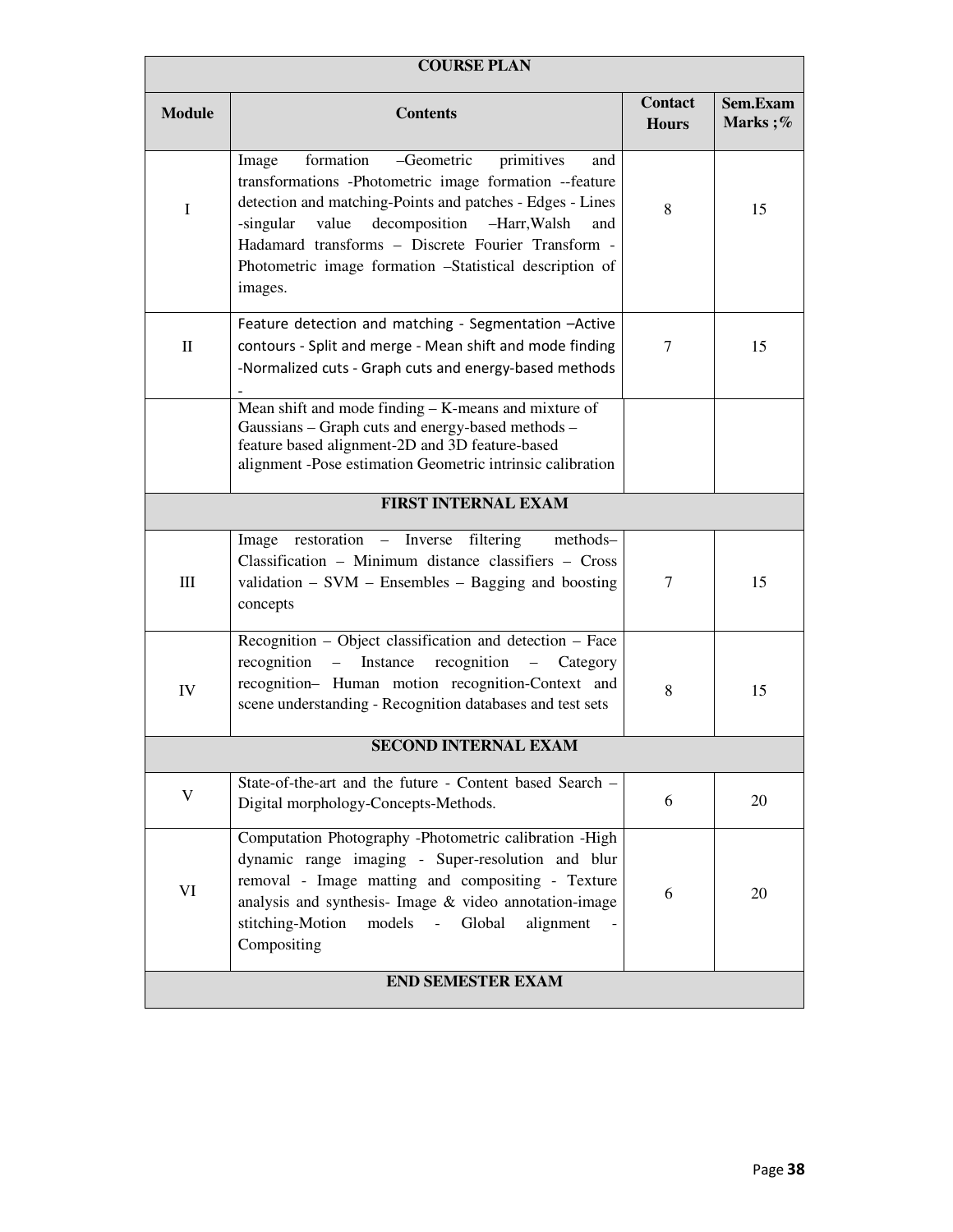| Course No.                             | <b>Course Name</b>                                                                                                                                                                                                                                                                                                                                                                                                                                                                                                                               | L-T-P-Credits | <b>Year of Introduction</b> |
|----------------------------------------|--------------------------------------------------------------------------------------------------------------------------------------------------------------------------------------------------------------------------------------------------------------------------------------------------------------------------------------------------------------------------------------------------------------------------------------------------------------------------------------------------------------------------------------------------|---------------|-----------------------------|
|                                        | 02 CS 6242.2   WIRELESS COMMUNICATIONS<br>$3 - 0 - 0 - 3$<br><b>AND NETWORKING</b>                                                                                                                                                                                                                                                                                                                                                                                                                                                               |               | 2015                        |
| <b>Course Objectives</b>               |                                                                                                                                                                                                                                                                                                                                                                                                                                                                                                                                                  |               |                             |
| WWANs.<br>security.<br><b>Syllabus</b> | Comprehend and demonstrate command in the principles of wireless networking.<br>Describe the networking technologies including Cellular networks, WLANs and<br>Understand the functions of TCP/IP and the organization of the Internet.<br>Design and evaluate a wireless network in terms of cost, performance, privacy and<br>Plan and design a small and practical network for home or small business<br>applications under a specified set of constraints<br>To understand new trends and emerging technologies                              |               |                             |
|                                        | Overview of wireless systems, Radio propagation, Digital communication over radio channels –<br>Modeling of a Wireless Channel - Capacity of wireless channels . Cellular, Cell splitting,<br>Narrowband and Wideband systems. Random access and Wireless LANs Association in WLANs<br>Wide-Area Wireless Networks - Wireless MANs and PANs. GSM evolution for data – UMTS<br>architecture -HSDPA - FOMA. CDMA evolution Design of a wireless network, Link budget for<br>GSM and CDMA. HSPA+, WiMAX and LTE-SCTP IEEE 802.21handoff management. |               |                             |
| <b>Course Outcome</b>                  |                                                                                                                                                                                                                                                                                                                                                                                                                                                                                                                                                  |               |                             |
|                                        | Students gain in-depth theoretical knowledge of wireless networking technologies including<br>Cellular networks and ability to apply them in practical scenarios.                                                                                                                                                                                                                                                                                                                                                                                |               |                             |
| <b>References</b>                      |                                                                                                                                                                                                                                                                                                                                                                                                                                                                                                                                                  |               |                             |
| (2007)<br>(2008)                       | 1."Wireless Communications & Networking" (1st Ed): Vijay K Garg, Morgan Kaufmann<br>2. "Wireless Networks": Anurag Kumar, D. Manjunath, Joy Kuri, (1st Ed.), Morgan Kaufman<br>3. "An Introduction to LTE: LTE, LTE-Advanced, SAE and 4G Mobile Communications "(2nd<br>Ed): Christopher Cox, Wiley (2012)<br>4. Web Resources: ieee.org                                                                                                                                                                                                         |               |                             |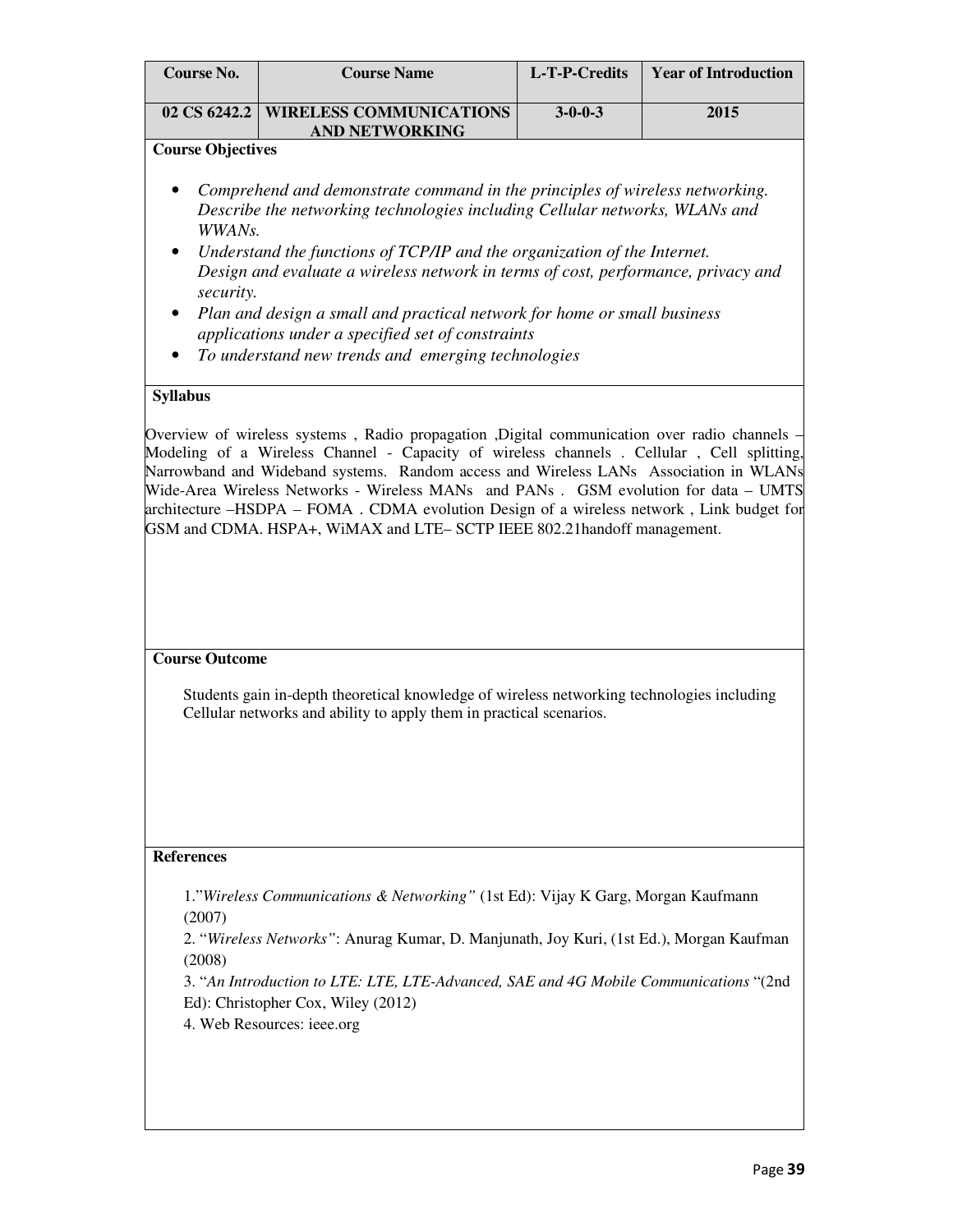| <b>COURSE PLAN</b>       |                                                                                                                                                                                                                                                       |                                |                         |
|--------------------------|-------------------------------------------------------------------------------------------------------------------------------------------------------------------------------------------------------------------------------------------------------|--------------------------------|-------------------------|
| <b>Module</b>            | <b>Contents</b>                                                                                                                                                                                                                                       | <b>Contact</b><br><b>Hours</b> | Sem.Exam<br>Marks $;\%$ |
| $\mathbf I$              | Overview of wireless systems - teletraffic engineering -<br>Radio propagation - Pathloss models - Digital<br>communication over radio channels - Modeling of a<br>Wireless Channel - Capacity of wireless channels -<br>AWGN channel -Fading channels | 6                              | 15                      |
| $\mathbf{I}$             | Cellular concepts - Frequency reuse - Cell splitting -<br>Multiple<br>access<br>and<br>interfernce<br>management-<br>Narrowband and Wideband systems- GSM, CDMA and<br>OFDM - Channel reuse analysis- spread spectrum and<br>CDMA systems.            | $\overline{7}$                 | 15                      |
|                          | <b>FIRST INTERNAL EXAM</b>                                                                                                                                                                                                                            |                                |                         |
| III                      | Random access and Wireless LANs - Data and voice<br>sessions over 802.11 – Association in WLANs Wide-Area<br>Wireless Networks - Wireless MANs (IEEE802.16) and<br>PANs (IEEE802.15.1, IEEE802.15.4).                                                 | $\overline{7}$                 | 15                      |
| IV                       | GSM evolution for data $-$ UMTS architecture $-$ QoS in<br><b>UMTS - HSDPA - FOMA</b>                                                                                                                                                                 | $\overline{7}$                 | 15                      |
|                          | <b>SECOND INTERNAL EXAM</b>                                                                                                                                                                                                                           |                                |                         |
| V                        | CDMA evolution Design of a wireless network – radio<br>design for a cellular network - Link budget for GSM and<br><b>CDMA</b>                                                                                                                         | 6                              | 20                      |
| VI                       | Beyond 3G - HSPA+, WiMAX and LTE - Cognitive radio<br>networks - SCTP IEEE 802.21handoff management.                                                                                                                                                  | 6                              | 20                      |
| <b>END SEMESTER EXAM</b> |                                                                                                                                                                                                                                                       |                                |                         |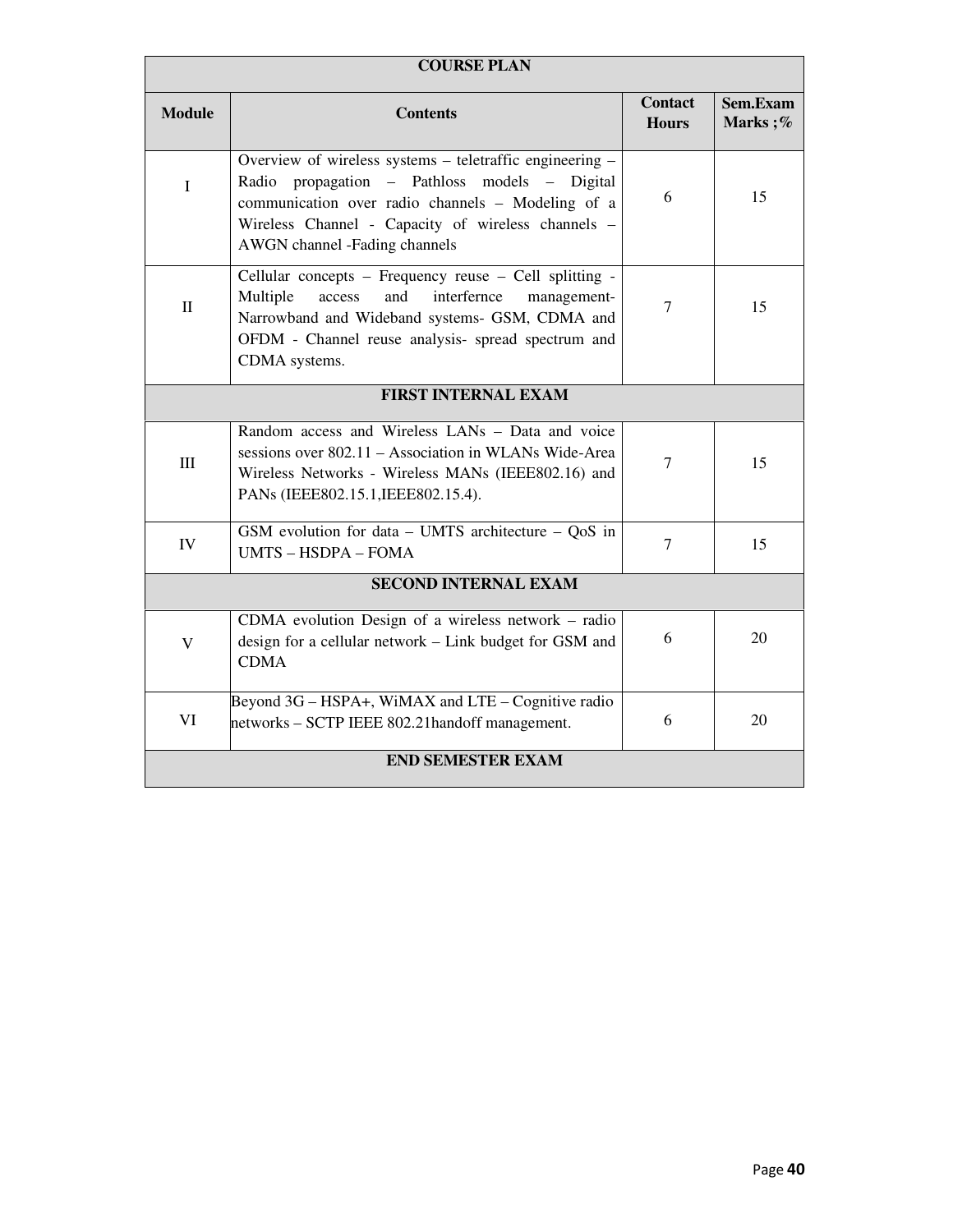| Course No.   | <b>Course Name</b>                              | L-T-P-Credits   | <b>Year of Introduction</b> |
|--------------|-------------------------------------------------|-----------------|-----------------------------|
| 02 CS 6242.3 | <b>Advanced Topics in</b><br><b>Distributed</b> | $3 - 0 - 0 - 3$ | 2015                        |
|              | Svstems                                         |                 |                             |

To impart deeper understanding in:

- Architecture and issues of distributed systems
- Distributed algorithms
- Hadoop system

#### **Syllabus**

Distributed system definition; Types of distributed systems; System architecture; Communication; Naming; Consistency and replication; Distributed object based systems; Distributed algorithms; Hadoop; Scaling out; Hadoop distributed file system; Administering Hadoop.

#### **Course Outcome**

The student gains insight into conceptual and practical aspects of distributed systems.

## **References**

1. Andrew S. Tanenbaum, Maarten Van Steen." *Distributed Systems – Principles and Paradigms* ", 2/e, PHI, 2004.

2. Randy Chow Theodore Johnson, "*Distributed Operating Systems and Algorithm Analysis*", Pearson Education, 2009.

3. Nancy A. Lynch, Morgan," *Distributed Algorithms*", Kaufmann Publishers, Inc, 1996.

4. Tom White, "*Hadoop: The Definitive Guide*", 1/e, O'reilly, 2012.

|               | <b>COURSE PLAN</b>                                                                                                                                                                                                                                                                                                                                                                                                                                                                                                                                                                     |                                |                         |  |
|---------------|----------------------------------------------------------------------------------------------------------------------------------------------------------------------------------------------------------------------------------------------------------------------------------------------------------------------------------------------------------------------------------------------------------------------------------------------------------------------------------------------------------------------------------------------------------------------------------------|--------------------------------|-------------------------|--|
| <b>Module</b> | <b>Contents</b>                                                                                                                                                                                                                                                                                                                                                                                                                                                                                                                                                                        | <b>Contact</b><br><b>Hours</b> | Sem.Exam<br>Marks $;\%$ |  |
| I             | Definition of Distributed System, Goals, Types of<br>Distributed Systems, System Architecture: Centralized,<br>Decentralized & Hybrid Architecture. Processes: Threads,<br>Virtualization, Clients, Servers, Code migration.<br>Communication: Message Oriented, Stream Oriented and<br>Multicast Communication. Naming: Names, Identifiers and<br>Addresses, Flat Naming, Structured Naming and Attribute<br>Based Naming. Consistency and Replication: Reasons for<br>Replication, Data Centric and Client Centric Consistency<br>Models, Replica Management, Consistency Protocols. | 7                              | 15                      |  |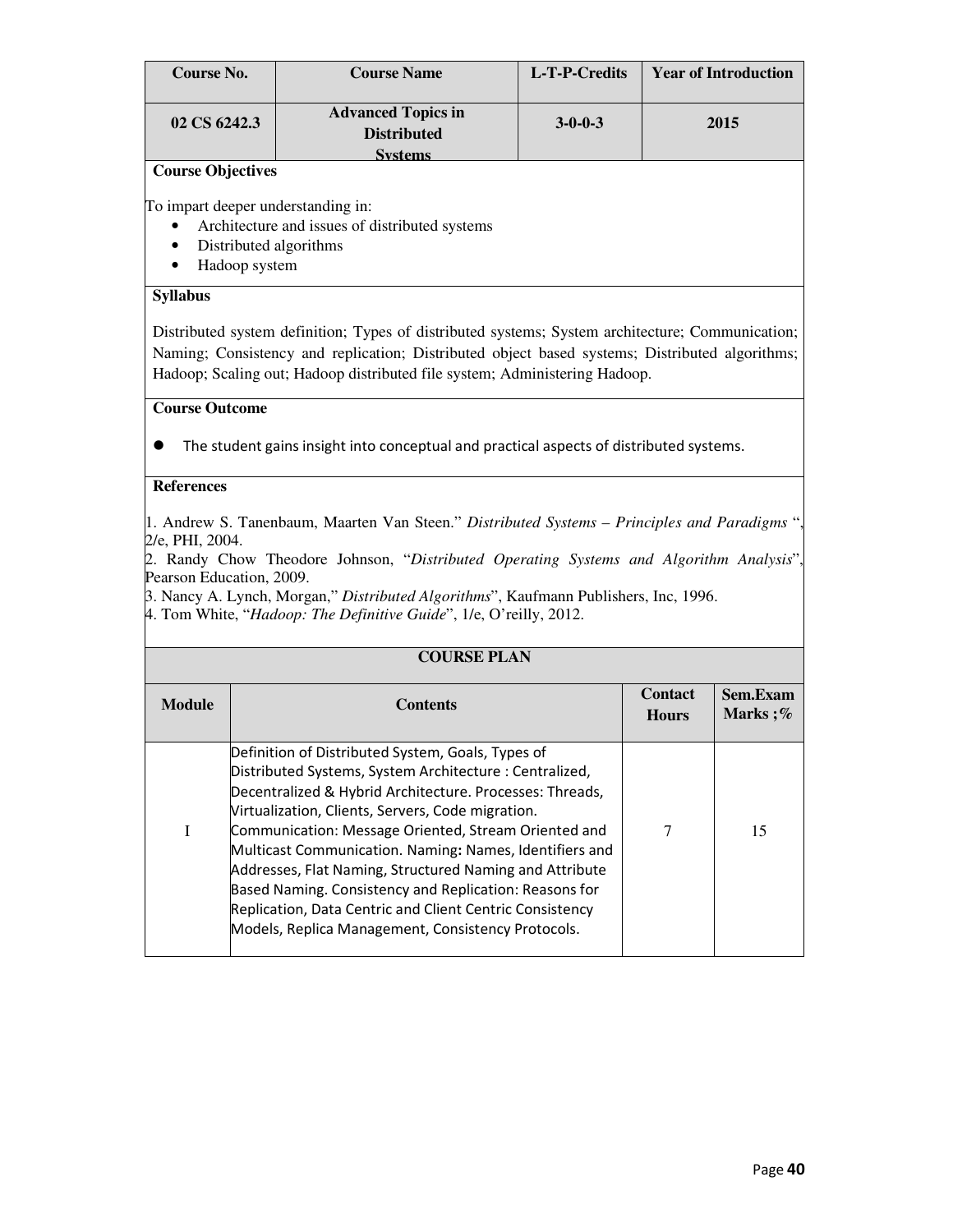| $\Pi$                       | Distributed Object Based Systems: Architecture, Processes,<br>Communication, Naming, Synchronization, Consistency<br>and Replication, Fault Tolerance, Security.                                                                      | 6      | 15 |
|-----------------------------|---------------------------------------------------------------------------------------------------------------------------------------------------------------------------------------------------------------------------------------|--------|----|
|                             | <b>FIRST INTERNAL EXAM</b>                                                                                                                                                                                                            |        |    |
| Ш                           | Distributed Algorithms: Models of Distributed<br>Computation, Preliminaries, Causality, Distributed<br>Snapshots, Modeling a Distributed Computation, Failures in<br>a Distributed System.                                            | 6      | 15 |
| IV                          | Algorithms in General Synchronous Networks: Leader<br>Election, Breadth First Search, Minimum Spanning Tree,<br>Shortest Path, Maximal Independent Set.                                                                               | 7      | 15 |
| <b>SECOND INTERNAL EXAM</b> |                                                                                                                                                                                                                                       |        |    |
| V                           | Hadoop: Introduction, Comparison with Other Systems.<br>Analyzing Data with Hadoop-Map and Reduce, Scaling<br>Out: Data Flow, Combiner Functions, Running a<br>Distributed Map Reduce Job. Map Reduce Types and<br>Formats, Features. | 7      | 20 |
| VI                          | Hadoop Distributed File System: Concepts and Basic<br>Operations. Administering Hadoop.                                                                                                                                               | $\tau$ | 20 |
| <b>END SEMESTER EXAM</b>    |                                                                                                                                                                                                                                       |        |    |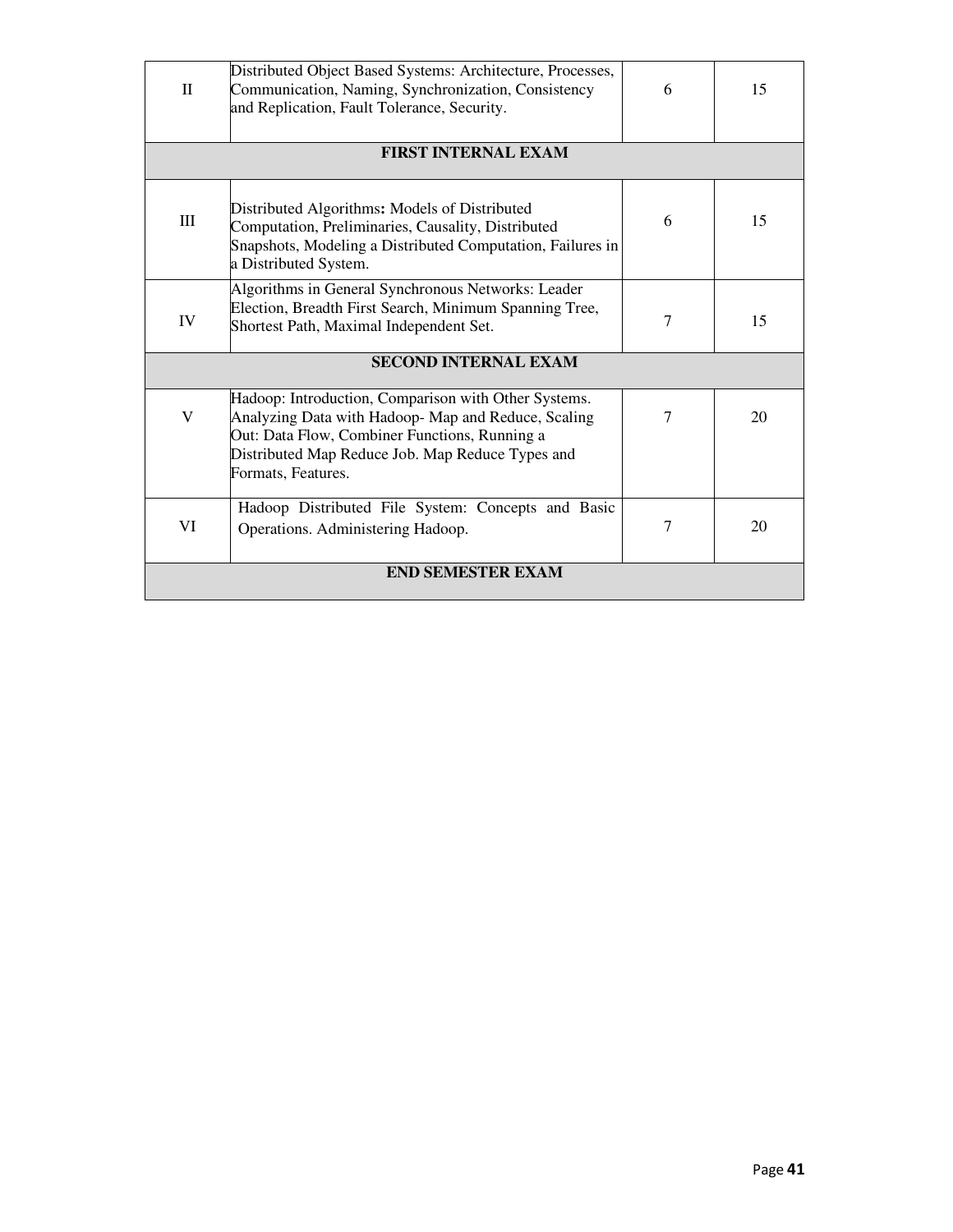| Course No.   | <b>Course Name</b>         | L-T-P-Credits   | <b>Year of Introduction</b> |
|--------------|----------------------------|-----------------|-----------------------------|
| 02 CS 6242.4 | <b>PARALLEL ALGORITHMS</b> | $3 - 0 - 0 - 3$ | 2015                        |

*To Understand the principles and applications of parallel algorithms* 

## **Syllabus**

Parallel computer; Analyzing algorithms; Searching a sorted sequence; Searching a random sequence; Sorting; Matrix transposition; Matrix operations; Linear array multiplication; Tree multiplication; Solving numerical problems; Solving systems of linear equations SIMD and MIMD algorithms; Numerical problems; Graph theoretical problems; Minimal Alpha Beta tree; MIMD Alpha Beta tree algorithms.

### **Course Outcome**

Students gain in-depth theoretical and practical knowledge on parallel algorithms.

#### **References**

1. S.G.Akl, "*Design and Analysis of parallel algorithms*", PrenticeHall, Inc. 1989.

2. S.G.Akl, "*Parallel Sorting algorithm*", Academic Press, 1985

3. M.J.Quin, "*Parallel computing – theory and Practice*", McGrawHill, New York, 1994.

4. S. Lakshmivarahan and S.K.Dhall, "*Analysis and design of Parallel Algorithms -Arithmetic & Matrix problems*", McGrawHill, New York, 1990.

5. V. Kumar, A. Grama, A. Gupta, and G. Karypis, "*Introduction to Parallel Computing*", San Francisco: Benjamin Cummings / Addison Wesley, 2002.

6. B. Wilkinson, M. Allen, "*Parallel Programming*", 2/e, Pearson Education Inc, 2007.

| <b>COURSE PLAN</b> |                                                                                                                                                                                                                                                                                                                           |                                |                     |
|--------------------|---------------------------------------------------------------------------------------------------------------------------------------------------------------------------------------------------------------------------------------------------------------------------------------------------------------------------|--------------------------------|---------------------|
|                    |                                                                                                                                                                                                                                                                                                                           |                                |                     |
| <b>Module</b>      | <b>Contents</b>                                                                                                                                                                                                                                                                                                           | <b>Contact</b><br><b>Hours</b> | Sem.Exam<br>Marks;% |
| I                  | Parallel computer. Need of parallel computers, models of<br>computation, Analyzing algorithms, expressing algorithms.<br>Broadcast, All sums and selection algorithms on SIMD.                                                                                                                                            | 9                              | 15                  |
| $\mathbf{I}$       | Searching a sorted sequence – EREW, CREW SMSIMD<br>algorithms. Searching a random sequence – SMSIMD, tree<br>and Mesh interconnection super computers. Sorting -<br>Sorting on a linear array, sorting on a mesh, sorting on<br>EREW SIMD computer, MIMD enumeration sort, MIMD<br>quick sort, sorting on other networks. | 9                              | 15                  |
|                    | <b>FIRST INTERNAL EXAM</b>                                                                                                                                                                                                                                                                                                |                                |                     |
| Ш                  | Matrix Transposition, Mesh transpose, shuffle transpose,<br>EREW transpose. Matrix operations - matrix-by-matrix<br>multiplications, mesh multiplications, cube multiplication,<br>Matrix by vector multiplication.                                                                                                       | 8                              | 15                  |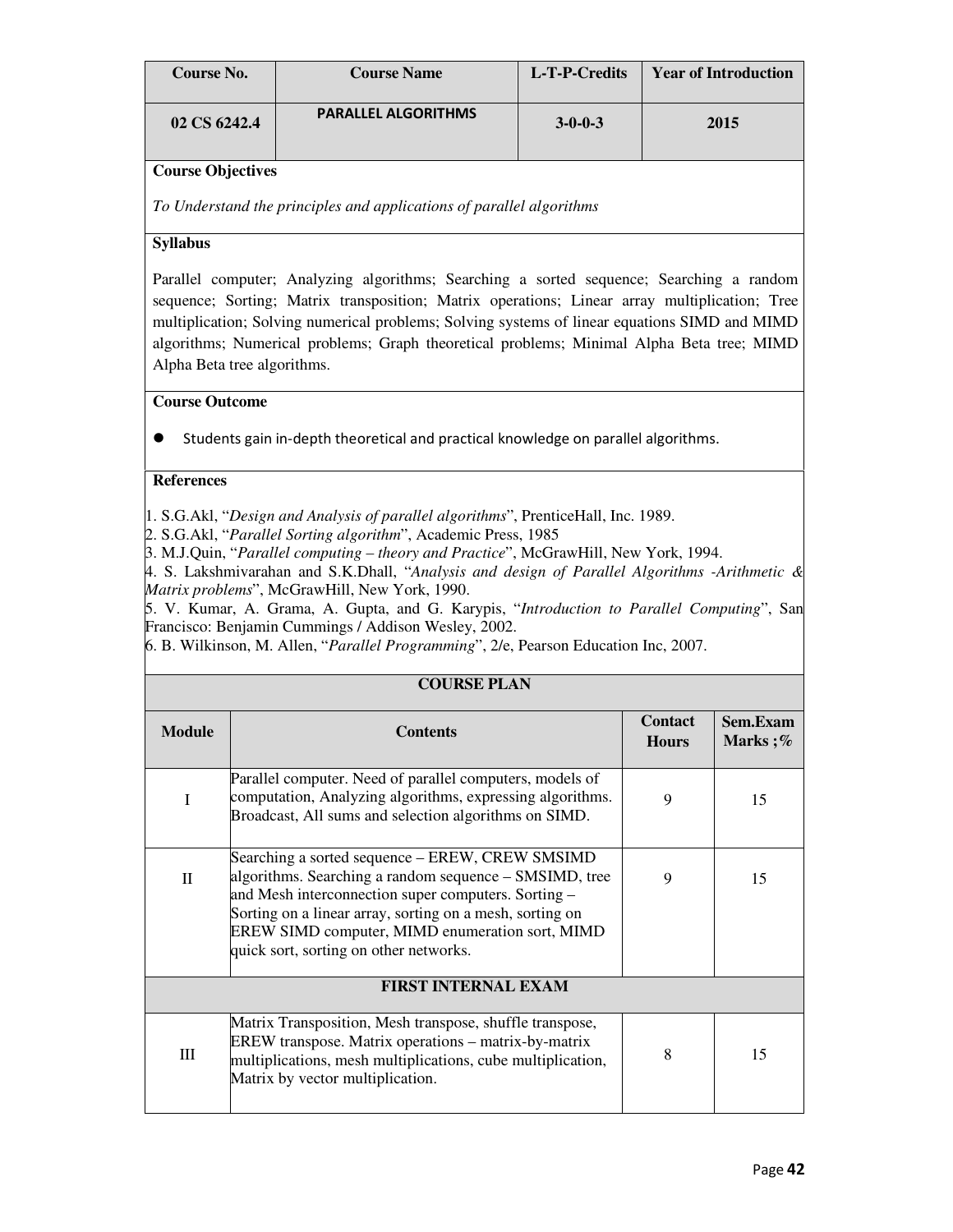| IV                       | Linear array multiplication, tree multiplications. Solving<br>numerical problems, solving systems of linear equations<br>SIMD algorithms and MIMD algorithms.                                                                                                                                                                                                 | 8 | 15 |
|--------------------------|---------------------------------------------------------------------------------------------------------------------------------------------------------------------------------------------------------------------------------------------------------------------------------------------------------------------------------------------------------------|---|----|
|                          | <b>SECOND INTERNAL EXAM</b>                                                                                                                                                                                                                                                                                                                                   |   |    |
| V                        | Numerical problems $-$ finding roots of nonlinear equations $-$<br>SIMD and MIMD algorithms, solving partial differential<br>equations, computing eigen values.                                                                                                                                                                                               | 8 | 20 |
| VI                       | Graph theoretical problems – solving graph theoretical<br>problems, computing connectivity matrix, finding connected<br>components, all pairs shortest path, traversing combinatorial<br>spaces, sequential tree traversals, Minimal Alpha-Beta tree,<br>MIMD Alpha-Beta algorithms, parallel cutoff storage<br>requirements, recent trends and developments. | 8 | 20 |
| <b>END SEMESTER EXAM</b> |                                                                                                                                                                                                                                                                                                                                                               |   |    |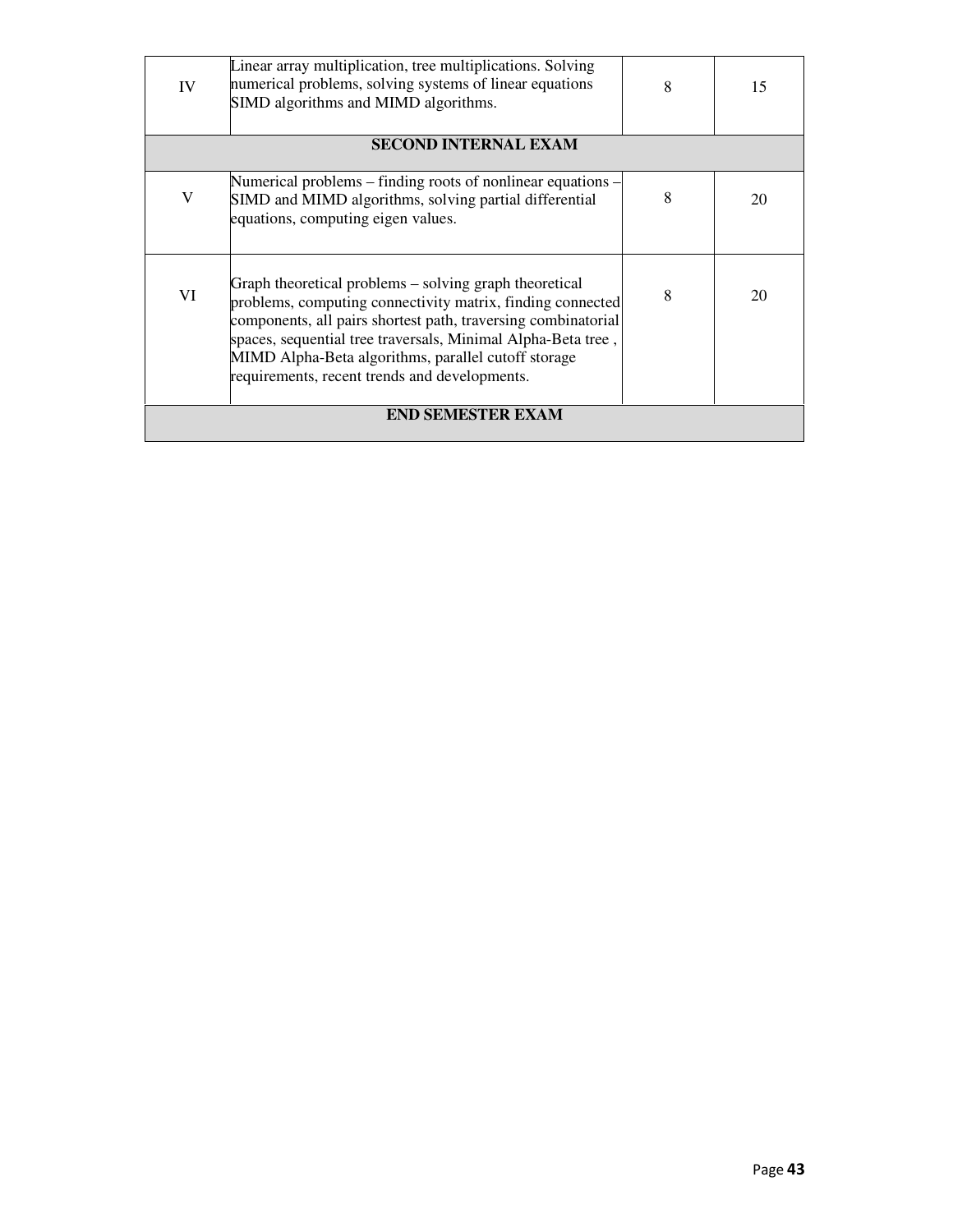| Course No.   | <b>Course Name</b>                       | L-T-P-Credits   | <b>Year of Introduction</b> |
|--------------|------------------------------------------|-----------------|-----------------------------|
| 02 CS 6242.5 | <b>SOFT COMPUTING</b><br><b>PARALLEL</b> | $3 - 0 - 0 - 3$ | 2015                        |
|              | <b>ALGORITHMS</b>                        |                 |                             |

- *To familiarize the salient approaches in soft computing based on artificial neural networks, fuzzy logic, and genetic algorithms.*
- *To introduce applications of soft computing to different research areas in Computer Science / Information Technology.*

#### **Syllabus**

Artificial neural network based concept of soft computing; Architectures; Different learning methods; Models of neural network; Fuzzy sets and logic; Fuzzy versus crisp; Fuzzy relations; Crisp logic; Predicate logic; Genetic algorithm based concept; Travelling salesman problem; Graph coloring problem; Hybrid systems; Neuro fuzzy systems.

#### **Course Outcome**

- Understand advantages and disadvantages of soft computing.
- Students will be able to apply soft computing techniques to research problems.

#### **References**

1. S.N. Sivanandam, S.N. Deepa, "*Principles of Soft Computing*", 2/e, John Wiley India, 2012

2. Simon Haykin, "*Neural Networks- A Comprehensive Foundation*", 2/e, Pearson Education.

3. T.S. Rajasekaran, G.A. Vijaylakshmi Pai, "*Neural Networks, Fuzzy Logic & Genetic Algorithms – Synthesis and Applications*", Prentice-Hall India

4. Sanchez, Takanori, Zadeh, "*Genetic Algorithm and Fuzzy Logic System*", World Scientific 5. Goldberg David, "*Genetic Algorithms*", Pearson Education

6. Zimmermann H. J , "*Fuzzy Set Theory & Its Applications*", Allied Publishers Ltd.

#### **COURSE PLAN**

| <b>Module</b>              | <b>Contents</b>                                                                                                                                                                                                            | <b>Contact</b><br><b>Hours</b> | Sem.Exam<br>Marks $;\%$ |
|----------------------------|----------------------------------------------------------------------------------------------------------------------------------------------------------------------------------------------------------------------------|--------------------------------|-------------------------|
| I                          | Artificial Neural Network Basic concept of Soft Computing;<br>Basic concept of neural networks, Mathematical model,<br>Properties of neural network, Typical architectures: single<br>layer, multilayer, competitive layer | 6                              | 15                      |
| П                          | Different learning methods: Supervised, Unsupervised $\&$<br>reinforced; Common activation functions; Feed forward,<br>Feedback & recurrent N.N; Application of N.N; Neuron.                                               | 6                              | 15                      |
| <b>FIRST INTERNAL EXAM</b> |                                                                                                                                                                                                                            |                                |                         |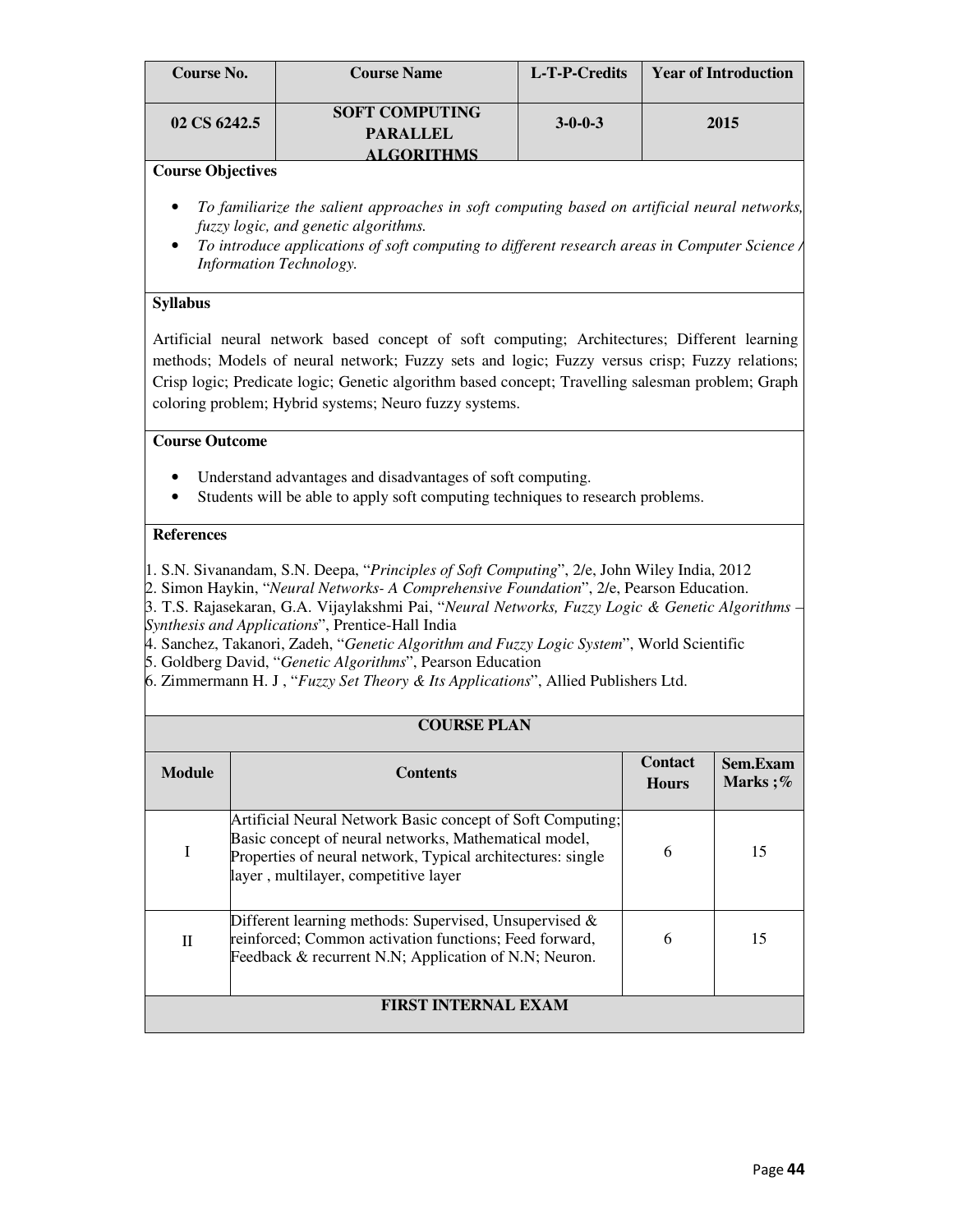| III                      | Models Of Neural Network: Architecture, Algorithm &<br>Application of – McCullo h-Pitts, Hebb Net, Perceptron<br>(with limitations & Perceptron learning rule Convergence)<br>theorem), Back propagation NN, ADALINE, MADALINE,<br>Discrete Hopfield net, BAM, Maxnet, Kohonen Self<br>Organizing Maps, ART1, ART2.                                                                                         | $\overline{7}$ | 15 |
|--------------------------|-------------------------------------------------------------------------------------------------------------------------------------------------------------------------------------------------------------------------------------------------------------------------------------------------------------------------------------------------------------------------------------------------------------|----------------|----|
| IV                       | Fuzzy Sets & Logic : Fuzzy versus Crisp; Fuzzy sets—<br>membership function, linguistic variable, basic operators,<br>properties; Fuzzy relations—Cartesian product, Operations<br>on relations; Crisp logic—Laws of propositional logic,<br>Inference; Predicate logic—Interpretations, Inference;<br>Fuzzy logic—Quantifiers, Inference; Fuzzy Rule based<br>system; Defuzzification methods; FAM         | $\overline{7}$ | 15 |
|                          | <b>SECOND INTERNAL EXAM</b>                                                                                                                                                                                                                                                                                                                                                                                 |                |    |
| $\mathbf{V}$             | Genetic Algorithm Basic concept; role of GA in<br>optimization, Fitness function, Selection of initial<br>population, Cross over(different types),<br>Mutation,<br>Inversion, Deletion, Constraints Handling; Evolutionary<br>Computation; Genetic Programming; Schema theorem;<br>Multiobjective & Multimodal optimization in GA;<br>Applications: Travelling Salesman Problem, Graph<br>Coloring problem. | $\overline{7}$ | 20 |
| VI                       | Hybrid Systems: GA based BPNN(Weight determination,<br>Application); Neuro Fuzzy Systems—Fuzzy BPNN--fuzzy<br>Neuron, architecture, learning, application; Fuzzy Logic<br>controlled G.A.                                                                                                                                                                                                                   | $\tau$         | 20 |
| <b>END SEMESTER EXAM</b> |                                                                                                                                                                                                                                                                                                                                                                                                             |                |    |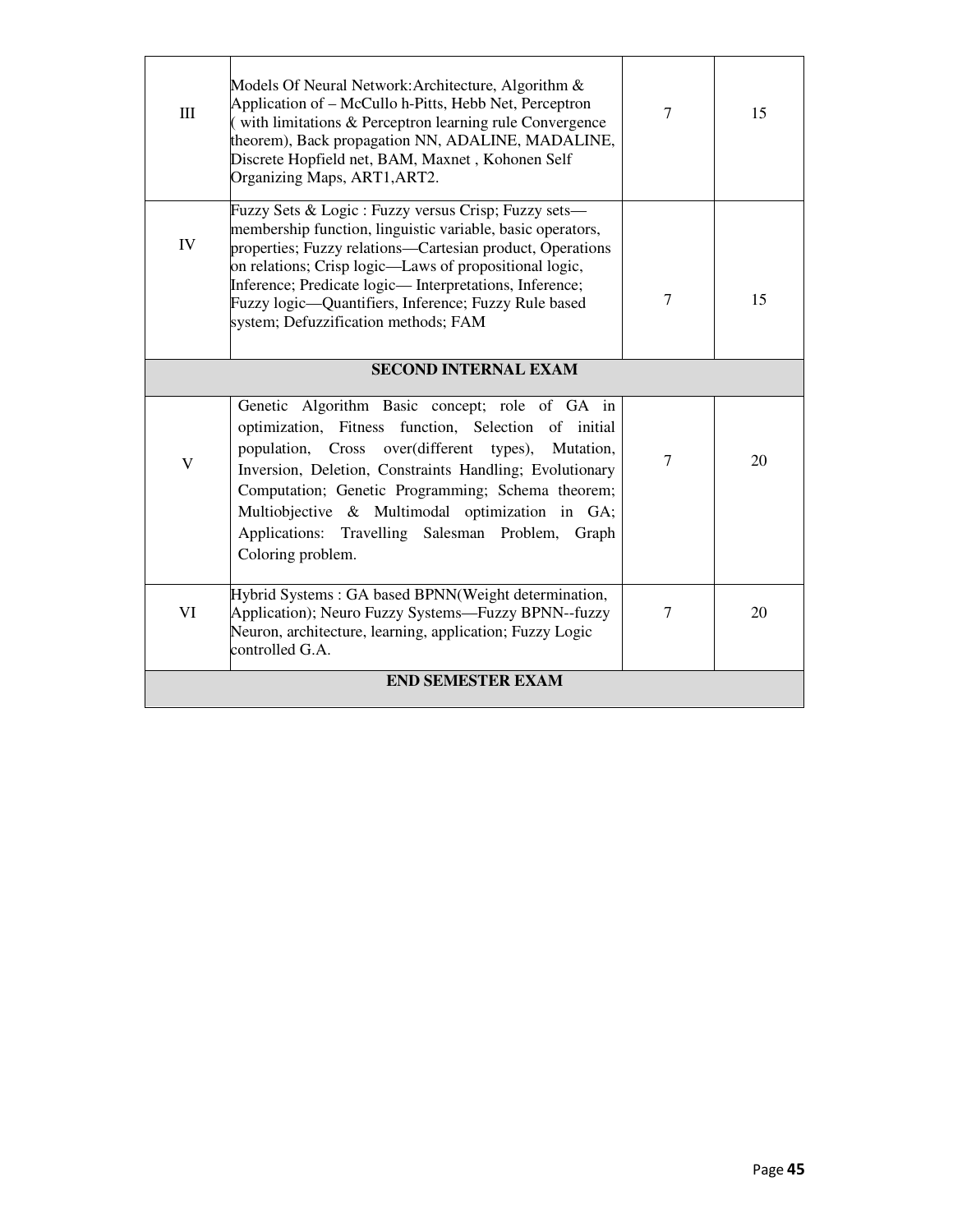| Course No.   | <b>Course Name</b>                     | L-T-P-Credits   | <b>Year of Introduction</b> |
|--------------|----------------------------------------|-----------------|-----------------------------|
| 02 CS 6252.1 | <b>ADVANCED GRAPH</b><br><b>THEORY</b> | $3 - 0 - 0 - 3$ | 2015                        |

*To impart deeper understanding in advanced concepts in graph theory and their practical applications.* 

#### **Syllabus**

Graphs – Paths and connectedness, Cutnodes and blocks, Graph classes and graph operations; Connectivity and edge connectivity; Hamiltonicity; Centers; Extremal distance problems; Distance sequences; Matrices; Convexity; Symmetry; Digraphs; Graph algorithms; Networks.

## **Course Outcome**

 Students become aware of the advanced concepts of graph theory and gain ability to apply those concepts in practical scenarios.

## **References**

- 1. Fred Buckley and Frank Harary , "*Distance in Graphs*", Addison Wesley, 1990.
- 2. C. R. Flouds: "*Graph Theory Applications*", Narosa Publishing House, 1994.

3. Harary F: "*Graph Theory*", Addison- Weslwy pub. 1972.

4. Deo N: "*Graph Theory with Applications to Engineering and Computer Science*", Prentice Hall Inc. 1974.

**COURSE PLAN**

| COURSE PLAN                |                                                                                                                                                                                                                                                                                             |                                |                     |  |
|----------------------------|---------------------------------------------------------------------------------------------------------------------------------------------------------------------------------------------------------------------------------------------------------------------------------------------|--------------------------------|---------------------|--|
| <b>Module</b>              | <b>Contents</b>                                                                                                                                                                                                                                                                             | <b>Contact</b><br><b>Hours</b> | Sem.Exam<br>Marks;% |  |
| I                          | Graphs: Graphs as models- Paths and connectedness-<br>Cutnodes and Blocks- Graph classes and graph operations.<br>Connectivity: Connectivity and edge connectivity -<br>Menger's theorem - Properties of n-connected graphs-<br>Circulants                                                  | 6                              | 15                  |  |
| $\rm{II}$                  | Hamiltonicity: Necessary or sufficient conditions-<br>Connectivity and<br>Hamiltonicity- Graph operations and Hamiltonicity -<br>Generations of Hamiltonicity. Centers: The Center and Edge<br>connectivity- Self Central Graphs - The Median - Central<br>Paths- Other Generalized Centers | 7                              | 15                  |  |
| <b>FIRST INTERNAL EXAM</b> |                                                                                                                                                                                                                                                                                             |                                |                     |  |
| Ш                          | Extremal Distance Problems: Radius- Small Diameter-<br>Diameter-Long paths and Long Cycles. Distance<br>sequences: The Eccentric Sequence - Distance Sequences -<br>Distribution - Path Sequence - Other Sequences.                                                                         | 7                              | 15                  |  |

## Page 46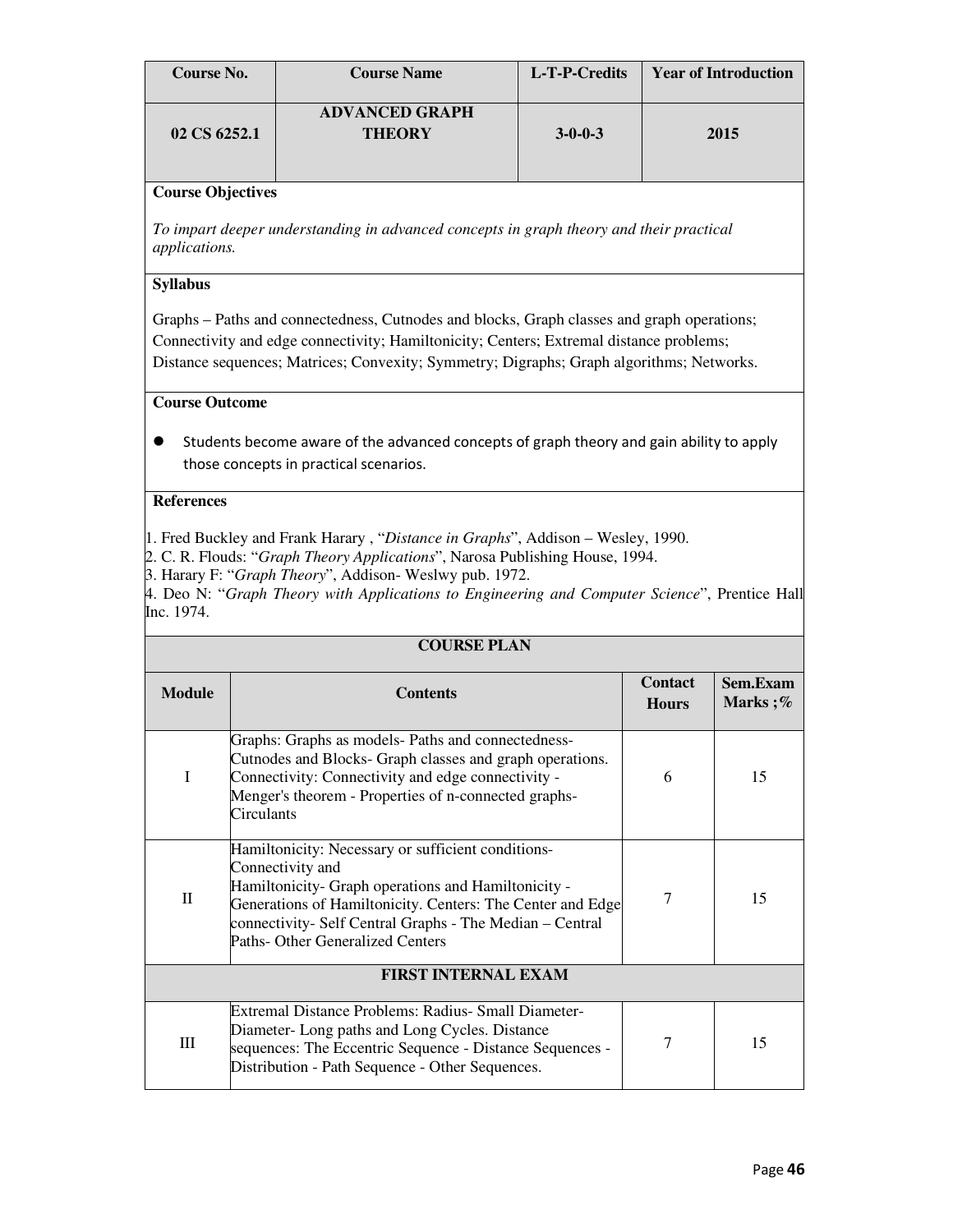| IV                       | Matrices: The Adjacency Matrix - The incidence Matrix -<br>The Distance Matrix. Convexity: Closure Invariants-Metrics<br>on Graphs - Geodetic Graphs-Distance Heredity Graphs.<br>Symmetry: Groups- Symmetric Graphs - Distance<br>Symmetry                                                           |   | 15 |
|--------------------------|-------------------------------------------------------------------------------------------------------------------------------------------------------------------------------------------------------------------------------------------------------------------------------------------------------|---|----|
|                          | <b>SECOND INTERNAL EXAM</b>                                                                                                                                                                                                                                                                           |   |    |
| V                        | Digraphs: Digraphs and connectedness - Acyclic Digraphs -<br>Matrices and Eulerian Digraphs-Long paths in Digraphs-<br>Tournaments. Graph Algorithms: Polynomial Algorithms<br>and NP completeness - Path Algorithms and Spanning Trees<br>Centers - Maximum Matchings - Two NP-Complete<br>Problems. |   | 20 |
| VI                       | Networks: The Max- Flow Min-Cut Theorem - Minimum<br>Spanning Trees - Traveling Salesman Problem - Shortest<br>Paths - Centers - Critical Path Method.                                                                                                                                                | 6 | 20 |
| <b>END SEMESTER EXAM</b> |                                                                                                                                                                                                                                                                                                       |   |    |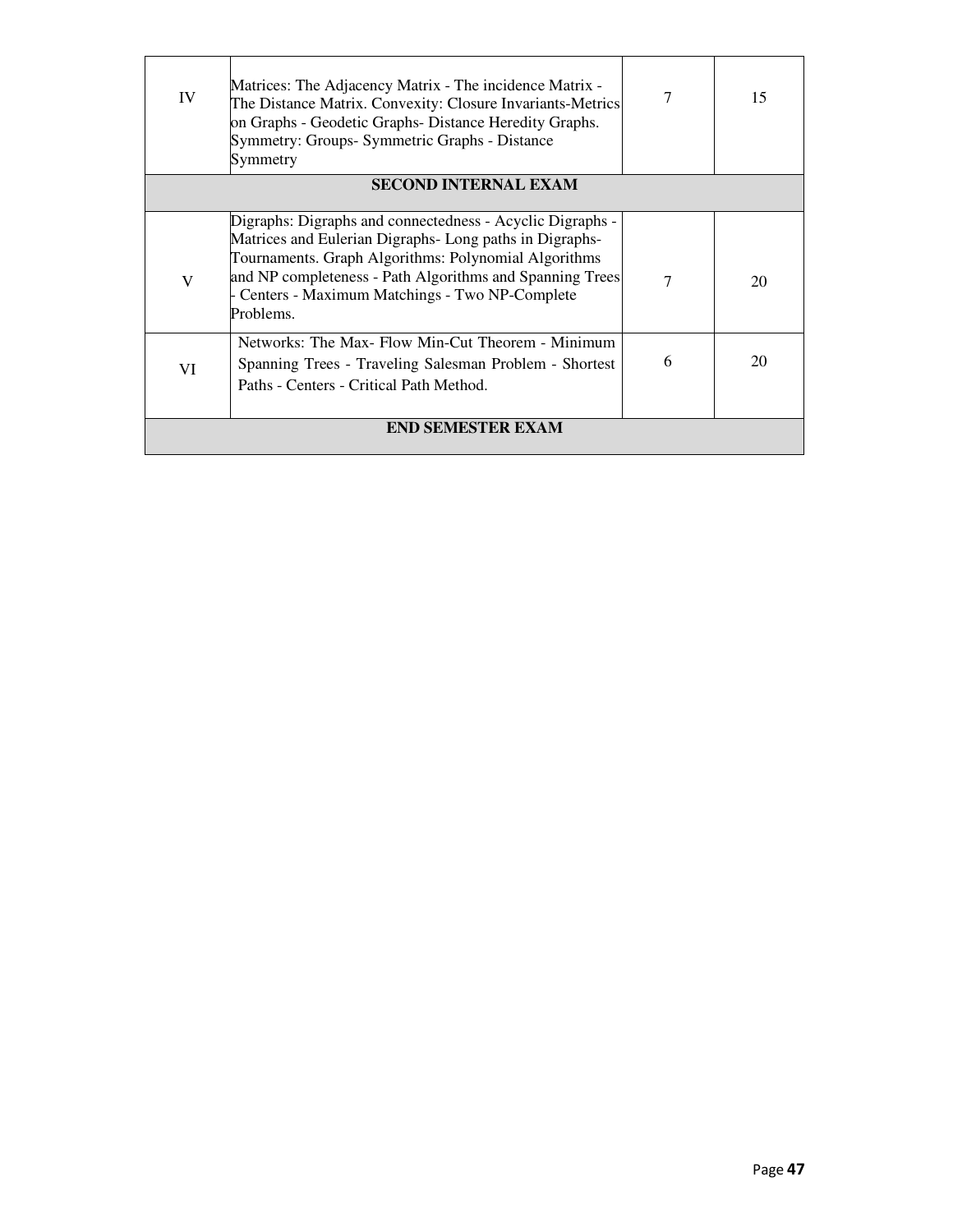| Course No.   | <b>Course Name</b>                         | L-T-P-Credits   | <b>Year of Introduction</b> |
|--------------|--------------------------------------------|-----------------|-----------------------------|
| 02 CS 6252.2 | <b>COMPUTATIONAL</b><br><b>LINGUISTICS</b> | $3 - 0 - 0 - 3$ | 2015                        |

*To give Students:-* 

- *The fundamentals of Language processing from computational Viewpoint.*
- *Ability to conceptualize problems from the perspective of computational linguistics.*
- *The way of finding solutions for real world problems like spell-checking, Parts-of Speech Tagging, Corpus development, document retrieval etc.*

## **Syllabus**

Introduction to computational linguistics; Regular Expressions and automata; Morphology and Finite-state transducers; Probabilistic models of pronunciation and spelling; N-grams; HMMs and speech recognition; Word classes and part-of-speech tagging; Parsing with context free grammars; Lexicalized and probabilistic parsing; Representing meaning; Lexical semantics; Word sense disambiguation; Natural language generation; Machine Translation.

## **Course Outcome**

Students who successfully complete this course will be able to understand the core theoretical aspects of computational linguistics and use them to strengthen the formal base of any applications that involve the processing of human language.

## **References**

1. Speech and language processing: An Introduction to Natural Language Processing, Computational Linguistics, and Speech Recognition, Jurafsky, D. and J. H. Martin, Prentice-Hall, 2012.

2. Lexical-Functional Syntax. Bresnan, Joan. 2001. Oxford: Blackwell Publishers

3. Foundations of Statistical Natural Language Processing: C.D. Manning and H. Schubert: MIT Press, 2003

4. Natural Language Understanding (2ndEd): James Allen, The Benjamin/Cummings Publishing Company Inc.(2008).

|               | <b>COURSE PLAN</b>                                                                                                                                                                                                                  |                                |                     |  |
|---------------|-------------------------------------------------------------------------------------------------------------------------------------------------------------------------------------------------------------------------------------|--------------------------------|---------------------|--|
| <b>Module</b> | <b>Contents</b>                                                                                                                                                                                                                     | <b>Contact</b><br><b>Hours</b> | Sem.Exam<br>Marks;% |  |
| I             | Regular Expressions- Finite state automata- applications<br>in linguistics- Words, Noun phrases, verb phrases,<br>Adjective phrases, Adverbial phrases, Finite state<br>morphological Parsing-combining FST Lexicon and rules.      | 6                              | 15                  |  |
| $\mathbf{I}$  | Probabilistic Models of Pronunciation and Spelling-<br>Spelling Error patterns-Probabilistic Models, Applying<br>Bayesian method to Spelling- Minimum Edit Distance-<br>Weighted Automata, N-grams- Smoothing- Backoff,<br>Entropy. | 6                              | 15                  |  |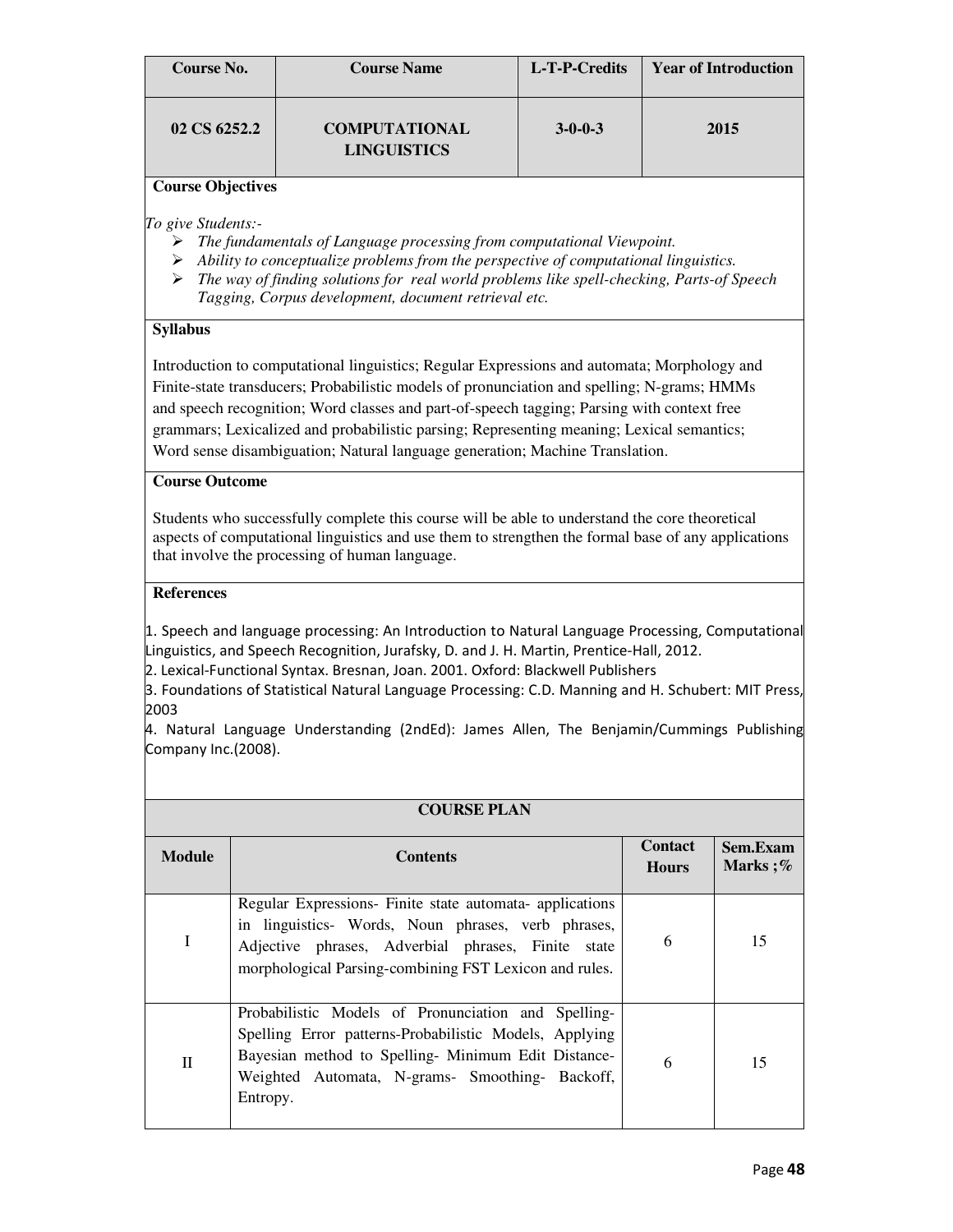| <b>FIRST INTERNAL EXAM</b> |                                                                                                                                                                                                                                                                                                                               |                |    |
|----------------------------|-------------------------------------------------------------------------------------------------------------------------------------------------------------------------------------------------------------------------------------------------------------------------------------------------------------------------------|----------------|----|
| III                        | HMM and Speech Recognition- Speech Recognition<br>Architecture, HMM, Advanced Methods for Decoding,<br>Word Classes and Part-of-Speech Tagging - Rule based<br>part of speech Tagging, Stochastic part of speech tagging,<br>Transformation based Tagging, Context-Free Rules for                                             | 8              | 15 |
|                            | English.                                                                                                                                                                                                                                                                                                                      |                |    |
| IV                         | with<br>Parsing<br>Context-Free Grammars-<br>Top-Down<br>Parsing, Bottom-up Parsing, Problems with Basic Top-<br>Down Parser-The Early algorithm, finite state parsing<br>methods, Probabilistic Context-Free Grammars- Problems<br>with PCFGs-Probabilistic Lexicalized CFGs.                                                | $\overline{7}$ | 15 |
|                            | <b>SECOND INTERNAL EXAM</b>                                                                                                                                                                                                                                                                                                   |                |    |
| $\overline{\mathsf{V}}$    | Representing Meaning-Computational Desiderata for<br>representations, Meaning Structure of Language, First<br>order predicate calculus, Lexical Semantics-Relations<br>among Lexemes and their senses- WordNet- Word Sense<br>Disambiguation-Selectional Restriction-based<br>Disambiguation-Robust Word Sense Disambiguation | 8              | 20 |
| VI                         | Natural Language Generation-Introduction, Architecture<br>for Generation, Surface Realization, Machine Translation-<br>Language Similarities and Differences-The Transfer<br>Metaphor -The Interlingua Idea: Using Meaning -Direct<br><b>Translation- Using Statistical Techniques</b>                                        | $\tau$         | 20 |
| <b>END SEMESTER EXAM</b>   |                                                                                                                                                                                                                                                                                                                               |                |    |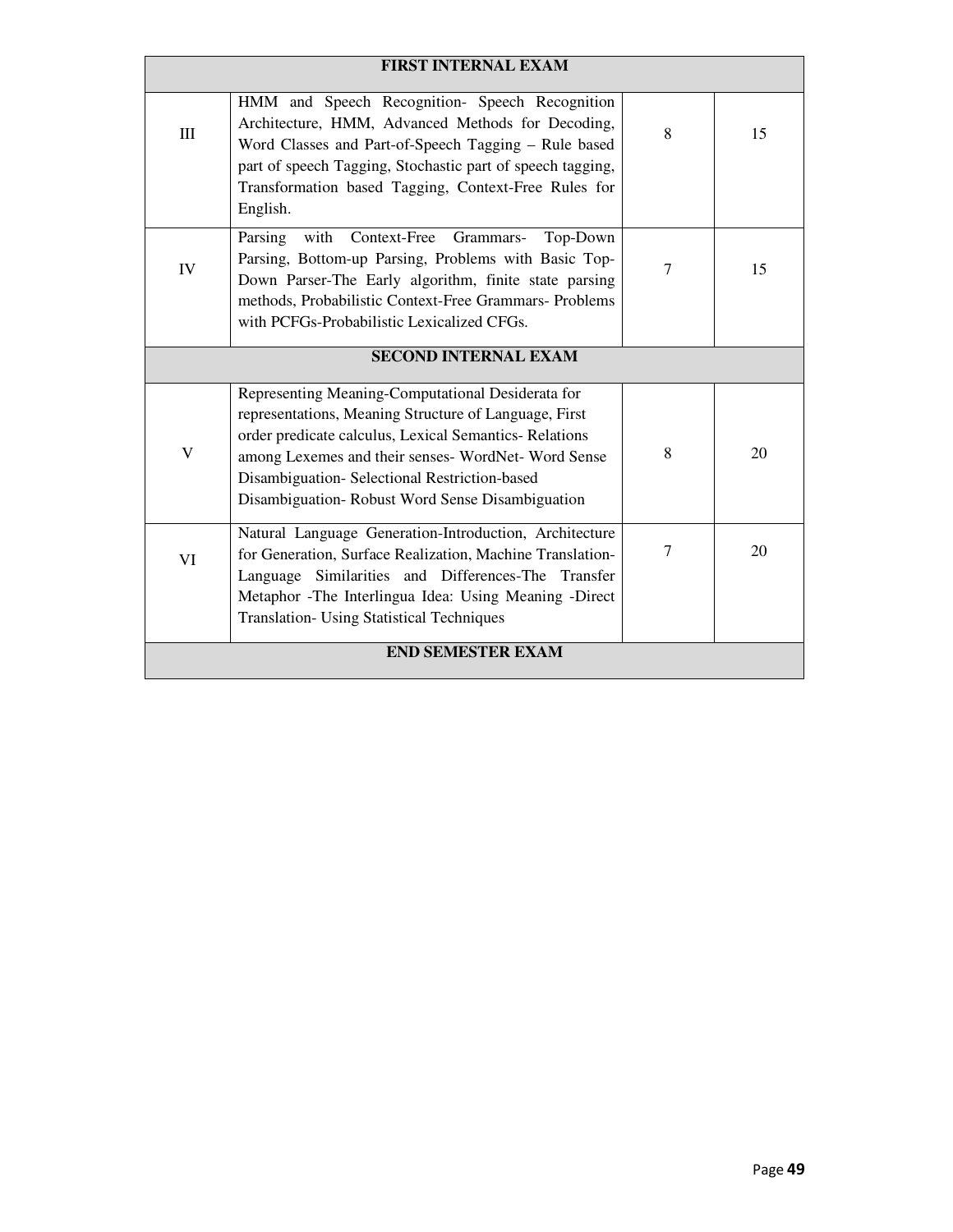| Course No.   | <b>Course Name</b>      | L-T-P-Credits   | <b>Year of Introduction</b> |
|--------------|-------------------------|-----------------|-----------------------------|
| 02 CS 6252.3 | <b>NETWORK SECURITY</b> | $3 - 0 - 0 - 3$ | 2015                        |

• *To impart understanding of various hardware and software aspects of security in networks.* 

#### **Syllabus**

Security trends, security attacks and security mechanisms; Network security model; Review of intrusion detection systems; Review of cryptographic algorithms and protocols; Kerberos v4; Kerberos v5; PKI; Real time communication security; IPSec; Email security; PEM & S/ MIME; PGP; Web security; SSL/ TLS; Secure electronic transaction; Network management security; Wireless security; Firewalls.

#### **Course Outcome**

The student gains knowledge in problems and approaches related to secure network management.

#### **References**

1. C. Kaufman, R. Perlman and M. Speciner, "*Network Security: Private communication in a public World*", 2/e, PHI, 2002.

2. W. Stallings, "*Cryptography and Network Security Principles and practice*", 3/e, Pearson Education Asia, 2003.

3. William Stallings, "*Network Security Essentials*", 2e, Prentice Hall, 2003.

4. Schiller J., "*Mobile Communications*", Pearson Education Asia,2/e, 2009.

PGP encoding, anomalies, object formats.

*5.* Roberta Bragg et. al., "*Network Security: The Complete Reference*", TMH, 2008.

| <b>COURSE PLAN</b>         |                                                                                                                                                                                                                                                                                      |                                |                     |  |
|----------------------------|--------------------------------------------------------------------------------------------------------------------------------------------------------------------------------------------------------------------------------------------------------------------------------------|--------------------------------|---------------------|--|
| <b>Module</b>              | <b>Contents</b>                                                                                                                                                                                                                                                                      | <b>Contact</b><br><b>Hours</b> | Sem.Exam<br>Marks;% |  |
| I                          | Introduction: Security trends, security attacks, security<br>mechanisms, Network Security model, Review of intrusion<br>detection systems. Review of cryptographic algorithms and<br>protocols: cryptanalysis, Message authentication, secure<br>hash functions, Digital signatures. | 6                              | 15                  |  |
| $\mathbf{I}$               | Standards: Kerberos v4 – configuration, authentication,<br>encryption, message formats. Kerberos $v5 -$ cryptographic<br>algorithms, message formats. PKI - trust models,<br>revocation. Real-time communication security, IPSec<br>overview, AH, ESP, IKE - phases.                 | 7                              | 15                  |  |
| <b>FIRST INTERNAL EXAM</b> |                                                                                                                                                                                                                                                                                      |                                |                     |  |
| Ш                          | Email security, Security services for Email, establishing<br>keys, privacy, authentication, message integrity. PEM &<br>S/MIME – structure of messages, encryption, source<br>authentication and integrity protection, message formats.                                              | 7                              | 15                  |  |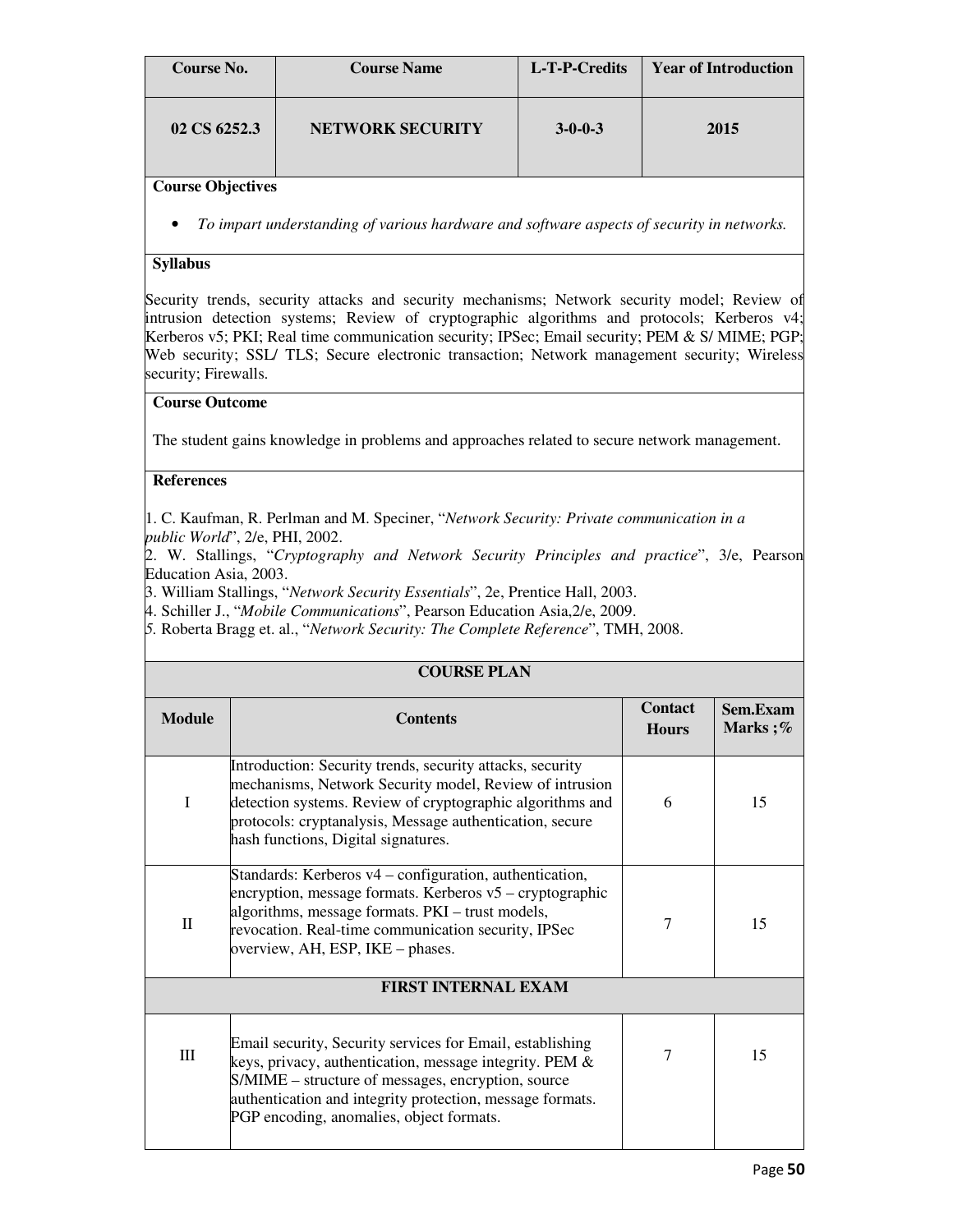| IV                       | Web security: Web security considerations, SSL/TLS -<br>attacks, exportability, encoding. Secure electronic<br>transaction.                                      | 6 | 15 |
|--------------------------|------------------------------------------------------------------------------------------------------------------------------------------------------------------|---|----|
|                          | <b>SECOND INTERNAL EXAM</b>                                                                                                                                      |   |    |
|                          |                                                                                                                                                                  |   |    |
| V                        | Network management security: SNMP, Basic concepts of<br>SNMPv1, SNMPv3. Wireless security: Wireless LAN<br>Specifications, Wireless network security stack, WEP. |   | 20 |
| VI                       | Firewalls: Firewall design principles, trusted systems,<br>packet filters, application level gateways, encrypted tunnels.                                        |   | 20 |
| <b>END SEMESTER EXAM</b> |                                                                                                                                                                  |   |    |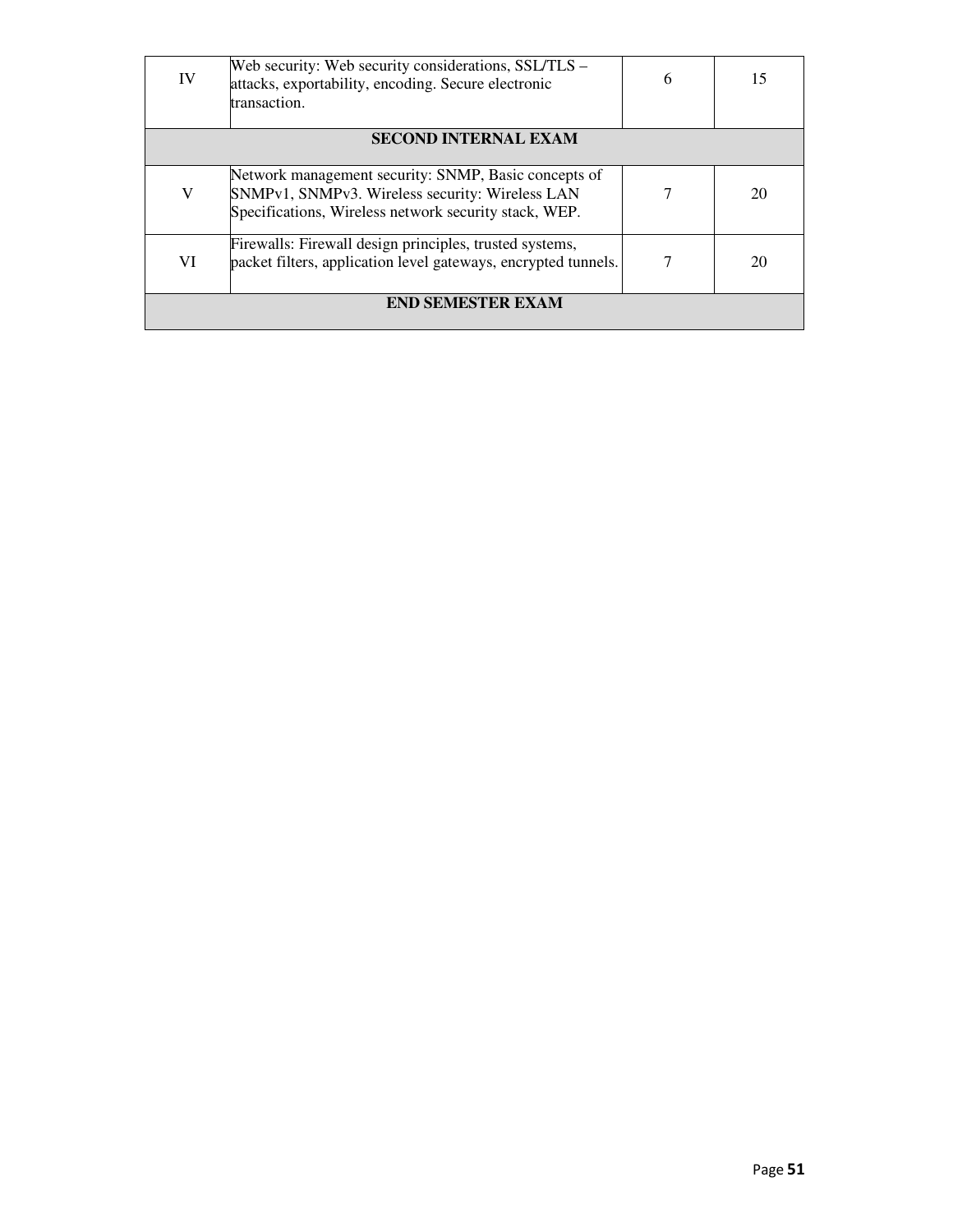| Course No.   | <b>Course Name</b>                        | L-T-P-Credits   | <b>Year of Introduction</b> |
|--------------|-------------------------------------------|-----------------|-----------------------------|
| 02 CS 6252.4 | <b>ADVANCED COMPILER</b><br><b>DESIGN</b> | $3 - 0 - 0 - 3$ | 2015                        |

- To understand various compiler optimization techniques.
- To understand back end design of compilers.

## **Syllabus**

Introduction to advanced topics; Review of compiler phases; Intermediate representations; Control flow analysis; Data flow analysis; Review of optimizations; Redundancy elimination; Value numbering; Loop optimization; Procedure optimization; Machine dependent tasks; Local and global instruction scheduling; Code scheduling; Low level optimizations; Inter procedural analysis and scheduling; Machine code generation.

## **Course Outcome**

- Conceptual understanding of theory behind compiler design.
- Ability to build a complete compiler.

## **References**

1. Steven S. Muchnick, "*Advanced Compiler Design and Implementation*", Morgan Kauffmann, 1997.

2. Alfred V. Aho, Monica S. Lam, Ravi Sethi and Jeffrey D. Ullman, "*Compilers: Principles, Techniques and Tools*", Pearson Education, 2009.

3. Keith D. Cooper, Linda Torczon, "Engineering a Compiler", 2/e, Morgan Kauffmann, 2011.

4. Andrew W. Appel, "*Modern Compiler Implementation in Java*", Cambridge University Press, 2009.

| <b>COURSE PLAN</b> |                                                                                                                                                                                                                                         |                                |                     |
|--------------------|-----------------------------------------------------------------------------------------------------------------------------------------------------------------------------------------------------------------------------------------|--------------------------------|---------------------|
| <b>Module</b>      | <b>Contents</b>                                                                                                                                                                                                                         | <b>Contact</b><br><b>Hours</b> | Sem.Exam<br>Marks;% |
| I                  | Introduction to Advanced Topics Review of compiler<br>phases, Informal Compiler Algorithm Notation, Symbol<br>Table Structure – local and global symbol tables,<br>Intermediate Representations - HIR, MIR and LIR. Run<br>Time Issues. | 7                              | 15                  |
| $\rm _{II}$        | Control Flow Analysis – basic blocks, DFS, dominators and<br>post dominators, loops, dominator tree, dominance frontier.                                                                                                                | 6                              | 15                  |
|                    | <b>FIRST INTERNAL EXAM</b>                                                                                                                                                                                                              |                                |                     |
| III                | Data Flow Analysis – reaching definitions, available<br>expressions, live variable information. Dependency<br>analysis, Alias analysis.                                                                                                 | 6                              | 15                  |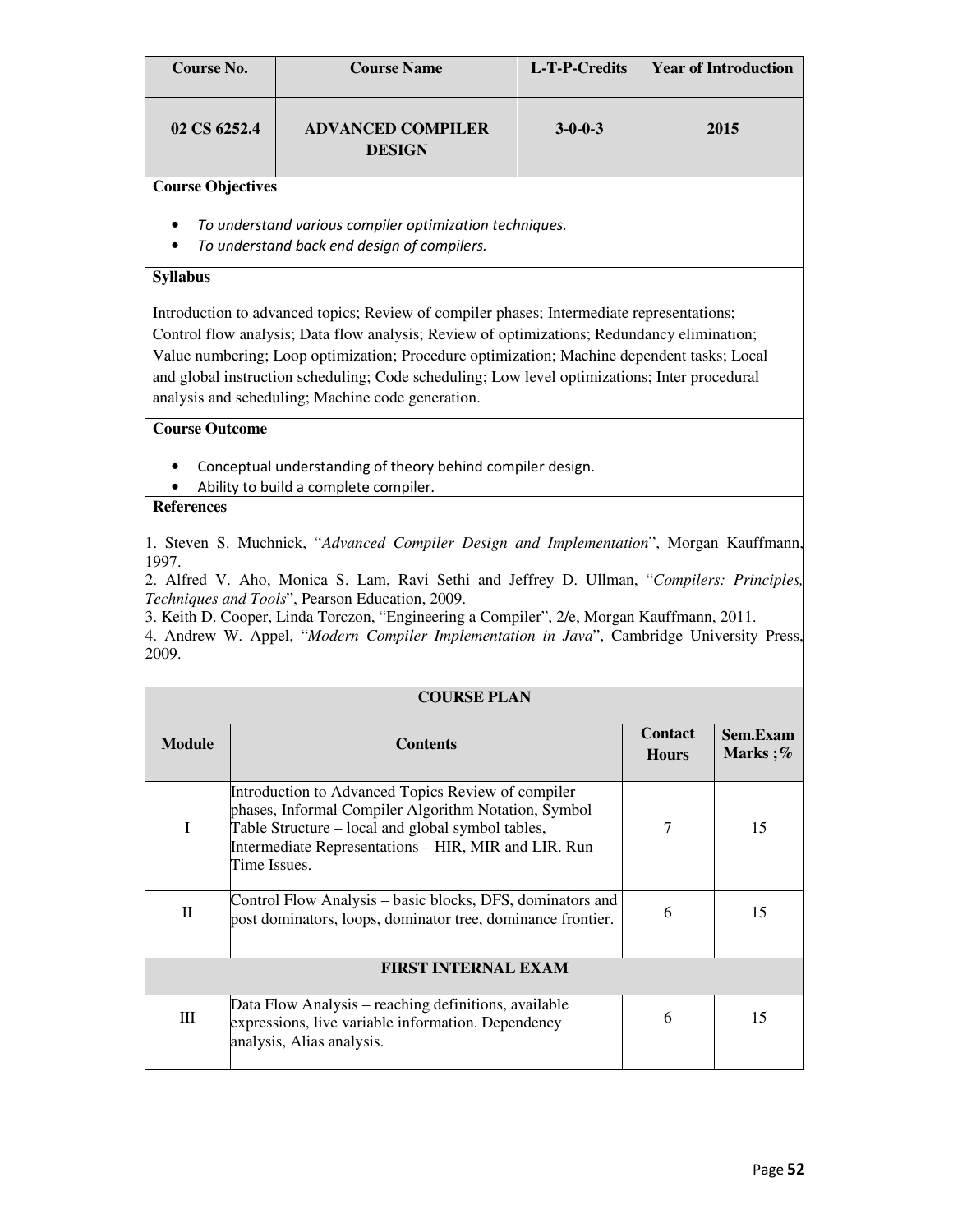| IV                       | Review of Optimizations – constant folding, constant and<br>copy propagation, dead code elimination. Redundancy<br>Elimination – common sub expression elimination, loop<br>invariant code motion, partial redundancy elimination.<br>Value numbering. Loop Optimizations – induction variable<br>elimination. Procedure Optimization, Static Single<br>Assignment (SSA) form. |   | 15 |  |
|--------------------------|--------------------------------------------------------------------------------------------------------------------------------------------------------------------------------------------------------------------------------------------------------------------------------------------------------------------------------------------------------------------------------|---|----|--|
|                          | <b>SECOND INTERNAL EXAM</b>                                                                                                                                                                                                                                                                                                                                                    |   |    |  |
| V                        | Machine Dependent tasks: Register Allocation - graph<br>coloring, coalescing.                                                                                                                                                                                                                                                                                                  | 7 | 20 |  |
| VI                       | Local and Global Instruction Scheduling, Advanced Topics<br>in Code Scheduling, Low Level Optimizations, Introduction<br>to inter-procedural analysis and scheduling, Machine code<br>generation.                                                                                                                                                                              |   | 20 |  |
| <b>END SEMESTER EXAM</b> |                                                                                                                                                                                                                                                                                                                                                                                |   |    |  |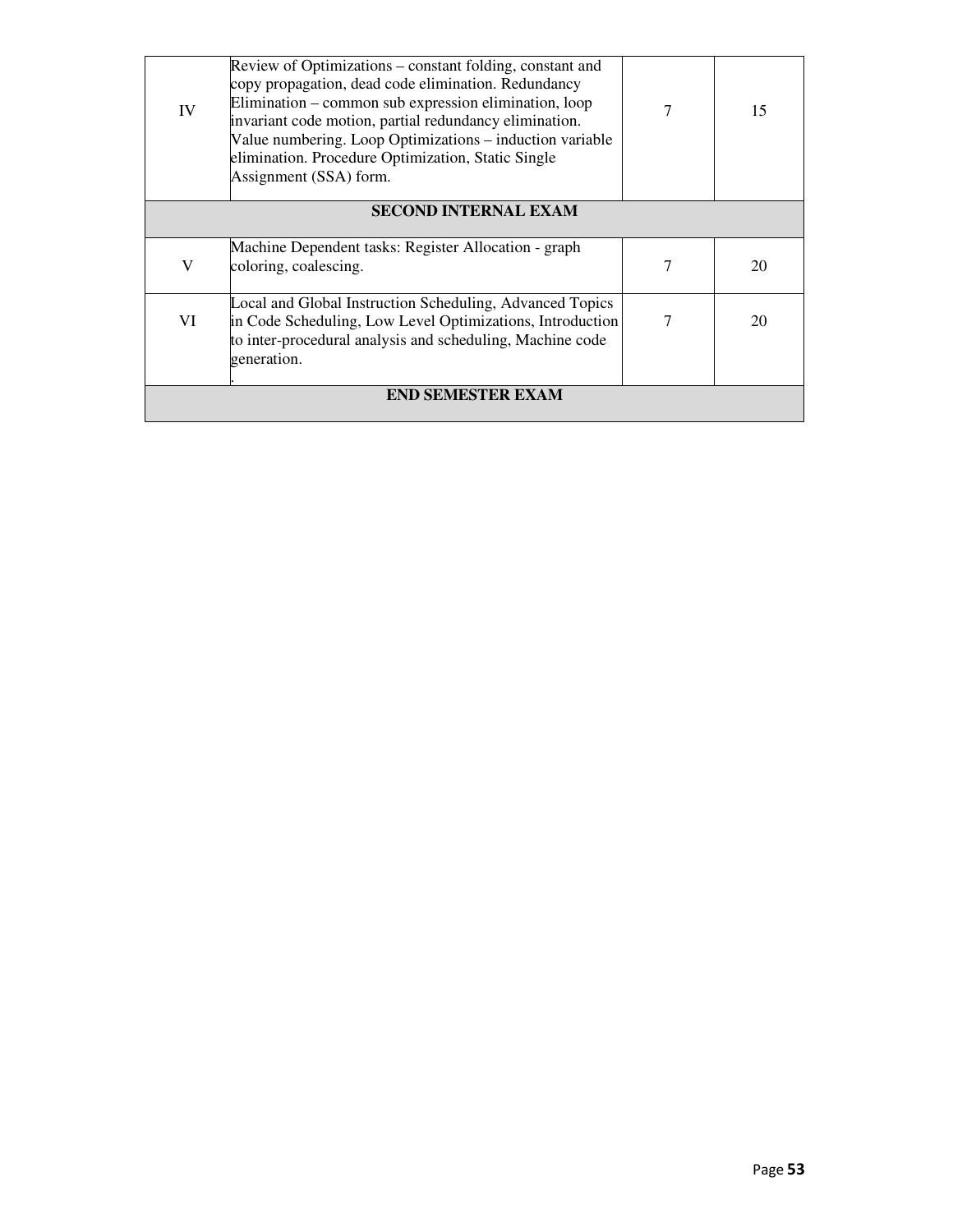| Course No.   | <b>Course Name</b>                        | L-T-P-Credits   | <b>Year of Introduction</b> |
|--------------|-------------------------------------------|-----------------|-----------------------------|
| 02 CS 6252.5 | <b>DECISION SUPPORT</b><br><b>SYSTEMS</b> | $3 - 0 - 0 - 3$ | 2015                        |

• To understand the theory and applications of various types of DSS

## **Syllabus**

Concepts of data, information, information systems, and end users; Systems concepts; Building information system; Systems development cycle; Prototyping evolution of information systems; Decision making; Making decisions in groups; Knowledge management systems; Knowledge representation techniques; Business Intelligence; Data warehousing concepts; Data mining concepts; Business Analytics.

## **Course Outcome**

• The student should have conceptual strength in DSS and should be able apply it identify the most apt DSS in a practical scenario.

#### **References**

1. Turban, Efrain, "*Decision Support & Business Intelligent Systems",* 8/e, Pearson Education 2. Marakas, George.M, "*Decision Support Systems in the 21st Century*", Pearson Education 3. Mallach, Efrem G., " *Decision Support & Data Warehouse Systems*", Tata McGraw-Hill 4. Keen,Peter G.W, "*Decision Support System and Organizational Perspective*", Addison- Wesley 5. Theierauff, Robert J., "*Decision Support System for Effective Planning*", Prentice Hall, 1982. 6. Krober,Donald W., and Hugh J. Watson, "Computer Based Information System", New York,1984. 7. Andrew P. Sage, "*Decision Support System Engineering*", John Wiley & Sons, New York,1991. 8. Leod. Raymond Me JR, "*Management Information Systems",* 5/e, Macmillian Publishing Company, 1993.

#### **COURSE PLAN**

| <b>Module</b> | <b>Contents</b>                                                                                                                                                                                                                                                                                                                                                                                                                                       | <b>Contact</b><br><b>Hours</b> | Sem.Exam<br>Marks;% |
|---------------|-------------------------------------------------------------------------------------------------------------------------------------------------------------------------------------------------------------------------------------------------------------------------------------------------------------------------------------------------------------------------------------------------------------------------------------------------------|--------------------------------|---------------------|
| I             | Introduction to Concepts of Data, Information, Information<br>Systems & End Users. Systems Concepts: Open System,<br>Closed System; Information Systems and Systems Concept.<br>Building Information System: System Analysis and Design<br>- Systems Development Cycle (Identification of<br>Requirements, Feasibility Study, System Analysis, Design<br>And Implementation), Prototyping Evolution of Information<br>Systems: PS,OAS,MIS,DSS,EIS,ES. | 7                              | 15                  |
| $\rm _{II}$   | Decision Making: Introduction and Definitions, Simons<br>Decision Making Model, How Decisions are Supported,<br><b>DSS Configurations, DSS Characteristics and Capabilities.</b><br>Components of DSS, DSS Classifications DSS Modeling-<br>Static and Dynamic Models, Certainty, Uncertainty, and<br>Risk, Sensitivity Analysis, What-IF, and Goal Seeking.                                                                                          | 7                              | 15                  |
|               | <b>FIRST INTERNAL EXAM</b>                                                                                                                                                                                                                                                                                                                                                                                                                            |                                |                     |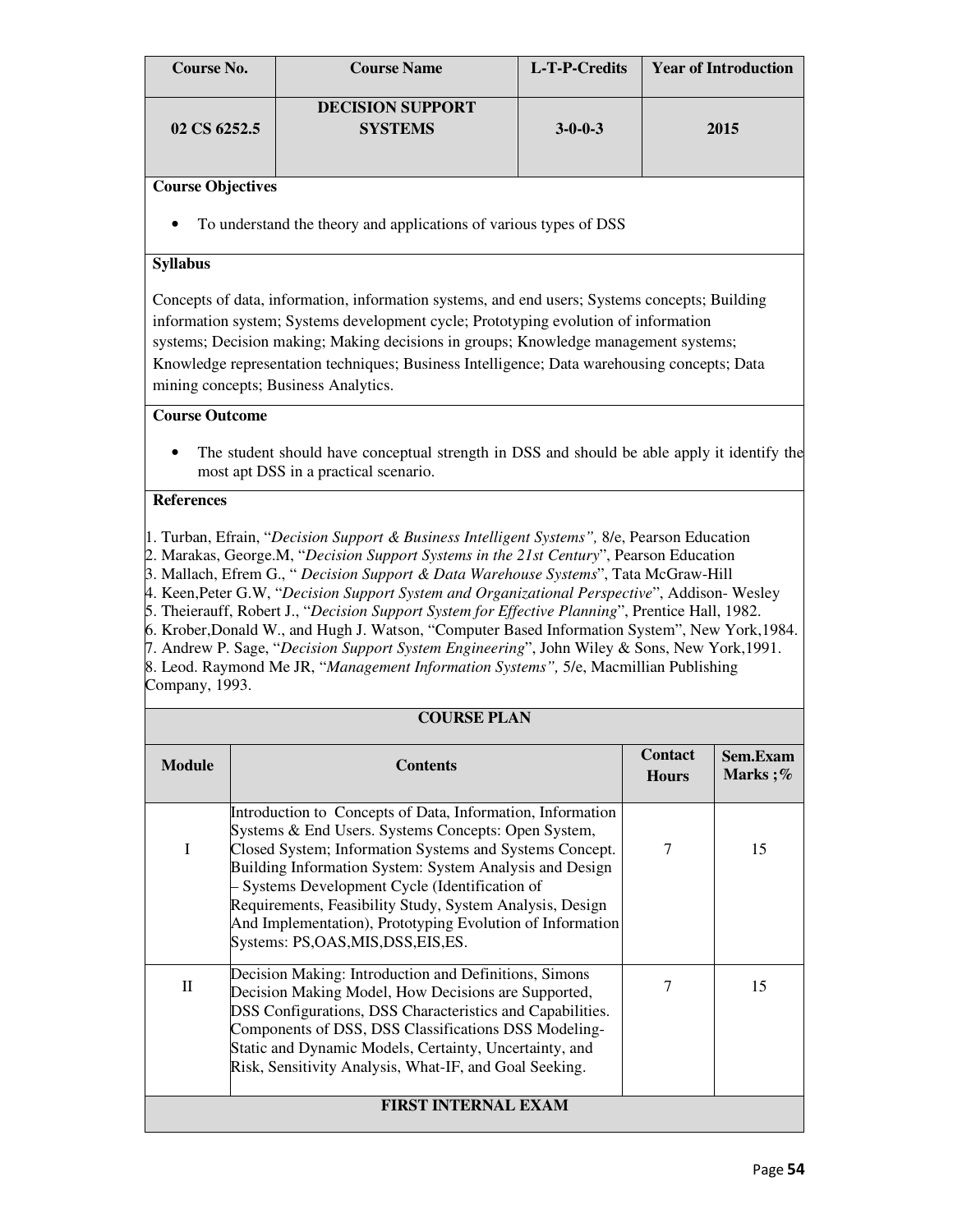| Ш                        | Making Decisions in Groups: Group Decision Support<br>System (GDSS), Characteristics, Process, Benefits, and<br>Dysfunctions, Supporting Group work with Computerized<br>Systems, Tools for Indirect and Indirect Support of Decision<br>Making, From GDSS to GSS                                             | 7 | 15 |
|--------------------------|---------------------------------------------------------------------------------------------------------------------------------------------------------------------------------------------------------------------------------------------------------------------------------------------------------------|---|----|
| IV                       | Knowledge Management System: Definition and types of<br>Knowledge, Frame work for Knowledge Management<br>Knowledge Representation Techniques: Rules, Frames,<br>Semantic Networks.                                                                                                                           | 6 | 15 |
|                          | <b>SECOND INTERNAL EXAM</b>                                                                                                                                                                                                                                                                                   |   |    |
| $\mathbf V$              | Introduction to Business Intelligence: Origins and Drivers<br>of Business Intelligence, General Process of Intelligence<br>Creation and Use, Characteristics of Business<br>Intelligence, Towards Competitive Intelligence,<br>Successful BI Implementation, Structure and Components<br>of BI, Future trends | 7 | 20 |
| VI                       | Data Warehousing Definitions and Concepts, Types of Data<br>warehouse. Business Analytics - Online Analytical<br>Processing (OLAP), Reporting and Queries,<br>Multidimensionality Knowledge Discovery in Databases<br>(KDD), framework of KDD.                                                                | 6 | 20 |
| <b>END SEMESTER EXAM</b> |                                                                                                                                                                                                                                                                                                               |   |    |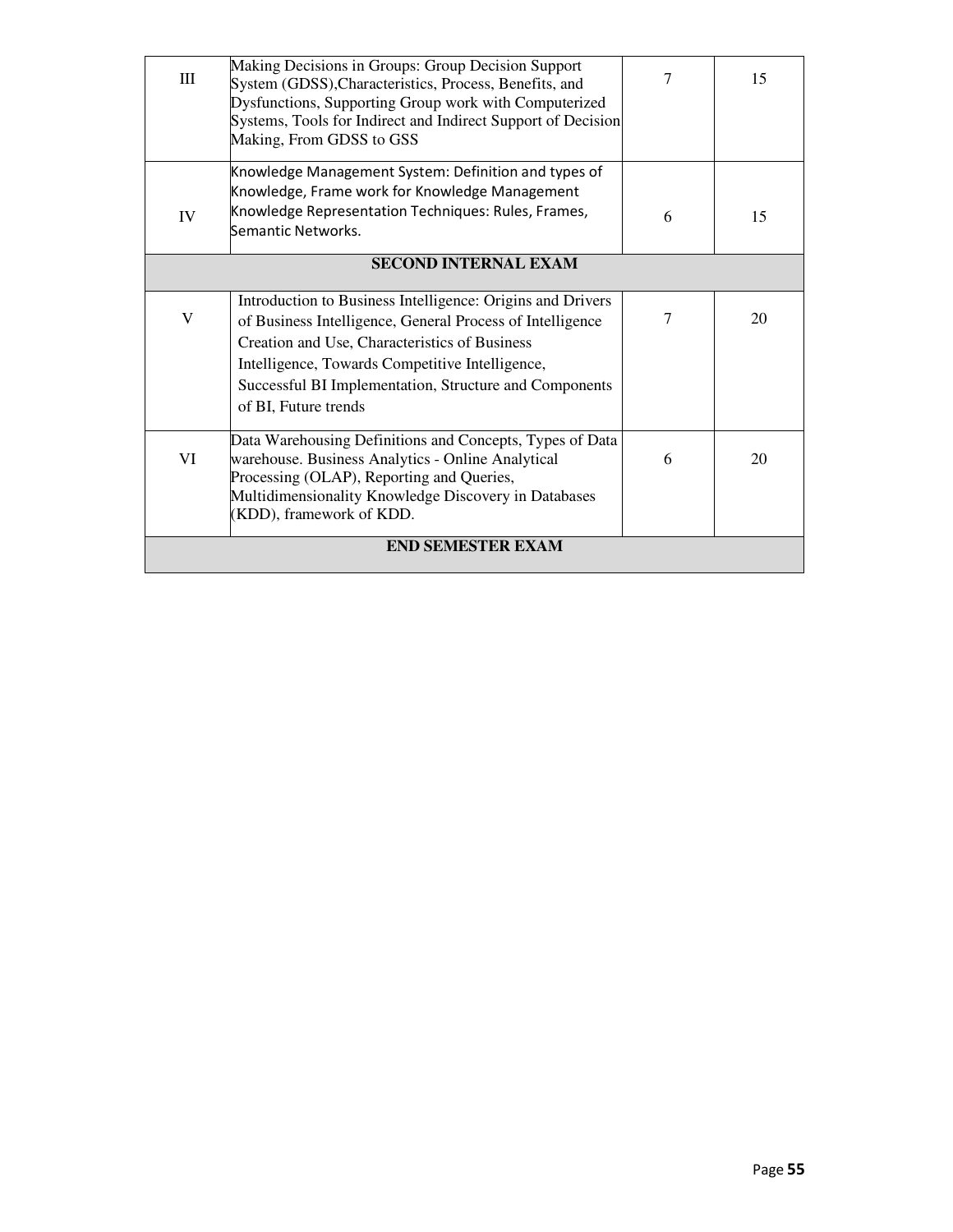| <b>Course No.</b>        | <b>Course Name</b>                        | L-T-P-Credits | <b>Year of Introduction</b> |
|--------------------------|-------------------------------------------|---------------|-----------------------------|
| 02 CS 6272               | <b>ADVANCED DBMS</b><br><b>LABORATORY</b> | $0-0-2:2$     | 2015                        |
| <b>Course Objectives</b> |                                           |               |                             |

- To learn the implementation of query optimizer
- To learn the implementation of parallel databases
- To learn the implementation of active databases
- To learn the implementation of deductive databases
- To learn the implementation of object oriented databases

## **Syllabus**

Each student has to work individually on assigned lab exercises. Lab sessions could be scheduled as one contiguous four-hour session per week or two two-hour sessions per week. It is recommended that all implementations are carried out in Oracle.

## **Course Outcome**

## **LAB EXERCISES**

- Implementation of an efficient query optimizer
- Implement deadlock detection algorithm using wait for graph
- Implement object oriented database Extended entity relationship (EER)
- Implementation of parallel join and parallel sort
- Implementation of triggers and assertions for bank database
- Design XML schema for company database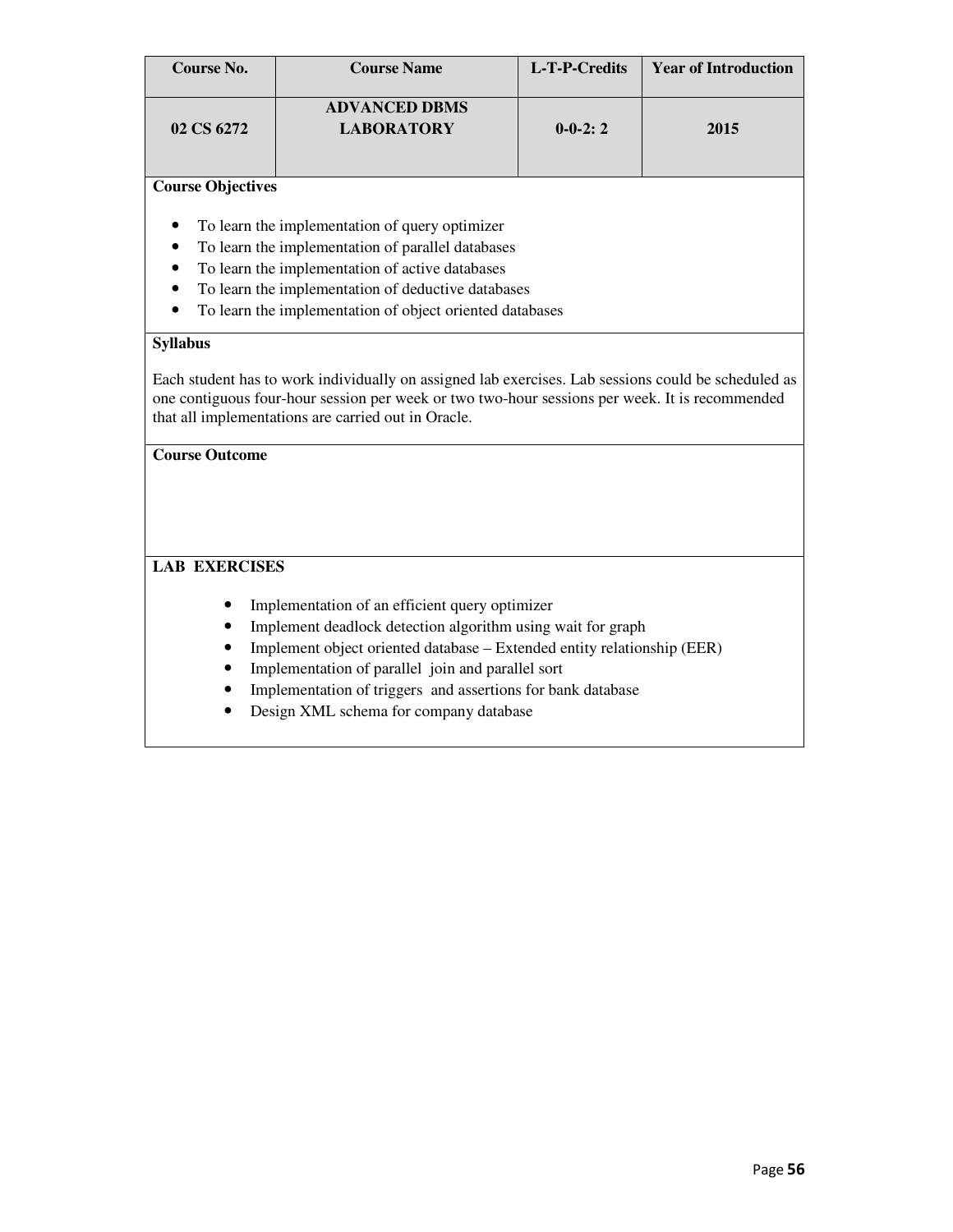# **SEMESTER 3**

| <b>Course No.</b>                                                                                                                                                                                                                                                                                                                                                                                                                                                                                                                                                                                                 |  | <b>Course Name</b>                                                                                                                                                                                                                                                                                                                    | L-T-P-Credits  |                | <b>Year of Introduction</b> |
|-------------------------------------------------------------------------------------------------------------------------------------------------------------------------------------------------------------------------------------------------------------------------------------------------------------------------------------------------------------------------------------------------------------------------------------------------------------------------------------------------------------------------------------------------------------------------------------------------------------------|--|---------------------------------------------------------------------------------------------------------------------------------------------------------------------------------------------------------------------------------------------------------------------------------------------------------------------------------------|----------------|----------------|-----------------------------|
| 02 CS 7213.1                                                                                                                                                                                                                                                                                                                                                                                                                                                                                                                                                                                                      |  | <b>CLOUD COMPUTING</b>                                                                                                                                                                                                                                                                                                                | $3 - 0 - 0; 3$ |                | 2015                        |
| <b>Course Objectives</b>                                                                                                                                                                                                                                                                                                                                                                                                                                                                                                                                                                                          |  | Understanding cloud computing, and compare with existing technologies.<br>Understand how to develop a cloud service                                                                                                                                                                                                                   |                |                |                             |
| <b>Syllabus</b><br>Cloud computing; Cloud architecture; Cloud storage; Advantages and disadvantages of cloud<br>computing; Cloud service development; Centralizing email communications; Cloud computing for<br>the corporation; Schedules and task management; Collaborating on event management, project<br>management, and contact management; Collaborating on databases; Collaborating on web-based<br>communication tools; Evaluation of web conference tools; Collaborating via blogs and wikis.                                                                                                           |  |                                                                                                                                                                                                                                                                                                                                       |                |                |                             |
| <b>Course Outcome</b>                                                                                                                                                                                                                                                                                                                                                                                                                                                                                                                                                                                             |  | Design and develop cloud services for everyone.<br>Use Cloud Service and collaborate it with various applications and taking it online.                                                                                                                                                                                               |                |                |                             |
| 1. Dan C. Marinescu, "Cloud computing: Theory and Practice", Morgan Kaufmann, 2013<br>2. Kai Hwang, Geoffrey C. Fox, Jack J. Dongarra, "Distributed and Cloud Computing,: From<br>Parallel Processing to the Internet of Things", 1/e, Morgan Kaufmann, 2011<br>3. Michael Miller, "Cloud Computing: Web-Based Applications That Change the Way You Work and<br>Collaborate Online", Que Publishing, 2008.<br>4. Haley Beard, "Cloud Computing Best Practices for Managing and Measuring Processes for<br>Ondemand Computing, Applications and Data Centers in the Cloud with SLAs", Emereo Pty Limited,<br>2008. |  |                                                                                                                                                                                                                                                                                                                                       |                |                |                             |
| <b>Module</b>                                                                                                                                                                                                                                                                                                                                                                                                                                                                                                                                                                                                     |  | <b>COURSE PLAN</b><br><b>Contents</b>                                                                                                                                                                                                                                                                                                 |                | <b>Contact</b> | Sem.Exam                    |
|                                                                                                                                                                                                                                                                                                                                                                                                                                                                                                                                                                                                                   |  |                                                                                                                                                                                                                                                                                                                                       |                | <b>Hours</b>   | Marks;%                     |
| I                                                                                                                                                                                                                                                                                                                                                                                                                                                                                                                                                                                                                 |  | Cloud Computing – History of Cloud Computing – Cloud<br>Architecture – Cloud Storage – Why Cloud Computing<br>Matters – Advantages of Cloud Computing – Disadvantages<br>of Cloud Computing – Companies in the Cloud Today                                                                                                            |                | 6              | 15                          |
| $\mathbf H$                                                                                                                                                                                                                                                                                                                                                                                                                                                                                                                                                                                                       |  | Cloud Services Web-Based Application – Pros and Cons of<br>Cloud Service Development - Types of Cloud Service<br>Development – Software as a Service – Platform as a<br>Service – Web Services – On-Demand Computing –<br>Discovering Cloud Services Development Services and<br>Tools - Amazon Ec2 - Google App Engine - IBM Clouds. |                | 7              | 15                          |
| <b>FIRST INTERNAL EXAM</b>                                                                                                                                                                                                                                                                                                                                                                                                                                                                                                                                                                                        |  |                                                                                                                                                                                                                                                                                                                                       |                |                |                             |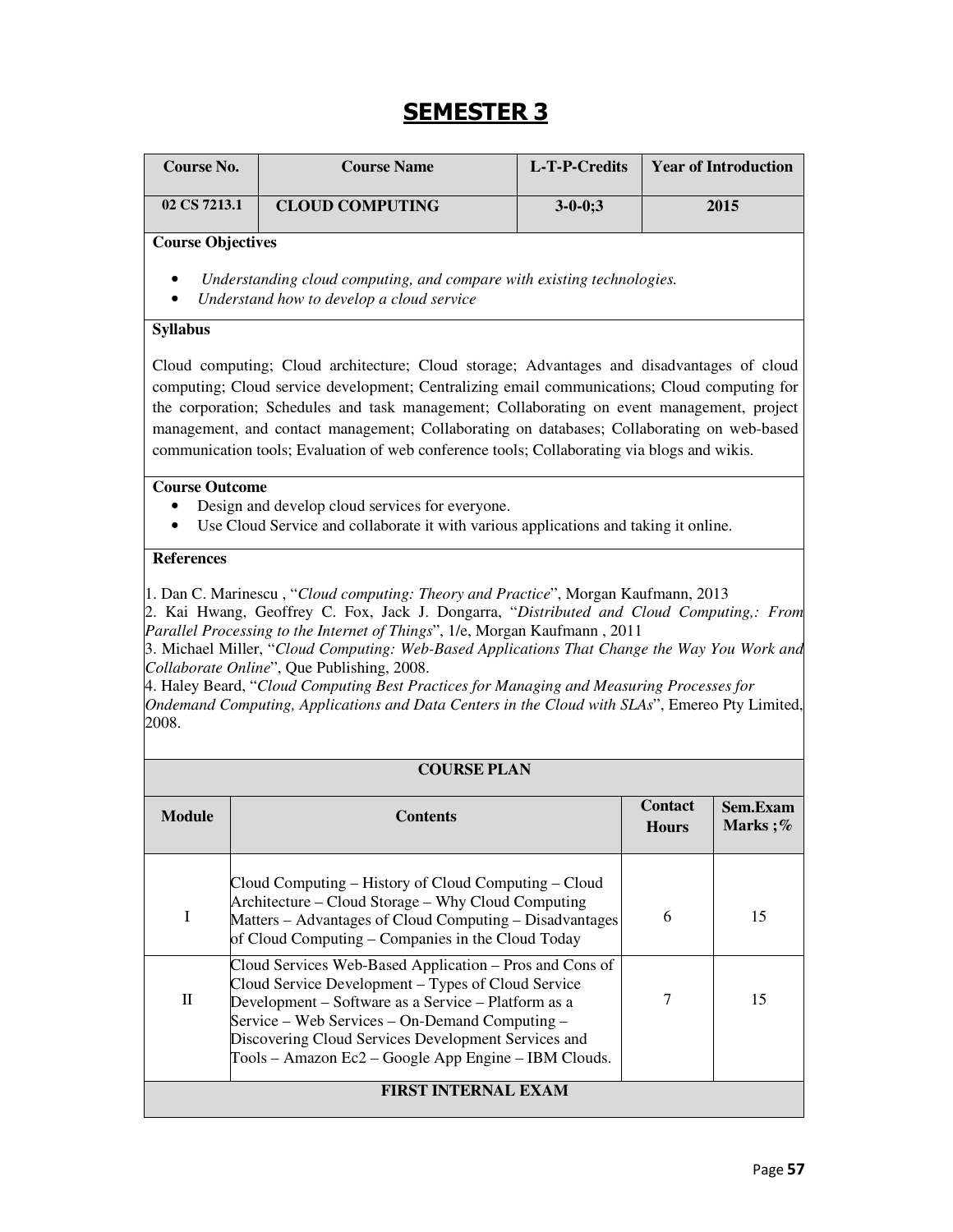| Ш                           | Centralizing Email Communications – Collaborating on<br>Schedules – Collaborating on To-Do Lists – Collaborating<br>Contact Lists – Cloud Computing for the Community –<br>Collaborating on Group Projects and Events - Cloud<br>Computing for the Corporation. | 7 | 15 |
|-----------------------------|-----------------------------------------------------------------------------------------------------------------------------------------------------------------------------------------------------------------------------------------------------------------|---|----|
| IV                          | Collaborating on Calendars, Schedules and Task<br>Management – Exploring Online Scheduling Applications –<br>Exploring Online Planning and Task Management                                                                                                      | 6 | 15 |
| <b>SECOND INTERNAL EXAM</b> |                                                                                                                                                                                                                                                                 |   |    |
| V                           | Collaborating on Event Management – Collaborating on<br>Contact Management - Collaborating on Project<br>Management – Collaborating on Word Processing -<br>Collaborating on Databases – Storing and Sharing Files.                                             | 7 | 20 |
| VI                          | Collaborating via Web-Based Communication Tools -<br><b>Evaluating Web Mail Services – Evaluating Web</b><br>Conference Tools – Collaborating via Social Networks and<br>Groupware – Collaborating via Blogs and Wikis.                                         | 7 | 20 |
|                             | <b>END SEMESTER EXAM</b>                                                                                                                                                                                                                                        |   |    |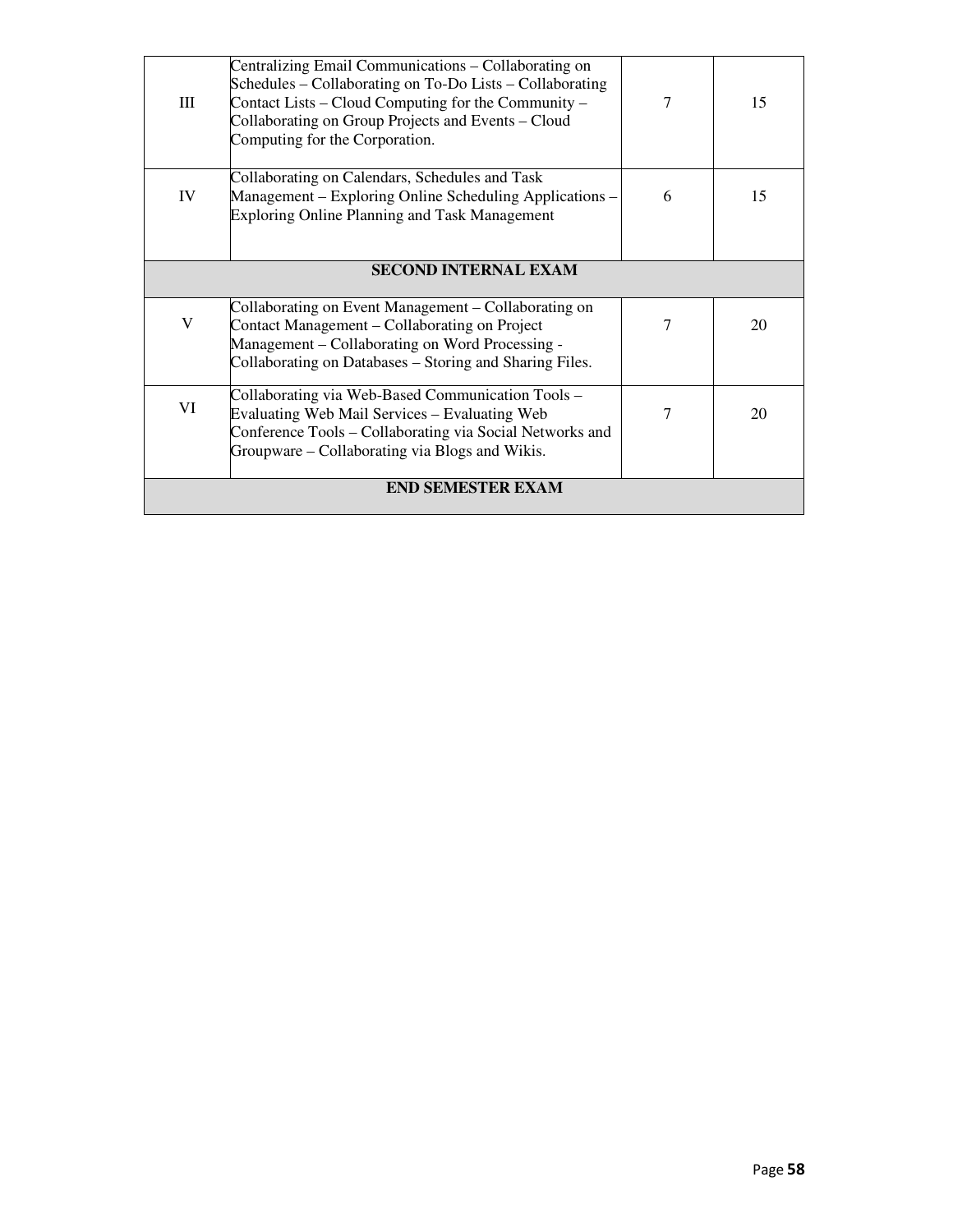| <b>Course No.</b> | <b>Course Name</b>      | L-T-P-Credits | <b>Year of Introduction</b> |
|-------------------|-------------------------|---------------|-----------------------------|
| 02 CS 7213.2      | <b>MACHINE LEARNING</b> | $3 - 0 - 0:3$ | 2015                        |

## **Syllabus**

Introduction to learning; Types of learning; Why machine learning; Types of problems in machine learning; Machine learning as a classifier; Machine learning applications; Neural networks; Artificial Neural Networks; Association learning; Statistical learning; Hidden Markov Models; Decision trees; Bayesian networks; Supervised learning; Support vector machines; Case Base Reasoning; Fuzzy network; Unsupervised network; Clustering; Markov decision problem; Qlearning algorithms; On-Policy and Off-Policy learning; Learning automata.

#### **Course Outcome**

• Students gain understanding of conceptual and practical aspects of machine learning and ability to apply the techniques in real-world scenarios.

## **References**

1. Anderson J.A., "*An Introduction to Neural Networks*", Prentice Hall India, 1999.

2. Hertz J. Krogh, R.G. Palmer, "*Introduction to the Theory of Neural Computation*", AddisonWesley,, 1991.

3. Stephen Marsland Machine Learning: *An Algorithmic Perspective, CRC Press*, 2009

4. Vojislav Kecman, "*Learning and Soft Computing",* 1/e, Peason Education, 2004.

5. Stuart Russell and Peter Norvig "*Artificial Intelligence: A Modern Approach*, 3/e, Peason Education., 2011.

6. Shakhnarovish, Darrell, and Indyk,, "*Nearest-Neighbor Methods in Learning and Vision*". *MIT Press*, 2005.

| <b>COURSE PLAN</b> |                                                                                                                                                                                                                                                                                                                                                                                                                                                                  |                                |                            |
|--------------------|------------------------------------------------------------------------------------------------------------------------------------------------------------------------------------------------------------------------------------------------------------------------------------------------------------------------------------------------------------------------------------------------------------------------------------------------------------------|--------------------------------|----------------------------|
| <b>Module</b>      | <b>Contents</b>                                                                                                                                                                                                                                                                                                                                                                                                                                                  | <b>Contact</b><br><b>Hours</b> | <b>Sem.Exam</b><br>Marks;% |
| I                  | Introduction to learning. Types of Learning, Rote learning,<br>Learning by parameter adjustment, Learning by general<br>problem solving, Concept learning, Learning by analogy.<br>Introduction to machine learning, Why machine learning.<br>Types of problems in machine learning, History of machine<br>learning, Aspects of inputs to training, Learning systems,<br>Machine learning as a classifier, Intelligent agents, Machine<br>learning applications. |                                | 15                         |
| П                  | Evaluation of machine learning algorithms. Neural<br>Networks. Artificial Neural Nets, ANN Basics, ANN -<br>Learning Process, Types of Networks, Perceptron,<br>Multilayer Perceptron, Error back Propagation Algorithm,<br><b>RBF</b> Networks.                                                                                                                                                                                                                 | 6                              | 15                         |
|                    | <b>FIRST INTERNAL EXAM</b>                                                                                                                                                                                                                                                                                                                                                                                                                                       |                                |                            |

<sup>•</sup> *To impart a deeper understanding of machine language techniques, tools and applications*.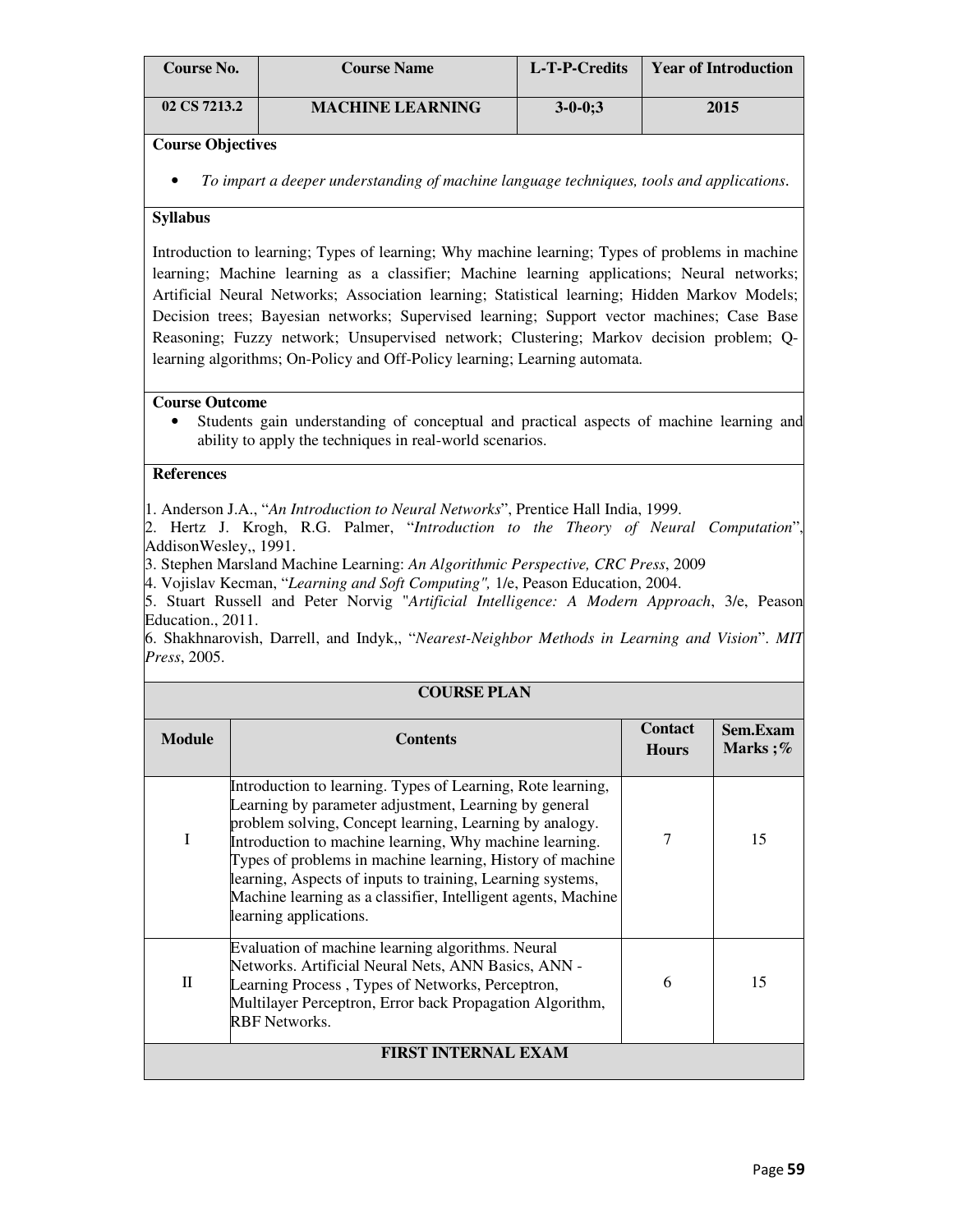| $\rm III$   | Association Learning, Basics of Association, Apriori<br>Algorithm, Eclat Algorithm, FP Growth Algorithm,<br>Tertius Algorithm. Statistical Learning, Stochastic<br>Processes, Markov Process, Hidden Markov Models, Three<br>Basic Problems for HMMs, Forward - Backward Procedure<br>Viterbi Algorithm, Baum-Welch Algorithm                                                                                                                                 | 6              | 15 |
|-------------|---------------------------------------------------------------------------------------------------------------------------------------------------------------------------------------------------------------------------------------------------------------------------------------------------------------------------------------------------------------------------------------------------------------------------------------------------------------|----------------|----|
| IV          | Linear Classifiers, Quadratic Classifiers, Decision Trees, C<br>4.5 Algorithm, ID3 Algorithm, Random Forest, Bayesian<br>Networks, Bayesian Networks Learning, Limitation of<br>Bayesian Networks, Expectation Maximization (EM), EM<br>Algorithm, Self Organising Maps, Learning Process of<br>SOM, Adaptive Resonance Theory, Important ART<br>Networks, ART Architecture, ART Algorithms                                                                   | $\overline{7}$ | 15 |
|             | <b>SECOND INTERNAL EXAM</b>                                                                                                                                                                                                                                                                                                                                                                                                                                   |                |    |
| $\mathbf V$ | Supervised Learning, Support Vector Machines, Inductive<br>Logic Programming, Generic ILP Algorithm, Principal<br>Approaches to ILP, Characteristics of ILP System, Case<br>Base Reasoning, How CBR Works?, Case Representation,<br>CBR Issues, Ensemble Classifiers, AdaBoost algorithm,<br>Bayes Optimal Classifier, Nearest Neighborhood<br>techniques, Fuzzy Network, Fuzzy Systems, Info Fuzzy<br>Networks, Fuzzy Neural Systems. Unsupervised learning. | $\overline{7}$ | 20 |
| VI          | Clustering, K-Means Clustering, Fuzzy Clustering,<br>Hierarchical Clustering , Agglomerative and Divisive<br>Clustering, Hierarchical Agglomerative Clustering, Cluster<br>Similarity, Reinforcement Learning, Markov Decision<br>Problem, Q-learning, Q-Learning Algorithms, Temporal<br>Difference Learning, On-Policy and Off-Policy Learning,<br>Advantages of TD Prediction Methods, Learning Automata.                                                  | $\tau$         | 20 |
|             | <b>END SEMESTER EXAM</b>                                                                                                                                                                                                                                                                                                                                                                                                                                      |                |    |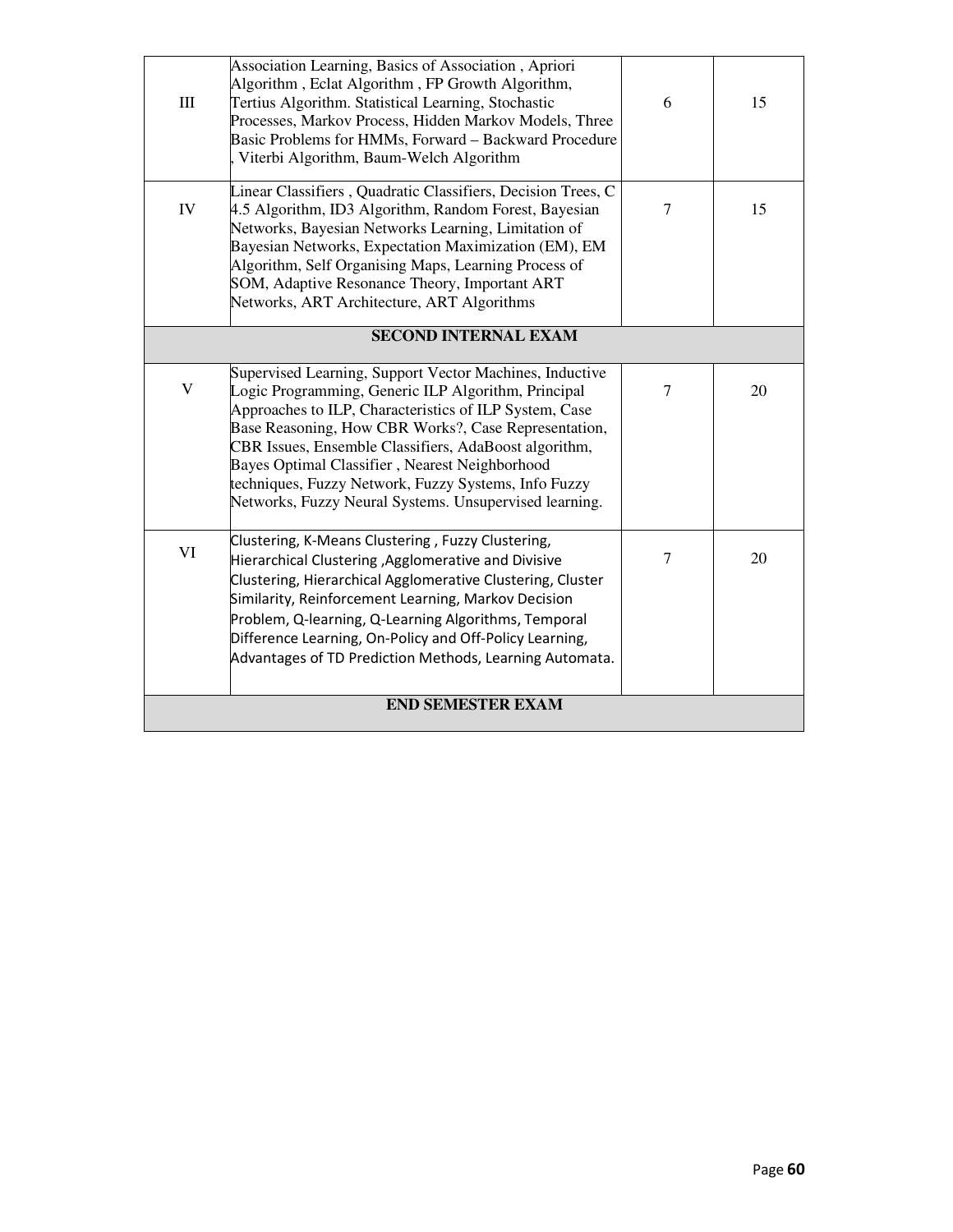| Course No.                                                                                                                               | <b>Course Name</b>        | L-T-P-Credits  | <b>Year of Introduction</b> |  |  |  |
|------------------------------------------------------------------------------------------------------------------------------------------|---------------------------|----------------|-----------------------------|--|--|--|
| 02 CS 7213.3                                                                                                                             | <b>ADVANCED NUMERICAL</b> | $3 - 0 - 0; 3$ | 2015                        |  |  |  |
| <b>TECHNIQUES</b><br><b>Course Objectives</b><br>To impart a deeper understanding of various advanced numerical techniques.<br>$\bullet$ |                           |                |                             |  |  |  |
|                                                                                                                                          |                           |                |                             |  |  |  |

#### **Syllabus**

Linear Algebra, Approximation of functions, Nonlinear system of differential equations, Boundary Value Problems, and Partial Differential Equations.

#### **Course Outcome**

• Students are able to use the concepts of linear algebra, approximation of functions and partial differential equations in solving real life problems.

#### **References**

- 1. Gene H. Golub and James M. Ortega.. "*Scientific Computing and Differential Equations*", Academic Press NewYork.
- 2. M. K. Jain.."*Numerical Solution of Differential Equations",* John Wiley & Son.
- 3. M. G. Ancona .."*Computational Methods for Applied Science and Engineering*". Rinton Press..
- 4. Kendall E. Atkinson, " *An Introduction to Numerical Analysis*", John Wiley & Son.

| <b>COURSE PLAN</b>          |                                                                                                                                                                                                            |                                |                     |  |
|-----------------------------|------------------------------------------------------------------------------------------------------------------------------------------------------------------------------------------------------------|--------------------------------|---------------------|--|
| <b>Module</b>               | <b>Contents</b>                                                                                                                                                                                            | <b>Contact</b><br><b>Hours</b> | Sem.Exam<br>Marks;% |  |
| $\mathbf I$                 | Linear Algebra: Matrices: Matrix norm. Spectral<br>decomposition, Singular value decomposition, convergence<br>and perturbation theorem.                                                                   | 7                              | 15                  |  |
| $\Pi$                       | Matrix eigen-value problem, Gerschgorin's theorem,<br>Perron's theorem, Collatz theorem, Eigen-value by<br>Tridiagonalization, Q-R Factorization,<br><i>iteration,</i><br>Generalized inverse of matrices. | 7                              | 15                  |  |
| <b>FIRST INTERNAL EXAM</b>  |                                                                                                                                                                                                            |                                |                     |  |
| Ш                           | Approximation of functions: General function spaces,<br>Least square approximation, Minimax approximation,<br>orthogonal polynomials, approximation with rational<br>functions, Pade's approximation.      | 7                              | 15                  |  |
| IV                          | Differential equations: Nonlinear system of differential<br>equations- method of successive approximations, Use of<br>Pade's approximation                                                                 | 7                              | 15                  |  |
| <b>SECOND INTERNAL EXAM</b> |                                                                                                                                                                                                            |                                |                     |  |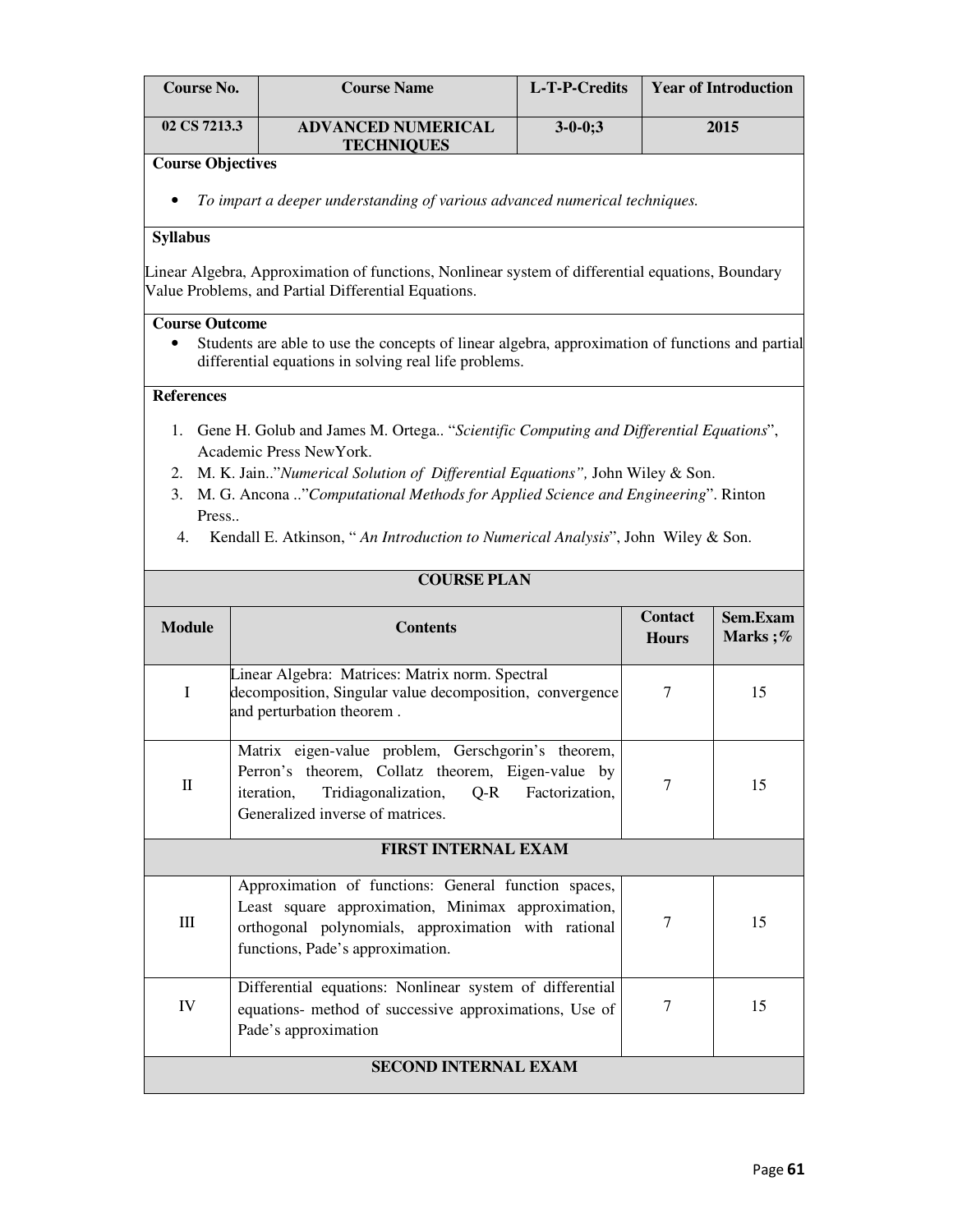|                          | Boundary Value Problems: Method of undetermined           |   |    |
|--------------------------|-----------------------------------------------------------|---|----|
| V                        | coefficients, Difference scheme based on quadrature       | 6 | 20 |
|                          | formulas, solution of tridiagonal system, moving boundary |   |    |
|                          | conditions, boundary conditions at infinity, Non-linear   |   |    |
|                          | boundary value problems, convergence of difference        |   |    |
|                          | schemes, linear eigen value problems.                     |   |    |
|                          |                                                           |   |    |
|                          | Partial Differential Equations: Parabolic, Elliptic and   |   |    |
| VI                       | Hyperbolic differential equations subject to Dirichlet's, | 6 | 20 |
|                          | Neumann (or flux) and mixed (or Robin or Radiation)       |   |    |
|                          | conditions, Stefan problem.                               |   |    |
|                          |                                                           |   |    |
| <b>END SEMESTER EXAM</b> |                                                           |   |    |
|                          |                                                           |   |    |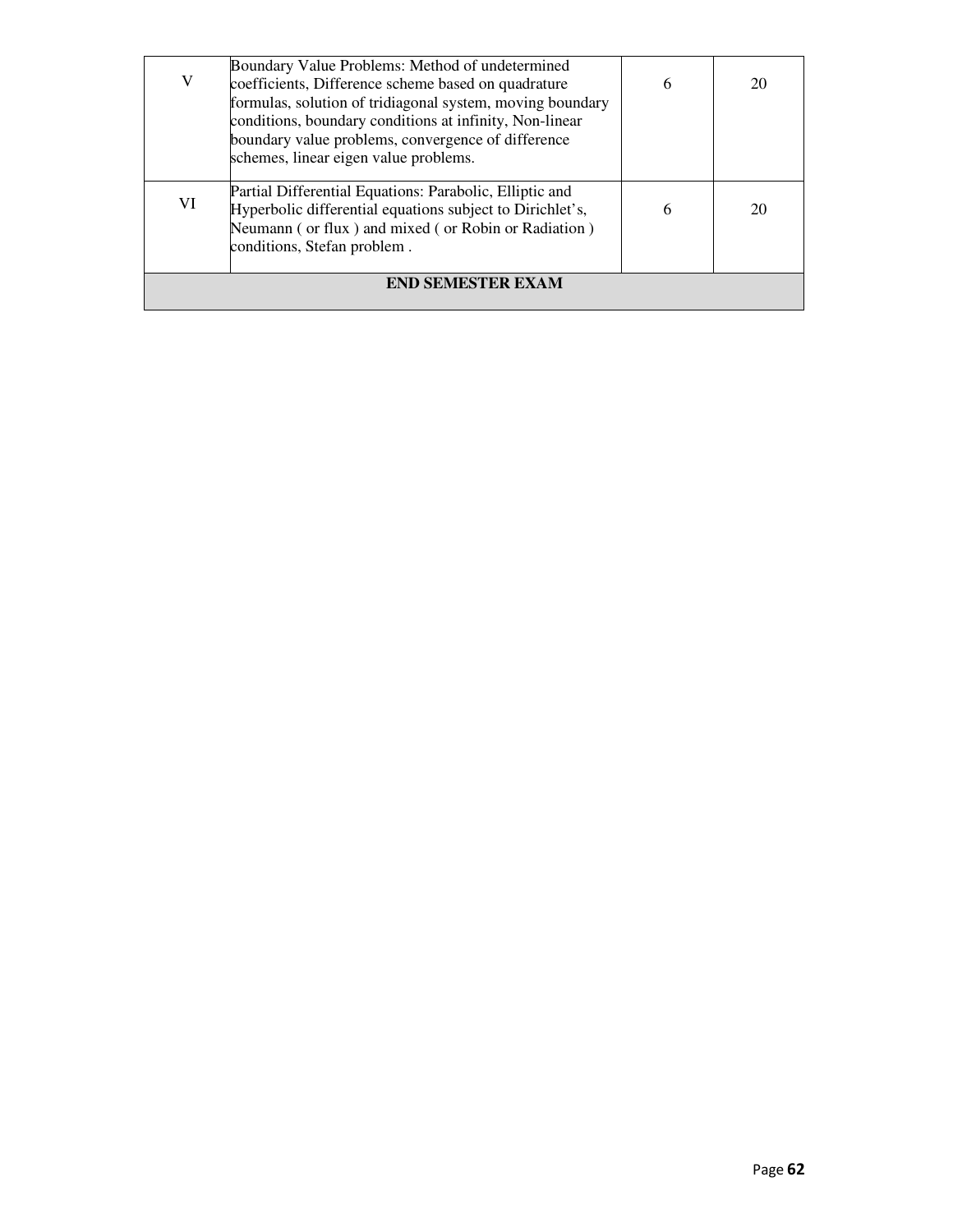| <b>Course No.</b> | <b>Course Name</b>                   | L-T-P-Credits | <b>Year of Introduction</b> |
|-------------------|--------------------------------------|---------------|-----------------------------|
| 02 CS 7213.4      | AD HOC AND SENSOR<br><b>NETWORKS</b> | $3 - 0 - 0:3$ | 2015                        |

- *The primary objective of this course is to introduce to the area of wireless sensor networks and learn the concepts and principles behind WSN.*
- *To learn WSN network design, sensor node embedded system design and implementation.*
- *On WSN network management, the focus is mainly on wireless network security which is a very important issue in WSN.*

## **Syllabus**

Fundamentals of wireless communication technology; Introduction to ad hoc/ sensor networks; Advantages of ad hoc/ sensor networks; Issues in ad hoc wireless networks; Issues in the design of sensor networks; Sensor network architecture; MAC protocols; Routing Protocols; QoS and energy management

## **Course Outcome**

- After passing the course, a student comprehends the Wireless Sensor Networks (WSN) as a new technology area in research and industry.
- A student is familiar with the main standards and specifications of WSNs and identifies the key building blocks for them.
- A student can define and explain the essential challenges of resource constrained WSN design and implementation, including applications, interfaces, energy-efficient protocols and platform functionalities.
- A student can apply both theoretical and practical tools for WSN design and utilization and design potential application scenarios for WSNs.

## **References**

1. C. Siva Ram Murthy, B. S. Manoj, "*AdHoc Wireless Networks* ", Pearson Education, 2008.

- 2. Feng Zhao, Leonides Guibas, "*Wireless Sensor Networks* ", Elsevier, 2004.
- 3. Jochen Schiller, "*Mobile Communications* ", 2/e, Pearson Education, 2003.
- 4. William Stallings, "*Wireless Communications and Networks* ", Pearson Education, 2004.

| <b>COURSE PLAN</b>         |                                                                                                                                                                                                                                                                                                                                        |                                |                            |
|----------------------------|----------------------------------------------------------------------------------------------------------------------------------------------------------------------------------------------------------------------------------------------------------------------------------------------------------------------------------------|--------------------------------|----------------------------|
| <b>Module</b>              | <b>Contents</b>                                                                                                                                                                                                                                                                                                                        | <b>Contact</b><br><b>Hours</b> | <b>Sem.Exam</b><br>Marks;% |
| I                          | Introduction: Fundamentals of wireless communication<br>technology, the electro magnetic spectrum radio<br>propagation, characteristics of wireless channels,<br>modulation techniques, multiple access techniques, wireless<br>LANs, PANs, WANs, and MANs, Wireless Internet.                                                         |                                | 15                         |
| $\mathbf{I}$               | Introduction to adhoc/sensor networks: Key definitions of<br>adhoc/ sensor networks, unique constraints and challenges,<br>advantages of ad-hoc/sensor network, driving applications,<br>issues in adhoc wirelesss networks, issues in design of<br>sensor network, sensor network archeitecture, data<br>dissemination and gathering. |                                | 15                         |
| <b>FIRST INTERNAL EXAM</b> |                                                                                                                                                                                                                                                                                                                                        |                                |                            |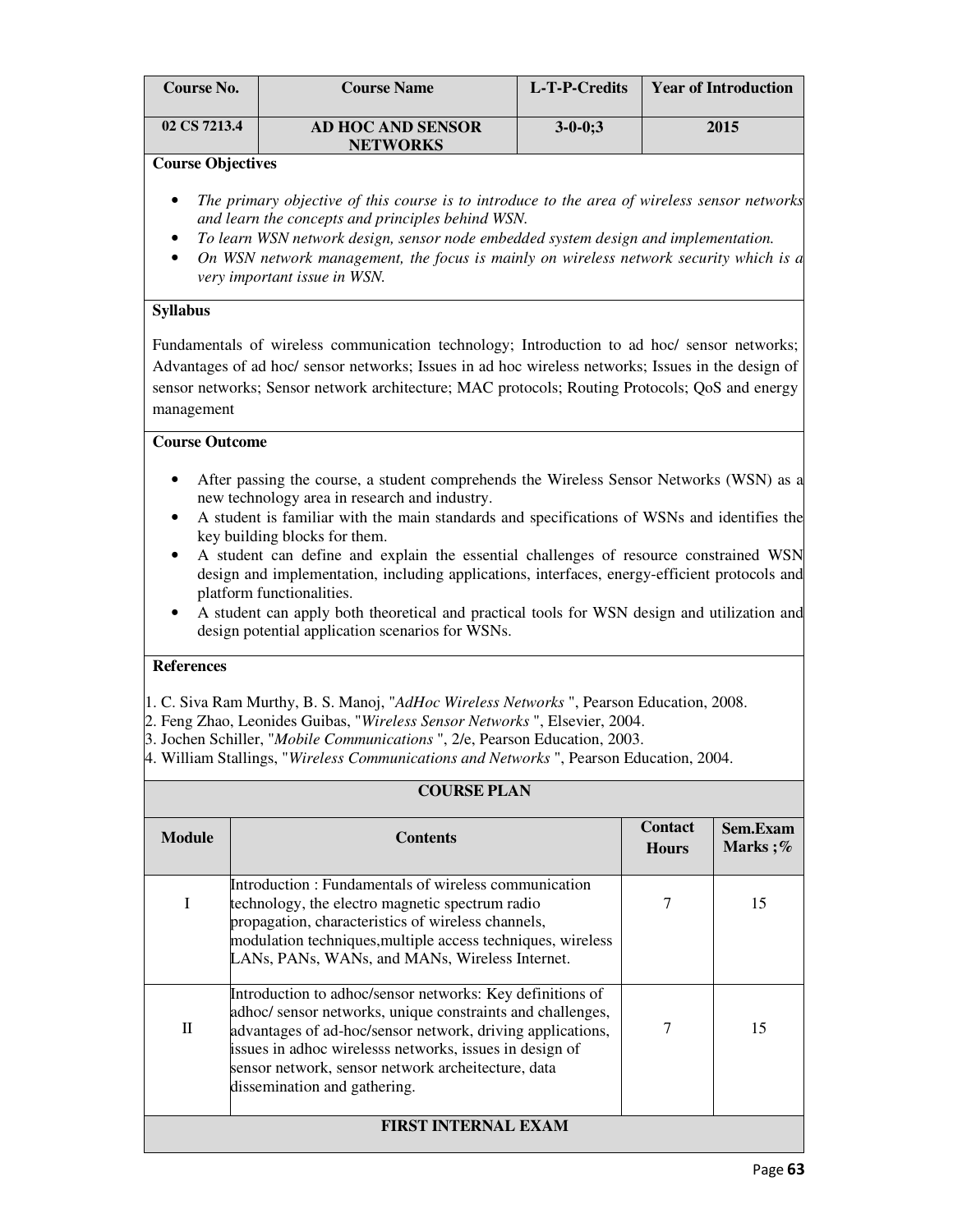| Ш                           | MAC Protocols: Issues in desiging MAC protocols for<br>adhoc wireless networks, design goals, classification of<br>MAC protocols, MAC protocols for sensor network,<br>location discovery, quality, other issues, S-MAC, IEEE<br>802.15.4. | 7 | 15 |
|-----------------------------|--------------------------------------------------------------------------------------------------------------------------------------------------------------------------------------------------------------------------------------------|---|----|
| IV                          | Routing Protocols: Issues in designing a routing protocol,<br>classification of routing protocols, table-driven, on-demand,<br>hybrid, flooding, hierarchical, and power aware routing<br>protocols.                                       |   | 15 |
| <b>SECOND INTERNAL EXAM</b> |                                                                                                                                                                                                                                            |   |    |
| V                           | QoS and Energy Management : Issues and Challenges in<br>providing QoS, classifications, MAC, network layer<br>solutions                                                                                                                    | 6 | 20 |
| VI                          | QoS frameworks, need for energy management,<br>classification, battery, transmission power, and system<br>power management schemes.                                                                                                        | 6 | 20 |
| <b>END SEMESTER EXAM</b>    |                                                                                                                                                                                                                                            |   |    |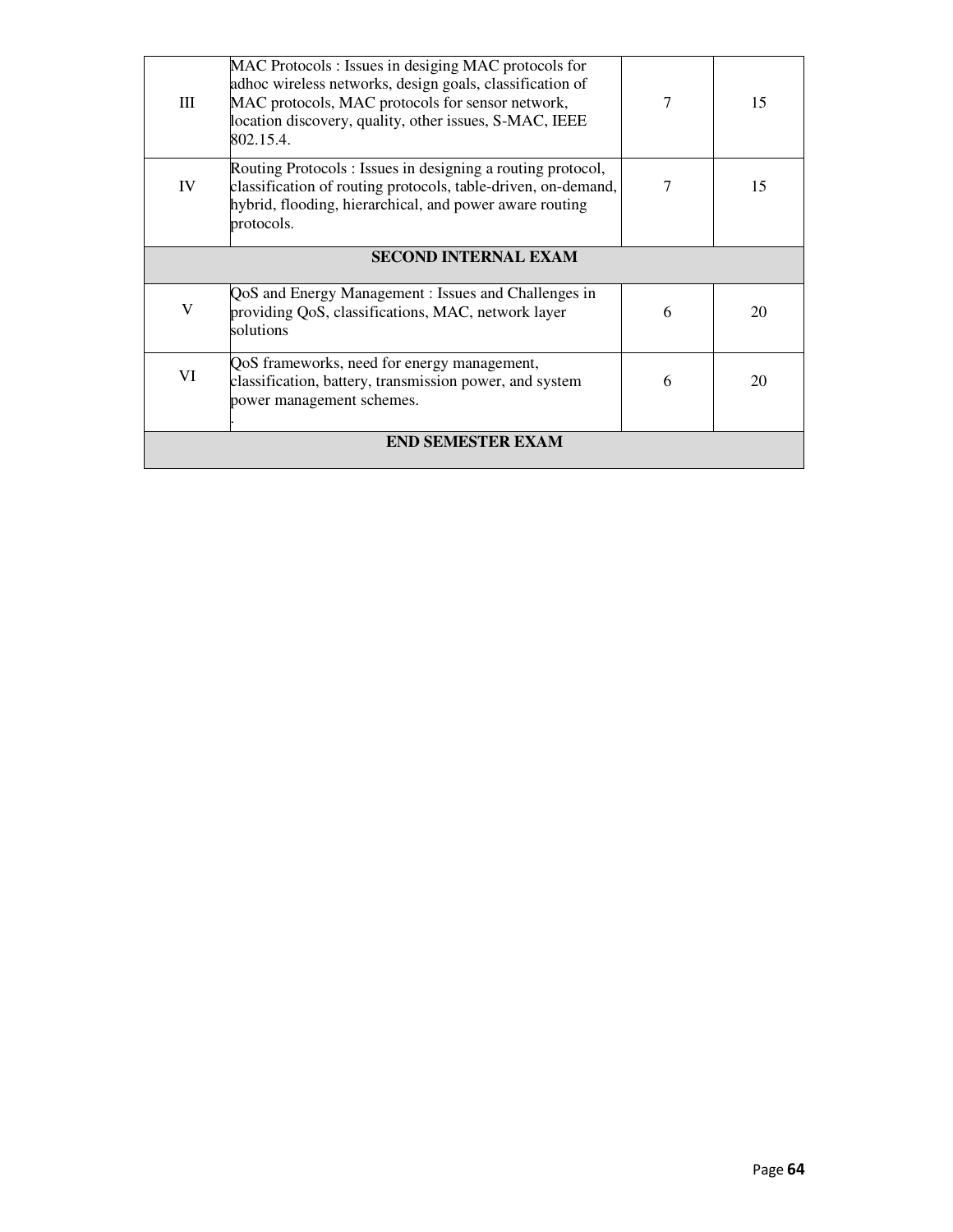| Course No.   | <b>Course Name</b>    | L-T-P-Credits  | <b>Year of Introduction</b> |
|--------------|-----------------------|----------------|-----------------------------|
| 02 CS 7213.5 | <b>BIOINFORMATICS</b> | $3 - 0 - 0; 3$ | 2015                        |

To give the students an introduction to bio-informatics and various concepts related to bioinformatics such as search engines, data visualization, pattern matching etc.. To build efficient solutions to problems like sequence alignment and to introduce the process of drug discovery.

## **Syllabus**

Introduction to Molecular biology, Gene structure and information content, Molecular biology tools, Algorithms for sequence alignment, Sequence databases and tools. Molecular Phylogenetics, Phylogenetic trees, Algorithms for Phylogenetic tree construction, Introduction to Perl programming for Bioinformatics.Introduction to Protein structure, Algorithms for Protein structure prediction, Gene expression analysis, Micro Arrays, Pathway analysis. Pattern Matching algorithms, Bio-data analysis, Data Mining in Bioinformatics, Algorithms and data structures for efficient analysis of biological data, Drug Discovery.

## **Course Outcome**

This course empowers students with problem analysis skills, imbibes an interest in investigation of bioinformatics problems, and students also gain expertise in programming to solve bioinformatics problems.

#### **References**

1.Bryan Bergeron,"*Bio Informatics Computing"*, Second Edition, Pearson Education, 2003.

2.D. E. Krane and M. L. Raymer, "*Fundamental Concepts of Bioinformatics"*, Pearson Education, 2003.

3.T. K. Attwood and D. J. Parry-Smith, "*Introduction to Bioinformatics"*, Pearson Education, 2003. 4.J. H. Zar, *Biostatistical Analysis*, 4/e, Pearson Education, 1999.

| <b>COURSE PLAN</b>         |                                                                                                                                                                            |                                |                     |  |
|----------------------------|----------------------------------------------------------------------------------------------------------------------------------------------------------------------------|--------------------------------|---------------------|--|
| <b>Module</b>              | <b>Contents</b>                                                                                                                                                            | <b>Contact</b><br><b>Hours</b> | Sem.Exam<br>Marks;% |  |
| I                          | Introduction to molecular biology, Gene structure and<br>information content, Molecular biology tools, Algorithms<br>for sequence alignment, Sequence databases and tools. |                                | 15                  |  |
| $\mathbf{I}$               | Phylogenetic trees (6 hours), Molecular Phylogenetics,<br>Phylogenetic trees, Algorithms for Phylogenetic tree<br>construction.                                            |                                | 15                  |  |
| <b>FIRST INTERNAL EXAM</b> |                                                                                                                                                                            |                                |                     |  |
| III                        | Randomized algorithms (6 hours), Introduction to Perl<br>programming for Bioinformatics, Introduction to Protein<br>structure, Algorithms for Protein structure prediction | 7                              | 15                  |  |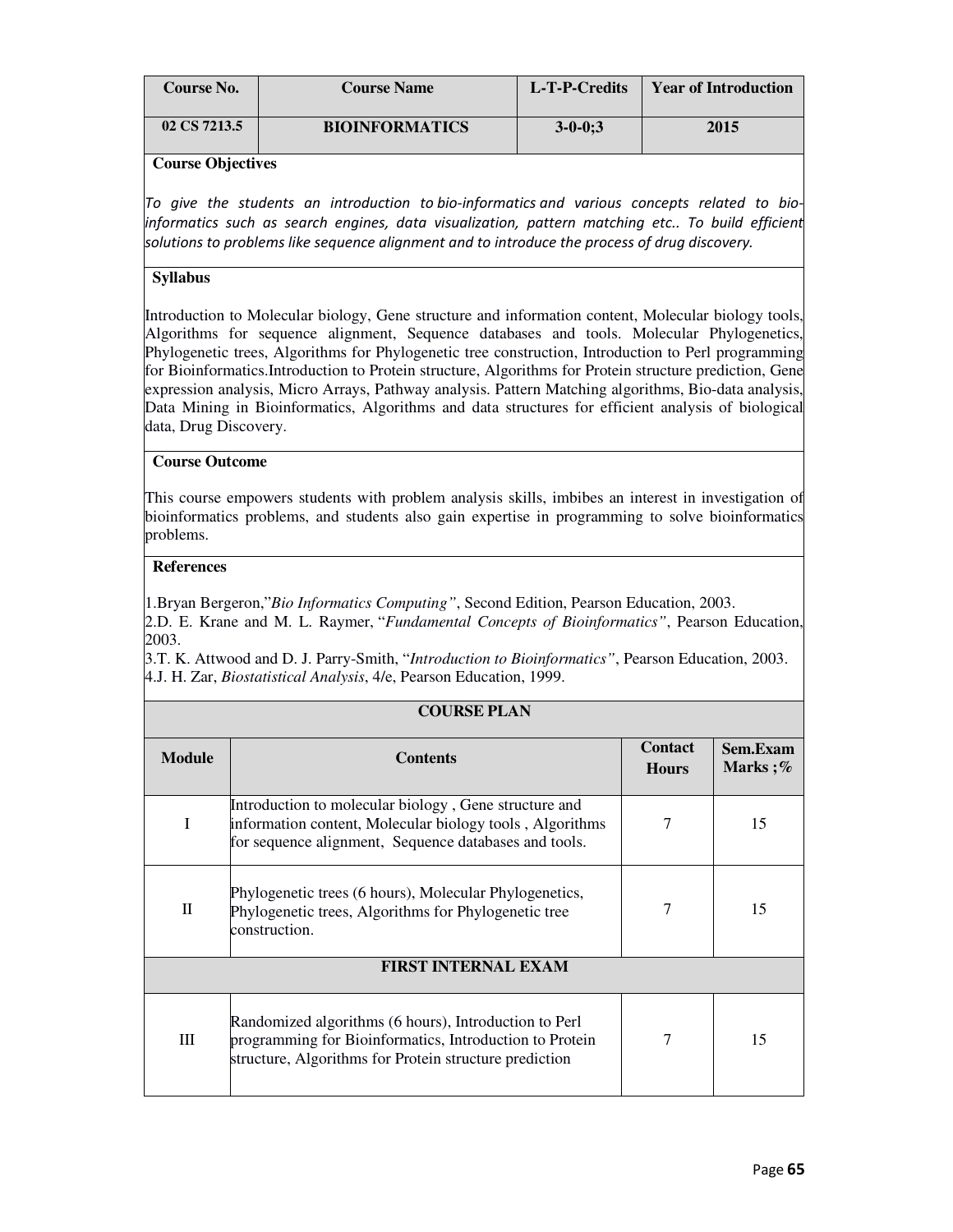| IV                       | Micro Arrays Gene expression analysis, Micro Arrays,<br>Pathway analysis, Pattern Matching algorithms                                | 6 | 15 |
|--------------------------|--------------------------------------------------------------------------------------------------------------------------------------|---|----|
|                          | <b>SECOND INTERNAL EXAM</b>                                                                                                          |   |    |
| V                        | Bio-data analysis, Data Mining in Bioinformatics,<br>Algorithms and data structures for efficient analysis of<br>biological data.    | 6 | 20 |
| VI                       | Drug Discovery – components, Perspectives, Numeric<br>considerations, Algorithms, Heuristic methods, Systems<br><b>Biology Tools</b> |   | 20 |
| <b>END SEMESTER EXAM</b> |                                                                                                                                      |   |    |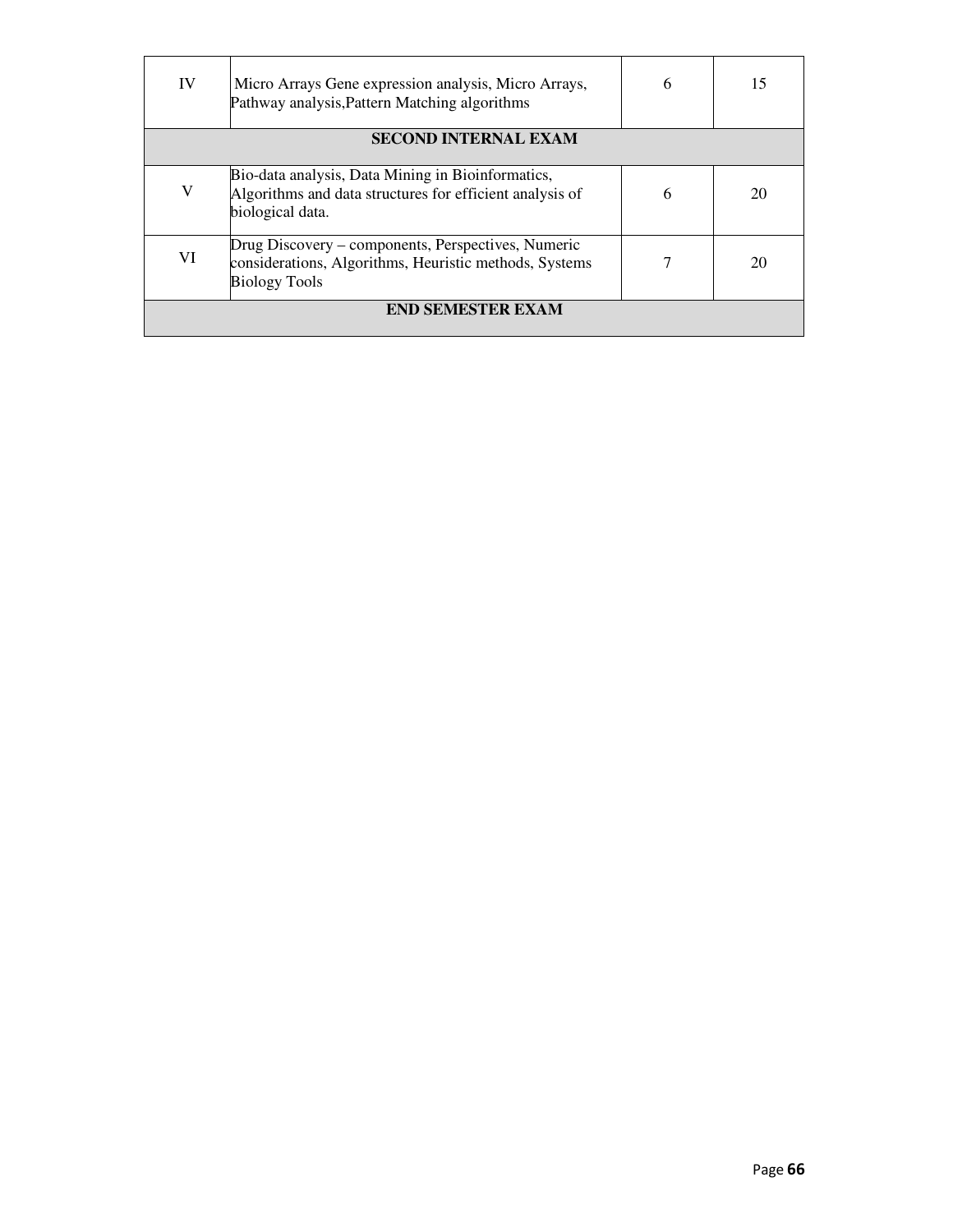| Course No.               | <b>Course Name</b>                                      | L-T-P-Credits | <b>Year of Introduction</b> |
|--------------------------|---------------------------------------------------------|---------------|-----------------------------|
| 02 CS 7223.1             | <b>SOFTWARE QUALITY</b><br><b>ASSURANCE AND TESTING</b> | $3 - 0 - 0:3$ | 2015                        |
| <b>Course Objectives</b> |                                                         |               |                             |

- *Understand the theoretical aspects of software testing*
- *Demonstrate the knowledge of the existing testing methods*
- *Demonstrate the knowledge of static and dynamic analysis methods*
- *Demonstrate the knowledge of applying testing and analysis methods in software development and maintenance*

## **Syllabus**

Software quality assurance framework; Standards SQA framework; Components of software quality assurance; Software quality assurance plan; Quality standards; Software quality metrics; Software testing strategy; Environment establishing testing policy; Database; Exception; Gray box; Histograms; Inspections; JADs; Pareto analysis; Prototyping; Software testing tools; Taxonomy of testing tools; JAVA testing tools; JUNIT and Cactus.

## **Course Outcome**

• Students get in-depth skill to quantitatively assess the quality of software; they also understand the fundamental principles and tools for software-testing and quality assurance.

## **References**

1. William E. Perry, "Effective Methods for Software Testing", 2/e, Wiley 2. Mordechai Ben Menachem, Garry S. Marliss, "Software Quality", Thomson Learning

| <b>COURSE PLAN</b>         |                                                                                                                                                                                                                                                                                                                                                                                                                                                                       |                                |                     |  |
|----------------------------|-----------------------------------------------------------------------------------------------------------------------------------------------------------------------------------------------------------------------------------------------------------------------------------------------------------------------------------------------------------------------------------------------------------------------------------------------------------------------|--------------------------------|---------------------|--|
| <b>Module</b>              | <b>Contents</b>                                                                                                                                                                                                                                                                                                                                                                                                                                                       | <b>Contact</b><br><b>Hours</b> | Sem.Exam<br>Marks;% |  |
| I                          | Software Quality Assurance Framework and Standards<br>SQA Framework: Software Quality Assurance,<br>Components of Software Quality Assurance Software<br>Quality Assurance Plan: Steps to develop and implement<br>a Software Quality Assurance Plan a€" Quality Standards:<br>ISO 9000 and Companion ISO Standards, CMM, CMMI,<br>PCMM, Malcom Balridge, 3 Sigma, 6 Sigma                                                                                            | 7                              | 15                  |  |
| $\mathbf{I}$               | Software Quality Metrics: Product Quality metrics, In-<br>process Quality Metrics, Metrics for Software<br>Maintenance, Examples of Metric Programs Software<br>Quality metrics methodology: establishing quality<br>requirements, Identifying Software quality metrics,<br>Implement the software quality metrics, analyze software<br>metrics results, validate the software quality metrics<br>Software quality indicators, Fundamentals in<br>Measurement theory. | 7                              | 15                  |  |
| <b>FIRST INTERNAL EXAM</b> |                                                                                                                                                                                                                                                                                                                                                                                                                                                                       |                                |                     |  |

## Page 67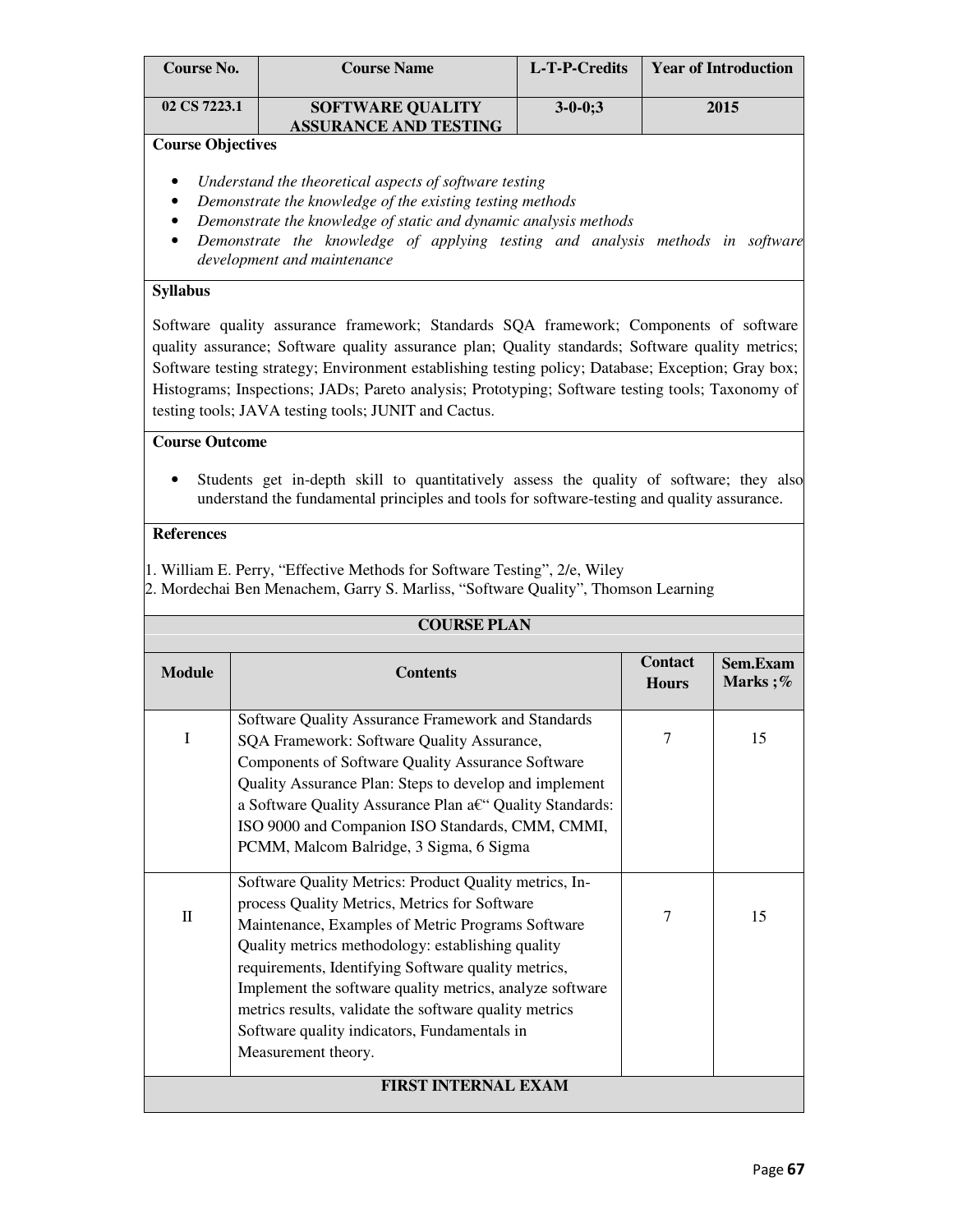| $\rm III$                | Software Testing Strategy and Environment Establishing<br>testing policy, structured approach to testing, test factors,<br>Economics of System Development Life Cycle (SDLC)<br>Testing Software Testing Methodology Defects hard to<br>find, verification and validation, functional and structural<br>testing, workbench concept, eight considerations in<br>developing testing methodologies,<br>testing<br>tactics<br>checklist, Software Testing Techniques Black Box,<br>Boundary value, Bottom up, Branch coverage, Cause<br>Effect graphing, CRUD  | $\tau$ | 15 |  |
|--------------------------|------------------------------------------------------------------------------------------------------------------------------------------------------------------------------------------------------------------------------------------------------------------------------------------------------------------------------------------------------------------------------------------------------------------------------------------------------------------------------------------------------------------------------------------------------------|--------|----|--|
| IV                       | Database, Exception, Gray Box, Histograms, Inspections,<br>JADs, Pareto Analysis, Prototyping, Random Testing,<br>Risk based Testing, Regression Testing, Structured<br>Walkthroughs, Thread Testing, Performance Testing,<br>White Box Testing                                                                                                                                                                                                                                                                                                            | 6      | 15 |  |
|                          | <b>SECOND INTERNAL EXAM</b>                                                                                                                                                                                                                                                                                                                                                                                                                                                                                                                                |        |    |  |
| V                        | Software Testing Tools Taxonomy of Testing tools,<br>Methodology to evaluate automated testing tools, Load<br>Runner, Win runner and Rational Testing Tools, Java<br>Testing Tools, JMetra, JUNIT and Cactus.                                                                                                                                                                                                                                                                                                                                              | 6      | 20 |  |
| VI                       | Testing Process Eleven Step Testing Process: Assess Project<br>Management Development Estimate and Status, Develop<br>Test Plan, Requirements Phase Testing, Design Phase<br>Testing, Program Phase Testing, Execute Test and Record<br>Results, Acceptance Test, Report test results, testing<br>software installation, Test software changes, Evaluate Test<br>Effectiveness. Testing Specialized Systems and<br>Applications Testing Client/Server Web applications,<br>Testing off the Shelf Components, Testing Security, Testing<br>a Data Warehouse | $\tau$ | 20 |  |
| <b>END SEMESTER EXAM</b> |                                                                                                                                                                                                                                                                                                                                                                                                                                                                                                                                                            |        |    |  |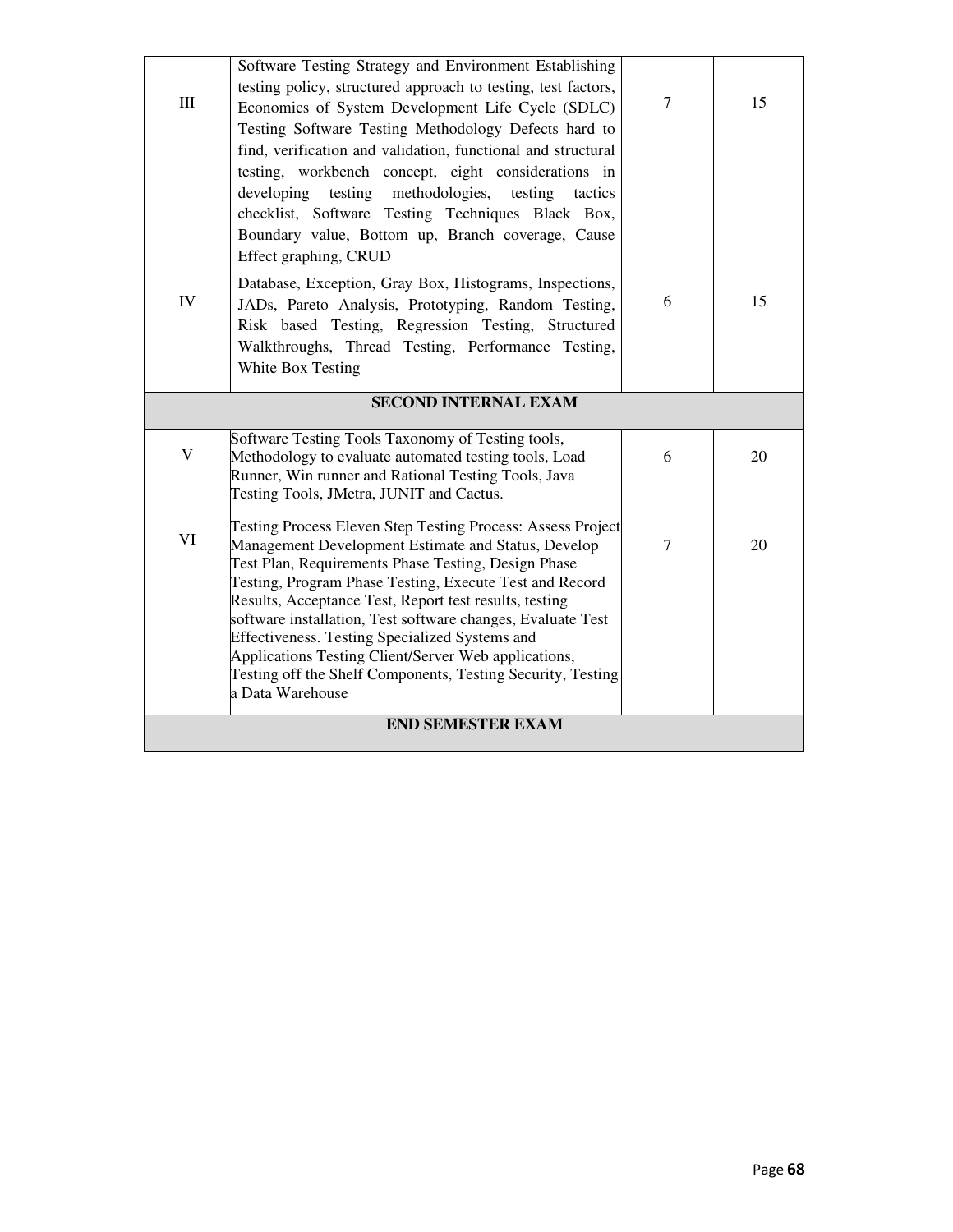| <b>Course No.</b> | <b>Course Name</b>      | L-T-P-Credits | <b>Year of Introduction</b> |
|-------------------|-------------------------|---------------|-----------------------------|
| 02 CS 7223.2      | <b>DATA COMPRESSION</b> | $3 - 0 - 0:3$ | 2015                        |

• *Develop theoretical foundations of data compression, concepts and algorithms for lossy and lossless data compression, signal modeling and its extension to compression with applications to speech, image and video processing.*

#### **Syllabus**

Compression techniques; lossy and lossless compression; Huffman coding; Adaptive coding; Arithmetic coding; Dictionary based compression; Sliding window compression; LZ77, LZ78, LZW compression; Predictive coding; Speech compression and synthesis; Image compression; Image standards; Video compression; Comparison of compression algorithms; Implementation of compression algorithms.

## **Course Outcome**

• Awareness about various data compression techniques and their practical significance.

#### **References**

1. David Solomon, "Data compression: the complete reference", 2/e, Springer-verlag, New York. 2000.

2. Stephen Welstead, "Fractal and wavelet Image Compression techniques" , PHI, 1999.

3. Khalid Sayood, "Introduction to data compression", Morgan Kaufmann Publishers, 2003.

4. Sleinreitz ―"Multimedia System"ǁ Addison Wesley.

| <b>COURSE PLAN</b>               |                                                                                                                                                                                                                           |                                |                     |  |
|----------------------------------|---------------------------------------------------------------------------------------------------------------------------------------------------------------------------------------------------------------------------|--------------------------------|---------------------|--|
| <b>Module</b>                    | <b>Contents</b>                                                                                                                                                                                                           | <b>Contact</b><br><b>Hours</b> | Sem.Exam<br>Marks;% |  |
| $\mathbf I$                      | Compression techniques, Compression ratio, lossless &<br>lossy compression, Huffman coding, Non binary Huffman<br>Algorithms, Adaptive Coding, Applications, Arithmetic<br>Coding, Applications, Finite Context Modeling. | $\tau$                         | 15                  |  |
| $\mathbf{I}$                     | Dictionary based Compression, Sliding Window<br>Compression, LZ77, LZ78, LZW compression. Predictive<br>Coding - prediction and partial match, move to front coding,<br>Run Length encoding.                              | 7                              | 15                  |  |
| <b>FIRST INTERNAL EXAM</b>       |                                                                                                                                                                                                                           |                                |                     |  |
| $\mathop{\mathrm{III}}\nolimits$ | Speech Compression & Synthesis: Digital Audio concepts,<br>Sampling Variables, Lossless compression of sound, lossy<br>compression & silence compression.                                                                 | 6                              | 15                  |  |
| IV                               | Image Compression, Transform based techniques, Wavelet<br>Methods, adaptive techniques. Images standards, JPEG<br>Compression, Zig Zag Coding.                                                                            | 6                              | 15                  |  |
| <b>SECOND INTERNAL EXAM</b>      |                                                                                                                                                                                                                           |                                |                     |  |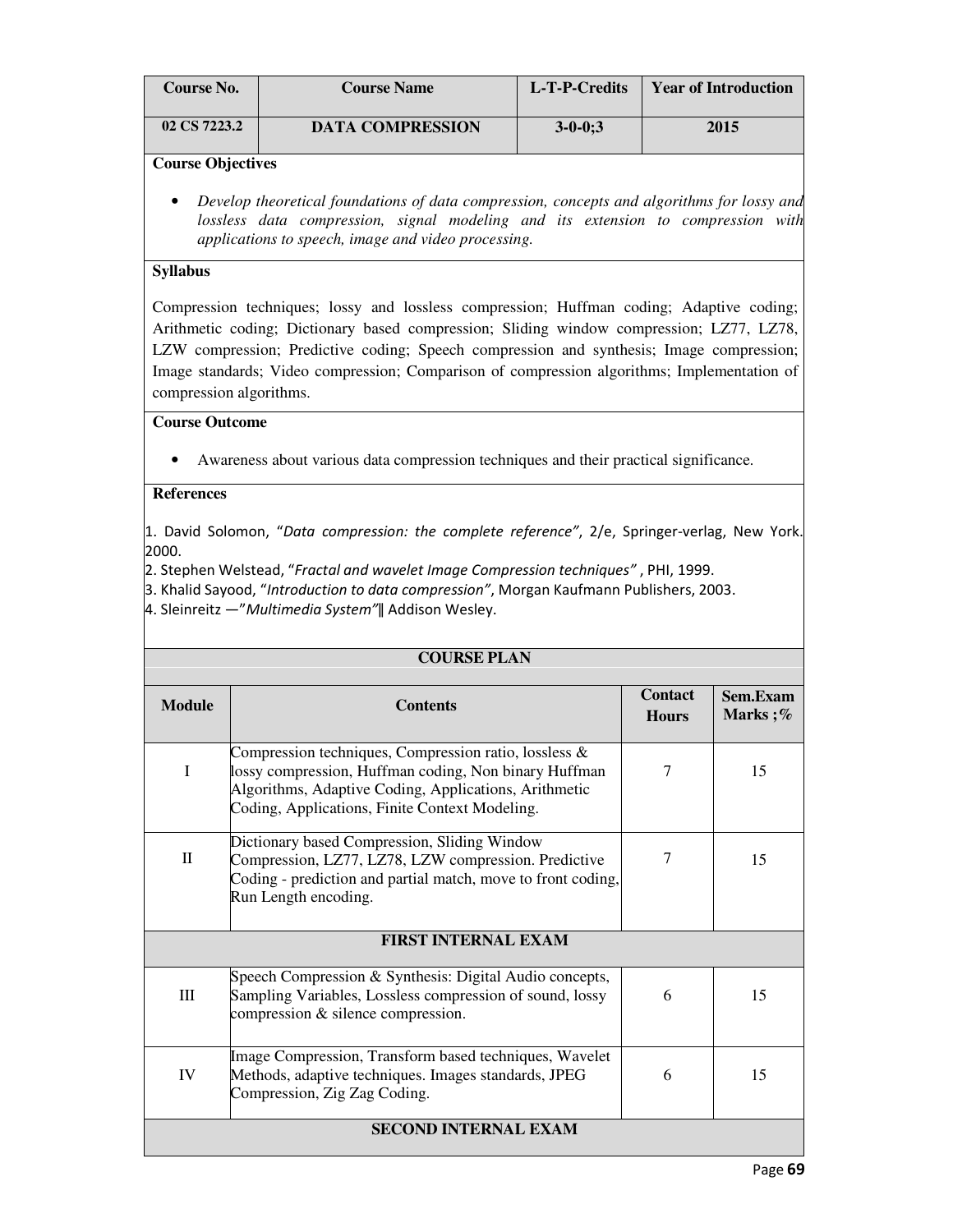| V                        | Video Compression-motion compensation, MPEG<br>standards, recent development in Multimedia Video<br>compression, packet video, Fractal techniques. |  | 20 |  |
|--------------------------|----------------------------------------------------------------------------------------------------------------------------------------------------|--|----|--|
| VI                       | Comparison of compression algorithms, Implementation of<br>compression algorithms.                                                                 |  | 20 |  |
| <b>END SEMESTER EXAM</b> |                                                                                                                                                    |  |    |  |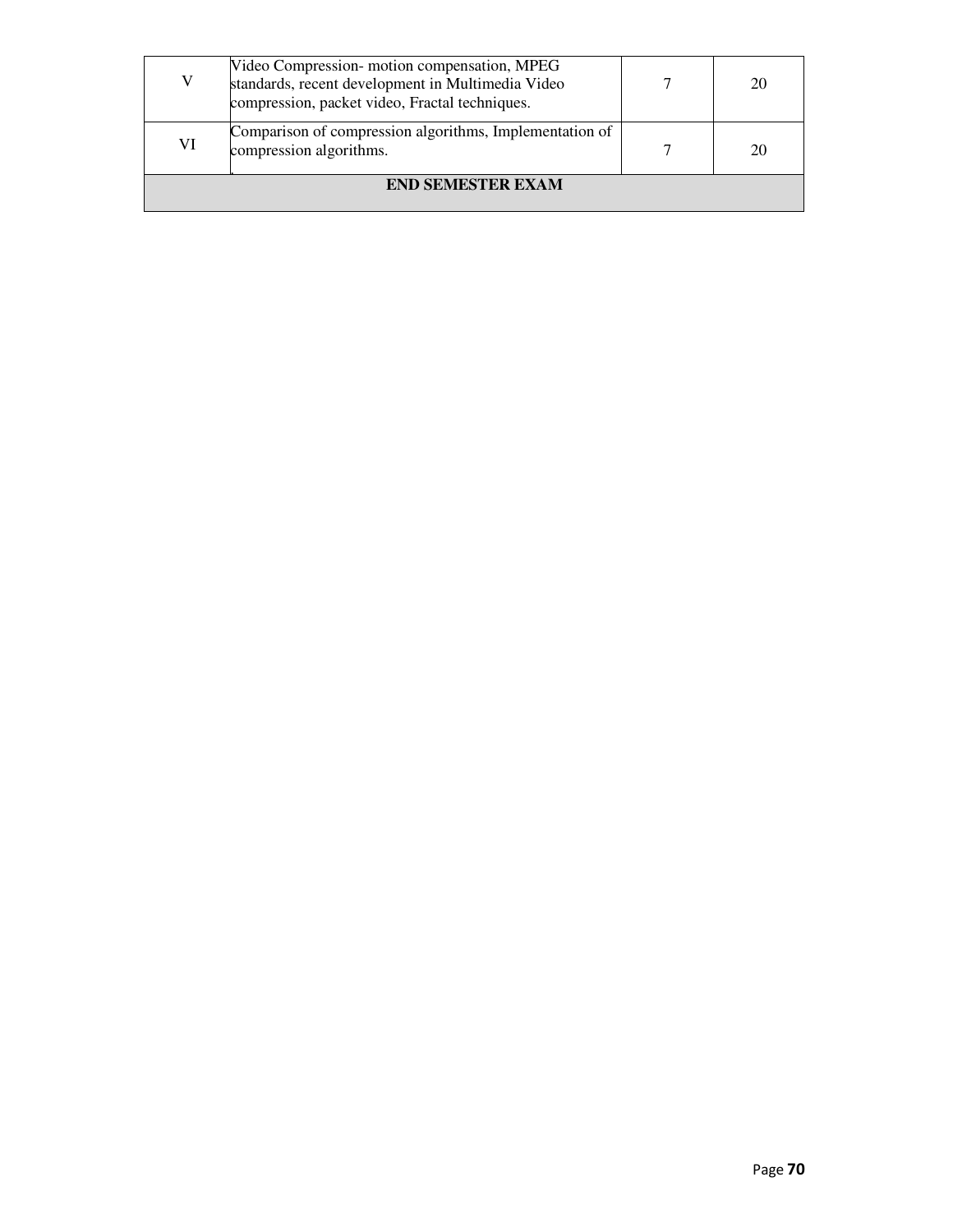| Course No.               | <b>Course Name</b>                      | L-T-P-Credits  | <b>Year of Introduction</b> |
|--------------------------|-----------------------------------------|----------------|-----------------------------|
| 02 CS 7223.3             | <b>COMPUTATIONAL</b><br><b>GEOMETRY</b> | $3 - 0 - 0; 3$ | 2015                        |
| <b>Course Objectives</b> |                                         |                |                             |

- To fill the gap between geometric properties and algorithm design
- To familiarize data structures used for developing efficient algorithms
- To learn efficient techniques for solving geometric problems

## **Syllabus**

Geometric preliminaries; Data structures for geometric problems; Geometric searching; Plane sweep technique; Slab method; Monotone polygons; Kd-trees; Convex hulls; Triangulation; Post office problem; Voronoi diagrams; Introduction to visibility problems; Kernel of a simple polygon; Visibility graph; Shortest path for a point robot.

# **Course Outcome**

- Awareness about various data compression techniques and their practical significance.
- Capable to develop efficient algorithms by exploiting geometric properties
- Capable in identifying properties of objects, expressing them as lemmas and theorems and proving their correctness.
- Capable in applying learned algorithm in diversified fields like data base Searching, data mining, graphics, image processing pattern recognition, computer vision motion planning and robotics

## **References**

1. Franco P. Preparata, Michael Ian Shamos, "Computational Geometry- An Introduction", Texts and Monographs in Computer Science , Springer – Verlag

2. Mark de Berg, Otfried Cheong, Marc van Kreveld, Mark Overmars " Computational Geometry, Algorithms & Applications" Springer

3. Herbert Edelsbrunner, "Algorithms in Combinatorial Geometry", EATCS Monographs on Theoretical Computer Science, Springer – Verlag.

4. "Art Gallery Theorems", Joseph O' Rourke, Oxford Press.

5. Joseph O' Rourke, " Computational Geometry in C", Cambridge University Press

| <b>COURSE PLAN</b> |                                                                                                                                                                                                                                                            |                                |                     |  |
|--------------------|------------------------------------------------------------------------------------------------------------------------------------------------------------------------------------------------------------------------------------------------------------|--------------------------------|---------------------|--|
| <b>Module</b>      | <b>Contents</b>                                                                                                                                                                                                                                            | <b>Contact</b><br><b>Hours</b> | Sem.Exam<br>Marks;% |  |
| I                  | Geometric Preliminaries, Data Structures for geometric<br>problems: DCEL (Doubly Connected Edge List), Quad<br>trees, Kd-trees and BSP (Binary Space Partition) trees.<br>Geometric Searching - Planar Straight Line Graph (PSLG)                          |                                | 15                  |  |
| $\mathbf{I}$       | Point Location Problem, Location of a point in a planar<br>subdivision, Plane Sweep Technique-applications-line<br>segment inter section using plane sweep , Slab method,<br>Regularization of PSLG, Monotone polygons, Range<br>Searching using Kd-trees. |                                | 15                  |  |
|                    | <b>FIRST INTERNAL EXAM</b>                                                                                                                                                                                                                                 |                                |                     |  |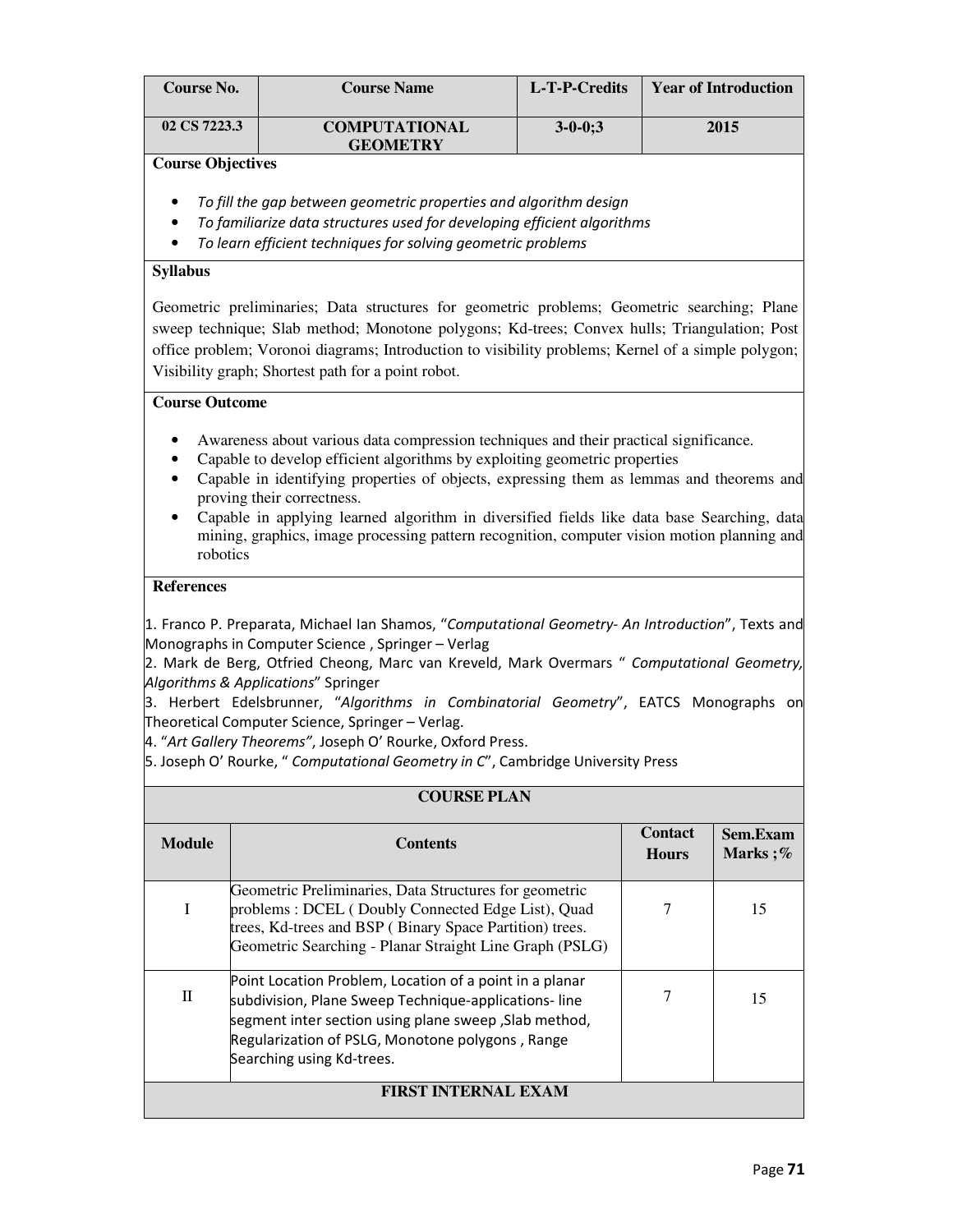| Ш                           | Convex Hulls, Convex Hull Algorithms in the Plane --<br>Graham's Scan Algorithm, Jarvi's March, Divide and<br>Conquer Algorithm, Quick Hull Algorithm.                                                                                             | 6 | 15 |  |  |
|-----------------------------|----------------------------------------------------------------------------------------------------------------------------------------------------------------------------------------------------------------------------------------------------|---|----|--|--|
| IV                          | Triangulation-Polygon Triangulation, Art Gallery<br>Theorem, Fisk's proof of Art Gallery theorem. Post Office<br><i>Problem</i> - Voronoi Diagrams- Properties, computing<br>Voronoi diagram, Applications in the plane, Delaunay<br>Triangulation | 7 | 15 |  |  |
| <b>SECOND INTERNAL EXAM</b> |                                                                                                                                                                                                                                                    |   |    |  |  |
| V                           | Introduction to Visibility Problems-- Definition of direct<br>visibility, Point visibility and Edge visibility, Algorithm for<br>computing point-visible region inside a polygon                                                                   | 6 | 20 |  |  |
| VI                          | Kernel of a simple polygon, Linear time algorithm for<br>computing Kernel. Visibility graph, Shortest path for a point<br>Robot                                                                                                                    |   | 20 |  |  |
|                             | <b>END SEMESTER EXAM</b>                                                                                                                                                                                                                           |   |    |  |  |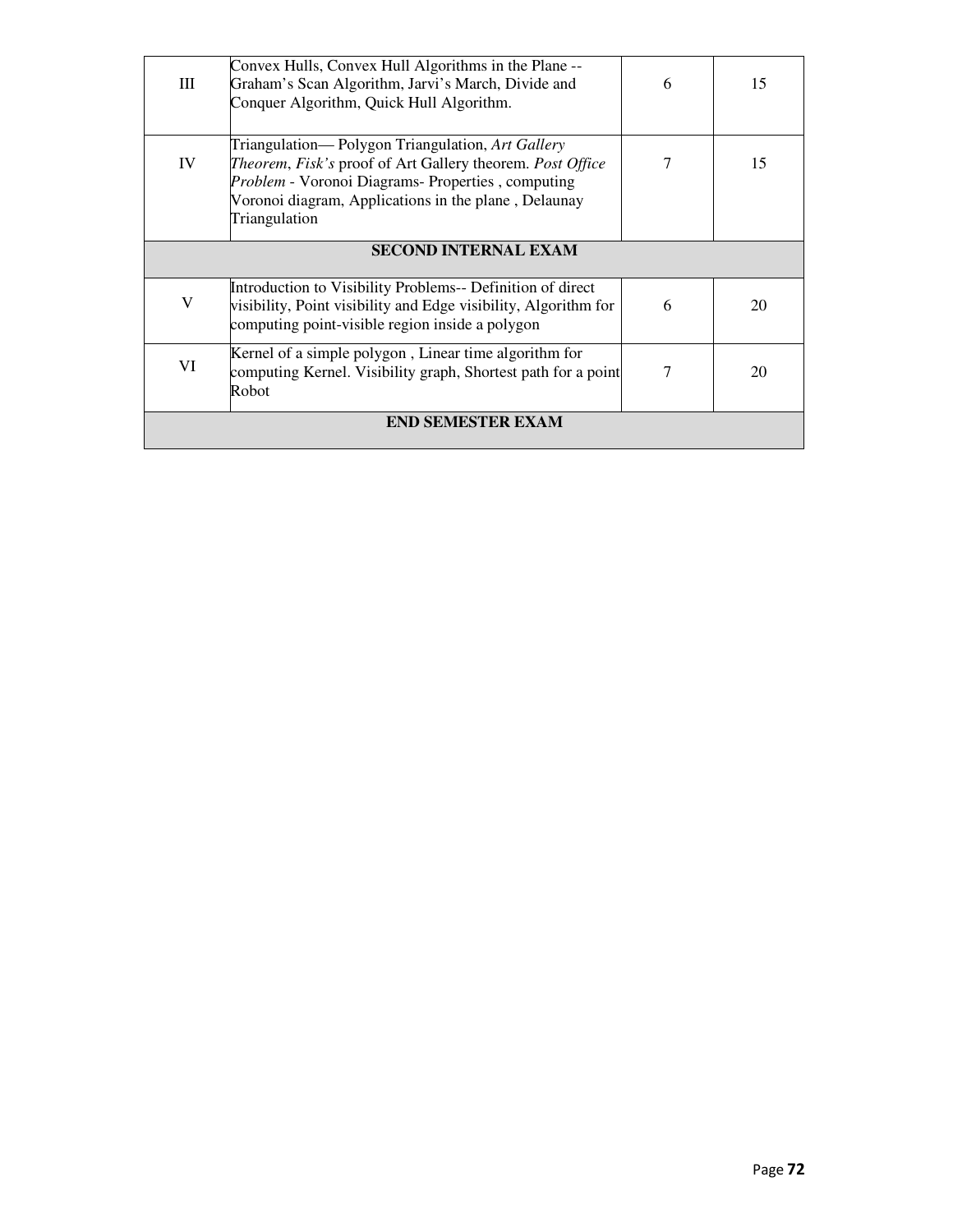| <b>Course No.</b> | <b>Course Name</b>     | L-T-P-Credits | <b>Year of Introduction</b> |
|-------------------|------------------------|---------------|-----------------------------|
| 02 CS 7223.4      | <b>MEDICAL IMAGING</b> | $3 - 0 - 0:3$ | 2015                        |

#### **Course Objectives**

- *Identify and describe in qualitative terms the principles of x-ray generation, x-ray-tissue interaction, and x-ray imaging*
- *Describe the principles of Computed Tomography (CT) and the 2D/3D image reconstruction methods involved*
- *Describe in qualitative terms the principles of ultrasound, PET, SPECT and MRI imaging*
- *Identify and describe image contrast, image resolution, and signal-to noise ratio involved in biomedical imaging 5. Identify and describe the complementary nature of various imaging techniques*

## **Syllabus**

X-ray imaging , computed tomography, ultrasonic imaging, Magnetic Resonance Imaging, Nuclear Medicine and Infrared Imaging –principles, image characteristics, image acquisition, clinical applications

# **Course Outcome**

- Fundamental knowledge in different aspects and application areas of Medical Imaging modalities
- Capability to effectively and efficiently utilize the knowledge gained in one of the current research areas in biomedical imaging for the final thesis work.

## **References**

- 1. *"Handbook of Medical Image Processing and Analysis"* (Second Edition), Issac N Bankman, 2008 Elsevier Inc
- 2. *"Medical Image analysis"*, second edition, Atam P Dhawan, IEEE Press, 2011
- 3. *"Physics of Medical Imaging"*, S Webb , Adam Highler, Bristol,
- 4. *"The Essential Physics of Medical Imaging"*, 3rd edition, Jerrold T. Bushberg, J. Anthony Seibert Lippincott Williams & Wilkins, 2011
- 5. *"Medical Imaging Signals and Systems"*, 2 edition , Jerry L. Prince, Jonathan, pearson education, 2015

|               | COURSE PLAN                                            |                                |                     |  |  |
|---------------|--------------------------------------------------------|--------------------------------|---------------------|--|--|
| <b>Module</b> | <b>Contents</b>                                        | <b>Contact</b><br><b>Hours</b> | Sem.Exam<br>Marks;% |  |  |
|               | General Principles of Imaging with X-Rays, X-Ray       |                                |                     |  |  |
|               | Production, Interactions of X-Rays with Tissue, Linear | 6                              | 15                  |  |  |
|               | and Mass Attenuation Coefficients of X-Rays in Tissue, |                                |                     |  |  |
|               | X-Ray Image Characteristics. X-Ray Imaging Methods.    |                                |                     |  |  |
|               | Clinical Applications of X-Ray Imaging.                |                                |                     |  |  |

## **COURSE IN**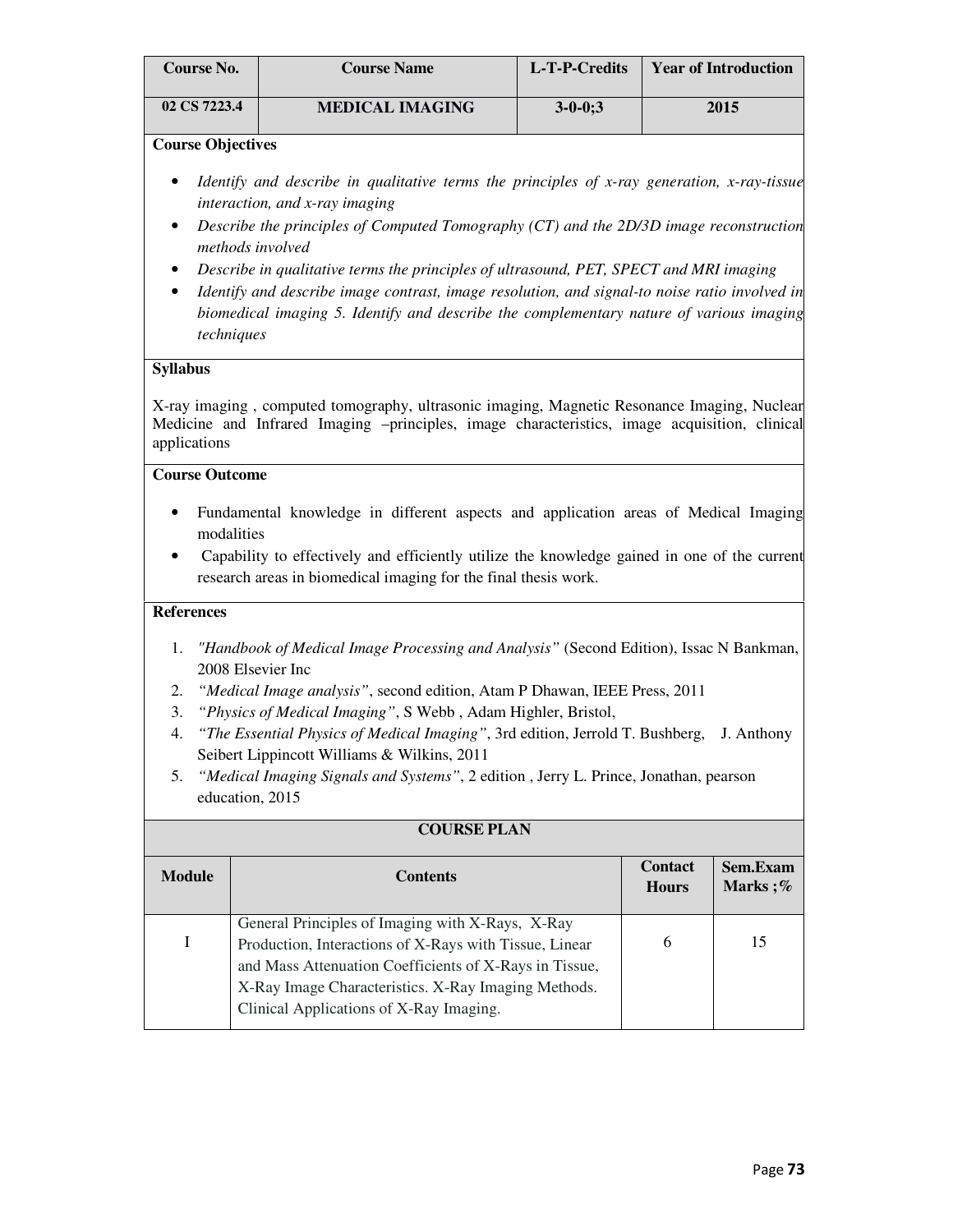| $\mathbf{I}$ | Computed Tomography- Image Processing for Computed<br>Tomography, Spiral/Helical Computed Tomography.<br>Multislice Spiral Computed Tomography. Image<br>Reconstruction-Backprojection and Filtered<br>Backprojection. Clinical Applications of Computed<br>Tomography.                                                                  | $\overline{7}$ | 15 |  |  |
|--------------|------------------------------------------------------------------------------------------------------------------------------------------------------------------------------------------------------------------------------------------------------------------------------------------------------------------------------------------|----------------|----|--|--|
|              | <b>FIRST INTERNAL EXAM</b>                                                                                                                                                                                                                                                                                                               |                |    |  |  |
| $\rm III$    | General Principles of Ultrasonic Imaging-Wave<br>Propagation and Characteristic Acoustic Impedance-Wave<br>Reflection and Refraction-Instrumentation-Diagnostic<br>Scanning Modes. Artifacts in Ultrasonic Imaging - Image<br>Characteristics, Blood Velocity Measurements Using<br>Ultrasound, Clinical Applications of Ultrasound.     | $\tau$         | 15 |  |  |
| IV           | General Principles of Magnetic Resonance Imaging,<br>Nuclear<br>Magnetism,<br>Gradient coils,<br>RF<br>pulses,<br>Instrumentation,<br>Imaging<br>Sequences,<br>Image<br>Characteristics,<br>Concepts in<br>Magnetic Resonance<br>Diffusion<br>Angiography,<br>Weighted<br>Imaging<br>and<br>Functional MRI. Clinical Applications of MRI | 8              | 15 |  |  |
|              | <b>SECOND INTERNAL EXAM</b>                                                                                                                                                                                                                                                                                                              |                |    |  |  |
| V            | General Principles of Nuclear Medicine, Radioactivity, The<br>Production of Radionuclides, Types of Radioactive Decay,<br>The Gamma Camera, Image Characteristics, Single Photon<br><b>Emission Computed Tomography, Positron Emission</b><br>Tomography, Clinical Applications of Nuclear Medicine.                                     | 6              | 20 |  |  |
| VI           | Infra red Imaging-Physics of thermography-Imaging<br>systems-Pyroelectric vidicon camera, clinical themography-<br>liquid crystal thermography                                                                                                                                                                                           | 6              | 20 |  |  |
|              | <b>END SEMESTER EXAM</b>                                                                                                                                                                                                                                                                                                                 |                |    |  |  |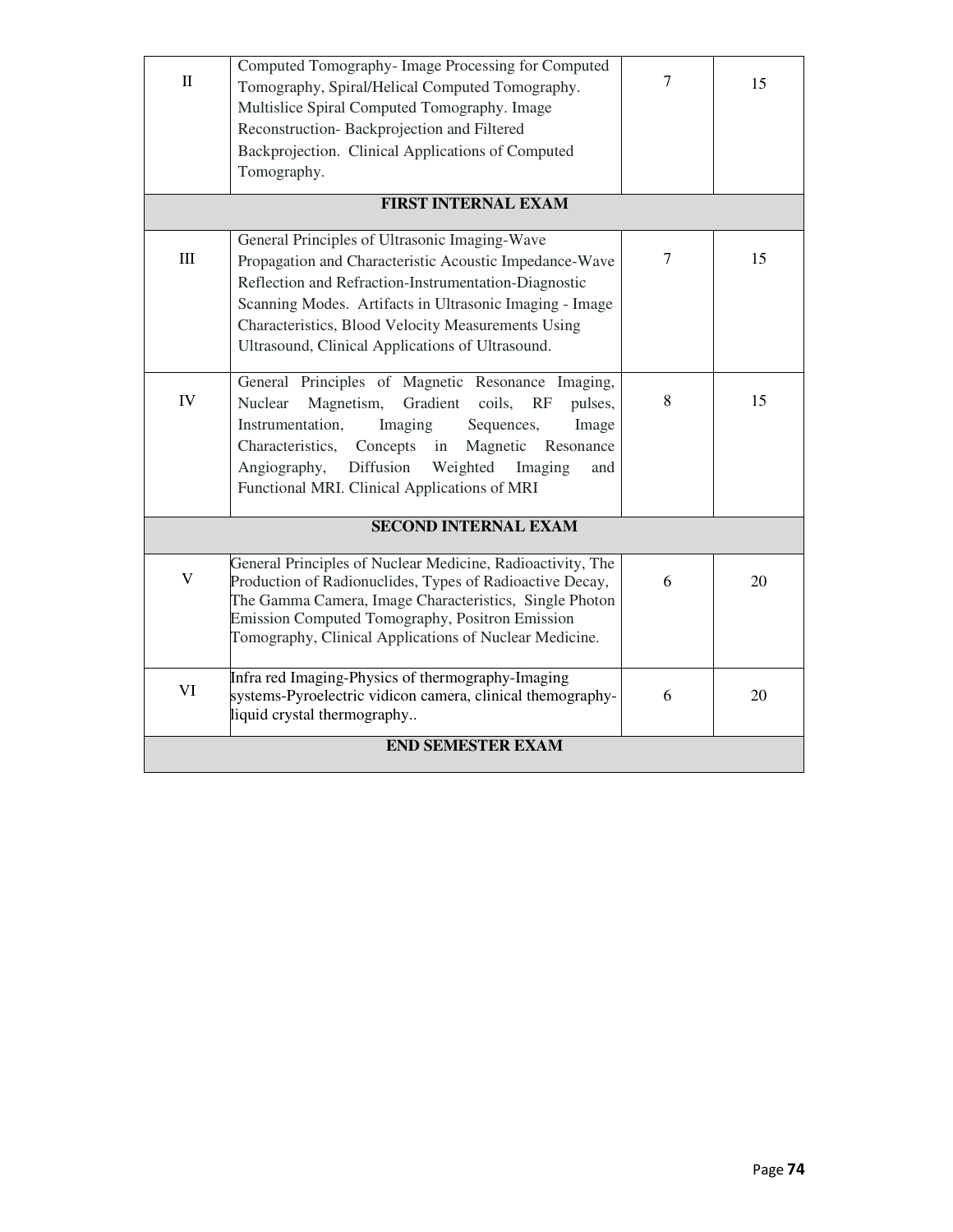| <b>Course No.</b> | <b>Course Name</b>        | L-T-P-Credits | <b>Year of Introduction</b> |
|-------------------|---------------------------|---------------|-----------------------------|
| 02 CS 7223.5      | <b>BIG DATA ANALYTICS</b> | $3 - 0 - 0:3$ | 2015                        |

#### **Course Objectives**

• To impart following concepts Big data analytics, Tools and practices for working with big data and Time series and text analytics to students.

## **Syllabus**

Introduction to big data- features and evolution of big data; big data analytics – data analytics lifecycle overview-case study ; Review of basic data analytics method –exploratory data analysis and methods for evaluation- advanced analytical theory and methods - time series analysis and text analysis; advanced analytics technology and tools- map reduce and hadoop.

#### **Course Outcome**

The students who successfully complete this course will have the ability to deploy a structured lifecycle approach to data analytics problems and apply appropriate analytic techniques and tools to analyzing big data. Graduates will demonstrate an ability to use techniques to investigate complex problems through research and effectively utilize appropriate modern engineering tools to solve it.

#### **References**

 1.David Dietrich, Barry Heller, Biebie Yang, "*Data Science and Big Data Analytics: Discovering, Analyzing, Visualizing and Presenting Data"*, EMC Education Services, John Wiley &Sons, Inc 2.Frank J Ohlhorst," *Big Data Analytics: Turning Big Data into Big Money"*, Wiley and SAS Business Series, 2012.

 3.Colleen Mccue, "*Data Mining and Predictive Analysis: Intelligence Gathering and Crime Analysis"*, Elsevier, 2007

4.Anand Rajaraman and Jeffrey David Ullman, "*Mining of Massive Datasets*, Cambridge University" Press, 2012.

 5.Bill Franks, "*Taming the Big Data Tidal Wave: Finding Opportunities in Huge Data Streams with Advanced Analytics"*, Wiley and SAS Business Series, 2012.

 6.Paul Zikopoulos, Chris Eaton, Paul Zikopoulos, "*Understanding Big Data: Analytics for Enterprise Class Hadoop and Streaming Data"*, McGraw Hill, 2011.

 7.Paul Zikopoulos, Dirk deRoos, Krishnan Parasuraman, Thomas Deutsch , James Giles, David Corrigan, "*Harness the Power of Big data – The big data platform"*, McGraw Hill, 2012.

8.Pete Warden, "*Big Data Glossary"*, O'Reilly, 2011. 9.M Sudheep Elayidom, "*Datamining and Warehousing"*, 1st Edition, Cengage Learning India Pvt Ltd

10.Jiawei Han, Micheline Kamber "*Data Mining Concepts and Techniques"*, Second Edition, Elsevier, Reprinted 2008.

| <b>COURSE PLAN</b> |                 |                         |                      |  |
|--------------------|-----------------|-------------------------|----------------------|--|
| <b>Module</b>      | <b>Contents</b> | Contact<br><b>Hours</b> | Sem.Exam<br>Marks ;% |  |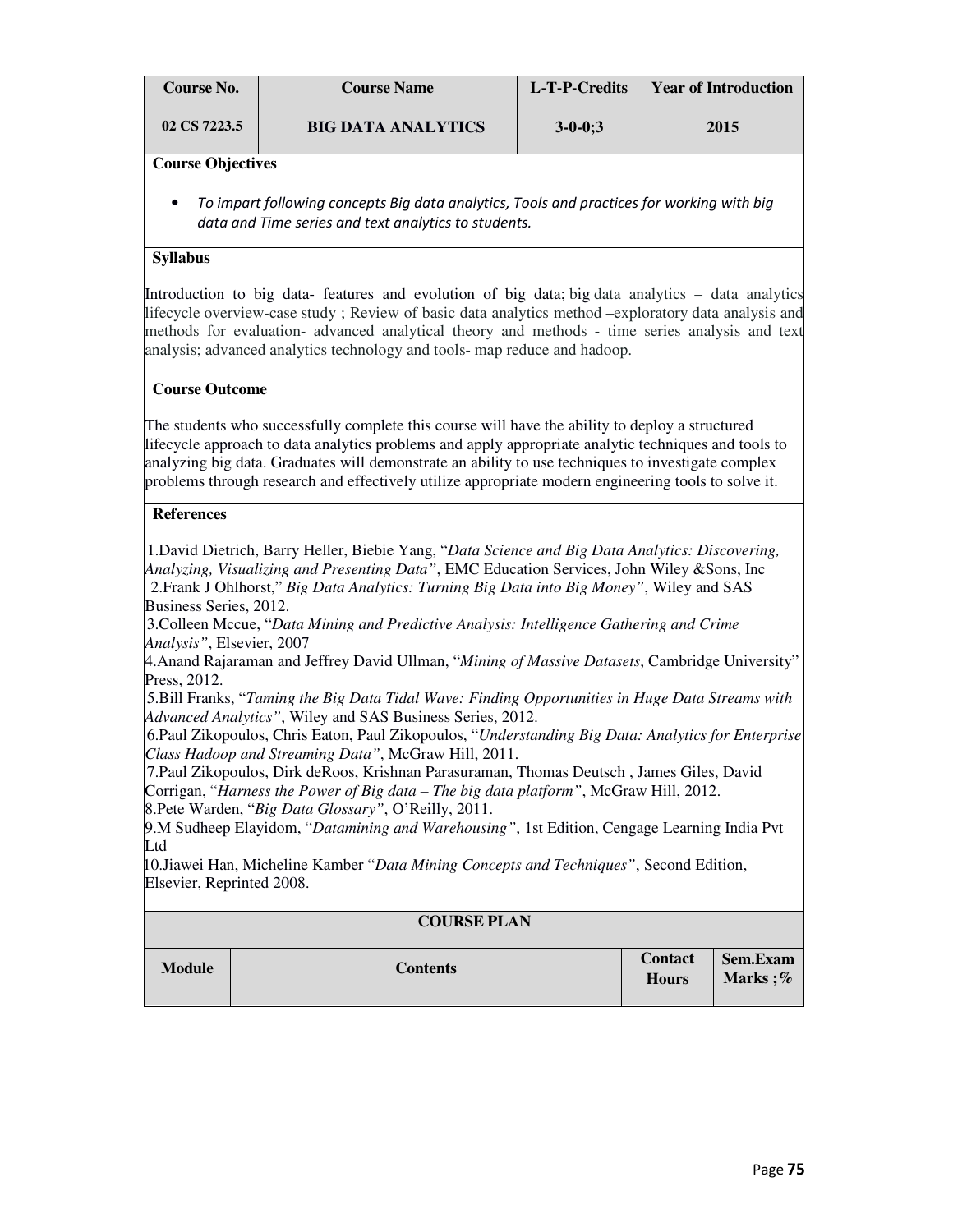| $\bf I$    | Introduction To Big Data: Nuances of big data - Value -<br>Big data characteristics - Volume, Veracity, Velocity,<br>Variety. Features of Big Data - Security, Compliance,<br>auditing and protection - Evolution of Big data<br>Analyst Perspective on Data Repositories, State of the<br>Practice in Analytics, BI Versus Data Science, Current<br>Analytical Architecture, Drivers of Big Data, Keyroles for<br>new big data ecosystem, Examples. | $\tau$ | 15 |
|------------|------------------------------------------------------------------------------------------------------------------------------------------------------------------------------------------------------------------------------------------------------------------------------------------------------------------------------------------------------------------------------------------------------------------------------------------------------|--------|----|
| $\rm II$   | Big Data Analytics : Data Analytics Lifecycle Overview-<br>Phases: Discovery , data Preparation, Model planning,<br>model building, communicate results, operationalize .Case<br>Study: Global Innovation Network and Analysis (GINA)                                                                                                                                                                                                                | 7      | 15 |
|            | <b>FIRST INTERNAL EXAM</b>                                                                                                                                                                                                                                                                                                                                                                                                                           |        |    |
| $\rm III$  | Review of basic data analytic methods using R :<br>Introduction to R, R graphical user interface-data import<br>and export-attribute and data type.<br>Exploratory data analysis-Visualization, Dirty data, single<br>and multiple variables, data exploration vs presentation.<br>Statistical methods for evaluation-Hypothesis testing,<br>difference of means Wilcoxon rank sum test, type I and II<br>errors, power and sample size, ANNOVA      | $\tau$ | 15 |
| ${\rm IV}$ | Advanced analytical theory and methods: Time Series<br>Analysis- Overview of Time Series Analysis, Box-<br>Jenkins Methodology ARIMA Model, Autocorrelation<br>Function (ACF), Autoregressive Models, Moving<br>Average Models, ARMA and ARIMA Models Building<br>and Evaluating an ARIMA Model, Reasons to Choose<br>and Cautions.                                                                                                                  | 6      | 15 |
|            | <b>SECOND INTERNAL EXAM</b>                                                                                                                                                                                                                                                                                                                                                                                                                          |        |    |
| V          | Text Analysis: Text Analysis Steps, A Text Analysis<br>Example, Collecting Raw Text, Representing Text, Term<br>Frequency Inverse Document Frequency (TFIDF)<br>Categorizing Documents by Topics, Determining<br>Sentiments, Gaining Insights.                                                                                                                                                                                                       | 7      | 20 |
| VI         | Advanced Analytics-technology and tools: MapReduce and<br>Hadoop, Analytics for Unstructured Data, MapReduce<br>Framework, Apache Hadoop, The Hadoop Ecosystem, Pig,<br>Hive, HBase, Mahout, NoSQL.                                                                                                                                                                                                                                                  | 8      | 20 |
|            | <b>END SEMESTER EXAM</b>                                                                                                                                                                                                                                                                                                                                                                                                                             |        |    |